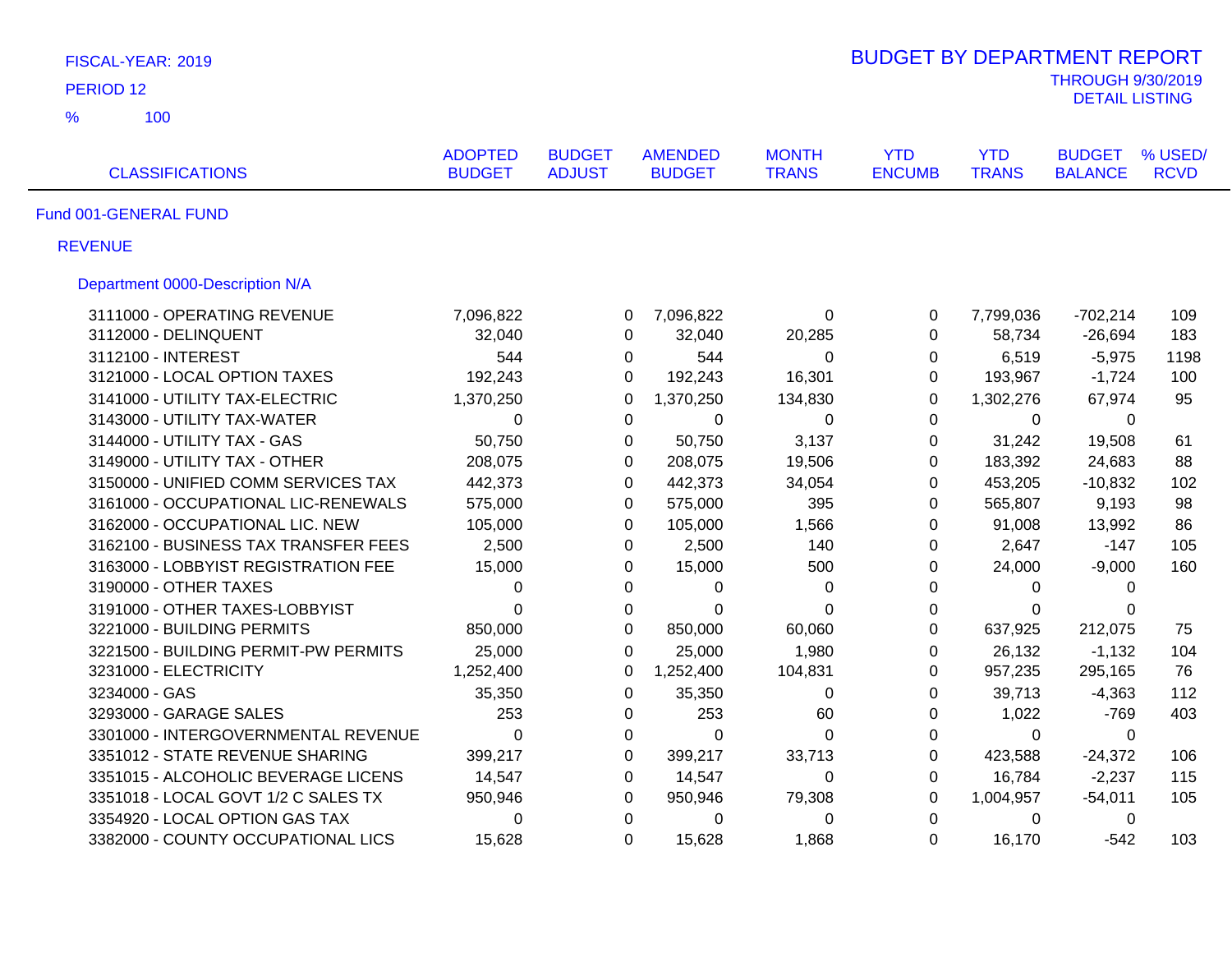|                                      | <b>ADOPTED</b> | <b>BUDGET</b>  | <b>AMENDED</b> | <b>MONTH</b>    | <b>YTD</b>    | <b>YTD</b>   | <b>BUDGET</b>  | % USED/         |
|--------------------------------------|----------------|----------------|----------------|-----------------|---------------|--------------|----------------|-----------------|
| <b>CLASSIFICATIONS</b>               | <b>BUDGET</b>  | <b>ADJUST</b>  | <b>BUDGET</b>  | <b>TRANS</b>    | <b>ENCUMB</b> | <b>TRANS</b> | <b>BALANCE</b> | <b>RCVD</b>     |
| 3412000 - ZONING HEARING FEES        | 32,960         | $\overline{0}$ | 32,960         | $\overline{75}$ | $\Omega$      | 18,700       | 14,260         | $\overline{56}$ |
| 3413000 - PLANNING & ZONING FEES     | 41,200         | 0              | 41,200         | 3,774           | 0             | 48,790       | $-7,590$       | 118             |
| 3413001 - LIEN SEARCH FEES           | 14,412         | 0              | 14,412         | 1,270           | 0             | 16,190       | $-1,778$       | 112             |
| 3413002 - SPECIAL EVENTS APP         | 3,390          | 0              | 3,390          | $\mathbf{0}$    | 0             | 4,750        | $-1,360$       | 140             |
| 3414000 - MICROFILM SALES            | 1,315          | 0              | 1,315          | 50              | 0             | 1,588        | $-273$         | 120             |
| 3419010 - BLDG & ZON REINSPECT FEES  | 300            | 0              | 300            | $\mathbf 0$     | 0             | 350          | -50            | 116             |
| 3419030 - CERT OF USE/OCCUPANCY      | 22,000         | 0              | 22,000         | 1,500           | 0             | 19,900       | 2,100          | 90              |
| 3419040 - CODE ENFORCEMENT FINES     | 109,844        | $\Omega$       | 109,844        | 4,295           | 0             | 61,554       | 48,291         | 56              |
| 3419051 - BACKGROUND, NOTARY, COPIES | 21,124         | 0              | 21,124         | 1,394           | 0             | 19,050       | 2,075          | 90              |
| 3421010 - POLICE SERVICES            | 38,360         | 0              | 38,360         | 1,662           | 0             | 37,112       | 1,248          | 96              |
| 3421021 - TOWING ADMIN FEE           | 5,558          | 0              | 5,558          | 0               | 0             | 3,090        | 2,468          | 55              |
| 3421025 - SCHL CRSNG GRDS- CTY REIM  | 25,000         | 0              | 25,000         | 6,166           | 0             | 25,013       | $-13$          | 100             |
| 3434100 - SOLID WASTE CHARGES        | 21,512         | 0              | 21,512         | 1,145           | 0             | 34,761       | $-13,249$      | 161             |
| 3434200 - PRIVATE HAULERS PERMIT FE  | 607,289        | $\Omega$       | 607,289        | 54,186          | 0             | 645,910      | $-38,620$      | 106             |
| 3445100 - PARKING PERMITS            | 113,506        | 0              | 113,506        | 18,945          | 0             | 125,836      | $-12,330$      | 110             |
| 3445200 - PARKING METERS FRANCHISE   | 1,778,925      | 0              | 1,778,925      | 118,688         | 0             | 1,827,524    | $-48,600$      | 102             |
| 3445210 - VALET PARKING              | 20,000         | 0              | 20,000         | 1,575           | 0             | 18,150       | 1,850          | 90              |
| 3445220 - PARKING FUND REVENUE       | 36,750         | 0              | 36,750         | 0               | 0             | 9,656        | 27,094         | 26              |
| 3445300 - PARKING VIOLATIONS         | 762,020        | $\Omega$       | 762,020        | 44,709          | 0             | 605,480      | 156,540        | 79              |
| 3445400 - PARKING METER CASH KEY     | 0              | 0              | 0              | 0               | 0             | $\Omega$     | 0              |                 |
| 3472620 - TENNIS COURT FEES          | 450,000        | $\Omega$       | 450,000        | 32,651          | 0             | 419,240      | 30,760         | 93              |
| 3472630 - RECREATION PROGRAM FEES    | 46,658         | 0              | 46,658         | 1,845           | 0             | 92,258       | $-45,600$      | 197             |
| 3472631 - MULTIPURPOSE CNTR-RENTAL   | 18,682         | 0              | 18,682         | 545             | 0             | 17,168       | 1,514          | 91              |
| 3472632 - MULTIPRPOSE CNTR-MEMBSHIP  | 12,500         | 0              | 12,500         | 1,912           | 0             | 22,442       | $-9,942$       | 179             |
| 3472635 - REC FEES/ MURRAY PARK POOL | 6,000          | 0              | 6,000          | $-11,869$       | 0             | 13,480       | $-7,480$       | 224             |
| 3472650 - S MIAMI PARK - RENTAL      | 40,000         | $\Omega$       | 40,000         | 0               | 0             | 41,036       | $-1,036$       | 102             |
| 3472660 - CONCESSION STANDS          | 3,000          | 0              | 3,000          | 0               | 0             | 3,255        | $-255$         | 108             |
| 3511200 - METRO COURT FINES          | 58,421         | 0              | 58,421         | 5,621           | 0             | 83,904       | $-25,483$      | 143             |
| 3511210 - RED LIGHT CAMERAS          | 480,000        | 0              | 480,000        | 25,442          | 0             | 338,729      | 141,271        | 70              |
| 3540000 - VIOLATIONS LOCAL ORD.      | 49,616         | $\Omega$       | 49,616         | 0               | 0             | 20,862       | 28,754         | 42              |
| 3541000 - BURGLAR ALARM FINES        | 33,685         | 0              | 33,685         | 3,166           | 0             | 27,955       | 5,730          | 82              |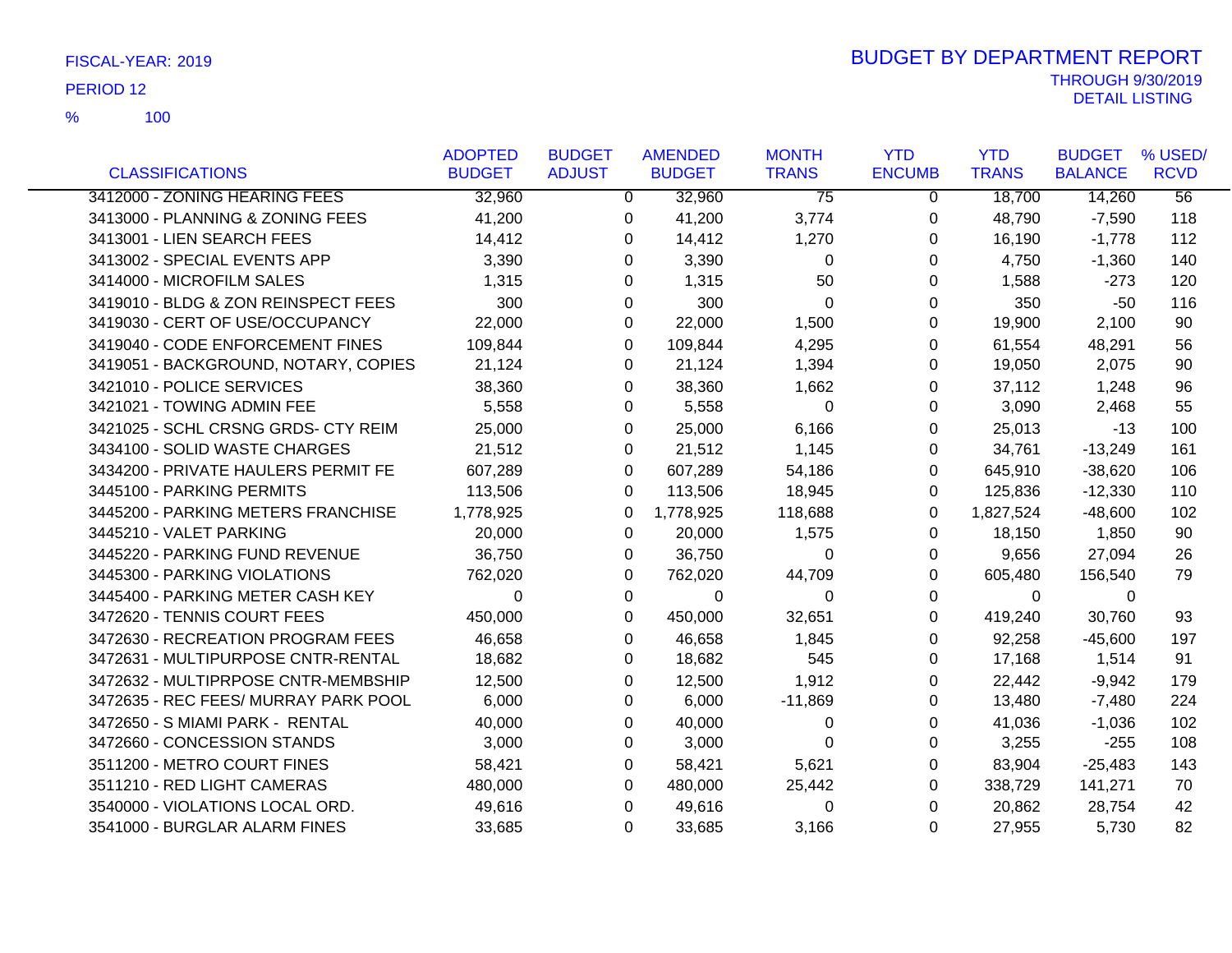100 %

|                                         | <b>ADOPTED</b> | <b>BUDGET</b>  | <b>AMENDED</b>            | <b>MONTH</b>     | <b>YTD</b>     | <b>YTD</b>   | <b>BUDGET</b>  | % USED/          |
|-----------------------------------------|----------------|----------------|---------------------------|------------------|----------------|--------------|----------------|------------------|
| <b>CLASSIFICATIONS</b>                  | <b>BUDGET</b>  | <b>ADJUST</b>  | <b>BUDGET</b>             | <b>TRANS</b>     | <b>ENCUMB</b>  | <b>TRANS</b> | <b>BALANCE</b> | <b>RCVD</b>      |
| 3541050 - ALARM REGISTRATION CHG        | 29,682         | $\overline{0}$ | 29,682                    | $\overline{250}$ | $\overline{0}$ | 35,300       | $-5,618$       | $\overline{118}$ |
| 3612000 - INTEREST INCOME               | 95,790         | 0              | 95,790                    | 121,531          | 0              | 227,104      | $-131,314$     | 237              |
| 3614000 - DIVIDENDS INCOME              | $\Omega$       | 0              | $\Omega$                  | 0                | $\Omega$       | $\Omega$     | $\Omega$       |                  |
| 3621100 - PARKING GARAGE RENT           | 72,625         | 0              | 72,625                    | $\Omega$         | $\Omega$       | 58,234       | 14,391         | 80               |
| 3622000 - FASCELL PARK                  | 25,000         | 0              | 25,000                    | 3,199            | 0              | 24,442       | 558            | 97               |
| 3623000 - BUS BENCH ADS                 | 16,939         | 0              | 16,939                    | 0                | $\Omega$       | 13,392       | 3,547          | 79               |
| 3625000 - RENT C.A.A.                   | 26,227         | 0              | 26,227                    | 0                | $\Omega$       | 28,091       | $-1,864$       | 107              |
| 3627500 - SOUTH MIAMI MIDDLE SCHOOL     | 21,168         | 0              | 21,168                    | 0                | 0              | 22,320       | $-1,152$       | 105              |
| 3629000 - PALMER PARK RENTALS           | 26,212         | 0              | 26,212                    | 0                | $\Omega$       | 24,216       | 1,997          | 92               |
| 3669000 - HOSPITAL LANDSCAPE REVENU     | 4,754          | 0              | 4,754                     | 0                | 0              | 4,754        | $\Omega$       | 100              |
| 3669100 - DONATION                      | 0              | 0              | 0                         | 150              | $\Omega$       | 36,683       | $-36,683$      |                  |
| 3695000 - REIMB WORKERS COMP.           | 0              | 0              | 0                         | 173              | 0              | 346          | $-346$         |                  |
| 3695400 - REIMBSMNT-PUB WORKS LABOR     | 0              | 0              | 0                         | $\Omega$         | $\Omega$       | 24,842       | $-24,842$      |                  |
| 3697000 - GAIN/LOSS ON ASSET SALE       | 0              | 0              | $\Omega$                  | $\Omega$         | 0              | 4,876        | $-4,876$       |                  |
| 3699201 - MISC. OTHERS                  | 15,300         | 0              | 15,300                    | 1,579            | $\Omega$       | 43,612       | $-28,312$      | 285              |
| 3699225 - SUNSET DR MTCE-FDOT REIMB     | 3,980          | 0              | 3,980                     | 0                | 0              | 3,980        | $\Omega$       | 100              |
| 3699250 - INSURANCE CLAIMS RECOVERY     | $\Omega$       | 0              | 0                         | 6,886            | 0              | 68,710       | $-68,710$      |                  |
| 3699501 - SECTION 185 STATE CONTRIB     | 106,000        | 0              | 106,000                   | $\Omega$         | $\Omega$       | $\Omega$     | 106,000        |                  |
| 3811000 - CONTRIB. FROM OTHER FUNDS     | 25,000         | 0              | 25,000                    | 0                | 0              | 25,000       | 0              | 100              |
| 3811500 - TRANSFER WATER/SEWER FUND     | 150,000        | 0              | 150,000                   | $\Omega$         | $\Omega$       | 150,000      | $\Omega$       | 100              |
| 3811700 - TRANSFER FROM CRA             | 110,965        | 0              | 110,965                   | $\Omega$         | 0              | 110,965      | $\Omega$       | 100              |
| Department 0000-Description N/A TOTAL   | 19,217,607     |                | $\overline{0}$ 19,217,607 | 965,049          | $\mathbf 0$    | 19,345,959   | $-128,350$     | 100              |
| <b>REVENUE TOTAL</b>                    | 19,217,607     |                | 0 19,217,607              | 965,049          | $\Omega$       | 19,345,959   | $-128,350$     | 100              |
| <b>EXPENSE</b>                          |                |                |                           |                  |                |              |                |                  |
| Department 1100-MAYOR & CITY COMMISSION |                |                |                           |                  |                |              |                |                  |
| 5111110 - EXECUTIVE SALARIES            | 62,000         | 0              | 62,000                    | 5,167            | 0              | 62,000       | 0              | 100              |
| 5112110 - F.I.C.A.                      | 4,743          | 0              | 4,743                     | 480              | $\Omega$       | 5,763        | $-1,020$       | 121              |
| 5112310 - GROUP HEALTH INSURANCE        | 38,192         | 0              | 38,192                    | 2,221            | $\Omega$       | 26,694       | 11,498         | 69               |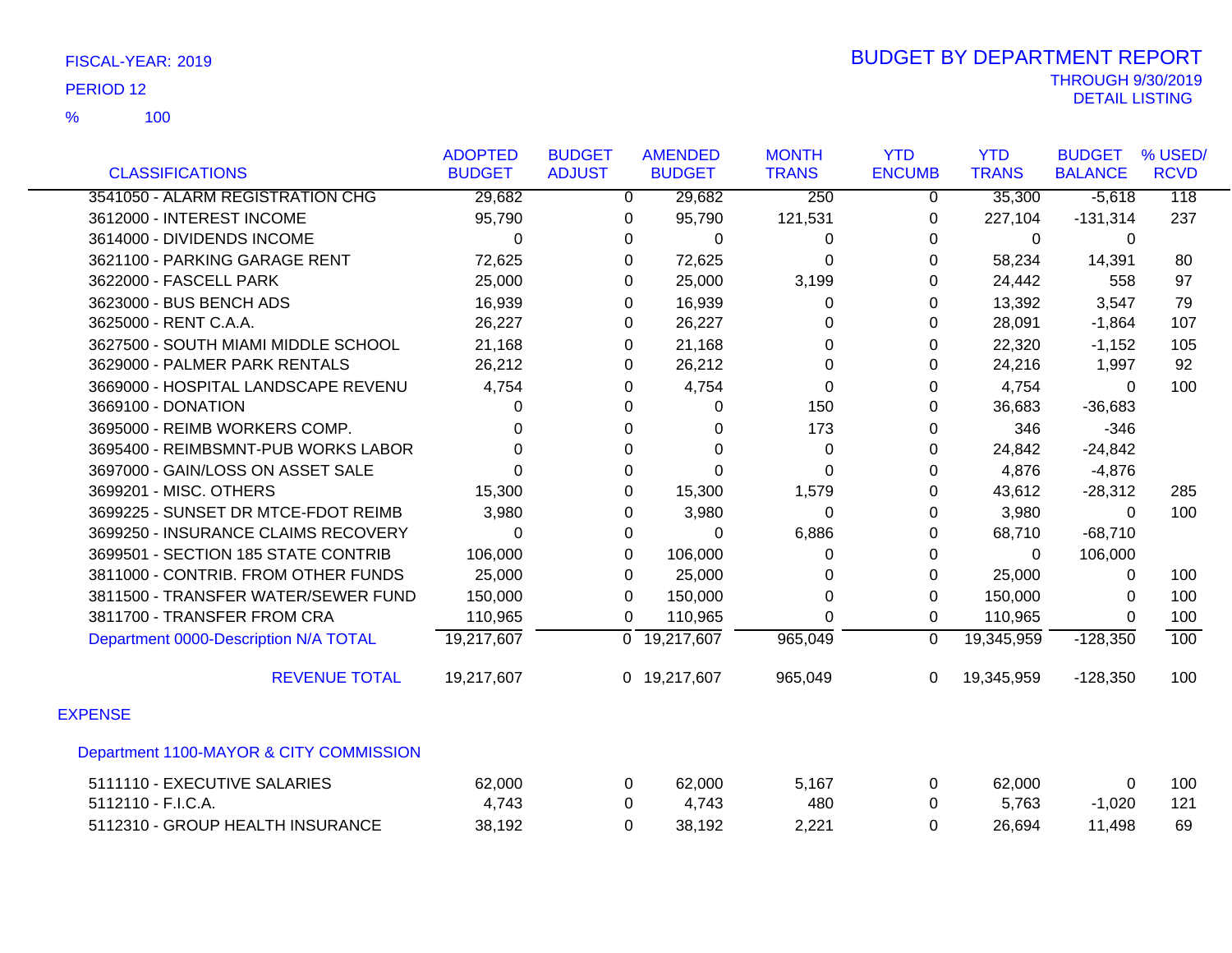|                                         | <b>ADOPTED</b> | <b>BUDGET</b> |                | <b>AMENDED</b> | <b>MONTH</b>   | <b>YTD</b>    | <b>YTD</b>   | <b>BUDGET</b>   | % USED/     |
|-----------------------------------------|----------------|---------------|----------------|----------------|----------------|---------------|--------------|-----------------|-------------|
| <b>CLASSIFICATIONS</b>                  | <b>BUDGET</b>  | <b>ADJUST</b> |                | <b>BUDGET</b>  | <b>TRANS</b>   | <b>ENCUMB</b> | <b>TRANS</b> | <b>BALANCE</b>  | <b>RCVD</b> |
| 5112410 - WORKERS' COMPENSATION         | 186            |               | $\overline{0}$ | 186            | $\overline{0}$ | 0             | 147          | $\overline{39}$ | 79          |
| 5114010 - MAYOR'S EXPENSE               | 2,000          |               | 0              | 2,000          | 224            | 0             | 709          | 1,291           | 35          |
| 5114020 - COMMISSIONER'S EXP -ONE       | 1,500          |               | $\Omega$       | 1,500          | 668            | 0             | 1,427        | 73              | 95          |
| 5114030 - COMMISSIONER'S EXP-FOUR       | 1,500          |               | 0              | 1,500          | $\mathbf 0$    | 0             | 1,494        | 6               | 99          |
| 5114040 - COMMISSIONER'S EXP-THREE      | 1,500          |               | 0              | 1,500          | 493            | 0             | 1,043        | 457             | 69          |
| 5114050 - COMMISSIONER'S EXP TWO        | 1,500          |               | $\Omega$       | 1,500          | $\Omega$       | $\Omega$      | 201          | 1,299           | 13          |
| 5114060 - AUTO ALLOWANCE                | 500            |               | 0              | 500            | 42             | 0             | 500          | 0               | 100         |
| 5114071 - MAYOR                         | 1,200          |               | 0              | 1,200          | 0              | 0             | 798          | 402             | 66          |
| 5114072 - COMM. ONE                     | 1,200          |               | 0              | 1,200          | 0              | 0             | 579          | 621             | 48          |
| 5114073 - COMM. TWO                     | 1,200          |               | 0              | 1,200          | 0              | 0             | 79           | 1,121           | 6           |
| 5114074 - COMM. THREE                   | 1,200          |               | $\Omega$       | 1,200          | $\Omega$       | $\Omega$      | 4            | 1,196           |             |
| 5114075 - COMM, FOUR                    | 1,200          |               | 0              | 1,200          | 60             | 0             | 220          | 980             | 18          |
| 5114120 - TELEPHONE SERVICE             | 5,000          |               | 0              | 5,000          | 455            | 0             | 4,687        | 313             | 93          |
| 5114830 - KEYS AND FLOWERS              | 750            |               | $\Omega$       | 750            | $\Omega$       | $\Omega$      | 750          | $\Omega$        | 100         |
| 5115210 - SUPPLIES                      | 4,750          |               | 0              | 4,750          | 996            | 0             | 1,255        | 3,495           | 26          |
| 5115410 - MEMBER. & SUBSCRIPTIONS       | 6,217          |               | 0              | 6,217          | $\Omega$       | 0             | 3,395        | 2,822           | 54          |
| Department 1100-MAYOR & CITY COMMISSION | 136,338        |               | 0              | 136,338        | 10,806         | 0             | 111,745      | 24,593          | 81          |
| Department 1200-CITY CLERK              |                |               |                |                |                |               |              |                 |             |
| 5121210 - REGULAR                       | 189,501        |               | 0              | 189,501        | 19,343         | 0             | 181,751      | 7,750           | 95          |
| 5122110 - F.I.C.A.                      | 14,497         |               | $\Omega$       | 14,497         | 1,464          | $\Omega$      | 13,753       | 744             | 94          |
| 5122210 - PENSION PLAN-CONTRIBUTION     | 8,293          |               | $\Omega$       | 8,293          | 0              | 0             | 7,906        | 387             | 95          |
| 5122220 - DEFERRED COMP CONTRIB.        | 4,025          |               | 0              | 4,025          | 388            | 0             | 3,601        | 424             | 89          |
| 5122310 - GROUP HEALTH INSURANCE        | 22,915         |               | 0              | 22,915         | 2,841          | 0             | 21,378       | 1,537           | 93          |
| 5122410 - WORKERS' COMPENSATION         | 569            |               | 0              | 569            | 0              | 0             | 451          | 118             | 79          |
| 5123450 - CONTRACTUAL SERVICES          | 48,850         |               | 0              | 48,850         | 12,213         | 0             | 48,850       | $\Omega$        | 100         |
| 5123480 - DIGITIZING                    | 45,000         |               | 0              | 45,000         | $\Omega$       | 0             | 0            | 45,000          |             |
| 5124070 - TRAVEL & CONFERENCE           | 7,400          |               | $\Omega$       | 7,400          | 1,352          | 0             | 3,879        | 3,521           | 52          |
| 5124110 - POSTAGE                       | 500            |               | 0              | 500            | 190            | $\Omega$      | 493          | 7               | 98          |
| 5124120 - TELEPHONE SERVICES            | 360            |               | $\Omega$       | 360            | 144            | 0             | 1,089        | $-729$          | 302         |
| 5124632 - INTERNET SERVICES             | $\Omega$       |               | $\Omega$       | $\Omega$       | $\Omega$       | $\Omega$      | $\Omega$     | $\Omega$        |             |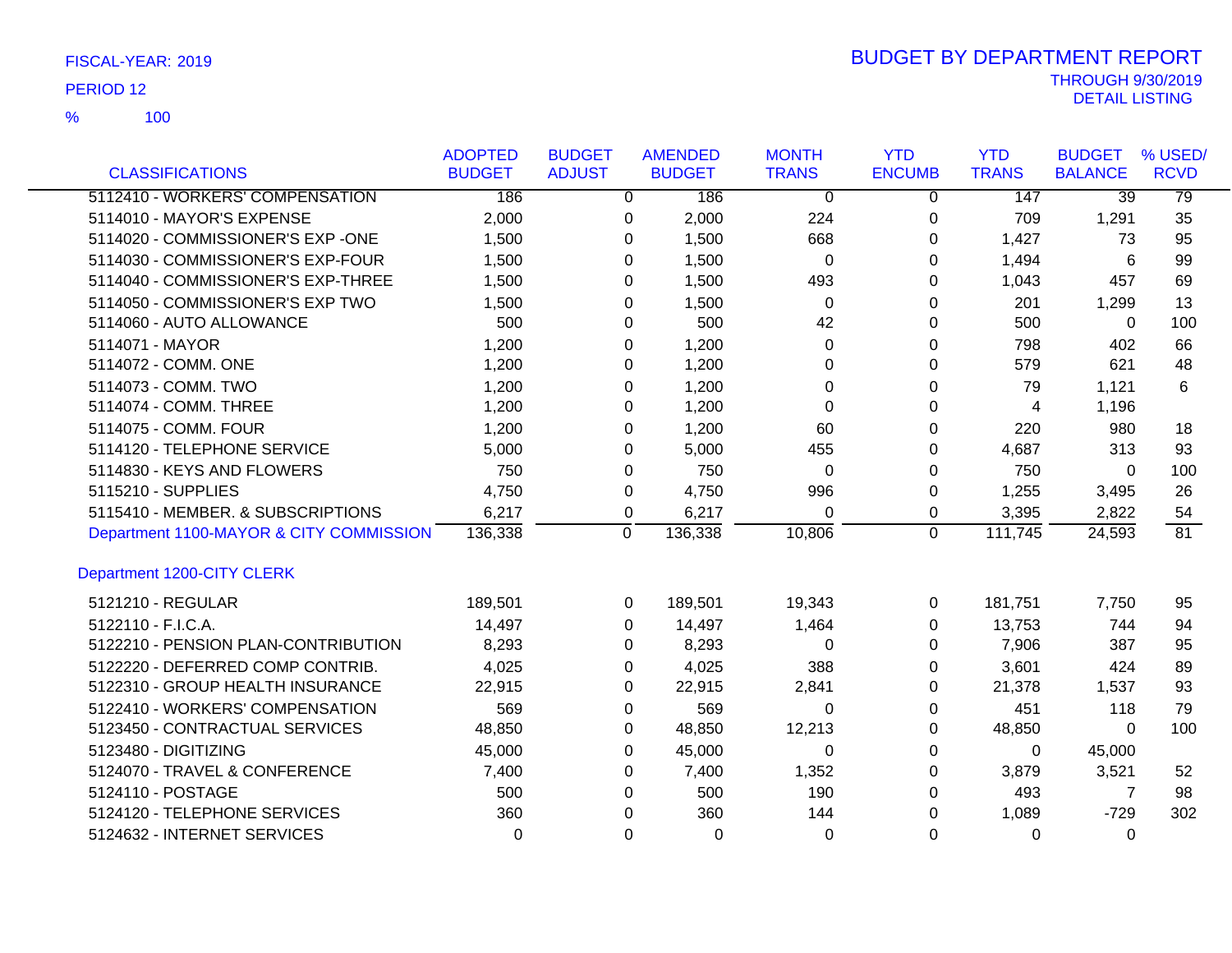|                                     | <b>ADOPTED</b> | <b>BUDGET</b> | <b>AMENDED</b> | <b>MONTH</b>     | <b>YTD</b>    | <b>YTD</b>   | <b>BUDGET</b>  | % USED/     |
|-------------------------------------|----------------|---------------|----------------|------------------|---------------|--------------|----------------|-------------|
| <b>CLASSIFICATIONS</b>              | <b>BUDGET</b>  | <b>ADJUST</b> | <b>BUDGET</b>  | <b>TRANS</b>     | <b>ENCUMB</b> | <b>TRANS</b> | <b>BALANCE</b> | <b>RCVD</b> |
| 5124710 - PRINTING MATERIAL-INFRAST | 1,230          | $\Omega$      | 1,230          | $\overline{115}$ | $\mathbf{0}$  | 1,230        | $\overline{0}$ | 100         |
| 5124910 - LEGAL ADS/COMP PLAN ATTON | 90,000         | 0             | 90,000         | 3,677            | 0             | 43,534       | 46,466         | 48          |
| 5124920 - ELECTIONS                 | $\Omega$       | 0             | $\Omega$       | 0                | 0             | 0            | 0              |             |
| 5124950 - CODIFICATIONS             | 5,000          | 0             | 5,000          | 0                | 0             | 350          | 4,650          | 7           |
| 5125210 - SUPPLIES                  | 2,180          | 0             | 2,180          | 128              | 0             | 1,913        | 267            | 87          |
| 5125410 - MEMBER. & SUBSCRIPTIONS   | 835            | 0             | 835            | 150              | 0             | 875          | -40            | 104         |
| 5129920 - GENERAL CONTINGENCY       | 5,000          | 0             | 5,000          | 0                | 0             | 1,763        | 3,237          | 35          |
| Department 1200-CITY CLERK TOTAL    | 446,155        | 0             | 446, 155       | 42,005           | $\mathbf 0$   | 332,816      | 113,339        | 74          |
| Department 1310-CITY MANAGER        |                |               |                |                  |               |              |                |             |
| 5131210 - REGULAR                   | 463,568        | 0             | 463,568        | 46,226           | 0             | 466,903      | $-3,335$       | 100         |
| 5131310 - PART-TIME                 | $\Omega$       | 0             | $\Omega$       | $\Omega$         | 0             | $\Omega$     | $\Omega$       |             |
| 5132110 - F.I.C.A.                  | 34,411         | 0             | 34,411         | 1,940            | 0             | 28,397       | 6,014          | 82          |
| 5132210 - PENSION PLAN CONTRIBUTION | 29,237         | 0             | 29,237         | 342              | 0             | 28,767       | 470            | 98          |
| 5132220 - DEFERRED COMP CONTRIB.    | 0              | 0             | 0              | 0                | 0             | 0            | 0              |             |
| 5132310 - GROUP HEALTH INSURANCE    | 40,480         | 0             | 40,480         | 3,717            | 0             | 31,478       | 9,002          | 77          |
| 5132410 - WORKERS' COMPENSATION     | 1,349          | 0             | 1,349          | 0                | 0             | 1,068        | 281            | 79          |
| 5133450 - CONTRACTUAL SERVCS-INFRA  | 150,000        | 21,490        | 171,490        | 9,167            | 50,133        | 155,179      | 16,311         | 90          |
| 5134060 - AUTO ALLOWANCE            | 11,002         | 0             | 11,002         | 1,566            | 0             | 11,877       | $-875$         | 107         |
| 5134065 - CITY MANAGER'S EXPENSE    | 7,000          | 0             | 7,000          | 2,271            | 0             | 8,548        | $-1,548$       | 122         |
| 5134070 - TRAVEL & CONFERENCE       | 10,000         | 5,000         | 15,000         | 179              | 0             | 13,372       | 1,628          | 89          |
| 5134080 - EMPLOYEE EDUCATION        | 5,000          | 0             | 5,000          | $\Omega$         | $\Omega$      | $\Omega$     | 5,000          |             |
| 5134110 - POSTAGE                   | 1,500          | 0             | 1,500          | 569              | 0             | 1,139        | 361            | 75          |
| 5134120 - TELEPHONE SERVICE         | 3,912          | 0             | 3,912          | 280              | 0             | 3,222        | 690            | 82          |
| 5134515 - AUTO INSURANCE            | 750            | 0             | 750            | 0                | 0             | 493          | 257            | 65          |
| 5134634 - MAINTENANCE-INTERNET SFTW | 0              | 0             | 0              | $\Omega$         | 0             | $\Omega$     | 0              |             |
| 5134710 - PRINTING MATERIALS-INFRAS | 2,000          | 0             | 2,000          | 248              | 0             | 1,483        | 517            | 74          |
| 5135205 - COMPUTER EQUIPMENT        | 0              | 0             | $\Omega$       | $\Omega$         | 0             | 0            | $\Omega$       |             |
| 5135210 - SUPPLIES                  | 10,000         | 0             | 10,000         | 3,721            | 0             | 11,101       | $-1,101$       | 111         |
| 5135230 - FUEL & LUBRICANT          | 750            | 0             | 750            | 42               | 0             | 598          | 152            | 79          |
| 5135410 - MEMBER. & SUBSCRIPTIONS   | 12,000         | $\Omega$      | 12,000         | 2,541            | $\Omega$      | 11,627       | 373            | 96          |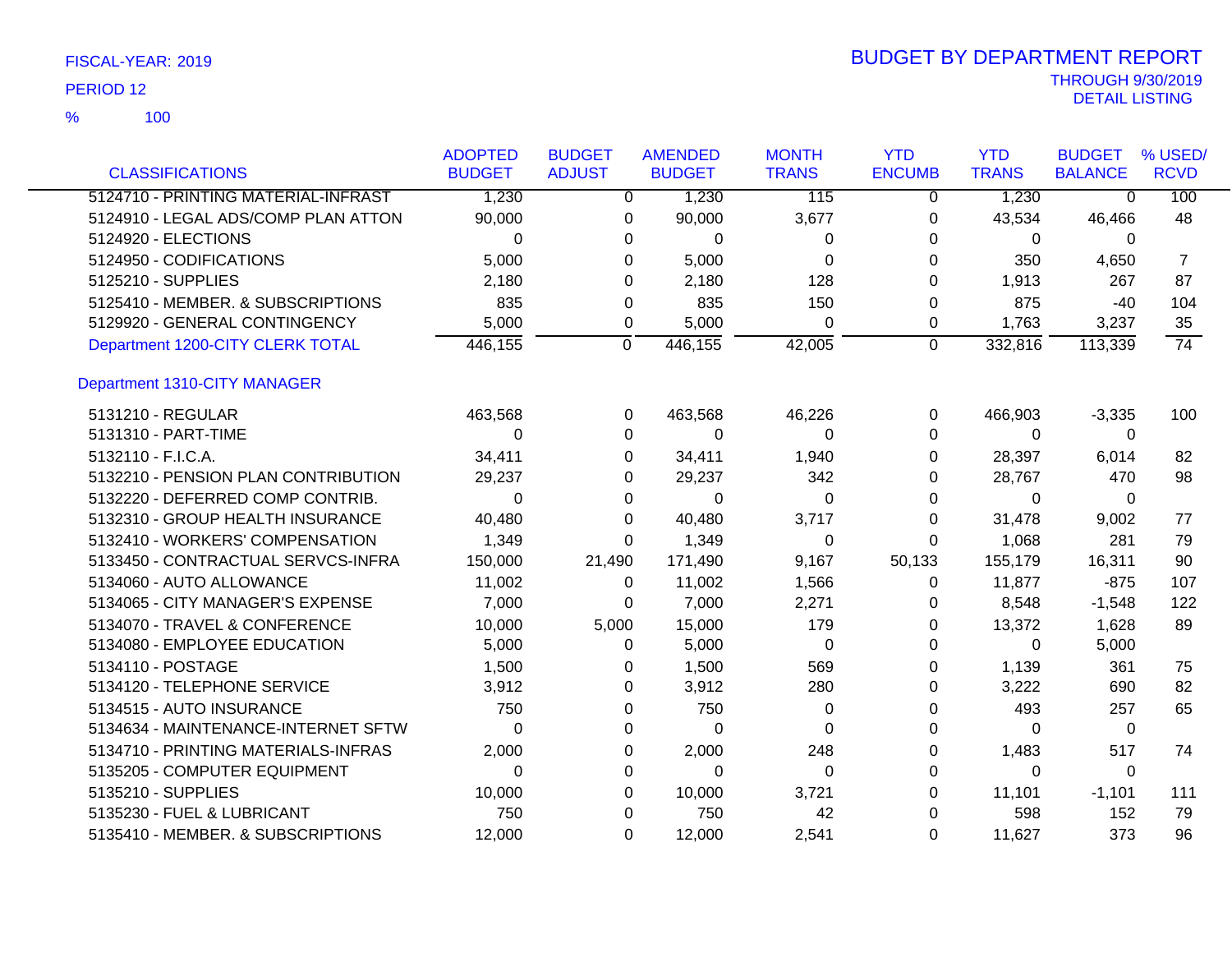| <b>CLASSIFICATIONS</b>                             | <b>ADOPTED</b><br><b>BUDGET</b> | <b>BUDGET</b><br><b>ADJUST</b> | <b>AMENDED</b><br><b>BUDGET</b> | <b>MONTH</b><br><b>TRANS</b> | <b>YTD</b><br><b>ENCUMB</b> | <b>YTD</b><br><b>TRANS</b> | <b>BUDGET</b><br><b>BALANCE</b> | % USED/<br><b>RCVD</b> |
|----------------------------------------------------|---------------------------------|--------------------------------|---------------------------------|------------------------------|-----------------------------|----------------------------|---------------------------------|------------------------|
| 5139920 - GENERAL CONTINGENCY                      | 100,000                         | $-5,000$                       | 95,000                          | 2,974                        | $\overline{0}$              | 6,572                      | 88,428                          | 6                      |
| Department 1310-CITY MANAGER TOTAL                 | 882,959                         | 21,490                         | 904,449                         | 75,783                       | 50,133                      | 781,824                    | 122,625                         | $\overline{86}$        |
| Department 1320-PROCUREMENT DIVISION               |                                 |                                |                                 |                              |                             |                            |                                 |                        |
| 5131210 - REGULAR                                  | 121,868                         | $\Omega$                       | 121,868                         | 12,351                       | $\Omega$                    | 122,726                    | $-858$                          | 100                    |
| 5131310 - PART-TIME                                | 0                               | 0                              | 0                               | 0                            | $\Omega$                    | $\Omega$                   | 0                               |                        |
| 5131410 - OVERTIME                                 | 7,445                           | 0                              | 7,445                           | 526                          | 0                           | 4,459                      | 2,986                           | 59                     |
| 5132110 - F.I.C.A.                                 | 9,893                           | 0                              | 9,893                           | 1,095                        | 0                           | 10,506                     | $-613$                          | 106                    |
| 5132210 - PENSION PLAN CONTRIBUTION                | 8,405                           | 0                              | 8,405                           | 0                            | 0                           | 8,012                      | 393                             | 95                     |
| 5132220 - DEFERRED COMP CONTRIB.                   | 0                               | 0                              | 0                               | $\Omega$                     | 0                           | $\Omega$                   | $\Omega$                        |                        |
| 5132310 - GROUP HEALTH INSURANCE                   | 15,277                          | 0                              | 15,277                          | 1,870                        | 0                           | 14,063                     | 1,214                           | 92                     |
| 5132410 - WORKERS' COMPENSATION                    | 366                             | 0                              | 366                             | 0                            | 0                           | 290                        | 76                              | 79                     |
| 5133450 - CONTRACTUAL SERVCS-INFRA                 | 6,100                           | 0                              | 6,100                           | $\Omega$                     | $\Omega$                    | 6,100                      | $\Omega$                        | 100                    |
| 5134110 - POSTAGE                                  | 3,000                           | 0                              | 3,000                           | 191                          | 0                           | 1,280                      | 1,720                           | 42                     |
| 5134120 - TELEPHONE SERVICE                        | 1,080                           | 0                              | 1,080                           | 133                          | 0                           | 1,149                      | $-69$                           | 106                    |
| 5134125 - TELEPHONE                                | 40,520                          | 5,000                          | 45,520                          | 3,184                        | 0                           | 46,245                     | $-725$                          | 101                    |
| 5134420 - LEASE PURCH-POSTAGE MACHN                | 2,904                           | 0                              | 2,904                           | 484                          | 0                           | 2,904                      | 0                               | 100                    |
| 5134615 - REPAIR & MAINT. OFFC EQUI                | 1,020                           | 0                              | 1,020                           | 0                            | 0                           | 1,020                      | $\Omega$                        | 100                    |
| 5134620 - REPAIR & MAINT. OPER EQUI                | 250                             | 0                              | 250                             | 0                            | 0                           | $\mathbf{0}$               | 250                             |                        |
| 5134634 - MAINTENANCE-INTERNET SFTW                | $\Omega$                        | $\Omega$                       | $\Omega$                        | $\Omega$                     | 0                           | $\Omega$                   | 0                               |                        |
| 5134710 - PRINTING MATERIALS-INFRAS                | 2,461                           | 0                              | 2,461                           | 367                          | 0                           | 1,727                      | 734                             | 70                     |
| 5134720 - PRINTING - CONTRACTUAL                   | 2,000                           | 0                              | 2,000                           | $\Omega$                     | 0                           | 1,064                      | 936                             | 53                     |
| 5135210 - SUPPLIES                                 | 16,150                          | 0                              | 16,150                          | 2,065                        | $\Omega$                    | 10,958                     | 5,192                           | 67                     |
| 5135410 - MEMBER. & SUBSCRIPTIONS                  | 330                             | 0                              | 330                             | 0                            | $\pmb{0}$                   | 273                        | 57                              | 82                     |
| 5139920 - GENERAL CONTINGENCY                      | 5,000                           | $-5,000$                       | 0                               | $\Omega$                     | $\mathbf 0$                 | 0                          | 0                               |                        |
| Department 1320-PROCUREMENT DIVISION TOTAL 244,069 |                                 | $\Omega$                       | 244,069                         | 22,266                       | $\overline{0}$              | 232,776                    | 11,293                          | 95                     |
| Department 1330-PERSONNEL DIVISION                 |                                 |                                |                                 |                              |                             |                            |                                 |                        |
| 5131210 - REGULAR                                  | 134,574                         | 0                              | 134,574                         | 13,881                       | 0                           | 133,611                    | 963                             | 99                     |
| 5131310 - PART-TIME                                | 0                               | 0                              | 0                               | 0                            | 0                           | $\mathbf{0}$               | 0                               |                        |
| 5132110 - F.I.C.A.                                 | 10,295                          | $\Omega$                       | 10,295                          | 1,074                        | $\Omega$                    | 10,222                     | 73                              | 99                     |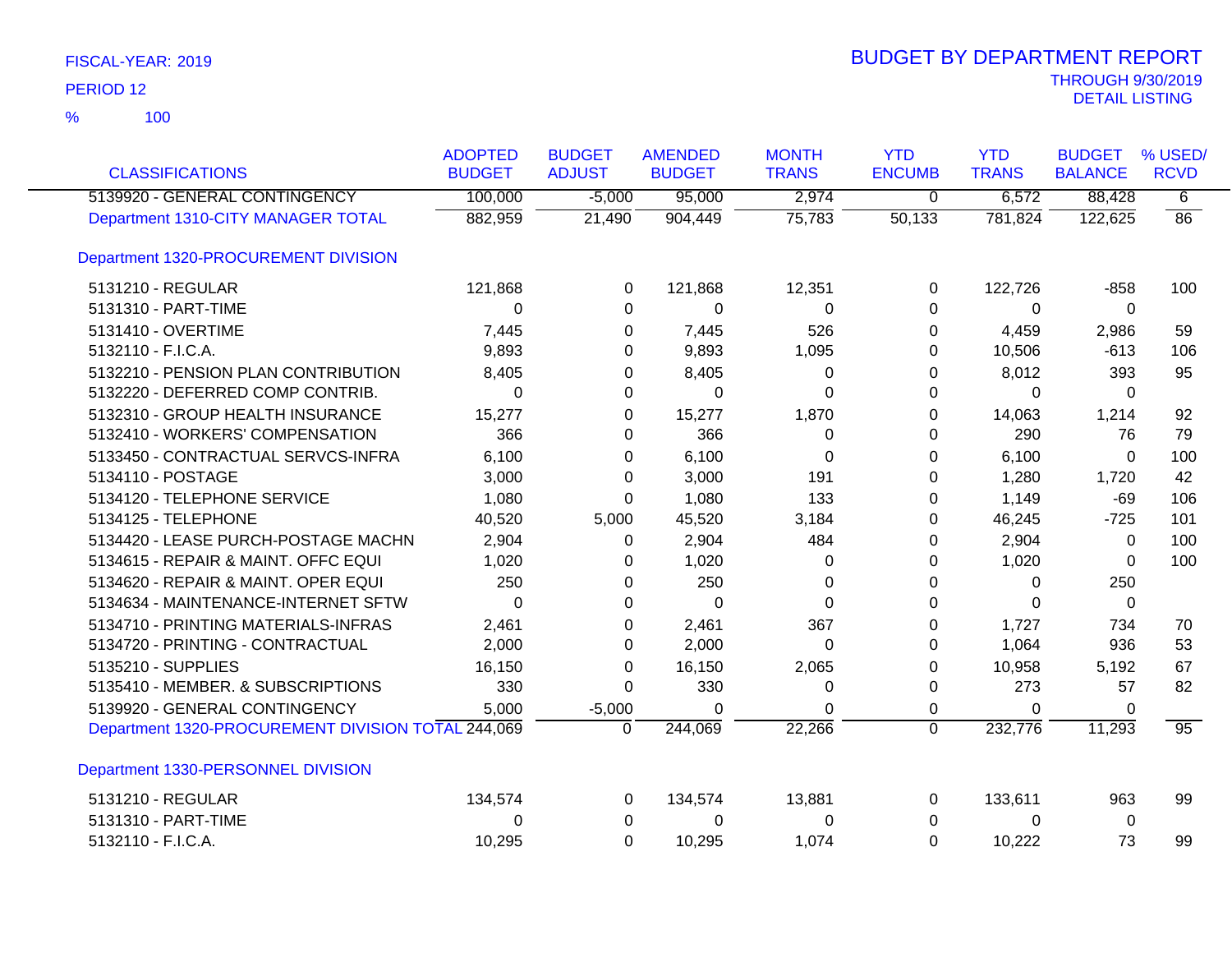100 %

|                                          | <b>ADOPTED</b> | <b>BUDGET</b> | <b>AMENDED</b>      | <b>MONTH</b> | <b>YTD</b>    | <b>YTD</b>   | <b>BUDGET</b>  | % USED/         |
|------------------------------------------|----------------|---------------|---------------------|--------------|---------------|--------------|----------------|-----------------|
| <b>CLASSIFICATIONS</b>                   | <b>BUDGET</b>  | <b>ADJUST</b> | <b>BUDGET</b>       | <b>TRANS</b> | <b>ENCUMB</b> | <b>TRANS</b> | <b>BALANCE</b> | <b>RCVD</b>     |
| 5132210 - PENSION PLAN CONTRIBUTION      | 5,401          |               | 5,401<br>0          | $\Omega$     | $\Omega$      | 5,149        | 252            | $\overline{95}$ |
| 5132220 - DEFERRED COMP CONTRIB.         | 3,604          |               | 3,604<br>0          | 290          | 0             | 3,631        | $-27$          | 100             |
| 5132310 - GROUP HEALTH INSURANCE         | 15,277         |               | 15,277<br>0         | 1,893        | 0             | 14,165       | 1,112          | 92              |
| 5132410 - WORKERS' COMPENSATION          | 404            |               | 404<br>0            | 0            | 0             | 320          | 84             | 79              |
| 5132510 - UNEMPLOYMENT COMPENSATION      | 20,000         |               | 20,000<br>0         | 0            | 0             | 4,574        | 15,426         | 22              |
| 5132610 - EMPLOYEE ASSISTANCE PROGR      | 10,000         |               | 10,000<br>0         | 3,462        | 0             | 7,255        | 2,745          | 72              |
| 5133160 - RANDOM & PRE=EMPLOY TESTING    | 15,000         |               | 15,000<br>0         | 1,375        | 0             | 9,175        | 5,825          | 61              |
| 5133450 - CONTRACTUAL SERVCS-INFRA       | 63,000         |               | 0<br>63,000         | 4,531        | 0             | 65,037       | $-2,037$       | 103             |
| 5134080 - EMPLOYEE EDUCATION             | 10,000         |               | 10,000<br>0         | 0            | 1,000         | 6,982        | 3,019          | 69              |
| 5134110 - POSTAGE                        | 300            |               | 300<br>0            | 114          | 0             | 228          | 72             | 76              |
| 5134120 - TELEPHONE SERVICE              | 1,080          |               | 1,080<br>0          | 133          | 0             | 885          | 195            | 81              |
| 5134510 - EXCESS LIABILITY COVERAGE      | 500,000        |               | 500,000<br>0        | 2,183        | 0             | 456,588      | 43,412         | 91              |
| 5134634 - MAINTENANCE-INTERNET SFTW      | 0              |               | 0<br>$\Omega$       | 0            | 0             | 0            | 0              |                 |
| 5134710 - PRINTING MATERIALS-INFRAS      | 2,460          |               | 2,460<br>0          | 202          | 0             | 1,242        | 1,218          | 50              |
| 5134850 - NON-LEGAL ADVERTISING          | 5,000          |               | 5,000<br>0          | 0            | 0             | 3,106        | 1,894          | 62              |
| 5135205 - COMPUTER EQUIPMENT             | 0              |               | $\Omega$<br>0       | 0            | 0             | 0            | 0              |                 |
| 5135210 - SUPPLIES                       | 5,000          |               | 5,000<br>0          | 107          | 0             | 1,351        | 3,649          | 27              |
| 5135410 - MEMBER. & SUBSCRIPTIONS        | 1,000          |               | 1,000<br>0          | 0            | 0             | 0            | 1,000          |                 |
| 5139920 - GENERAL CONTINGENCY            | 5,000          |               | 5,000<br>0          | 0            | 0             | 0            | 5,000          |                 |
| Department 1330-PERSONNEL DIVISION TOTAL | 807,395        |               | 807,395<br>$\Omega$ | 29,245       | 1,000         | 723,521      | 83,875         | 89              |
| Department 1340-MANAGEMENT INFO. SYSTEMS |                |               |                     |              |               |              |                |                 |
| 5133450 - CONTRACTUAL SERVCS-INFRA       | 246,150        |               | 246,150<br>0        | 0            | 3,900         | 192,132      | 54,018         | 78              |
| 5134632 - INTERNET SERVICE               | 74,171         |               | 0<br>74,171         | 7,827        | 1,260         | 63,454       | 10,717         | 85              |
| 5134634 - MAINTENANCE-INTERNET SFTW      | 108,371        |               | 108,371<br>0        | 1,843        | 0             | 78,549       | 29,822         | 72              |
| 5135205 - COMPUTER EQUIPMENT             | 22,375         |               | 0<br>22,375         | 1,253        | 0             | 15,397       | 6,978          | 68              |
| 5135210 - SUPPLIES                       | 2,055          |               | 2,055<br>0          | 180          | 0             | 990          | 1,065          | 48              |
| 5136430 - EQUIPMENT-OPERATING            | 0              |               | 0<br>$\Omega$       | $\Omega$     | 0             | 0            | 0              |                 |
| Department 1340-MANAGEMENT INFO. SYSTEMS | 453,122        |               | 453,122<br>$\Omega$ | 11,103       | 5.160         | 350,522      | 102,600        | $\overline{77}$ |

Department 1410-FINANCE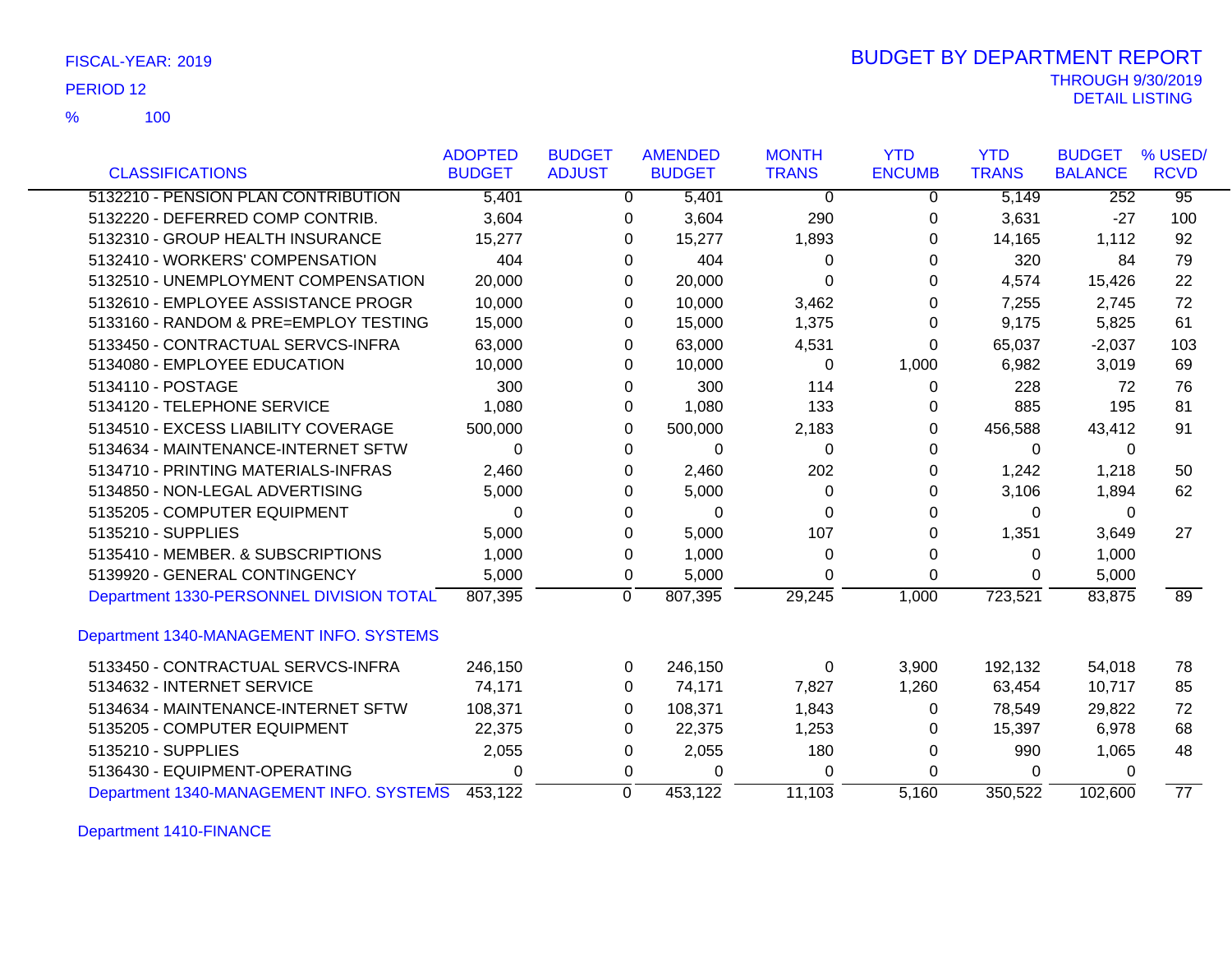|                                                  | <b>ADOPTED</b> | <b>BUDGET</b> | <b>AMENDED</b> | <b>MONTH</b> | <b>YTD</b>    | <b>YTD</b>   | <b>BUDGET</b>  | % USED/         |
|--------------------------------------------------|----------------|---------------|----------------|--------------|---------------|--------------|----------------|-----------------|
| <b>CLASSIFICATIONS</b>                           | <b>BUDGET</b>  | <b>ADJUST</b> | <b>BUDGET</b>  | <b>TRANS</b> | <b>ENCUMB</b> | <b>TRANS</b> | <b>BALANCE</b> | <b>RCVD</b>     |
| 5131210 - REGULAR                                | 410,390        | $\Omega$      | 410,390        | 40,517       | 0             | 432,372      | $-21,982$      | 105             |
| 5131310 - PART-TIME                              | 16,045         | 0             | 16,045         | 0            | 0             | 13,140       | 2,905          | 81              |
| 5132110 - F.I.C.A.                               | 32,622         | 0             | 32,622         | 3,110        | 0             | 32,470       | 152            | 99              |
| 5132210 - PENSION PLAN CONTRIBUTION              | 23,321         | 0             | 23,321         | 0            | 0             | 22,232       | 1,089          | 95              |
| 5132220 - DEFERRED COMP CONTRIB.                 | 3,612          | 0             | 3,612          | $\Omega$     | $\Omega$      | 3,216        | 396            | 89              |
| 5132310 - GROUP HEALTH INSURANCE                 | 38,192         | 0             | 38,192         | 4,164        | 0             | 34,856       | 3,336          | 91              |
| 5132410 - WORKERS' COMPENSATION                  | 1,279          | 0             | 1,279          | 0            | 0             | 1,013        | 266            | 79              |
| 5133100 - PROFESSIONAL SERVICES                  | 10,000         | 0             | 10,000         | 0            | 0             | 9,986        | 14             | 99              |
| 5133210 - AUDITOR'S FEE                          | 79,000         | 0             | 79,000         | 9,790        | 0             | 63,790       | 15,210         | 80              |
| 5133450 - CONTRACTUAL SERVCS-INFRA               | 17,860         | $\Omega$      | 17,860         | 150          | 320           | 9,314        | 8,546          | 52              |
| 5133459 - CONTRACTUAL SERVCS-PARKING             | 532,627        | 27,035        | 559,662        | 41,291       | 57,576        | 528,470      | 31,192         | 94              |
| 5134070 - TRAVEL & CONFERENCE                    | 3,710          | $\Omega$      | 3,710          | 5            | 0             | 3,283        | 427            | 88              |
| 5134110 - POSTAGE                                | 7,030          | 0             | 7,030          | 2,668        | 0             | 5,336        | 1,694          | 75              |
| 5134120 - TELEPHONE SERVICE                      | 1,080          | 0             | 1,080          | 144          | 0             | 1,089        | -9             | 100             |
| 5134515 - AUTO INSURANCE                         | 3,084          | $\Omega$      | 3,084          | 0            | 0             | 2,028        | 1,056          | 65              |
| 5134634 - MAINTENANCE-INTERNET SFTW              | 46,437         | $\Omega$      | 46,437         | $\Omega$     | $\Omega$      | 42,270       | 4,167          | 91              |
| 5134710 - PRINTING MATERIALS-INFRAS              | 1,230          | 0             | 1,230          | 202          | 0             | 1,230        | 0              | 100             |
| 5135205 - COMPUTER EQUIPMENT                     | 1,500          | 0             | 1,500          | 0            | 0             | 1,260        | 240            | 84              |
| 5135210 - SUPPLIES                               | 8,900          | 0             | 8,900          | 1,167        | 0             | 6,560        | 2,340          | 73              |
| 5135230 - FUEL & LUBRICANT                       | 1,505          | 0             | 1,505          | 85           | 0             | 1,201        | 304            | 79              |
| 5135410 - MEMBER. & SUBSCRIPTIONS                | 1,660          | $\Omega$      | 1,660          | 644          | $\Omega$      | 1,914        | $-254$         | 115             |
| 5137110 - DEBT SERVICE-PRINCIPAL                 | 0              | 0             | 0              | 0            | 0             | 0            | 0              |                 |
| 5137210 - DEBT SERVICE-INTEREST                  | 0              | $\Omega$      | 0              | 0            | 0             | 0            | $\Omega$       |                 |
| 5139920 - GENERAL CONTINGENCY                    | 5,000          | 0             | 5,000          | 0            | 0             | 0            | 5,000          |                 |
| Department 1410-FINANCE TOTAL                    | 1,246,084      | 27,035        | 1,273,119      | 103,937      | 57,896        | 1,217,030    | 56,089         | $\overline{95}$ |
| Department 1500-CITY ATTORNEY                    |                |               |                |              |               |              |                |                 |
| 5143120 - LEGAL SERVICES- RETAINER               | 243,597        | 0             | 243,597        | 24,790       | 10,710        | 233,222      | 10,375         | 95              |
| 5143410 - OUTSIDE COST                           | 100,000        | $\Omega$      | 100,000        | 8,232        | 0             | 34,921       | 65,079         | 34              |
| 5143440 - EMPLOYMENT LAW                         | 60,775         | 0             | 60,775         | 0            | 0             | 4,756        | 56,020         | $\overline{7}$  |
| 5144065 - NON-PROFESSIONAL LEGAL EXPENSE 103,180 |                | 0             | 103,180        | 769          | 0             | 27,641       | 75,540         | 26              |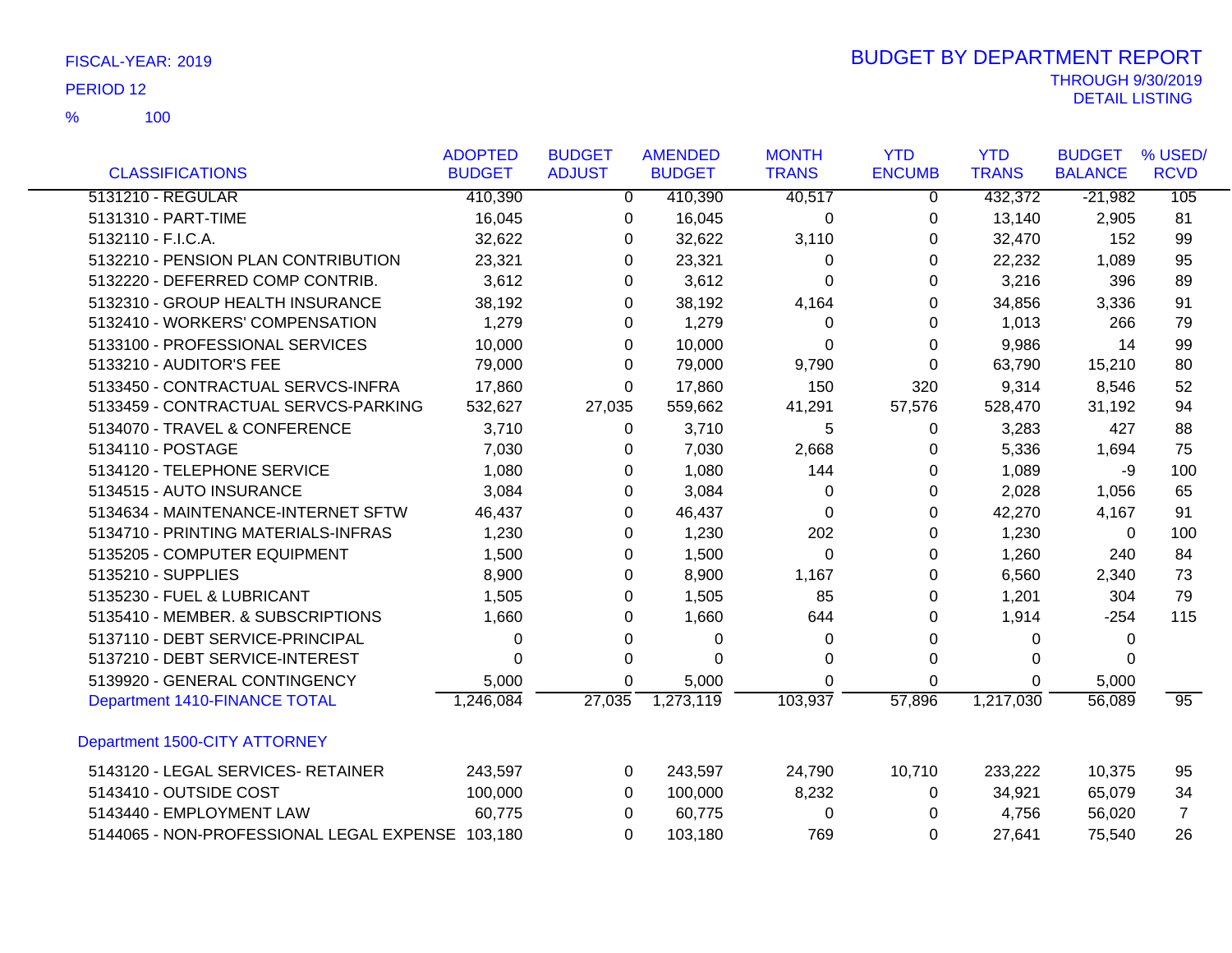| <b>CLASSIFICATIONS</b>              | <b>ADOPTED</b><br><b>BUDGET</b> | <b>BUDGET</b><br><b>ADJUST</b> | <b>AMENDED</b><br><b>BUDGET</b> | <b>MONTH</b><br><b>TRANS</b> | <b>YTD</b><br><b>ENCUMB</b> | <b>YTD</b><br><b>TRANS</b> | <b>BUDGET</b><br><b>BALANCE</b> | % USED/<br><b>RCVD</b> |
|-------------------------------------|---------------------------------|--------------------------------|---------------------------------|------------------------------|-----------------------------|----------------------------|---------------------------------|------------------------|
| Department 1500-CITY ATTORNEY TOTAL | 507,552                         |                                | 507,552<br>$\overline{0}$       | 33,791                       | 10,710                      | 300,540                    | 207,014                         | $\overline{59}$        |
| Department 1610-BUILDING            |                                 |                                |                                 |                              |                             |                            |                                 |                        |
| 5241210 - REGULAR                   | 269,496                         |                                | 269,496<br>0                    | 27,440                       | 0                           | 275,111                    | $-5,615$                        | 102                    |
| 5241310 - PART-TIME                 | 142,311                         |                                | 142,311<br>0                    | 14,275                       | $\Omega$                    | 142,335                    | $-24$                           | 100                    |
| 5242110 - F.I.C.A.                  | 31,503                          |                                | 31,503<br>0                     | 3,205                        | $\Omega$                    | 32,035                     | $-532$                          | 101                    |
| 5242210 - PENSION PLAN CONTRIBUTION | 4,932                           |                                | 4,932<br>0                      | 0                            | 0                           | 4,702                      | 230                             | 95                     |
| 5242220 - DEFERRED COMP CONTRIB.    | 13,554                          |                                | 13,554<br>0                     | 1,144                        | 0                           | 11,989                     | 1,565                           | 88                     |
| 5242310 - GROUP HEALTH INSURANCE    | 30,554                          |                                | 30,554<br>0                     | 3,784                        | 0                           | 28,132                     | 2,422                           | 92                     |
| 5242410 - WORKERS' COMPENSATION     | 8,815                           |                                | 8,815<br>0                      | 0                            | 0                           | 6,980                      | 1,835                           | 79                     |
| 5243150 - CONTRACT INSPECT/ENGINEER | 3,000                           |                                | 3,000<br>0                      | 0                            | 0                           | 2,700                      | 300                             | 90                     |
| 5243450 - CONTRACTUAL SERVICES      | 1,000                           |                                | 1,000<br>0                      | $\overline{0}$               | 0                           | 0                          | 1,000                           |                        |
| 5244110 - POSTAGE                   | 200                             |                                | 200<br>0                        | 76                           | 0                           | 152                        | 48                              | 76                     |
| 5244120 - TELEPHONE SERVICES        | 4,020                           |                                | 4,020<br>0                      | 414                          | 0                           | 2,277                      | 1,743                           | 56                     |
| 5244515 - AUTO INSURANCE            | 767                             |                                | 767<br>0                        | 0                            | 0                           | 504                        | 263                             | 65                     |
| 5244710 - PRINTING MATERIALS-INFRAS | 1,640                           |                                | 1,640<br>0                      | 192                          | 0                           | 1,320                      | 320                             | 80                     |
| 5245206 - COMPUTER-SOFTWARE         | 7,000                           |                                | 7,000<br>0                      | $\Omega$                     | $\Omega$                    | 1,316                      | 5,684                           | 18                     |
| 5245210 - SUPPLIES                  | 5,000                           |                                | 5,000<br>0                      | 955                          | 0                           | 2,358                      | 2,642                           | 47                     |
| 5245220 - UNIFORMS                  | 1,840                           |                                | 1,840<br>0                      | 513                          | 0                           | 1,810                      | 30                              | 98                     |
| 5245230 - FUEL                      | 1,204                           |                                | 1,204<br>0                      | 68                           | $\Omega$                    | 960                        | 244                             | 79                     |
| 5245410 - MEMBER. & SUBSCRIPTIONS   | 160                             |                                | 160<br>0                        | 30                           | 0                           | 155                        | 5                               | 96                     |
| 5249920 - GENERAL CONTINGENCY       | 5,000                           |                                | 5,000<br>0                      | $\Omega$                     | 0                           | $\Omega$                   | 5,000                           |                        |
| Department 1610-BUILDING TOTAL      | 531,996                         |                                | $\overline{0}$<br>531,996       | 52,096                       | $\overline{0}$              | 514,836                    | 17,160                          | 96                     |
| Department 1620-PLANNING & ZONING   |                                 |                                |                                 |                              |                             |                            |                                 |                        |
| 5241210 - REGULAR                   | 324,078                         |                                | 324,078<br>0                    | 33,926                       | 0                           | 327,936                    | $-3,858$                        | 101                    |
| 5241310 - PART-TIME                 | 0                               |                                | 0<br>0                          | 0                            | 0                           | $\Omega$                   | 0                               |                        |
| 5242110 - F.I.C.A.                  | 24,792                          |                                | 24,792<br>0                     | 2,800                        | 0                           | 26,614                     | $-1,822$                        | 107                    |
| 5242210 - PENSION PLAN CONTRIBUTION | 17,803                          |                                | 17,803<br>0                     | 0                            | 0                           | 16,971                     | 832                             | 95                     |
| 5242220 - DEFERRED COMP CONTRIB.    | 3,513                           |                                | 3,513<br>0                      | 528                          | 0                           | 3,717                      | $-204$                          | 105                    |
| 5242310 - GROUP HEALTH INSURANCE    | 38,192                          |                                | 38,192<br>0                     | 5,284                        | 0                           | 36,174                     | 2,018                           | 94                     |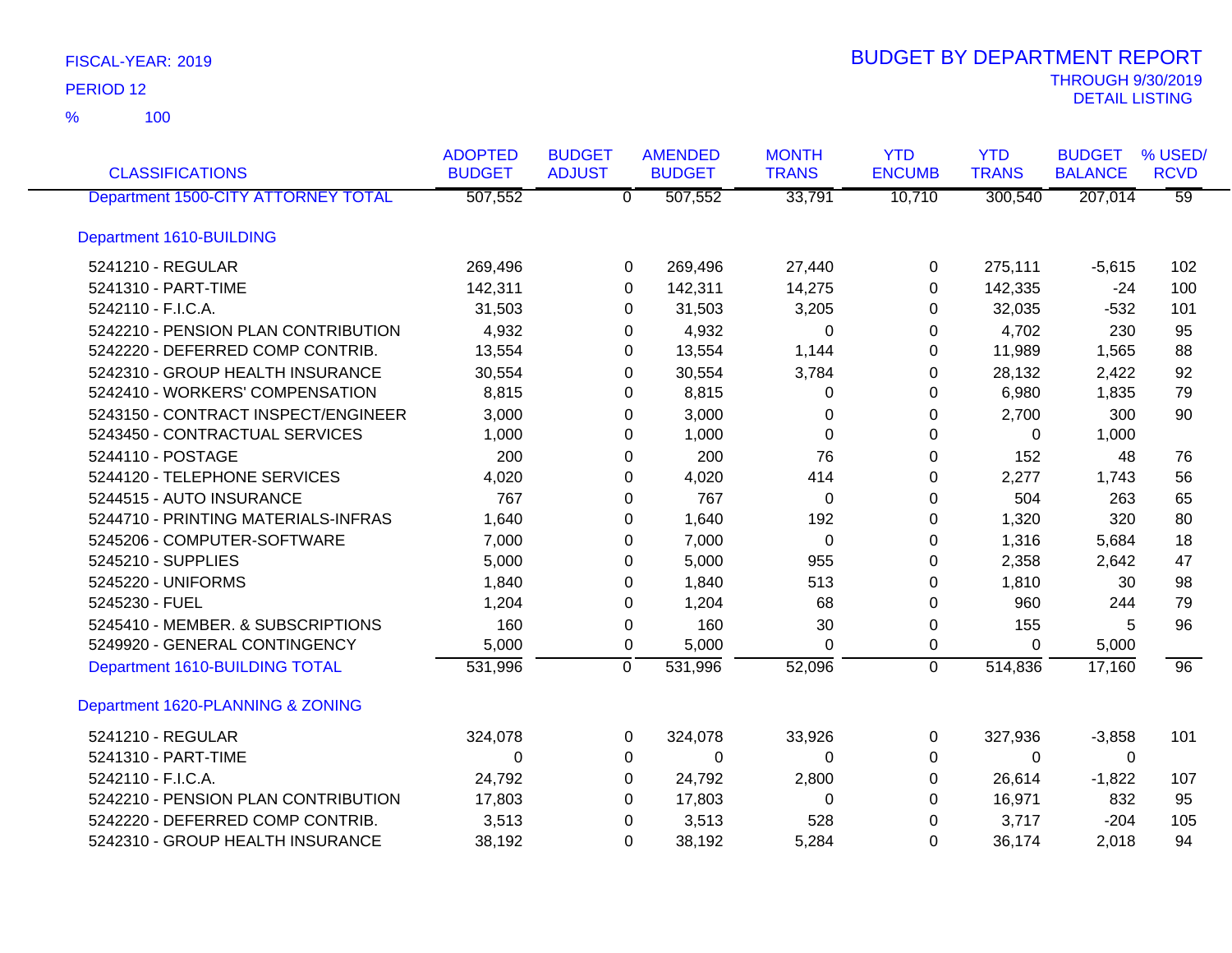100 %

| <b>CLASSIFICATIONS</b>                  | <b>ADOPTED</b><br><b>BUDGET</b> | <b>BUDGET</b><br><b>ADJUST</b> | <b>AMENDED</b><br><b>BUDGET</b> | <b>MONTH</b><br><b>TRANS</b> | <b>YTD</b><br><b>ENCUMB</b> | <b>YTD</b><br><b>TRANS</b> | <b>BUDGET</b><br><b>BALANCE</b> | % USED/<br><b>RCVD</b> |
|-----------------------------------------|---------------------------------|--------------------------------|---------------------------------|------------------------------|-----------------------------|----------------------------|---------------------------------|------------------------|
| 5242410 - WORKERS' COMPENSATION         | $\overline{972}$                | $\Omega$                       | $\overline{972}$                | 0                            | $\Omega$                    | 770                        | $\overline{202}$                | 79                     |
| 5243100 - PROFESSIONAL SERVICES         | 1,290                           | 0                              | 1,290                           | $\Omega$                     | 0                           | 0                          | 1,290                           |                        |
| 5243450 - CONTRACTUAL SERVICES          | 148,400                         | 58,096                         | 206,496                         | 11,666                       | 49,708                      | 151,993                    | 54,503                          | 73                     |
| 5243480 - DIGITIZING                    | 0                               | 0                              | 0                               | 0                            | 0                           | 0                          | 0                               |                        |
| 5244070 - TRAVEL & CONFERENCE           | 1,400                           | 0                              | 1,400                           | $\Omega$                     | 0                           | 0                          | 1,400                           |                        |
| 5244110 - POSTAGE                       | 2,500                           | 0                              | 2,500                           | 949                          | 0                           | 1,898                      | 602                             | 75                     |
| 5244120 - TELEPHONE SERVICES            | 1,620                           | 0                              | 1,620                           | 192                          | 0                           | 1,141                      | 479                             | 70                     |
| 5244515 - AUTO INSURANCE                | 477                             | 0                              | 477                             | 0                            | 0                           | 333                        | 144                             | 69                     |
| 5244620 - MAINT.&REP.OPER. EQUIPMNT     | 5,500                           | 0                              | 5,500                           | $\Omega$                     | 0                           | 950                        | 4,550                           | 17                     |
| 5244634 - PLANNING- INTERNET            | 4,000                           | 0                              | 4,000                           | 0                            | 0                           | 0                          | 4,000                           |                        |
| 5244710 - PRINTING MATERIALS-INFRAS     | 1,640                           | 0                              | 1,640                           | 192                          | 0                           | 1,175                      | 465                             | 71                     |
| 5244910 - LEGAL ADS                     | 7,000                           | 0                              | 7,000                           | 121                          | 0                           | 3,684                      | 3,316                           | 52                     |
| 5245205 - COMPUTERS                     | 1,000                           | 0                              | 1,000                           | $\Omega$                     | 0                           | $\Omega$                   | 1,000                           |                        |
| 5245210 - SUPPLIES                      | 2,750                           | 0                              | 2,750                           | 719                          | 0                           | 1,604                      | 1,146                           | 58                     |
| 5245230 - FUEL                          | 108                             | 0                              | 108                             | 6                            | 0                           | 86                         | 22                              | 79                     |
| 5245410 - MEMBER. & SUBSCRIPTIONS       | 1,749                           | 0                              | 1,749                           | 0                            | 0                           | 1,124                      | 625                             | 64                     |
| 5249920 - GENERAL CONTINGENCY           | 5,000                           | 0                              | 5,000                           | $\Omega$                     | 0                           | 0                          | 5,000                           |                        |
| Department 1620-PLANNING & ZONING TOTAL | 593,784                         | 58,096                         | 651,880                         | 56,383                       | 49,708                      | 576,170                    | 75,710                          | $\overline{88}$        |
| Department 1640-CODE ENFORCEMENT        |                                 |                                |                                 |                              |                             |                            |                                 |                        |
| 5241210 - REGULAR                       | 250,487                         | $\Omega$                       | 250,487                         | 24,843                       | 0                           | 248,580                    | 1,907                           | 99                     |
| 5241310 - PART-TIME                     | 0                               | 0                              | 0                               | 0                            | 0                           | 0                          | 0                               |                        |
| 5241410 - OVERTIME                      | 0                               | 0                              | 0                               | 0                            | 0                           | 0                          | 0                               |                        |
| 5242110 - F.I.C.A.                      | 19,162                          | 0                              | 19,162                          | 1,908                        | 0                           | 18,985                     | 177                             | 99                     |
| 5242210 - PENSION PLAN CONTRIBUTION     | 16,230                          | 0                              | 16,230                          | 0                            | 0                           | 15,472                     | 758                             | 95                     |
| 5242220 - DEFERRED COMP CONTRIB.        | $\Omega$                        | 0                              | $\Omega$                        | $\Omega$                     | 0                           | $\Omega$                   | $\mathbf{0}$                    |                        |
| 5242310 - GROUP HEALTH INSURANCE        | 30,554                          | 0                              | 30,554                          | 3,794                        | 0                           | 28,299                     | 2,255                           | 92                     |
| 5242410 - WORKERS' COMPENSATION         | 7,790                           | 0                              | 7,790                           | 0                            | 0                           | 6,168                      | 1,622                           | 79                     |
| 5243111 - SPECIAL MASTERS               | 3,600                           | 0                              | 3,600                           | 350                          | 0                           | 3,300                      | 300                             | 91                     |
| 5243450 - CONTRACTUAL SERVICES          | 10,000                          | 0                              | 10,000                          | 0                            | 0                           | 1,790                      | 8,210                           | 17                     |
| 5244070 - TRAVEL & CONFERENCE           | 1,200                           | 0                              | 1,200                           | 0                            | 0                           | 0                          | 1,200                           |                        |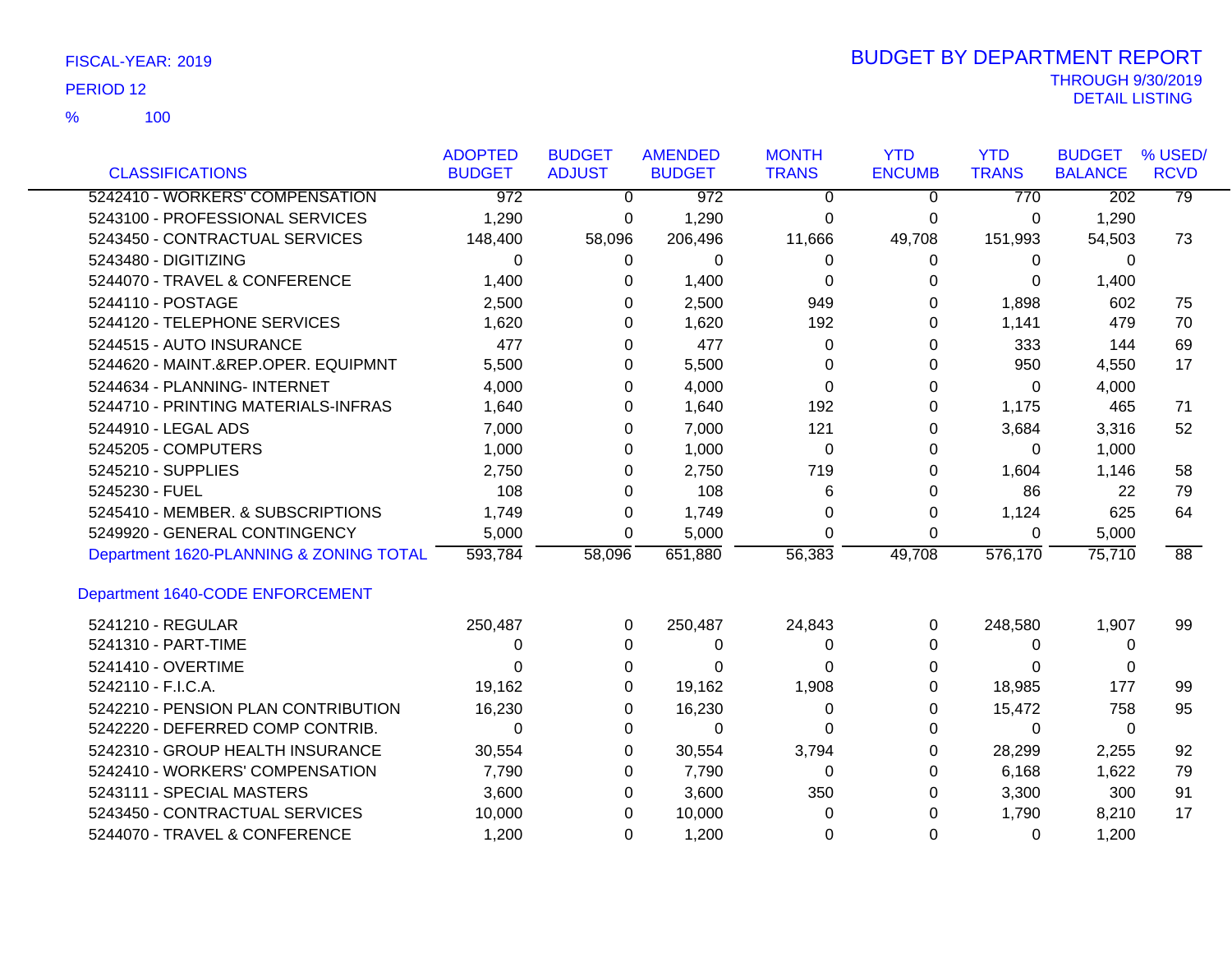100 %

| <b>CLASSIFICATIONS</b>                 | <b>ADOPTED</b><br><b>BUDGET</b> | <b>BUDGET</b><br><b>ADJUST</b> |                | <b>AMENDED</b><br><b>BUDGET</b> | <b>MONTH</b><br><b>TRANS</b> | <b>YTD</b><br><b>ENCUMB</b> | <b>YTD</b><br><b>TRANS</b> | <b>BUDGET</b><br><b>BALANCE</b> | % USED/<br><b>RCVD</b> |
|----------------------------------------|---------------------------------|--------------------------------|----------------|---------------------------------|------------------------------|-----------------------------|----------------------------|---------------------------------|------------------------|
| 5244080 - EMPLOYEE EDUCATION           | 2,500                           |                                | $\overline{0}$ | 2,500                           | $\overline{0}$               | $\overline{0}$              | $\overline{0}$             | 2,500                           |                        |
| 5244110 - POSTAGE                      | 7,000                           |                                | 0              | 7,000                           | 2,657                        | 0                           | 5,313                      | 1,687                           | 75                     |
| 5244120 - TELEPHONE SERVICES           | 2,670                           |                                | 0              | 2,670                           | 592                          | 0                           | 3,023                      | $-353$                          | 113                    |
| 5244515 - AUTO INSURANCE               | 3,030                           |                                | 0              | 3,030                           | 0                            | 0                           | 1,992                      | 1,038                           | 65                     |
| 5244710 - PRINTING MATERIALS-INFRAS    | 1,640                           |                                | 0              | 1,640                           | 192                          | 0                           | 1,175                      | 465                             | 71                     |
| 5244920 - LIENS                        | 1,640                           |                                | 0              | 1,640                           | 0                            | 0                           | 356                        | 1,285                           | 21                     |
| 5245205 - COMPUTERS                    | 1,000                           |                                | 0              | 1,000                           | $\Omega$                     | 0                           | 0                          | 1,000                           |                        |
| 5245210 - SUPPLIES                     | 3,500                           |                                | 0              | 3,500                           | 991                          | 0                           | 2,849                      | 651                             | 81                     |
| 5245220 - UNIFORMS                     | 2,000                           |                                | 0              | 2,000                           | $\Omega$                     | 0                           | 390                        | 1,610                           | 19                     |
| 5245230 - FUEL                         | 2,065                           |                                | 0              | 2,065                           | 116                          | 0                           | 1,647                      | 418                             | 79                     |
| 5245410 - MEMBER. & SUBSCRIPTIONS      | 600                             |                                | 0              | 600                             | 0                            | 0                           | 155                        | 445                             | 25                     |
| 5249920 - GENERAL CONTINGENCY          | 5,000                           |                                | 0              | 5,000                           | 0                            | 0                           | 0                          | 5,000                           |                        |
| Department 1640-CODE ENFORCEMENT TOTAL | 371,668                         |                                | 0              | 371,668                         | 35,443                       | $\overline{0}$              | 339,494                    | 32,175                          | $\overline{91}$        |
|                                        |                                 |                                |                |                                 |                              |                             |                            |                                 |                        |
| Department 1710-BUILDING MAINTENANCE   |                                 |                                |                |                                 |                              |                             |                            |                                 |                        |
| 5191210 - FULL-TIME                    | 91,300                          |                                | 0              | 91,300                          | 9,225                        | 0                           | 91,717                     | $-417$                          | 100                    |
| 5191410 - OVERTIME                     | 4,000                           |                                | $\Omega$       | 4,000                           | 1,098                        | 0                           | 3,511                      | 489                             | 87                     |
| 5192110 - F.I.C.A.                     | 7,290                           |                                | 0              | 7,290                           | 920                          | 0                           | 8,269                      | $-979$                          | 113                    |
| 5192210 - PENSION PLAN CONTRIBUTION    | 6,169                           |                                | 0              | 6,169                           | $\Omega$                     | 0                           | 5,881                      | 288                             | 95                     |
| 5192310 - GROUP HEALTH INSURANCE       | 15,277                          |                                | 0              | 15,277                          | 1,857                        | 0                           | 13,872                     | 1,405                           | 90                     |
| 5192410 - WORKERS' COMPENSATION        | 4,275                           |                                | 0              | 4,275                           | 0                            | 0                           | 3,385                      | 890                             | 79                     |
| 5193450 - CONT. SVCS.                  | 87,960                          |                                | 0              | 87,960                          | 22,517                       | 1,990                       | 75,857                     | 12,103                          | 86                     |
| 5194070 - TRAVEL                       | $\Omega$                        |                                | 0              | 0                               | 0                            | 0                           | 0                          | 0                               |                        |
| 5194080 - EMPLOYEE EDUCATION           | 250                             |                                | 0              | 250                             | 0                            | 0                           | 0                          | 250                             |                        |
| 5194120 - TELEPHONE SERVICE            | 780                             |                                | 0              | 780                             | 74                           | $\Omega$                    | 167                        | 613                             | 21                     |
| 5194310 - ELECTRICITY-FACILITIES       | 115,000                         |                                | 0              | 115,000                         | 6,153                        | 47,015                      | 110,441                    | 4,559                           | 96                     |
| 5194320 - WATER                        | 45,000                          |                                | 0              | 45,000                          | 7,727                        | 0                           | 38,217                     | 6,783                           | 84                     |
| 5194620 - REPAIR & MAINT. OPER EQUI    | 2,500                           |                                | 0              | 2,500                           | 608                          | 0                           | 1,123                      | 1,377                           | 44                     |
| 5194670 - MAINT & REP - STRUCTURES     | 66,000                          |                                | 0              | 66,000                          | 7,812                        | 0                           | 53,558                     | 12,442                          | 81                     |
| 5195210 - SUPPLIES                     | 20,000                          |                                | 0              | 20,000                          | 146                          | 0                           | 10,388                     | 9,612                           | 51                     |
| 5195220 - UNIFORMS                     | 1,000                           |                                | $\Omega$       | 1,000                           | 0                            | 0                           | 934                        | 66                              | 93                     |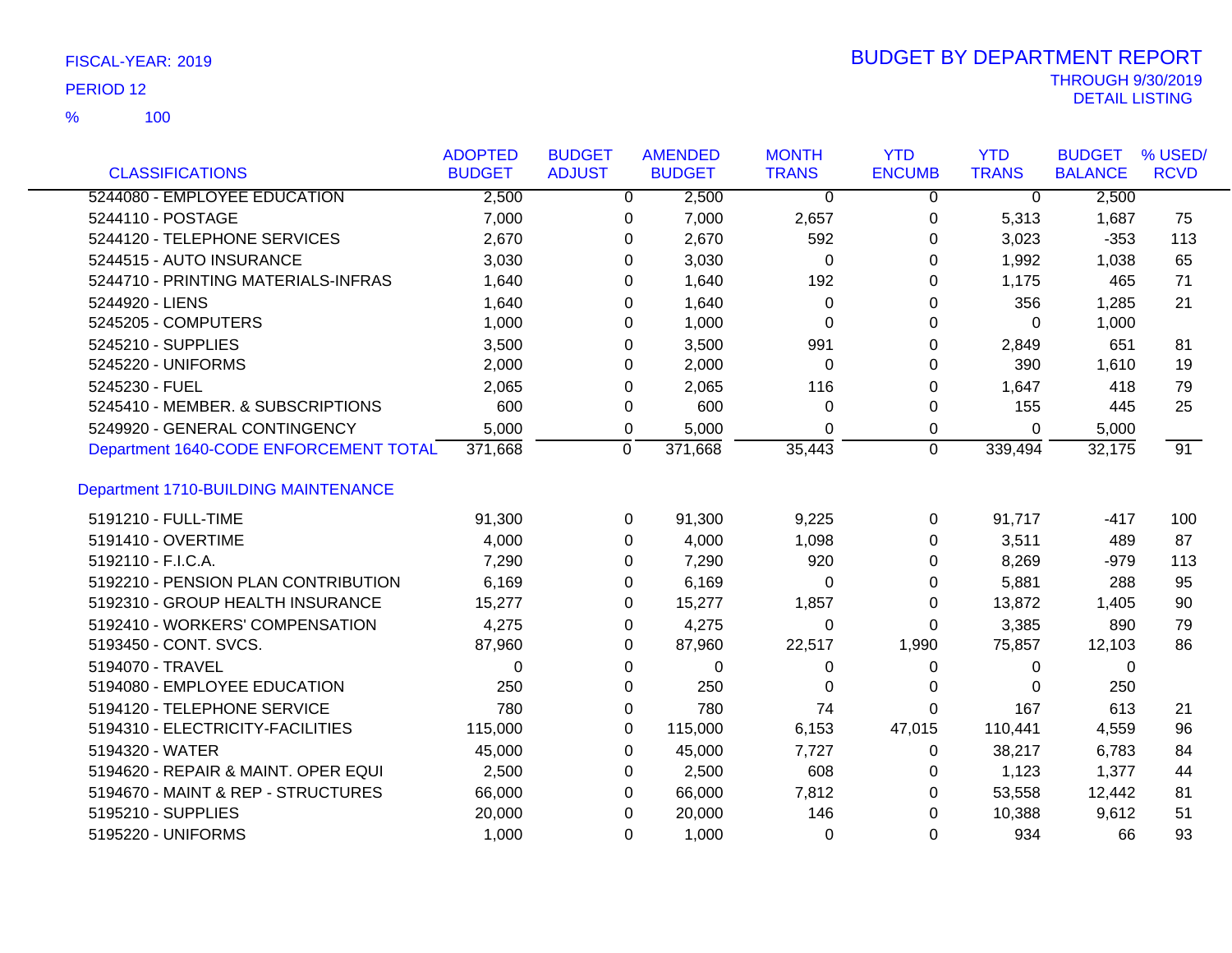| <b>CLASSIFICATIONS</b>                             | <b>ADOPTED</b><br><b>BUDGET</b> | <b>BUDGET</b><br><b>ADJUST</b> | <b>AMENDED</b><br><b>BUDGET</b> | <b>MONTH</b><br><b>TRANS</b> | <b>YTD</b><br><b>ENCUMB</b> | <b>YTD</b><br><b>TRANS</b> | <b>BUDGET</b><br><b>BALANCE</b> | % USED/<br><b>RCVD</b> |
|----------------------------------------------------|---------------------------------|--------------------------------|---------------------------------|------------------------------|-----------------------------|----------------------------|---------------------------------|------------------------|
| 5199920 - GENERAL CONTINGENCY                      | 5,000                           | $\overline{0}$                 | 5,000                           | $\overline{0}$               | $\overline{0}$              | $\overline{0}$             | 5,000                           |                        |
| Department 1710-BUILDING MAINTENANCE TOTAL 471,801 |                                 | $\mathbf{0}$                   | 471,801                         | 58,137                       | 49,005                      | 417,320                    | 54,481                          | 88                     |
| Department 1720-SOLID WASTE                        |                                 |                                |                                 |                              |                             |                            |                                 |                        |
| 5341210 - REGULAR                                  | 362,017                         | 0                              | 362,017                         | 25,709                       | 0                           | 304,273                    | 57,744                          | 84                     |
| 5341410 - OVERTIME                                 | 8,000                           | 0                              | 8,000                           | 1,533                        | 0                           | 9,468                      | $-1,468$                        | 118                    |
| 5342110 - F.I.C.A.                                 | 29,684                          | 0                              | 29,684                          | 2,090                        | 0                           | 23,848                     | 5,836                           | 80                     |
| 5342210 - PENSION PLAN CONTRIBUTION                | 23,414                          | 0                              | 23,414                          | 0                            | 0                           | 22,320                     | 1,094                           | 95                     |
| 5342220 - ICMA                                     | 0                               | 0                              | $\Omega$                        | 0                            | 0                           | $\Omega$                   | 0                               |                        |
| 5342310 - GROUP HEALTH INSURANCE                   | 68,746                          | 0                              | 68,746                          | 7,061                        | 0                           | 53,971                     | 14,775                          | 78                     |
| 5342410 - WORKERS' COMPENSATION                    | 31,591                          | 0                              | 31,591                          | 0                            | 0                           | 25,013                     | 6,578                           | 79                     |
| 5343470 - INTERLCL AGREE-RECYCLING                 | 93,000                          | 0                              | 93,000                          | 15,551                       | 15,243                      | 93,000                     | 0                               | 100                    |
| 5344070 - TRAVEL & CONFERENCE                      | 0                               | 0                              | 0                               | 0                            | 0                           | 0                          | 0                               |                        |
| 5344080 - EMPLOYEE EDUCATION                       | 250                             | 0                              | 250                             | $\Omega$                     | $\Omega$                    | $\Omega$                   | 250                             |                        |
| 5344340 - REFUSE DISPOSAL FEE                      | 769,000                         | 0                              | 769,000                         | 82,696                       | 147,751                     | 769,000                    | 0                               | 100                    |
| 5345210 - SUPPLIES                                 | 68,500                          | 0                              | 68,500                          | 491                          | 0                           | 16,506                     | 51,994                          | 24                     |
| 5345220 - UNIFORMS                                 | 4,000                           | 0                              | 4,000                           | 105                          | 0                           | 3,938                      | 62                              | 98                     |
| 5347110 - DEBT SERVICE-PRINCIPAL                   | 0                               | 0                              | 0                               | 0                            | 0                           | 0                          | 0                               |                        |
| 5347210 - DEBT SERVICE-INTEREST                    | $\Omega$                        | 0                              | $\Omega$                        | $\Omega$                     | $\Omega$                    | 0                          | 0                               |                        |
| Department 1720-SOLID WASTE TOTAL                  | 1,458,202                       | 0                              | 1,458,202                       | 135,236                      | 162,994                     | 1,321,337                  | 136,865                         | $\overline{90}$        |
| Department 1730-STREET MAINTENANCE                 |                                 |                                |                                 |                              |                             |                            |                                 |                        |
| 5411210 - REGULAR                                  | 277,022                         | 0                              | 277,022                         | 31,750                       | 0                           | 293,595                    | $-16,573$                       | 105                    |
| 5411310 - PART TIME                                | 0                               | $\pmb{0}$                      | 0                               | 0                            | 0                           | 0                          | 0                               |                        |
| 5411410 - OVERTIME                                 | 5,000                           | 0                              | 5,000                           | 1,125                        | 0                           | 8,038                      | $-3,038$                        | 160                    |
| 5412110 - F.I.C.A.                                 | 21,575                          | 0                              | 21,575                          | 2,606                        | 0                           | 23,698                     | $-2,123$                        | 109                    |
| 5412210 - PENSION PLAN CONTRIBUTION                | 16,106                          | 0                              | 16,106                          | 0                            | 0                           | 15,354                     | 752                             | 95                     |
| 5412220 - DEFERRED COMP CONTRIB                    | 1,949                           | 0                              | 1,949                           | 230                          | 0                           | 2,065                      | $-116$                          | 105                    |
| 5412310 - GROUP HEALTH INSURANCE                   | 53,469                          | 0                              | 53,469                          | 7,659                        | 0                           | 51,045                     | 2,424                           | 95                     |
| 5412410 - WORKERS' COMPENSATION                    | 19,211                          | 0                              | 19,211                          | 0                            | 0                           | 15,211                     | 4,000                           | 79                     |
| 5413450 - CONTRACTUAL SERVICES                     | 65,000                          | $\Omega$                       | 65,000                          | 5,460                        | 270                         | 29,861                     | 35,139                          | 45                     |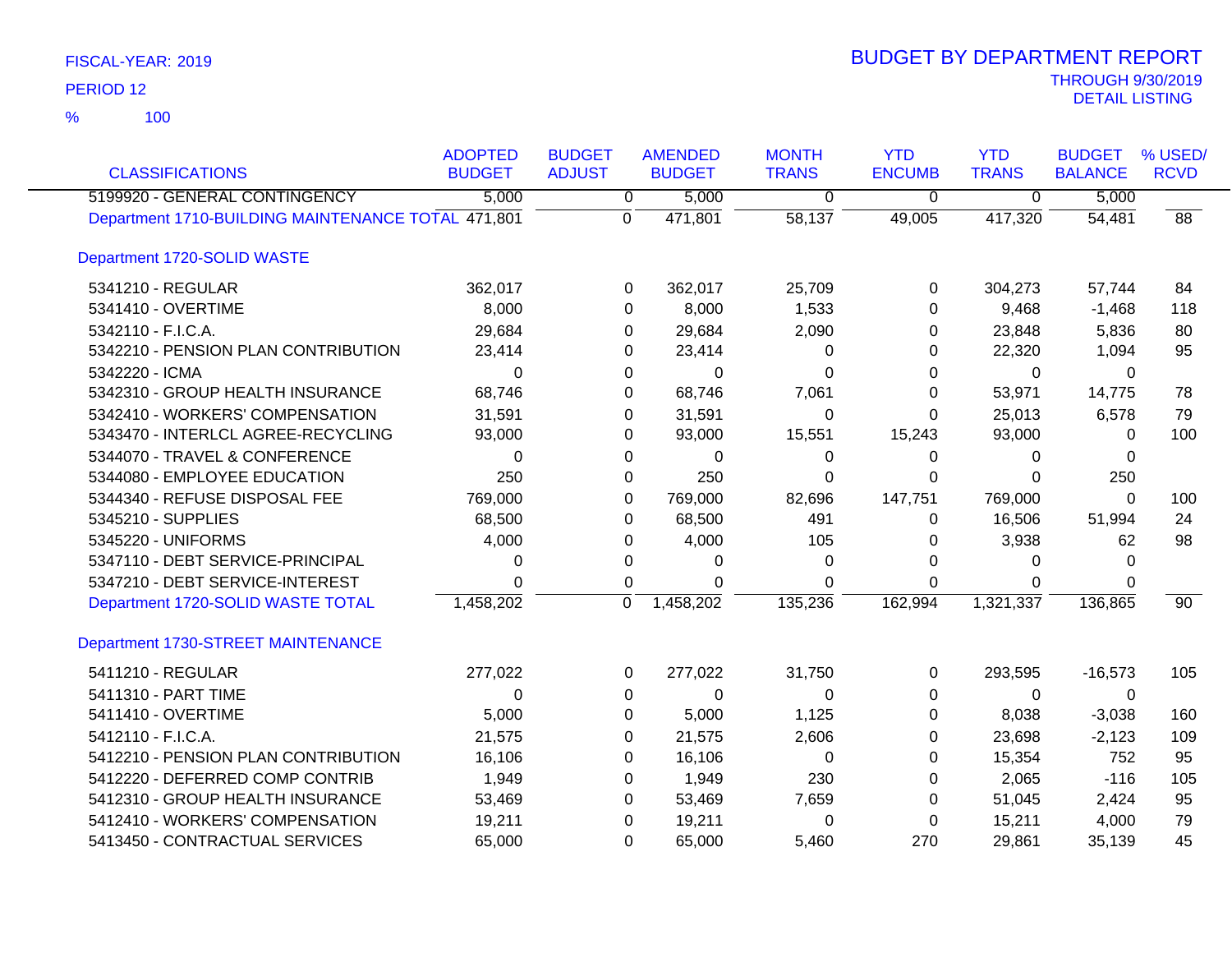| FISCAL-YEAR: 2019 |
|-------------------|
|-------------------|

100 %

|                                          | <b>ADOPTED</b> | <b>BUDGET</b> | <b>AMENDED</b> | <b>MONTH</b> | <b>YTD</b>    | <b>YTD</b>   | <b>BUDGET</b>  | % USED/         |
|------------------------------------------|----------------|---------------|----------------|--------------|---------------|--------------|----------------|-----------------|
| <b>CLASSIFICATIONS</b>                   | <b>BUDGET</b>  | <b>ADJUST</b> | <b>BUDGET</b>  | <b>TRANS</b> | <b>ENCUMB</b> | <b>TRANS</b> | <b>BALANCE</b> | <b>RCVD</b>     |
| 5414070 - TRAVEL & CONFERENCE            | 250            |               | 250<br>0       | 0            | 0             | 120          | 130            | 48              |
| 5414080 - EMPLOYEE EDUCATION             | 500            |               | 500<br>0       | 0            | 0             | 0            | 500            |                 |
| 5414120 - TRAVEL & CONFERENCE            | 1,080          |               | 1,080<br>0     | 118          | 0             | 650          | 430            | 60              |
| 5414625 - LANDSCAPE MAINTENANCE          | 50,000         |               | 50,000<br>0    | 2,970        | 0             | 33,700       | 16,300         | 67              |
| 5414640 - MAINT & REP STRS & PARKWY      | 20,000         |               | 20,000<br>0    | 7,018        | 0             | 19,411       | 589            | 97              |
| 5414650 - ELECTRICITY-STREET LIGHTS      | 140,000        |               | 140,000<br>0   | 10,487       | 2,329         | 130,188      | 9,812          | 92              |
| 5414670 - MAINT & REP-GRDS & STRUCT      | 10,000         |               | 10,000<br>0    | 0            | 0             | 4,222        | 5,778          | 42              |
| 5415210 - SUPPLIES                       | 4,000          |               | 4,000<br>0     | 632          | 0             | 3,755        | 245            | 93              |
| 5415220 - UNIFORMS                       | 3,500          |               | 3,500<br>0     | 91           | 0             | 3,474        | 26             | 99              |
| 5415245 - TOOLS                          | 500            |               | 500<br>0       | 35           | 0             | 370          | 130            | 74              |
| 5417110 - DEBT SERVICE- PRINCIPAL        | 0              |               | 0<br>0         | $\Omega$     | 0             | 0            | $\Omega$       |                 |
| 5417210 - DEBT SERVICE-INTEREST          | 0              |               | 0<br>0         | 0            | 0             | 0            | 0              |                 |
| Department 1730-STREET MAINTENANCE TOTAL | 689,162        | $\Omega$      | 689,162        | 70,181       | 2,599         | 634,757      | 54,405         | $\overline{92}$ |
| Department 1750-LANSCAPE MAINTENANCE     |                |               |                |              |               |              |                |                 |
| 5191210 - FULL-TIME                      | 139,752        |               | 139,752<br>0   | 12,926       | 0             | 141,325      | $-1,573$       | 101             |
| 5191410 - OVERTIME                       | 4,000          |               | 4,000<br>0     | 21           | 0             | 1,198        | 2,802          | 29              |
| 5192110 - F.I.C.A.                       | 10,997         |               | 10,997<br>0    | 1,024        | 0             | 10,881       | 116            | 98              |
| 5192210 - PENSION PLAN CONTRIBUTION      | 9,497          |               | 9,497<br>0     | 0            | 0             | 9,053        | 444            | 95              |
| 5192220 - DEFERRED COMP CONTRIB.         | 0              |               | 0<br>0         | 0            | 0             | 0            | 0              |                 |
| 5192310 - GROUP HEALTH INSURANCE         | 22,915         |               | 22,915<br>0    | 2,460        | 0             | 20,624       | 2,291          | 90              |
| 5192410 - WORKERS' COMPENSATION          | 5,691          |               | 0<br>5,691     | 0            | 0             | 4,506        | 1,185          | 79              |
| 5193450 - CONT. SVCS.                    | 176,138        | 23,702        | 199,840        | 29,504       | 22,314        | 186,509      | 13,331         | 93              |
| 5194070 - TRAVEL                         | 355            |               | 355<br>0       | 116          | 0             | 281          | 74             | 79              |
| 5194120 - TELEPHONE SERVICE              | 780            |               | 780<br>0       | 74           | 0             | 557          | 223            | 71              |
| 5194350 - ELECTRICITY-CITY PARKS         | 50,000         |               | 50,000<br>0    | 3,586        | 11,754        | 50,000       | $\Omega$       | 100             |
| 5194420 - OUTSIDE SERV RENTAL            | 1,000          |               | 1,000<br>0     | 0            | 0             | 0            | 1,000          |                 |
| 5194515 - AUTO INSURANCE                 | 1,233          |               | 1,233<br>0     | 0            | 0             | 811          | 422            | 65              |
| 5194620 - REPAIR & MAINT, OPER EQUI      | 80,000         | 1,977         | 81,977         | 965          | 1,977         | 80,024       | 1,953          | 97              |
| 5194670 - MAINT & REP - STRUCTURES       | 0              |               | 0<br>0         | 0            | 0             | 0            | 0              |                 |
| 5195210 - SUPPLIES                       | 9,348          |               | 9,348<br>0     | 1,541        | 0             | 8,545        | 803            | 91              |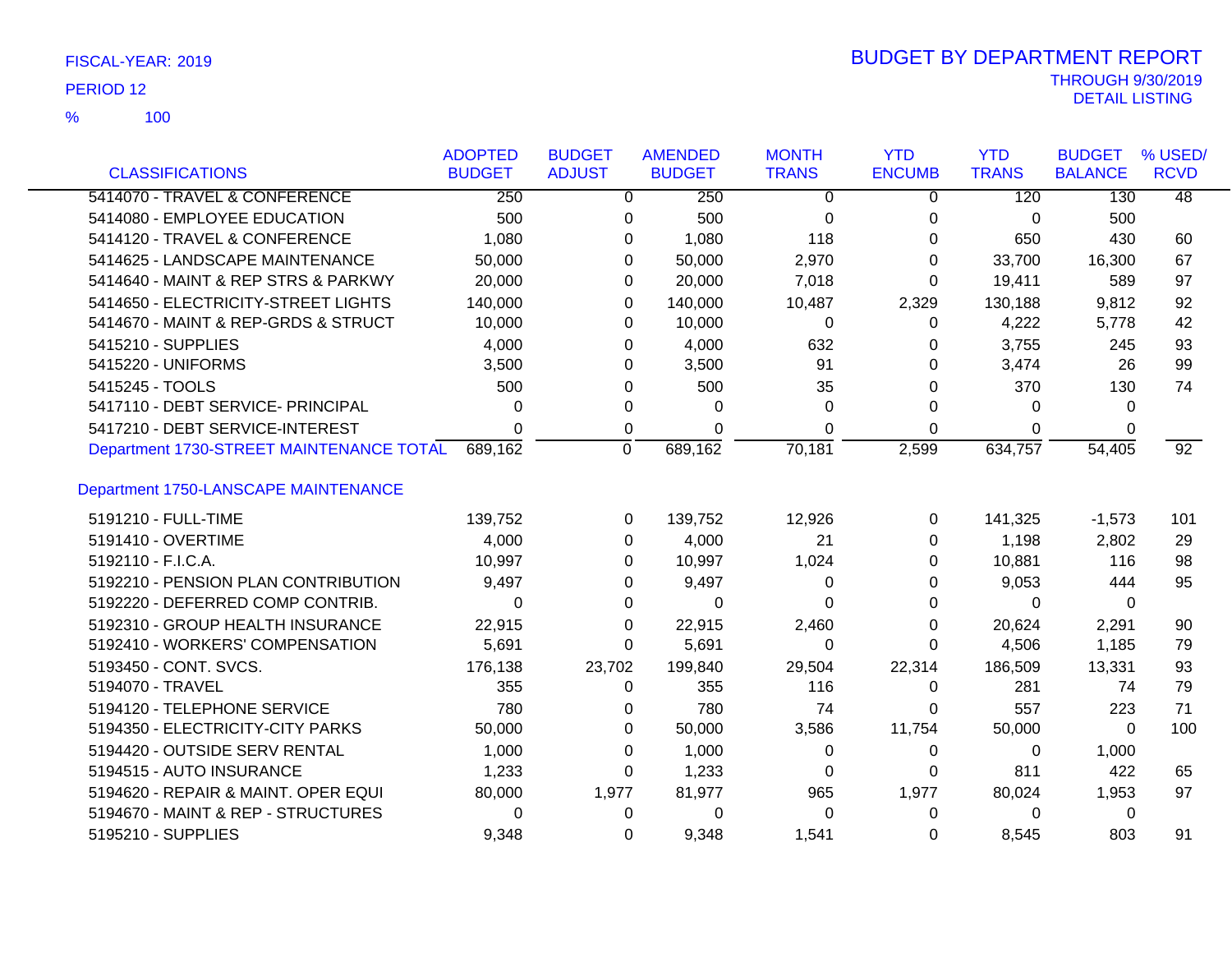| <b>CLASSIFICATIONS</b>                    | <b>ADOPTED</b><br><b>BUDGET</b> | <b>BUDGET</b><br><b>ADJUST</b> | <b>AMENDED</b><br><b>BUDGET</b> | <b>MONTH</b><br><b>TRANS</b> | <b>YTD</b><br><b>ENCUMB</b> | <b>YTD</b><br><b>TRANS</b> | <b>BUDGET</b><br><b>BALANCE</b> | % USED/<br><b>RCVD</b> |
|-------------------------------------------|---------------------------------|--------------------------------|---------------------------------|------------------------------|-----------------------------|----------------------------|---------------------------------|------------------------|
| 5195220 - UNIFORMS                        | 2,475                           | $\Omega$                       | 2,475                           | $\overline{0}$               | $\mathbf{0}$                | 2,231                      | 244                             | $\overline{90}$        |
| 5195230 - FUEL & LUBRICANT                | 8,047                           | 0                              | 8,047                           | 453                          | 0                           | 6,420                      | 1,627                           | 79                     |
| 5195410 - MEMBER. & SUBSCRIPTIONS         | 365                             | 0                              | 365                             | 0                            | 0                           | 250                        | 115                             | 68                     |
| Department 1750-LANSCAPE MAINTENANCE      | 522,593                         | 25,679                         | 548,272                         | 52,670                       | 36,045                      | $\overline{523,215}$       | 25,057                          | $\overline{95}$        |
| Department 1760-MOTOR POOL                |                                 |                                |                                 |                              |                             |                            |                                 |                        |
| 5191210 - FULL-TIME                       | 143,605                         | 0                              | 143,605                         | 14,344                       | 0                           | 143,860                    | $-255$                          | 100                    |
| 5191410 - OVERTIME                        | 4,000                           | 0                              | 4,000                           | 487                          | 0                           | 506                        | 3,494                           | $12 \overline{ }$      |
| 5192110 - F.I.C.A.                        | 11,292                          | 0                              | 11,292                          | 1,059                        | 0                           | 10,360                     | 932                             | 91                     |
| 5192210 - PENSION PLAN CONTRIBUTION       | 9,555                           | 0                              | 9,555                           | 0                            | 0                           | 9,109                      | 446                             | 95                     |
| 5192220 - DEFERRED COMP CONTRIB.          | 0                               | 0                              | 0                               | 0                            | 0                           | 0                          | 0                               |                        |
| 5192310 - GROUP HEALTH INSURANCE          | 22,915                          | 0                              | 22,915                          | 2,828                        | 0                           | 21,025                     | 1,890                           | 91                     |
| 5192410 - WORKERS' COMPENSATION           | 5,091                           | 0                              | 5,091                           | 0                            | 0                           | 4,031                      | 1,060                           | 79                     |
| 5194070 - TRAVEL                          | $\Omega$                        | 0                              | $\Omega$                        | 0                            | 0                           | 0                          | 0                               |                        |
| 5194080 - EMPLOYEE EDUCATION              | 250                             | 0                              | 250                             | 0                            | 0                           | 99                         | 151                             | 39                     |
| 5194120 - TELEPHONE SERVICE               | 780                             | 0                              | 780                             | 74                           | 0                           | 433                        | 347                             | 55                     |
| 5194515 - AUTO INSURANCE                  | 40,000                          | 0                              | 40,000                          | 0                            | 0                           | 26,303                     | 13,697                          | 65                     |
| 5194620 - REPAIR & MAINT. OPER EQUI       | 25,000                          | 0                              | 25,000                          | 12,389                       | 0                           | 19,790                     | 5,210                           | 79                     |
| 5194680 - MAINT & REP-OUTSIDE SVCS        | 75,000                          | 0                              | 75,000                          | 13,252                       | 5,421                       | 68,903                     | 6,097                           | 91                     |
| 5195220 - UNIFORMS                        | 3,000                           | 0                              | 3,000                           | 128                          | 0                           | 2,908                      | 92                              | 96                     |
| 5195230 - FUEL & LUBRICANT                | 150,000                         | 0                              | 150,000                         | 13,067                       | 1,405                       | 114,033                    | 35,967                          | 76                     |
| 5195240 - PARTS                           | 60,000                          | 0                              | 60,000                          | 0                            | $\Omega$                    | 59,996                     | 4                               | 99                     |
| 5195245 - OPERATING TOOLS                 | 1,000                           | 0                              | 1,000                           | 0                            | 0                           | 435                        | 565                             | 43                     |
| 5195250 - TIRES                           | 30,000                          | 0                              | 30,000                          | 0                            | 0                           | 19,891                     | 10,109                          | 66                     |
| 5195260 - GENERAL                         | 1,800                           | 0                              | 1,800                           | 0                            | $\Omega$                    | 1,570                      | 230                             | 87                     |
| Department 1760-MOTOR POOL TOTAL          | 583,288                         | $\overline{0}$                 | 583,288                         | 57,628                       | 6,826                       | 503,252                    | 80,036                          | $\overline{86}$        |
| Department 1770-PUBLIC WORKS DIRECTOR OFF |                                 |                                |                                 |                              |                             |                            |                                 |                        |
| 5191210 - FULL-TIME                       | 69,497                          | 0                              | 69,497                          | 5,534                        | 0                           | 52,867                     | 16,630                          | 76                     |
| 5191410 - OVERTIME                        | 0                               | 0                              | 0                               | 157                          | 0                           | 157                        | $-157$                          |                        |
| 5192110 - F.I.C.A.                        | 5,317                           | $\Omega$                       | 5,317                           | 432                          | $\Omega$                    | 4,005                      | 1,312                           | 75                     |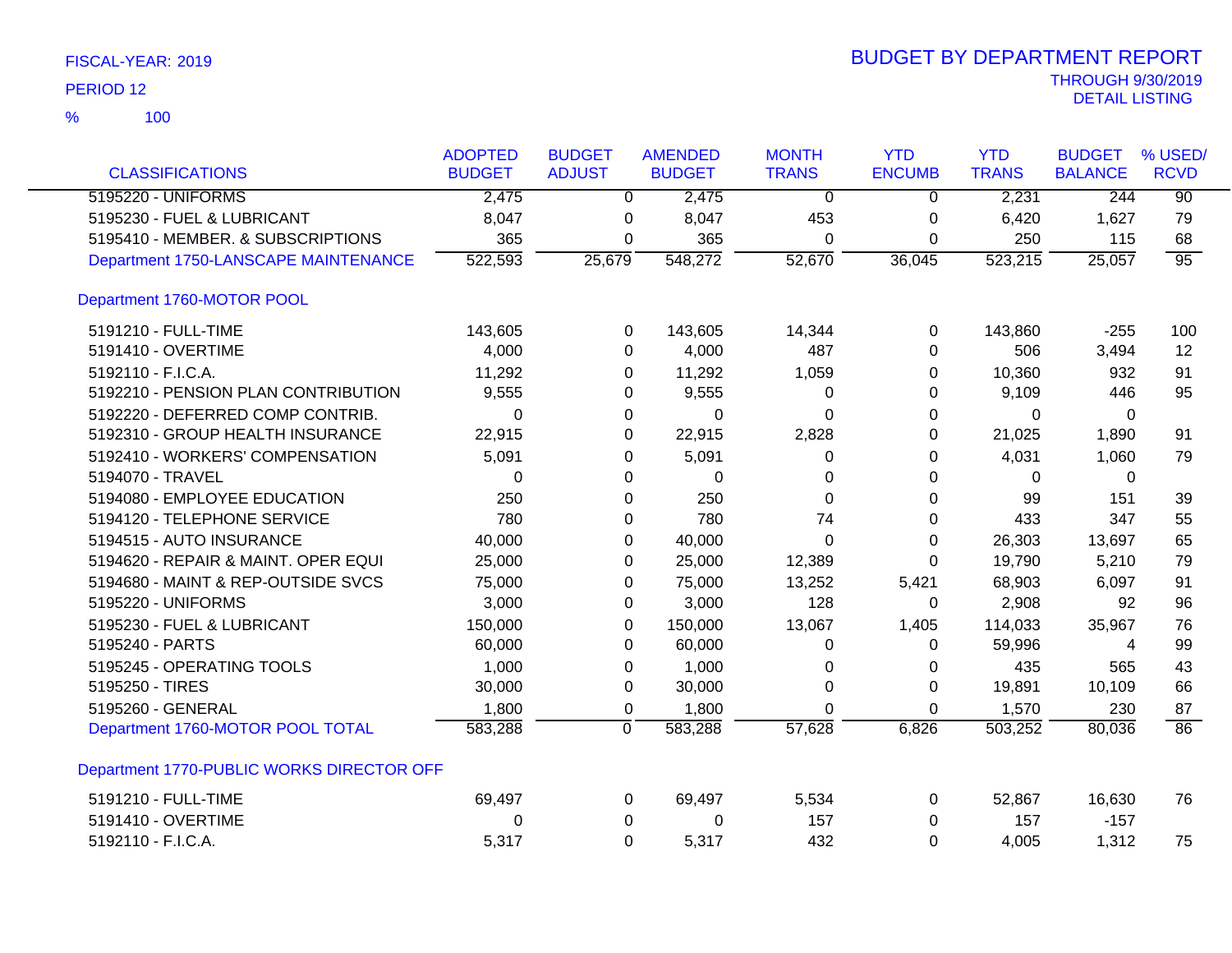100 %

| <b>CLASSIFICATIONS</b>                            | <b>ADOPTED</b><br><b>BUDGET</b> | <b>BUDGET</b><br><b>ADJUST</b> | <b>AMENDED</b><br><b>BUDGET</b> | <b>MONTH</b><br><b>TRANS</b> | <b>YTD</b><br><b>ENCUMB</b> | <b>YTD</b><br><b>TRANS</b> | <b>BUDGET</b><br><b>BALANCE</b> | % USED/<br><b>RCVD</b> |
|---------------------------------------------------|---------------------------------|--------------------------------|---------------------------------|------------------------------|-----------------------------|----------------------------|---------------------------------|------------------------|
|                                                   |                                 |                                |                                 |                              |                             |                            |                                 |                        |
| 5192210 - PENSION PLAN CONTRIBUTION               | 2,849                           |                                | 2,849<br>0                      | 0                            | 0                           | 2,716                      | 133                             | $\overline{95}$        |
| 5192220 - DEFERRED COMP CONTRIB.                  | 1,797                           |                                | 1,797<br>0                      | 182                          | 0                           | 558                        | 1,239                           | 31                     |
| 5192310 - GROUP HEALTH INSURANCE                  | 22,915                          |                                | 22,915<br>0                     | 1,860                        | 0                           | 11,841                     | 11,074                          | 51                     |
| 5192410 - WORKERS' COMPENSATION                   | 296                             |                                | 296<br>0                        | 0                            | $\Omega$                    | 234                        | 62                              | 79                     |
| 5194070 - TRAVEL                                  | 250                             |                                | 250<br>0                        | 0                            | 0                           | 0                          | 250                             |                        |
| 5194080 - EMPLOYEE EDUCATION                      | 250                             |                                | 250<br>0                        | 0                            | 0                           | 66                         | 184                             | 26                     |
| 5194110 - POSTAGE                                 | $\Omega$                        |                                | 0<br>0                          | 0                            | $\Omega$                    | $\Omega$                   | 0                               |                        |
| 5194120 - TELEPHONE SERVICE                       | 780                             |                                | 780<br>0                        | 0                            | 0                           | $\Omega$                   | 780                             |                        |
| 5194540 - BOILER & MACHINERY                      | 1,000                           |                                | 1,000<br>0                      | 0                            | 0                           | $\Omega$                   | 1,000                           |                        |
| 5194710 - COPY MACHINE                            | 5,000                           |                                | 5,000<br>0                      | 399                          | 0                           | 2,459                      | 2,541                           | 49                     |
| 5195205 - COMPUTER - EQUIPMENT                    | 1,000                           |                                | 1,000<br>0                      | 923                          | 0                           | 923                        | 77                              | 92                     |
| 5195210 - SUPPLIES                                | 1,000                           |                                | 1,000<br>0                      | 28                           | 0                           | 522                        | 478                             | 52                     |
| 5195270 - PERMITS                                 | 1,000                           |                                | 1,000<br>0                      | 222                          | 0                           | 583                        | 417                             | 58                     |
| 5195410 - MEMBER, & SUBSCRIPTIONS                 | 500                             |                                | 0<br>500                        | 0                            | 0                           | $\Omega$                   | 500                             |                        |
| Department 1770-PUBLIC WORKS DIRECTOR OFF 113,451 |                                 | $\mathbf 0$                    | 113,451                         | 9,737                        | $\mathbf 0$                 | 76,931                     | 36,520                          | 67                     |
|                                                   |                                 |                                |                                 |                              |                             |                            |                                 |                        |
| Department 1790-ENGINEERING & CONSTRUCTN          |                                 |                                |                                 |                              |                             |                            |                                 |                        |
| 5191210 - FULL-TIME                               | 160,785                         |                                | 160,785<br>$\Omega$             | 14,963                       | 0                           | 149,278                    | 11,507                          | 92                     |
| 5192110 - F.I.C.A.                                | 12,300                          |                                | 12,300<br>0                     | 1,231                        | 0                           | 11,751                     | 549                             | 95                     |
| 5192210 - PENSION PLAN CONTRIBUTION               | 0                               |                                | $\Omega$<br>0                   | 0                            | $\Omega$                    | 0                          | $\mathbf{0}$                    |                        |
| 5192220 - DEFERRED COMP CONTRIB.                  | 11,227                          |                                | 11,227<br>0                     | 110                          | 0                           | 9,512                      | 1,715                           | 84                     |
| 5192310 - GROUP HEALTH INSURANCE                  | 15,277                          |                                | 15,277<br>0                     | 1,875                        | 0                           | 13,006                     | 2,271                           | 85                     |
| 5192410 - WORKERS' COMPENSATION                   | 481                             |                                | 481<br>0                        | 0                            | 0                           | 381                        | 100                             | 79                     |
| 5193450 - CONT. SVCS.                             | 0                               |                                | 0<br>0                          | 0                            | 0                           | 0                          | 0                               |                        |
| 5194070 - TRAVEL                                  | 250                             |                                | 250<br>0                        | 0                            | 0                           | 0                          | 250                             |                        |
| 5194080 - EMPLOYEE EDUCATION                      | 1,000                           |                                | 1,000<br>0                      | 0                            | $\Omega$                    | $\Omega$                   | 1,000                           |                        |
| 5194120 - TELEPHONE SERVICE                       | 1,560                           |                                | 1,560<br>0                      | 118                          | 0                           | 650                        | 910                             | 41                     |
| 5195205 - COMPUTER - EQUIPMENT                    | 300                             |                                | 300<br>0                        | 0                            | 0                           | 0                          | 300                             |                        |
| 5195210 - SUPPLIES                                | 2,500                           |                                | 2,500<br>0                      | 0                            | 0                           | 1,688                      | 812                             | 67                     |
| 5195410 - MEMBER. & SUBSCRIPTIONS                 | 1,000                           |                                | $\Omega$<br>1,000               | $\Omega$                     | $\Omega$                    | 310                        | 690                             | 31                     |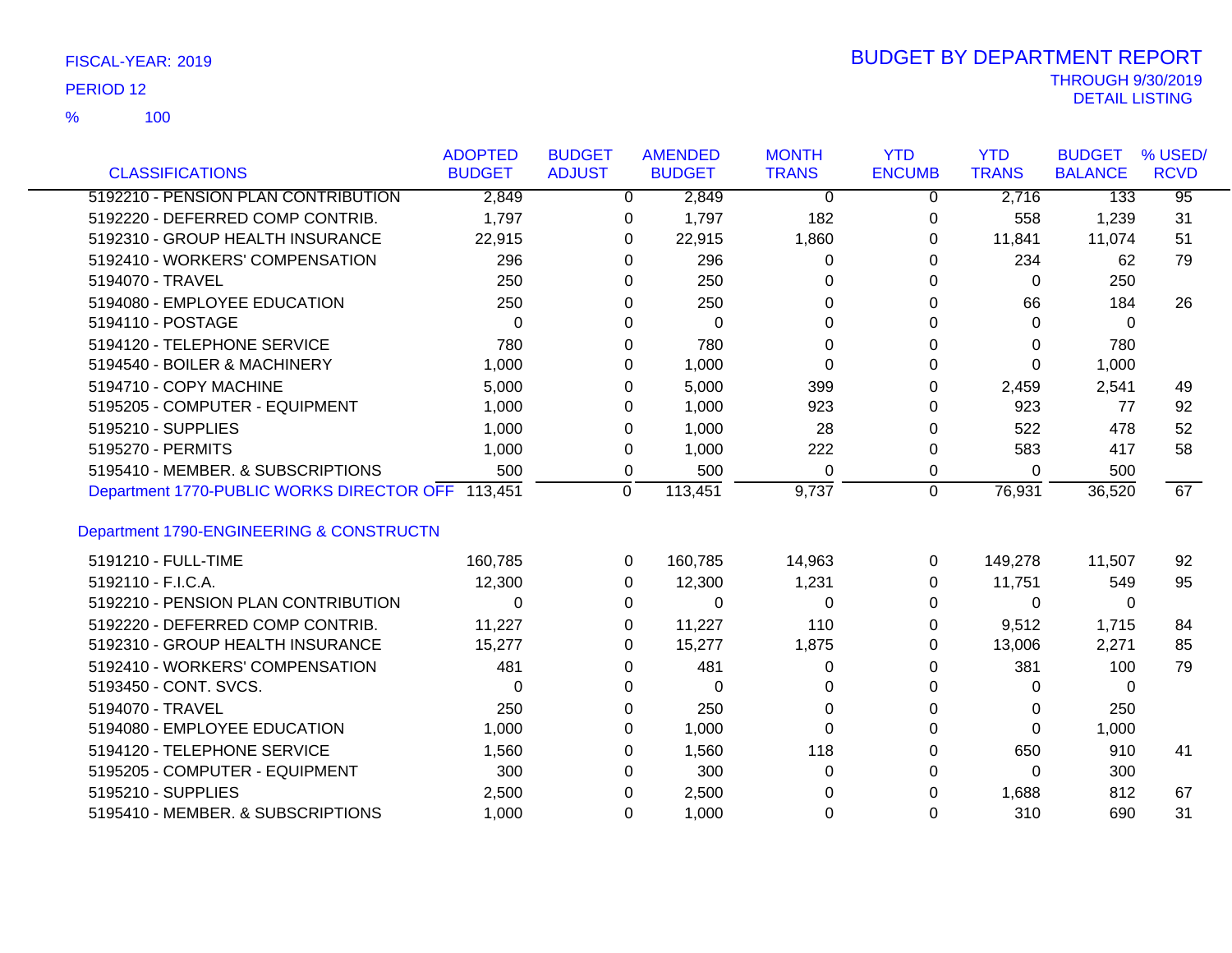100 %

|                                                  | <b>ADOPTED</b> | <b>BUDGET</b>  | <b>AMENDED</b> | <b>MONTH</b> | <b>YTD</b>     | <b>YTD</b>   | <b>BUDGET</b>  | % USED/         |
|--------------------------------------------------|----------------|----------------|----------------|--------------|----------------|--------------|----------------|-----------------|
| <b>CLASSIFICATIONS</b>                           | <b>BUDGET</b>  | <b>ADJUST</b>  | <b>BUDGET</b>  | <b>TRANS</b> | <b>ENCUMB</b>  | <b>TRANS</b> | <b>BALANCE</b> | <b>RCVD</b>     |
| Department 1790-ENGINEERING & CONSTRUCTN 206,680 |                | $\overline{0}$ | 206,680        | 18,297       | $\overline{0}$ | 186,576      | 20,104         | $\overline{90}$ |
| Department 1910-POLICE                           |                |                |                |              |                |              |                |                 |
| 5211210 - REGULAR                                | 3,843,224      | 0              | 3,843,224      | 383,346      | 0              | 3,724,621    | 118,603        | 96              |
| 5211310 - PART-TIME                              | $\Omega$       | 0              | 0              | 0            | 0              | $\Omega$     | $\Omega$       |                 |
| 5211410 - OVERTIME                               | 150,000        | $\Omega$       | 150,000        | 35,337       | 0              | 161,605      | $-11,605$      | 107             |
| 5211411 - OVERTIME- HOLIDAY PAY                  | 62,000         | $\Omega$       | 62,000         | $\Omega$     | $\Omega$       | 63,781       | $-1,781$       | 102             |
| 5211413 - OVERTIME-RED LIGHT CAMERAS             | 10,000         | $\Omega$       | 10,000         | 1,063        | 0              | 7,759        | 2,241          | 77              |
| 5211510 - SPEC PAY - EDUC INCENTIVE              | 31,958         | 0              | 31,958         | 2,964        | 0              | 29,903       | 2,055          | 93              |
| 5211530 - HAZARD PAY                             | 65,250         | $\Omega$       | 65,250         | 5,650        | 0              | 59,850       | 5,400          | 91              |
| 5212110 - F.I.C.A.                               | 318,409        | 0              | 318,409        | 33,727       | 0              | 325,526      | $-7,117$       | 102             |
| 5212210 - PENSION PLAN CONTRIBUTION              | 500,190        | 0              | 500,190        | 0            | 0              | 511,909      | $-11,719$      | 102             |
| 5212220 - DEFERRED COMP CONTRIB.                 | 25,246         | 0              | 25,246         | 2,207        | 0              | 22,335       | 2,911          | 88              |
| 5212310 - GROUP HEALTH INSURANCE                 | 450,642        | $\Omega$       | 450,642        | 52,857       | 0              | 391,696      | 58,946         | 86              |
| 5212410 - WORKERS' COMPENSATION                  | 88,323         | 0              | 88,323         | 0            | 0              | 69,933       | 18,390         | 79              |
| 5213116 - ANNUAL PHYSICALS                       | 15,340         | 0              | 15,340         | 995          | $\Omega$       | 7,980        | 7,360          | 52              |
| 5213450 - CONTRACTUAL SERVICES                   | 204,932        | 0              | 204,932        | 0            | 5,010          | 109,106      | 95,826         | 53              |
| 5213452 - RED LIGHT CAMERA                       | 307,440        | $\Omega$       | 307,440        | 48,409       | 0              | 192,224      | 115,216        | 62              |
| 5213456 - SCHOOL CROSSING                        | 130,442        | 0              | 130,442        | 8,350        | 65,155         | 130,442      | 0              | 100             |
| 5213459 - PARKING                                | $\Omega$       | 0              | $\mathbf 0$    | 0            | 0              | 0            | 0              |                 |
| 5213490 - CRIME PREVENTION PROGRAMS              | 9,000          | 0              | 9,000          | 58           | 0              | 3,949        | 5,051          | 43              |
| 5214070 - TRAVEL & CONFERENCE                    | 14,490         | 0              | 14,490         | 2,342        | 0              | 15,088       | $-598$         | 104             |
| 5214080 - EMPLOYEE EDUCATION                     | 37,494         | 0              | 37,494         | 699          | 0              | 27,433       | 10,061         | 73              |
| 5214110 - POSTAGE                                | 1,800          | $\Omega$       | 1,800          | 683          | $\Omega$       | 1,366        | 434            | 75              |
| 5214120 - TELEPHONE SERVICE                      | 61,440         | 0              | 61,440         | 2,881        | 10,380         | 40,966       | 20,474         | 66              |
| 5214450 - LEASE -POL VEHCLE                      | $\Omega$       | $\Omega$       | $\Omega$       | 0            | 0              | $\Omega$     | $\Omega$       |                 |
| 5214515 - AUTO INSURANCE                         | 74,557         | 0              | 74,557         | 0            | 0              | 49,007       | 25,550         | 65              |
| 5214591 - POLICE OFF ACC DTH & DIS.              | 2,000          | 0              | 2,000          | 0            | 0              | 0            | 2,000          |                 |
| 5214620 - REPAIR & MAINT. OPER EQUI              | 22,500         | 0              | 22,500         | 0            | 0              | 1,029        | 21,471         | 4               |
| 5214630 - MAINT & REP-COMM EQUIP                 | 14,500         | 0              | 14,500         | 363          | 870            | 4,200        | 10,300         | 28              |
| 5214632 - INTERNET SERVICES                      | 3,200          | 0              | 3,200          | 0            | $\mathbf 0$    | 0            | 3,200          |                 |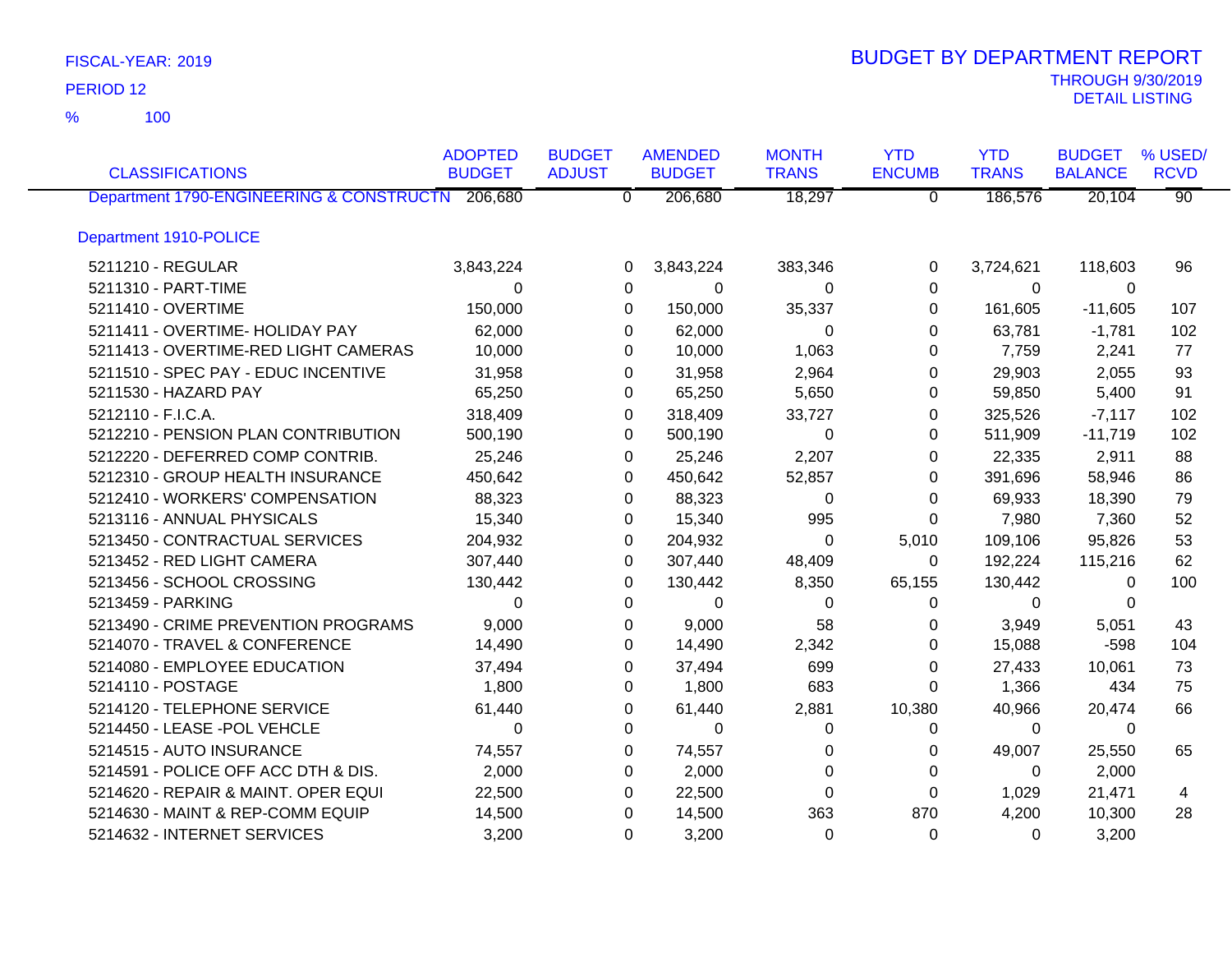100 %

|                                     | <b>ADOPTED</b> | <b>BUDGET</b> | <b>AMENDED</b> | <b>MONTH</b> | <b>YTD</b>    | <b>YTD</b>   | <b>BUDGET</b>  | % USED/     |
|-------------------------------------|----------------|---------------|----------------|--------------|---------------|--------------|----------------|-------------|
| <b>CLASSIFICATIONS</b>              | <b>BUDGET</b>  | <b>ADJUST</b> | <b>BUDGET</b>  | <b>TRANS</b> | <b>ENCUMB</b> | <b>TRANS</b> | <b>BALANCE</b> | <b>RCVD</b> |
| 5214710 - PRINTING MATERIALS-INFRAS | 7,380          | $\Omega$      | 7,380          | 1,171        | $\Omega$      | 4,511        | 2,869          | 61          |
| 5214960 - SPECIAL INVESTIGATIONS    | 8,000          | 0             | 8,000          | 0            | 0             | 3,000        | 5,000          | 37          |
| 5214970 - EMPLOYEE TESTING          | 21,890         | 0             | 21,890         | 345          | 0             | 5,220        | 16,670         | 23          |
| 5215205 - COMPUTER SUPPLIES         | 6,995          | 0             | 6,995          | 15           | 0             | 2,964        | 4,031          | 42          |
| 5215210 - SUPPLIES                  | 159,248        | 4,963         | 164,211        | 9,860        | 31,148        | 115,251      | 48,959         | 70          |
| 5215212 - PARKING                   | $\Omega$       | 0             | 0              | $\mathbf 0$  | $\mathbf{0}$  | $\Omega$     | 0              |             |
| 5215220 - UNIFORMS                  | 90,800         | 0             | 90,800         | 7,825        | 3,653         | 67,680       | 23,120         | 74          |
| 5215230 - FUEL & LUBRICANT          | 133,383        | 0             | 133,383        | 7,600        | 0             | 109,171      | 24,212         | 81          |
| 5215410 - MEMBER. & SUBSCRIPTIONS   | 7,815          | 0             | 7,815          | 925          | 0             | 4,365        | 3,450          | 55          |
| 5215940 - PRISONER DETENTION        | 0              | 0             | 0              | 0            | 0             | 0            | 0              |             |
| 5217110 - DEBT SERVICE- PRINCIPAL   | 0              | 0             | 0              | 0            | 0             | 0            | 0              |             |
| 5217210 - DEBT SERVICE- INTEREST    | 0              | 0             | 0              | 0            | 0             | 0            | $\Omega$       |             |
| 5219920 - GENERAL CONTINGENCY       | 5,000          | 0             | 5,000          | 0            | 0             | $\Omega$     | 5,000          |             |
| Department 1910-POLICE TOTAL        | 6,884,888      | 4,963         | 6,889,851      | 609,672      | 116,216       | 6,263,870    | 625,980        | 90          |
| Department 2000-PARKS & RECREATION  |                |               |                |              |               |              |                |             |
| 5721210 - FULL-TIME                 | 337,237        | 0             | 337,237        | 34,124       | 0             | 344,227      | $-6,990$       | 102         |
| 5721310 - PART-TIME                 | 0              | 0             | 0              | 0            | 0             | 0            | 0              |             |
| 5721410 - OVERTIME                  | U              | $\Omega$      | $\Omega$       | 0            | 0             | 0            | 0              |             |
| 5722110 - F.I.C.A.                  | 25,799         | 0             | 25,799         | 2,636        | 0             | 26,480       | $-681$         | 102         |
| 5722210 - PENSION PLAN CONTRIBUTION | 16,502         | 0             | 16,502         | 0            | 0             | 15,731       | 771            | 95          |
| 5722220 - DEFERRED COMP CONTRIB     | 5,836          | 0             | 5,836          | $-224$       | 0             | 5,031        | 805            | 86          |
| 5722310 - GROUP HEALTH INSURANCE    | 38,192         | 0             | 38,192         | 4,730        | 0             | 35,261       | 2,931          | 92          |
| 5722410 - WORKERS' COMPENSATION     | 13,793         | 0             | 13,793         | 0            | 0             | 10,921       | 2,872          | 79          |
| 5723450 - CONTRACTUAL               | 32,372         | 0             | 32,372         | 3,564        | 3,450         | 26,407       | 5,965          | 81          |
| 5724070 - TRAVEL & CONFERENCE       | 448            | $\Omega$      | 448            | 33           | 0             | 419          | 29             | 93          |
| 5724080 - EMPLOYEE EDUCATION        | 3,925          | 0             | 3,925          | $-502$       | 0             | 3,381        | 544            | 86          |
| 5724110 - POSTAGE                   | 2,250          | 0             | 2,250          | 1,004        | 0             | 1,962        | 288            | 87          |
| 5724120 - TELEPHONE SERVICE         | 5,100          | 0             | 5,100          | 459          | 0             | 2,703        | 2,397          | 53          |
| 5724350 - ELECTRIC - CITY PARKS     | 0              | 0             | 0              | 0            | 0             | 0            | 0              |             |
| 5724515 - AUTO INSURANCE            | 8,357          | 0             | 8,357          | 0            | 0             | 5,495        | 2,862          | 65          |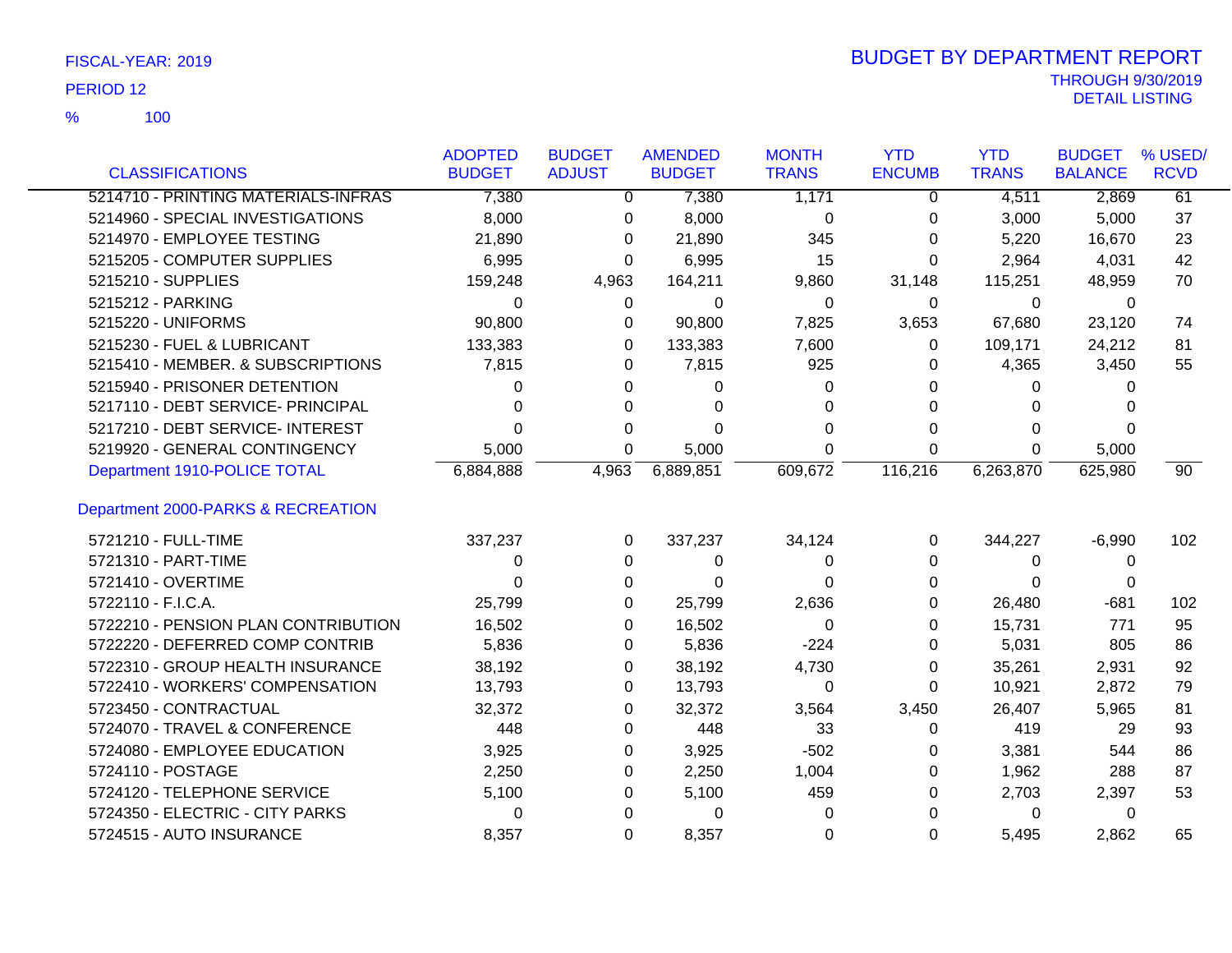100 %

|                                          | <b>ADOPTED</b> | <b>BUDGET</b>  | <b>AMENDED</b> | <b>MONTH</b> | <b>YTD</b>    | <b>YTD</b>     | <b>BUDGET</b>  | % USED/         |
|------------------------------------------|----------------|----------------|----------------|--------------|---------------|----------------|----------------|-----------------|
| <b>CLASSIFICATIONS</b>                   | <b>BUDGET</b>  | <b>ADJUST</b>  | <b>BUDGET</b>  | <b>TRANS</b> | <b>ENCUMB</b> | <b>TRANS</b>   | <b>BALANCE</b> | <b>RCVD</b>     |
| 5724632 - INTERNET SERVICES              | $\overline{0}$ | $\overline{0}$ | $\overline{0}$ | $\Omega$     | $\Omega$      | $\overline{0}$ | $\overline{0}$ |                 |
| 5724634 - INTERNET MAINTENANCE           | $\Omega$       | 0              | $\mathbf 0$    | 0            | 0             | 0              | 0              |                 |
| 5724670 - MAINT & REP - PARK FACIL       | $\Omega$       | $\Omega$       | $\Omega$       | $\Omega$     | 0             | $-41$          | 41             |                 |
| 5724690 - MAINT & REP-TENNIS FACLTY      | U              | $\Omega$       | $\Omega$       | $\Omega$     | 0             | $\Omega$       | 0              |                 |
| 5724710 - COPY MACHINE                   | 5,003          | 0              | 5,003          | 340          | 0             | 2,086          | 2,917          | 41              |
| 5724820 - SPECIAL EVENTS                 | 53,400         | 8,783          | 62,183         | 5,531        | 3,330         | 61,045         | 1,138          | 98              |
| 5725205 - COMPUTER EQUIPMENT             | 8,780          | 0              | 8,780          | 0            | 0             | 2,604          | 6,176          | 29              |
| 5725210 - SUPPLIES                       | 5,900          | 0              | 5,900          | 112          | 0             | 3,655          | 2,245          | 61              |
| 5725220 - UNIFORMS                       | 4,490          | 0              | 4,490          | 235          | 0             | 2,601          | 1,889          | 57              |
| 5725230 - FUEL                           | 9,378          | $\Omega$       | 9,378          | 528          | 0             | 7,481          | 1,897          | 79              |
| 5725410 - MEMBER. & SUBSCRIPTIONS        | 1,000          | 0              | 1,000          | $\Omega$     | 0             | 350            | 650            | 35              |
| 5725630 - FOOTBALL                       | 54,885         | 6,025          | 60,910         | 13,751       | $\Omega$      | 55,077         | 5,833          | 90              |
| 5725631 - CHEERLEADERS                   | 18,186         | 6,075          | 24,261         | 4,905        | 5,860         | 23,762         | 499            | 97              |
| 5725635 - DANCE/MODELING                 | $\Omega$       | 0              | 0              | 0            | 0             | 0              | 0              |                 |
| 5725650 - SOCCER                         | $\Omega$       | 0              | $\Omega$       | $\Omega$     | 0             | 0              | 0              |                 |
| 5725670 - SPECIAL RECREATION PROG.       | 18,620         | 2,000          | 20,620         | 222          | 0             | 20,610         | 10             | 99              |
| 5725680 - SENIOR CITIZENS PROGRAM        | 47,317         | 0              | 47,317         | 4,540        | 2,773         | 38,906         | 8,411          | 82              |
| 5729920 - GENERAL CONTINGENCY            | 5,000          | 0              | 5,000          | 0            | 0             | 0              | 5,000          |                 |
| Department 2000-PARKS & RECREATION TOTAL | 721,770        | 22,883         | 744,653        | 75,988       | 15,413        | 696,154        | 48,499         | $\overline{93}$ |
| Department 2010-RECREATION-TENNIS        |                |                |                |              |               |                |                |                 |
| 5721210 - FULL-TIME                      | 128,439        | 0              | 128,439        | 10,885       | 0             | 120,912        | 7,527          | 94              |
| 5721310 - PART-TIME                      | 36,222         | 0              | 36,222         | 198          | 0             | 15,777         | 20,445         | 43              |
| 5721410 - OVERTIME                       | $\Omega$       | $\Omega$       | 0              | 245          | 0             | 763            | $-763$         |                 |
| 5722110 - F.I.C.A.                       | 12,597         | 0              | 12,597         | 863          | 0             | 10,506         | 2,091          | 83              |
| 5722210 - PENSION PLAN CONTRIBUTION      | 1,804          | 0              | 1,804          | 0            | 0             | 1,720          | 84             | 95              |
| 5722220 - DEFERRED COMP CONTRIB          | 7,048          | 0              | 7,048          | 507          | 0             | 6,460          | 588            | 91              |
| 5722310 - GROUP HEALTH INSURANCE         | 15,277         | 0              | 15,277         | 1,888        | 0             | 14,039         | 1,238          | 91              |
| 5722410 - WORKERS' COMPENSATION          | 6,735          | 0              | 6,735          | 0            | 0             | 5,333          | 1,402          | 79              |
| 5723450 - CONTRACTUAL                    | 162,000        | 0              | 162,000        | 18,070       | 503           | 148,642        | 13,358         | 91              |
| 5724120 - TELEPHONE SERVICE              | 1,020          | 0              | 1,020          | 59           | 0             | 325            | 695            | 31              |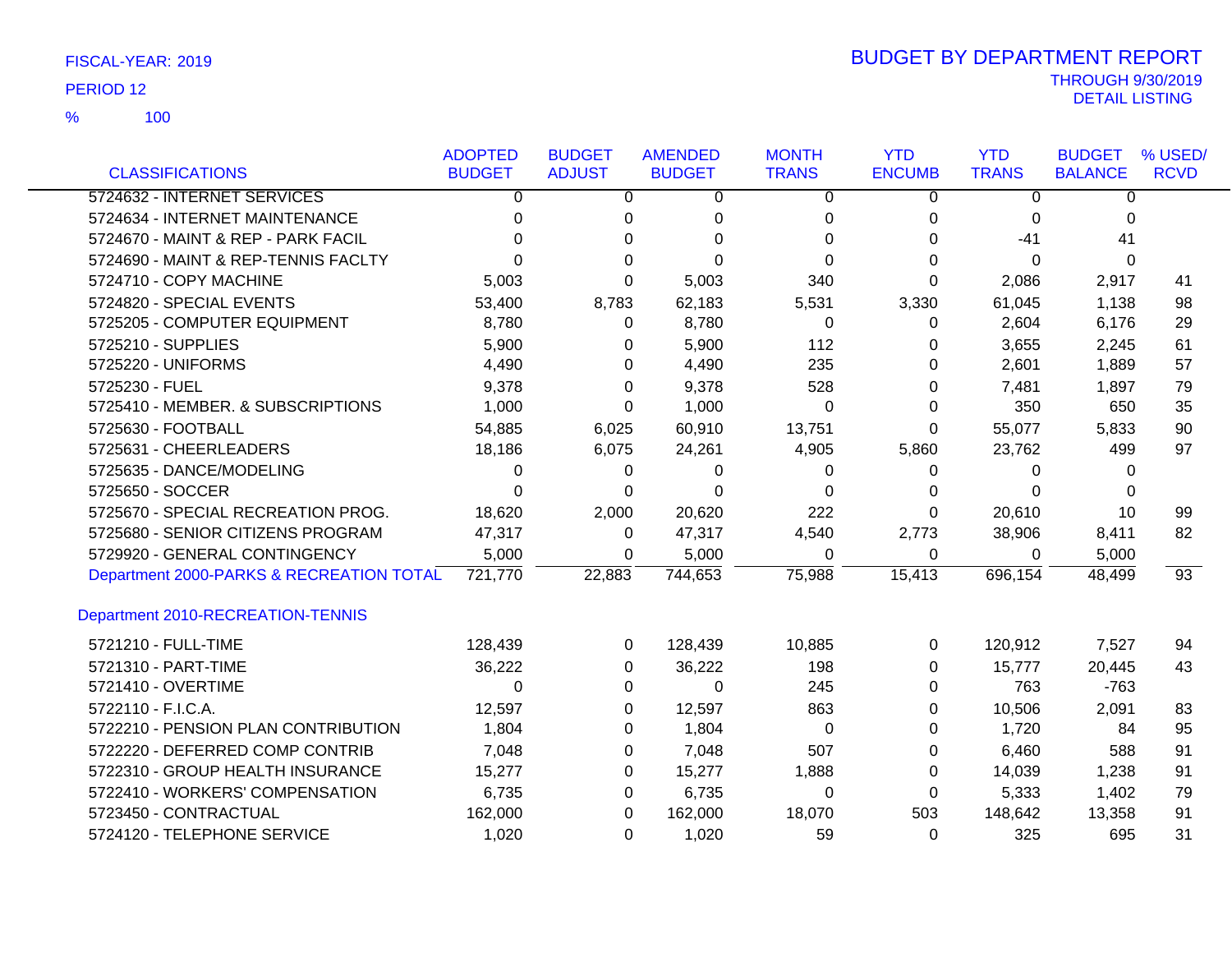|                                         | <b>ADOPTED</b> | <b>BUDGET</b> | <b>AMENDED</b>          | <b>MONTH</b> | <b>YTD</b>     | <b>YTD</b>   | <b>BUDGET</b>  | % USED/         |
|-----------------------------------------|----------------|---------------|-------------------------|--------------|----------------|--------------|----------------|-----------------|
| <b>CLASSIFICATIONS</b>                  | <b>BUDGET</b>  | <b>ADJUST</b> | <b>BUDGET</b>           | <b>TRANS</b> | <b>ENCUMB</b>  | <b>TRANS</b> | <b>BALANCE</b> | <b>RCVD</b>     |
| 5724125 - TELEPHONE SERVICES            | 2,280          |               | 2,280<br>$\overline{0}$ | 137          | $\overline{0}$ | 1,056        | 1,224          | $\overline{46}$ |
| 5724620 - REPAIR & MAINT, OPER EQUI     | 7,145          | 0             | 7,145                   | 0            | 0              | 0            | 7,145          |                 |
| 5724634 - INTERNET MAINTENANCE          | $\Omega$       | 0             | $\Omega$                | 0            | 0              | $\Omega$     | $\Omega$       |                 |
| 5724670 - MAINT & REP - PARK FACIL      | 10,700         | 0             | 10,700                  | 0            | 0              | 5,500        | 5,200          | 51              |
| 5725205 - COMPUTER EQUIPMENT            | 2,189          | 0             | 2,189                   | 0            | $\Omega$       | $\Omega$     | 2,189          |                 |
| 5725210 - SUPPLIES                      | 4,650          | 0             | 4,650                   | 550          | 0              | 3,950        | 700            | 84              |
| 5725220 - UNIFORMS                      | 1,300          | 0             | 1,300                   | $\Omega$     | 0              | 735          | 565            | 56              |
| Department 2010-RECREATION-TENNIS TOTAL | 399,406        | $\mathbf 0$   | 399,406                 | 33,402       | 503            | 335,718      | 63,688         | 84              |
| Department 2020-MULTI PURPOSE CENTER    |                |               |                         |              |                |              |                |                 |
| 5721210 - FULL-TIME                     | 183,035        | 0             | 183,035                 | 15,826       | 0              | 170,867      | 12,168         | 93              |
| 5721310 - PART-TIME                     | 266,831        | 0             | 266,831                 | 17,052       | 0              | 228,385      | 38,446         | 85              |
| 5721410 - OVERTIME                      | $\Omega$       | 0             | 0                       | 0            | 0              | 0            | 0              |                 |
| 5722110 - F.I.C.A.                      | 34,415         | 0             | 34,415                  | 2,437        | 0              | 29,952       | 4,463          | 87              |
| 5722210 - PENSION PLAN CONTRIBUTION     | 3,923          | 0             | 3,923                   | 0            | 0              | 3,740        | 183            | 95              |
| 5722220 - DEFERRED COMP CONTRIB         | 8,588          | 0             | 8,588                   | 612          | 0              | 6,302        | 2,286          | 73              |
| 5722310 - GROUP HEALTH INSURANCE        | 38,192         | 0             | 38,192                  | 4,093        | 0              | 32,459       | 5,733          | 84              |
| 5722410 - WORKERS' COMPENSATION         | 18,400         | 0             | 18,400                  | 0            | 0              | 14,569       | 3,831          | 79              |
| 5723450 - CONTRACTUAL                   | 18,025         | 0             | 18,025                  | 5,583        | 85             | 10,158       | 7,867          | 56              |
| 5724125 - TELEPHONE SERVICES            | $\Omega$       | 0             | 0                       | 0            | 0              | 0            | 0              |                 |
| 5724310 - UTILITIES- ELECTRICITY        | 60,000         | 0             | 60,000                  | 4,438        | 0              | 60,000       | $\Omega$       | 100             |
| 5724320 - UTILITIES- WATER              | $\Omega$       | 0             | 0                       | 0            | 0              | $\Omega$     | 0              |                 |
| 5724670 - MAINT & REP - PARK FACIL      | 15,524         | 0             | 15,524                  | 392          | 0              | 15,174       | 350            | 97              |
| 5724710 - COPY MACHINE                  | 2,460          | 0             | 2,460                   | 193          | 0              | 1,194        | 1,267          | 48              |
| 5725205 - COMPUTER EQUIPMENT            | 4,000          | 0             | 4,000                   | 0            | 0              | 4,000        | 0              | 100             |
| 5725210 - SUPPLIES                      | 6,400          | 0             | 6,400                   | 189          | 0              | 1,969        | 4,431          | 30              |
| 5725550 - SCHOOL PROGRAM                | 18,000         | 0             | 18,000                  | 4,687        | 0              | 13,282       | 4,718          | 73              |
| 5725640 - BASKETBALL                    | 4,350          | 0             | 4,350                   | 582          | 0              | 2,832        | 1,518          | 65              |
| 5725660 - SUMMER PROGRAMS               | 13,700         | 5,000         | 18,700                  | 1,225        | 530            | 17,187       | 1,513          | 91              |
| 5725670 - SPECIAL RECREATION PROG.      | 0              | 0             | 0                       | 0            | 0              | 0            | 0              |                 |
| 5726410 - EQPT LESS THAN \$500 VALUE    | 0              | 0             | 0                       | 0            | 0              | 0            | 0              |                 |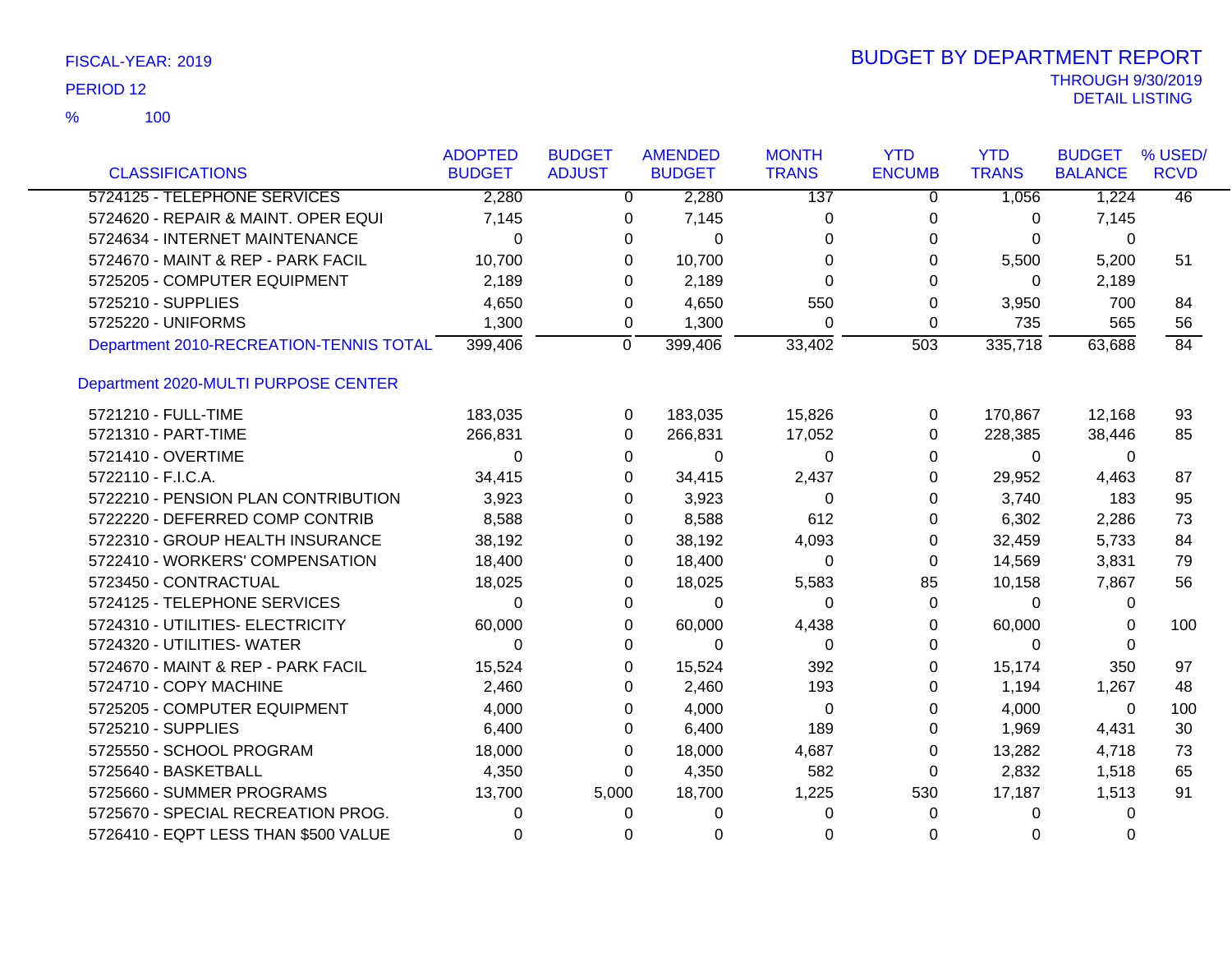100 %

| <b>CLASSIFICATIONS</b>                             | <b>ADOPTED</b><br><b>BUDGET</b> | <b>BUDGET</b><br><b>ADJUST</b> | <b>AMENDED</b><br><b>BUDGET</b> | <b>MONTH</b><br><b>TRANS</b> | <b>YTD</b><br><b>ENCUMB</b> | <b>YTD</b><br><b>TRANS</b> | <b>BUDGET</b><br><b>BALANCE</b> | % USED/<br><b>RCVD</b> |
|----------------------------------------------------|---------------------------------|--------------------------------|---------------------------------|------------------------------|-----------------------------|----------------------------|---------------------------------|------------------------|
| 5726430 - EQUIPMENT-OPERATING                      | $\overline{0}$                  | $\overline{0}$                 | 0                               | $\overline{0}$               | $\overline{0}$              | $\overline{0}$             | 0                               |                        |
| Department 2020-MULTI PURPOSE CENTER TOTAL 695,843 |                                 | 5,000                          | 700,843                         | 57,309                       | 615                         | 612,070                    | 88,774                          | 87                     |
| Department 2030-Community Pool                     |                                 |                                |                                 |                              |                             |                            |                                 |                        |
| 5721210 - FULL-TIME                                | $\Omega$                        | 0                              | $\Omega$                        | $\Omega$                     | 0                           | 0                          | 0                               |                        |
| 5721310 - PART-TIME                                | 53,056                          | $\Omega$                       | 53,056                          | 6,117                        | 0                           | 45,239                     | 7,817                           | 85                     |
| 5722110 - F.I.C.A.                                 | 4,059                           | 0                              | 4,059                           | 468                          | 0                           | 3,461                      | 598                             | 85                     |
| 5722220 - DEFERRED COMP CONTRIB                    | 0                               | 0                              | 0                               | 0                            | O                           | 0                          | 0                               |                        |
| 5722310 - GROUP HEALTH INSURANCE                   | $\Omega$                        | 0                              | 0                               | 0                            | 0                           | $\Omega$                   | 0                               |                        |
| 5722410 - WORKERS' COMPENSATION                    | 2,170                           | 0                              | 2,170                           | $\Omega$                     | 0                           | 1,718                      | 452                             | 79                     |
| 5723450 - CONTRACTUAL                              | 23,795                          | 0                              | 23,795                          | 4,714                        | 780                         | 17,472                     | 6,323                           | 73                     |
| 5724080 - EMPLOYEE EDUCATION                       | 2,065                           | 0                              | 2,065                           | 575                          | 0                           | 1,225                      | 840                             | 59                     |
| 5724120 - TELEPHONE SERVICE                        | $\Omega$                        | 0                              | $\Omega$                        | $\Omega$                     | 0                           | 0                          | 0                               |                        |
| 5724320 - UTILITIES- WATER                         | 25,000                          | 0                              | 25,000                          | 1,287                        | 2,988                       | 25,000                     | $\Omega$                        | 100                    |
| 5724350 - ELECTRIC - CITY PARKS                    | 9,600                           | $\Omega$                       | 9,600                           | 840                          | 0                           | 5,978                      | 3,622                           | 62                     |
| 5724632 - INTERNET SERVICES                        | $\Omega$                        | $\Omega$                       | 0                               | 0                            | 0                           | 0                          | 0                               |                        |
| 5724634 - INTERNET MAINTENANCE                     | $\Omega$                        | 0                              | $\Omega$                        | $\Omega$                     | O                           | $\Omega$                   | 0                               |                        |
| 5724670 - MAINT & REP - PARK FACIL                 | 10,000                          | 0                              | 10,000                          | 545                          | 0                           | 7,009                      | 2,991                           | 70                     |
| 5724820 - SPECIAL EVENTS                           | 1,500                           | 0                              | 1,500                           | 125                          | 0                           | 884                        | 616                             | 58                     |
| 5725205 - COMPUTER EQUIPMENT                       | $\Omega$                        | $\Omega$                       | 0                               | $\Omega$                     | 0                           | 0                          | 0                               |                        |
| 5725210 - SUPPLIES                                 | 11,000                          | 0                              | 11,000                          | 2,188                        | 0                           | 8,570                      | 2,430                           | 77                     |
| 5725220 - UNIFORMS                                 | 885                             | 0                              | 885                             | 268                          | 0                           | 498                        | 387                             | 56                     |
| Department 2030-Community Pool TOTAL               | 143,130                         | $\overline{0}$                 | 143,130                         | 17,127                       | 3,768                       | 117,054                    | 26,076                          | 81                     |
| Department 2100-NON-DEPARTMENTAL                   |                                 |                                |                                 |                              |                             |                            |                                 |                        |
| 5192210 - PENSION PLAN CONTRIBUTION                | $\Omega$                        | 0                              | $\Omega$                        | $\Omega$                     | $\Omega$                    | $\mathbf 0$                | $\Omega$                        |                        |
| 5192250 - SECTION 185 CONTRIBUTION                 | 106,000                         | 0                              | 106,000                         | 0                            | 0                           | 110,419                    | $-4,419$                        | 104                    |
| 5199120 - DEBT SERVICE                             | 0                               | $\Omega$                       | 0                               | $\Omega$                     | 0                           | 0                          | 0                               |                        |
| 5199140 - CIP FUND                                 | $\Omega$                        | $\Omega$                       | $\Omega$                        | $\Omega$                     | 0                           | 0                          | 0                               |                        |
| 5199150 - CRA FUND                                 |                                 | 0                              |                                 | 0                            |                             |                            |                                 |                        |
| 5199924 - SETTLEMENTS                              | $\Omega$                        | $\Omega$                       | 0                               | $\Omega$                     | 0                           | $\Omega$                   | ი                               |                        |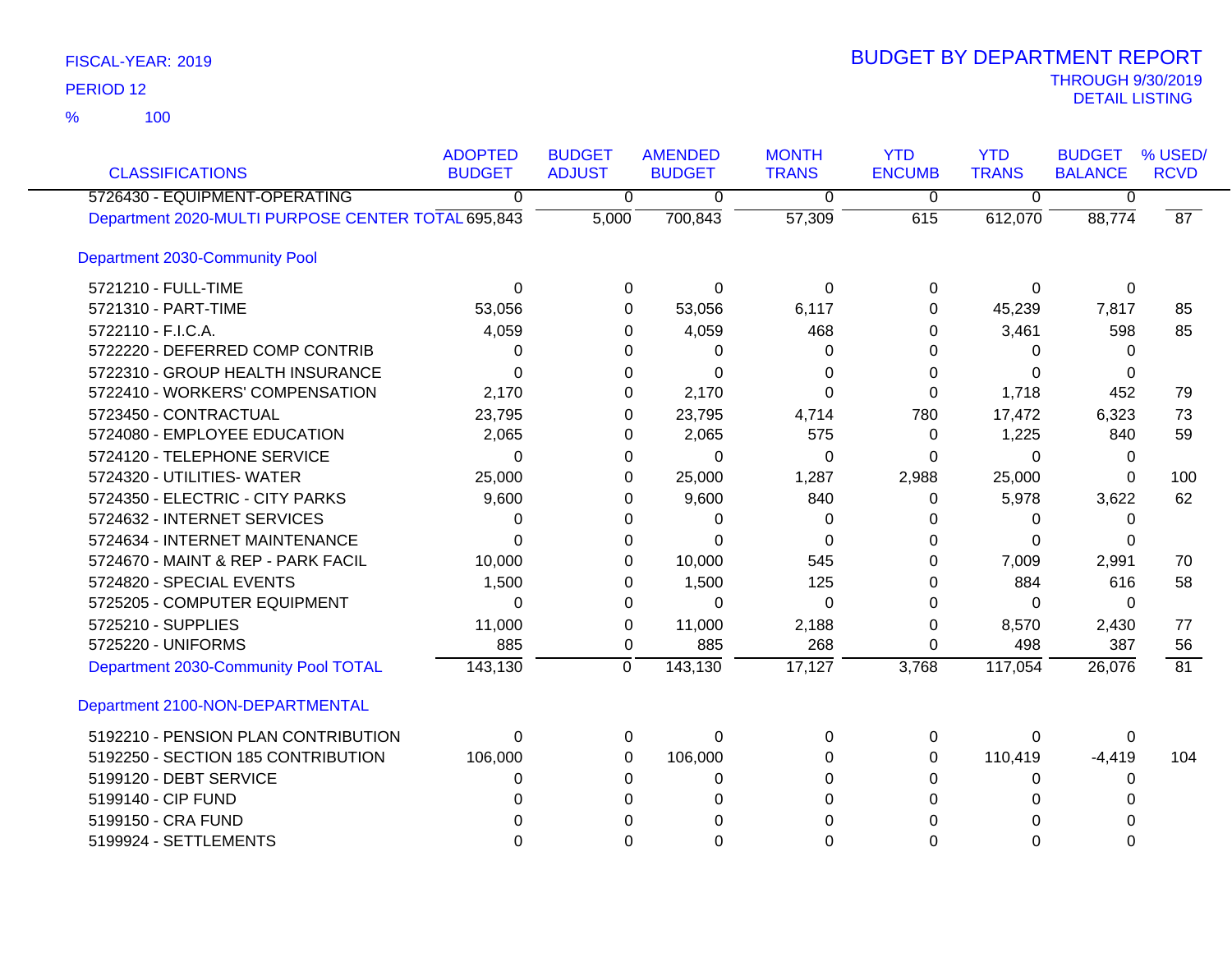100 %

### THROUGH 9/30/2019<br>DETAIL LISTING DETAIL LISTING PERIOD <sup>12</sup> BUDGET BY DEPARTMENT REPORT

|                                                     | <b>ADOPTED</b> | <b>BUDGET</b> | <b>AMENDED</b>     | <b>MONTH</b> | <b>YTD</b>    | <b>YTD</b>   | <b>BUDGET</b>  | % USED/     |
|-----------------------------------------------------|----------------|---------------|--------------------|--------------|---------------|--------------|----------------|-------------|
| <b>CLASSIFICATIONS</b>                              | <b>BUDGET</b>  | <b>ADJUST</b> | <b>BUDGET</b>      | <b>TRANS</b> | <b>ENCUMB</b> | <b>TRANS</b> | <b>BALANCE</b> | <b>RCVD</b> |
| 5819120 - INTRA-GOV TRANSFER-TO GF                  | 329,345        | 0             | 329,345            | $\Omega$     | 0             | 329,345      | 0              | 100         |
| 5819130 - INTRA-GOV EMERG RESERVES FUND             | 222,800        | 0             | 222,800            | 222,800      | 0             | 222,800      | 0              | 100         |
| 5819140 - INTRA GOV-CAPITAL IMP PROJ FUN            | 1,319,392      | $\Omega$      | 1,319,392          | 1,319,392    | 0             | 1,319,392    | 0              | 100         |
| 5819150 - INTRA-GOV CRA                             | 0              | 0             | 0                  | 0            | 0             | 0            | 0              |             |
| 5819160 - INTRA-GOV REVENUE STABILIZATIO            | 0              | 0             | 0                  | 0            | 0             |              | 0              |             |
| 5819161 - INTRA-GOV GRANT MATCH                     |                | 0             | 0                  |              | 0             |              | 0              |             |
| 5819162 - INTRA-GOV INS RESERVE                     |                | 0             | 0                  | 0            | 0             |              |                |             |
| 5819163 - INTRA-GOV TAX EQUALIZATION                | 0              | 0             | 0                  | ი            | 0             | O            | 0              |             |
| 5819164 - INTRA-GOV BLDG CAPITAL RESERVE            |                | 0             | 0                  |              | 0             |              |                |             |
| 5819165 - INTRA-GOV PARKS ACQUISITION DE            | 0              | 0             | 0                  | 0            | 0             | $\Omega$     |                |             |
| Department 2100-NON-DEPARTMENTAL TOTAL 1,977,537    |                | 0             | 1,977,537          | 1,542,192    | 0             | 1,981,956    | $-4,419$       | 100         |
| <b>EXPENSE TOTAL</b><br>Fund 001-GENERAL FUND TOTAL | 21,088,873     |               | 165,146 21,254,019 | 3,210,434    | 568,591       | 19,151,484   | 2,102,539      | 90          |
| <b>REVENUE</b>                                      | 19,217,607     | $\mathbf{0}$  | 19,217,607         | 965,049      | 0             | 19,345,959   | $-128,350$     | 100         |
|                                                     |                |               |                    |              |               |              |                |             |
| <b>EXPENSE</b>                                      | 21,088,873     | 165,146       | 21,254,019         | 3,210,434    | 568,591       | 19,151,484   | 2,102,539      | 90          |
| Fund 001-GENERAL FUND TOTAL                         | $-1,871,266$   | $-165, 146$   | $-2,036,412$       | $-2,245,385$ | $-568,591$    | 194,475      | $-2,230,889$   |             |
| Fund 051-EMERGENCY RESERVE FUND                     |                |               |                    |              |               |              |                |             |
| <b>REVENUE</b>                                      |                |               |                    |              |               |              |                |             |
| Department 0000-Description N/A                     |                |               |                    |              |               |              |                |             |
| 3612000 - INTEREST INCOME                           | 36,000         | $\Omega$      | 36,000             | 3,449        | 0             | 39,702       | $-3,702$       | 110         |
| 3694605 - FEMA HURRICANE IRMA REIMBURSEM1,065,810   |                | 0             | 1,065,810          | 0            | 0             | 170,838      | 894,972        | 16          |
| 3699201 - MISC. OTHERS                              | 0              | 0             | 0                  | 0            | 0             | 195,224      | $-195,224$     |             |

3811000 - CONTRIB. FROM OTHER FUNDS 222,800 0 222,800 222,800 0 222,800 0 100 Department 0000-Description N/A TOTAL 1,324,610 0 1,324,610 226,249 0 628,564 696,046 47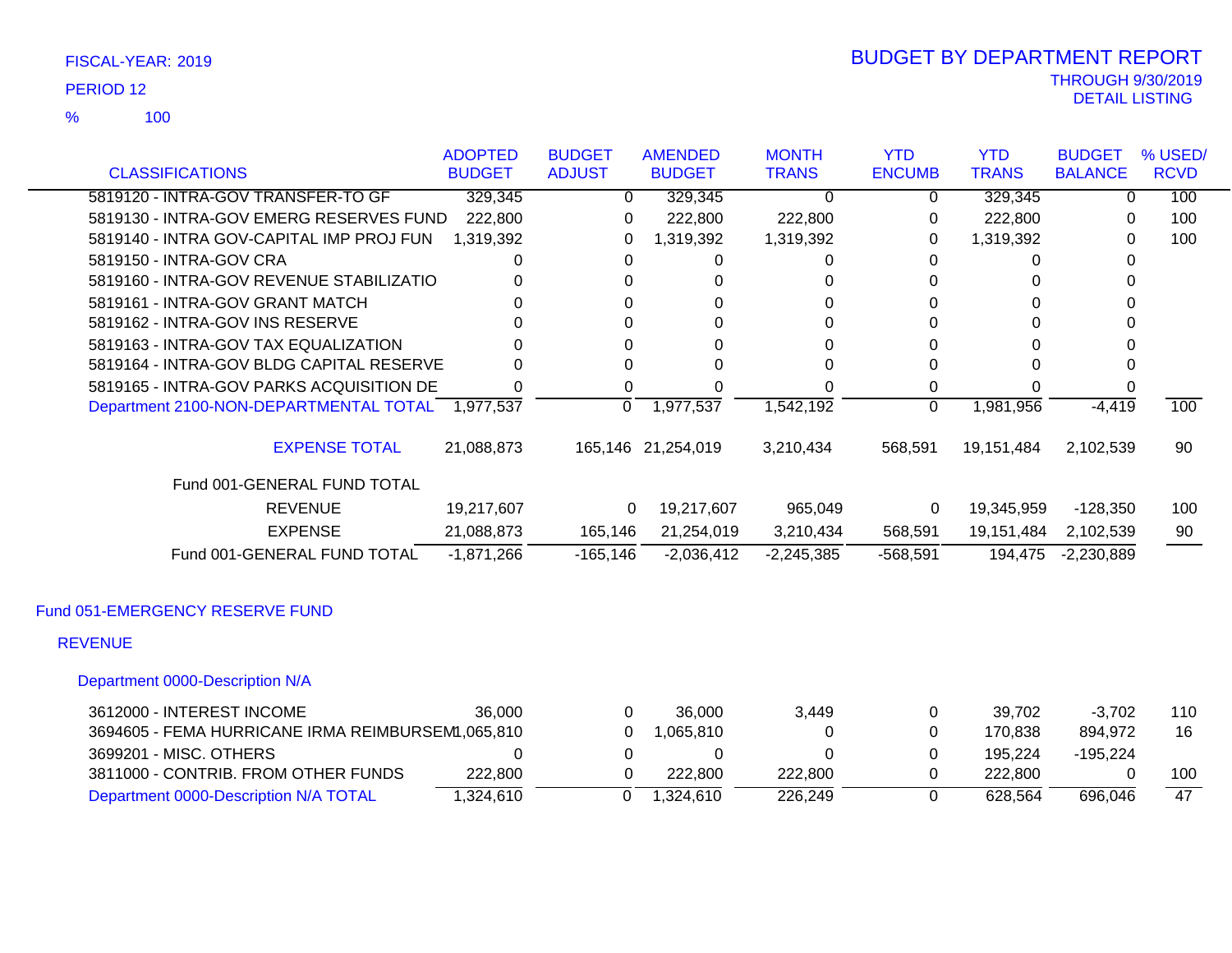| <b>CLASSIFICATIONS</b>                   | <b>ADOPTED</b><br><b>BUDGET</b> | <b>BUDGET</b><br><b>ADJUST</b> | <b>AMENDED</b><br><b>BUDGET</b> | <b>MONTH</b><br><b>TRANS</b> | <b>YTD</b><br><b>ENCUMB</b> | <b>YTD</b><br><b>TRANS</b> | <b>BUDGET</b><br><b>BALANCE</b> | % USED/<br><b>RCVD</b> |
|------------------------------------------|---------------------------------|--------------------------------|---------------------------------|------------------------------|-----------------------------|----------------------------|---------------------------------|------------------------|
| <b>REVENUE TOTAL</b>                     | 1,324,610                       | 0                              | 1,324,610                       | 226,249                      | $\overline{0}$              | 628,564                    | 696,046                         | 47                     |
| <b>EXPENSE</b>                           |                                 |                                |                                 |                              |                             |                            |                                 |                        |
| Department 1310-CITY MANAGER             |                                 |                                |                                 |                              |                             |                            |                                 |                        |
| 5131210 - REGULAR                        | 0                               | 0                              | 0                               | 0                            | 0                           | 0                          | $\pmb{0}$                       |                        |
| 5133450 - CONTRACTUAL SERVCS-INFRA       | $\mathbf 0$                     | $\mathbf 0$                    | $\mathbf 0$                     | $-30,000$                    | $\Omega$                    | $\mathbf 0$                | $\pmb{0}$                       |                        |
| Department 1310-CITY MANAGER TOTAL       | $\Omega$                        | $\Omega$                       | $\Omega$                        | $-30,000$                    | $\Omega$                    | $\Omega$                   | $\Omega$                        |                        |
| <b>Department 1410-FINANCE</b>           |                                 |                                |                                 |                              |                             |                            |                                 |                        |
| 5135210 - SUPPLIES                       | 0                               | 0                              | 0                               | 0                            | 0                           | 0                          | 0                               |                        |
| Department 1410-FINANCE TOTAL            | $\Omega$                        | $\Omega$                       | $\Omega$                        | $\Omega$                     | $\Omega$                    | $\Omega$                   | $\Omega$                        |                        |
| Department 1730-STREET MAINTENANCE       |                                 |                                |                                 |                              |                             |                            |                                 |                        |
| 5413450 - CONTRACTUAL SERVICES           | $\pmb{0}$                       | $\pmb{0}$                      | $\pmb{0}$                       | $\pmb{0}$                    | $\mathbf 0$                 | $\mathbf 0$                | $\pmb{0}$                       |                        |
| Department 1730-STREET MAINTENANCE TOTAL | $\Omega$                        | $\Omega$                       | $\Omega$                        | $\Omega$                     | $\Omega$                    | $\Omega$                   | $\Omega$                        |                        |
| Department 1790-ENGINEERING & CONSTRUCTN |                                 |                                |                                 |                              |                             |                            |                                 |                        |
| 5193450 - CONT. SVCS.                    | 0                               | 0                              | 0                               | 0                            | 0                           | 0                          | 0                               |                        |
| Department 1790-ENGINEERING & CONSTRUCTN | $\Omega$                        | $\Omega$                       | $\Omega$                        | $\Omega$                     | $\Omega$                    | $\Omega$                   | $\Omega$                        |                        |
| Department 1910-POLICE                   |                                 |                                |                                 |                              |                             |                            |                                 |                        |
| 5215210 - SUPPLIES                       | 0                               | 0                              | 0                               | 186                          | $\mathbf{0}$                | 186                        | $-186$                          |                        |
| Department 1910-POLICE TOTAL             | $\overline{0}$                  | $\overline{0}$                 | $\Omega$                        | $\frac{1}{186}$              | $\overline{0}$              | 186                        | $-186$                          |                        |
| Department 2000-PARKS & RECREATION       |                                 |                                |                                 |                              |                             |                            |                                 |                        |
| 5725210 - SUPPLIES                       | 0                               | 0                              | 0                               | 0                            | 0                           | 0                          | 0                               |                        |
| Department 2000-PARKS & RECREATION TOTAL | $\overline{0}$                  | $\Omega$                       | $\mathbf 0$                     | $\mathbf 0$                  | $\Omega$                    | $\Omega$                   | $\overline{0}$                  |                        |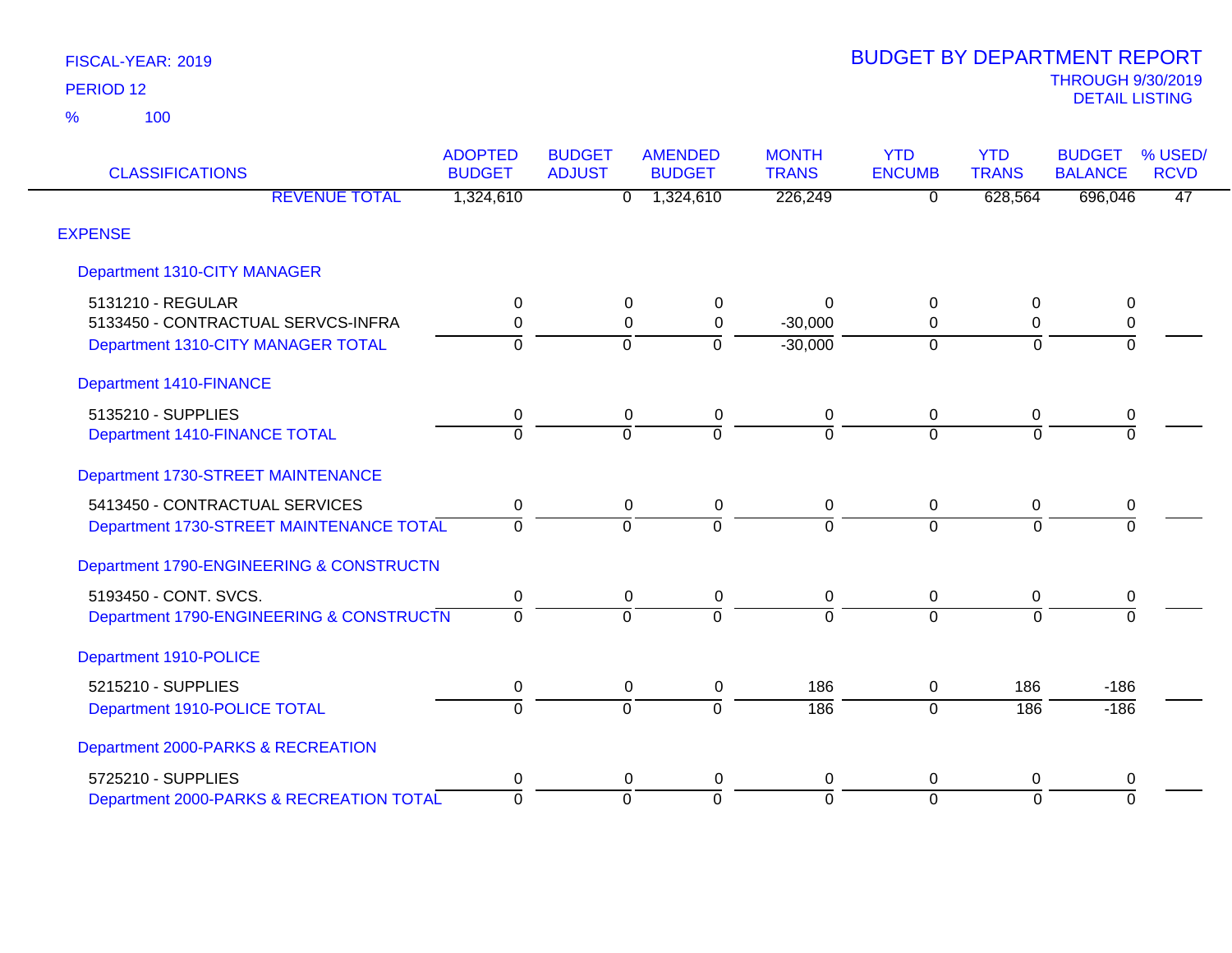100 %

| <b>CLASSIFICATIONS</b>                   | <b>ADOPTED</b><br><b>BUDGET</b> | <b>BUDGET</b><br><b>ADJUST</b> |                | <b>AMENDED</b><br><b>BUDGET</b> | <b>MONTH</b><br><b>TRANS</b> | <b>YTD</b><br><b>ENCUMB</b> | <b>YTD</b><br><b>TRANS</b> | <b>BUDGET</b><br><b>BALANCE</b> | % USED/<br><b>RCVD</b> |
|------------------------------------------|---------------------------------|--------------------------------|----------------|---------------------------------|------------------------------|-----------------------------|----------------------------|---------------------------------|------------------------|
| <b>EXPENSE TOTAL</b>                     | $\overline{0}$                  |                                | $\overline{0}$ | $\overline{\mathfrak{o}}$       | $-29,814$                    | $\overline{0}$              | 186                        | $-186$                          |                        |
| Fund 051-EMERGENCY RESERVE FUND TOTAL    |                                 |                                |                |                                 |                              |                             |                            |                                 |                        |
| <b>REVENUE</b>                           | 1,324,610                       |                                | 0              | 1,324,610                       | 226,249                      | 0                           | 628,564                    | 696,046                         | 47                     |
| <b>EXPENSE</b>                           | $\Omega$                        |                                | 0              | 0                               | $-29,814$                    | 0                           | 186                        | $-186$                          | 90                     |
| Fund 051-EMERGENCY RESERVE FUND TOTAL    | 1,324,610                       |                                | $\mathbf 0$    | 1,324,610                       | 256,063                      | $\mathbf 0$                 | 628,378                    | 696,232                         |                        |
| Fund 106-STATE GRANT FUND                |                                 |                                |                |                                 |                              |                             |                            |                                 |                        |
| <b>REVENUE</b>                           |                                 |                                |                |                                 |                              |                             |                            |                                 |                        |
| Department 0000-Description N/A          |                                 |                                |                |                                 |                              |                             |                            |                                 |                        |
| 3371000 - GENERAL GOVERNMENT             | $\Omega$                        |                                | $\Omega$       | $\mathbf{0}$                    | $\Omega$                     | 0                           | $\Omega$                   | $\Omega$                        |                        |
| 3612000 - INTEREST INCOME                | 0                               |                                | 0              | 0                               | 490                          | $\pmb{0}$                   | 5,020                      | $-5,020$                        |                        |
| 3699201 - MISC. OTHERS                   | 0                               |                                | $\Omega$       | 0                               | 0                            | 0                           | $\Omega$                   | $\Omega$                        |                        |
| Department 0000-Description N/A TOTAL    | ō                               |                                | $\overline{0}$ | 0                               | 490                          | $\overline{0}$              | 5,020                      | $-5,020$                        |                        |
| Department 2001-FRDAP FUCHS PARK PROJECT |                                 |                                |                |                                 |                              |                             |                            |                                 |                        |
| 3311000 - REVENUE                        | 0                               |                                | $\Omega$       | $\mathbf 0$                     | $\mathbf 0$                  | $\boldsymbol{0}$            | $\Omega$                   | $\mathbf 0$                     |                        |
| 3341000 - REVENUE                        | 0                               |                                | $\Omega$       | 0                               | 0                            | 0                           | 0                          | 0                               |                        |
| Department 2001-FRDAP FUCHS PARK PROJECT | 0                               |                                | $\overline{0}$ | $\overline{0}$                  | $\overline{0}$               | $\overline{0}$              | $\overline{0}$             | 0                               |                        |
| Department 2002-FRDAP-DANTE FASCELL PARK |                                 |                                |                |                                 |                              |                             |                            |                                 |                        |
| 3341000 - REVENUE                        | 0                               |                                | 0              | 0                               | 0                            | 0                           | $\mathbf 0$                | 0                               |                        |
| Department 2002-FRDAP-DANTE FASCELL PARK | $\overline{0}$                  |                                | $\overline{0}$ | $\overline{0}$                  | $\overline{0}$               | $\overline{0}$              | $\overline{0}$             | $\overline{0}$                  |                        |
| Department 2003-FRDAP-PALMER PARK        |                                 |                                |                |                                 |                              |                             |                            |                                 |                        |
| 3341000 - REVENUE                        | 0                               |                                | 0              | $\mathbf 0$                     | $\mathbf 0$                  | $\boldsymbol{0}$            | $\Omega$                   | $\mathbf 0$                     |                        |
| Department 2003-FRDAP-PALMER PARK        | 0                               |                                | ō              | ō                               | 0                            | $\overline{0}$              | $\overline{0}$             | $\overline{0}$                  |                        |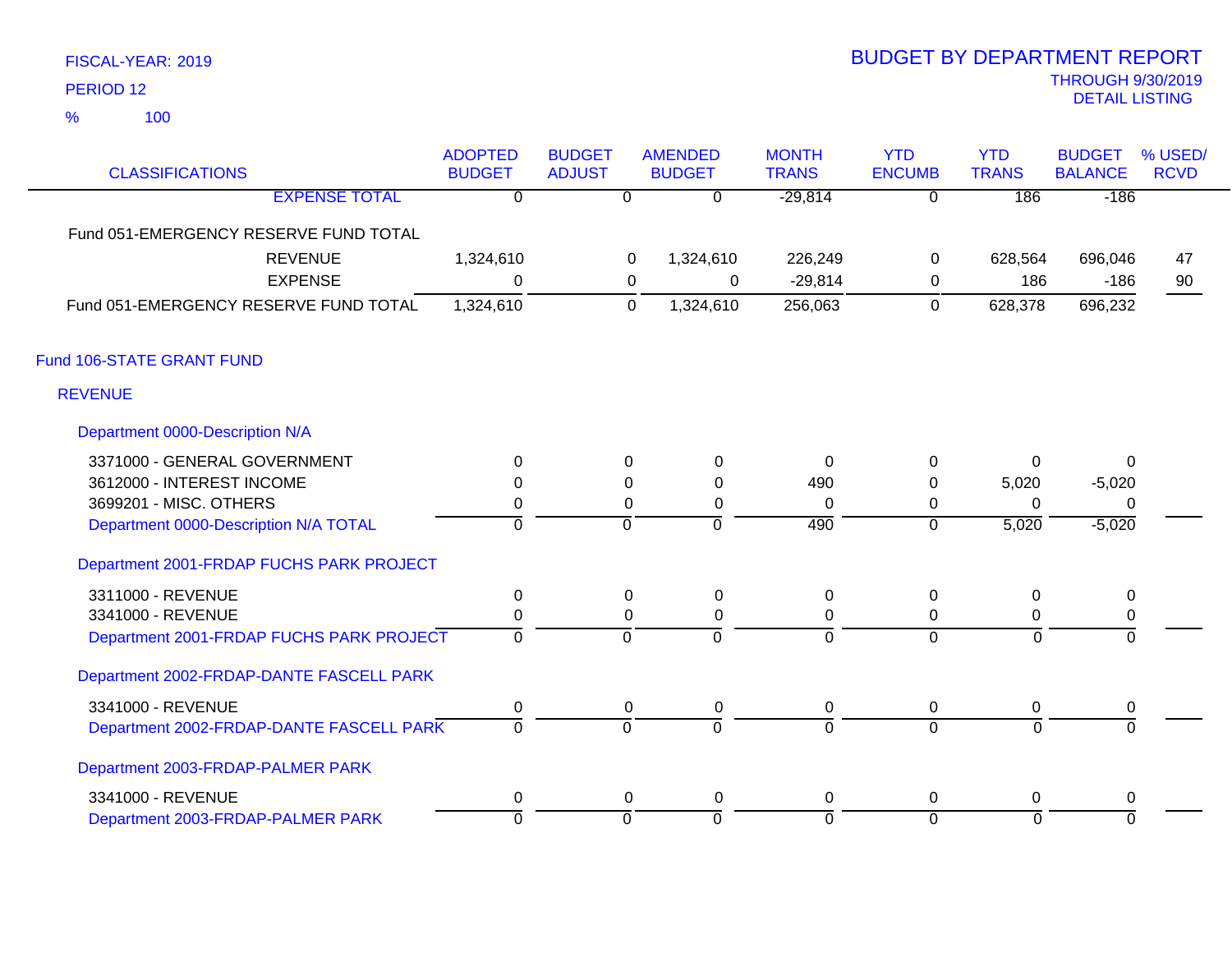100 %

| <b>CLASSIFICATIONS</b>                       | <b>ADOPTED</b><br><b>BUDGET</b> | <b>BUDGET</b><br><b>ADJUST</b> | <b>AMENDED</b><br><b>BUDGET</b> | <b>MONTH</b><br><b>TRANS</b> | <b>YTD</b><br><b>ENCUMB</b> | <b>YTD</b><br><b>TRANS</b> | <b>BUDGET</b><br><b>BALANCE</b> | % USED/<br><b>RCVD</b> |
|----------------------------------------------|---------------------------------|--------------------------------|---------------------------------|------------------------------|-----------------------------|----------------------------|---------------------------------|------------------------|
| Department 3802-ADA FY 2011                  |                                 |                                |                                 |                              |                             |                            |                                 |                        |
| 3371000 - GENERAL GOVERNMENT                 |                                 |                                |                                 |                              |                             |                            |                                 |                        |
| Department 3802-ADA FY 2011 TOTAL            | 0<br>$\overline{0}$             | 0<br>$\Omega$                  | 0<br>$\overline{0}$             | 0<br>$\Omega$                | $\mathbf 0$<br>$\Omega$     | 0<br>$\Omega$              | 0<br>$\overline{0}$             |                        |
|                                              |                                 |                                |                                 |                              |                             |                            |                                 |                        |
| Department 3901-FDEP-TWIN LAKES GRANT        |                                 |                                |                                 |                              |                             |                            |                                 |                        |
| 3341000 - REVENUE                            | 0                               | 0                              | 0                               | 0                            | 0                           | 0                          | 0                               |                        |
| Department 3901-FDEP-TWIN LAKES GRANT TOTAL  | 0                               | $\mathbf 0$                    | $\overline{0}$                  | 0                            | $\mathbf 0$                 | $\overline{0}$             | $\overline{0}$                  |                        |
| Department 3902-FDEP Drainage Phase VI       |                                 |                                |                                 |                              |                             |                            |                                 |                        |
| 3341000 - REVENUE                            | 0                               | 100,000                        | 100,000                         | 0                            | 0                           | $\mathbf 0$                | 100,000                         |                        |
| Department 3902-FDEP Drainage Phase VI TOTAL | $\Omega$                        | 100,000                        | 100,000                         | 0                            | $\overline{0}$              | $\mathbf 0$                | 100,000                         |                        |
| Department 7001-FDOT-USF-BICYCLE SAFETY      |                                 |                                |                                 |                              |                             |                            |                                 |                        |
| 3341000 - REVENUE                            | $\mathbf 0$                     | 0                              | 0                               | 0                            | 0                           | 0                          | 0                               |                        |
| Department 7001-FDOT-USF-BICYCLE SAFETY      | $\Omega$                        | $\Omega$                       | $\Omega$                        | 0                            | $\Omega$                    | $\Omega$                   | $\Omega$                        |                        |
| Department 7002-FDOT-USF-BICYCLE SAFETY      |                                 |                                |                                 |                              |                             |                            |                                 |                        |
| 3341000 - REVENUE                            | 0                               | 0                              | 0                               | 0                            | $\mathbf 0$                 | 0                          | 0                               |                        |
| Department 7002-FDOT-USF-BICYCLE SAFETY      | $\mathbf{0}$                    | $\Omega$                       | $\Omega$                        | $\Omega$                     | $\Omega$                    | $\Omega$                   | $\overline{0}$                  |                        |
| <b>REVENUE TOTAL</b>                         | $\mathbf 0$                     | 100,000                        | 100,000                         | 490                          | $\Omega$                    | 5,020                      | 94,980                          | 5                      |
| <b>EXPENSE</b>                               |                                 |                                |                                 |                              |                             |                            |                                 |                        |
| Department 2001-FRDAP FUCHS PARK PROJECT     |                                 |                                |                                 |                              |                             |                            |                                 |                        |
| 5723450 - CONTRACTUAL                        | $\mathbf 0$                     | 0                              | 0                               | 0                            | 0                           | $\mathbf 0$                | $\mathbf 0$                     |                        |
| Department 2001-FRDAP FUCHS PARK PROJECT     | $\Omega$                        | $\Omega$                       | $\Omega$                        | $\Omega$                     | $\Omega$                    | $\Omega$                   | $\Omega$                        |                        |
|                                              |                                 |                                |                                 |                              |                             |                            |                                 |                        |

Department 2002-FRDAP-DANTE FASCELL PARK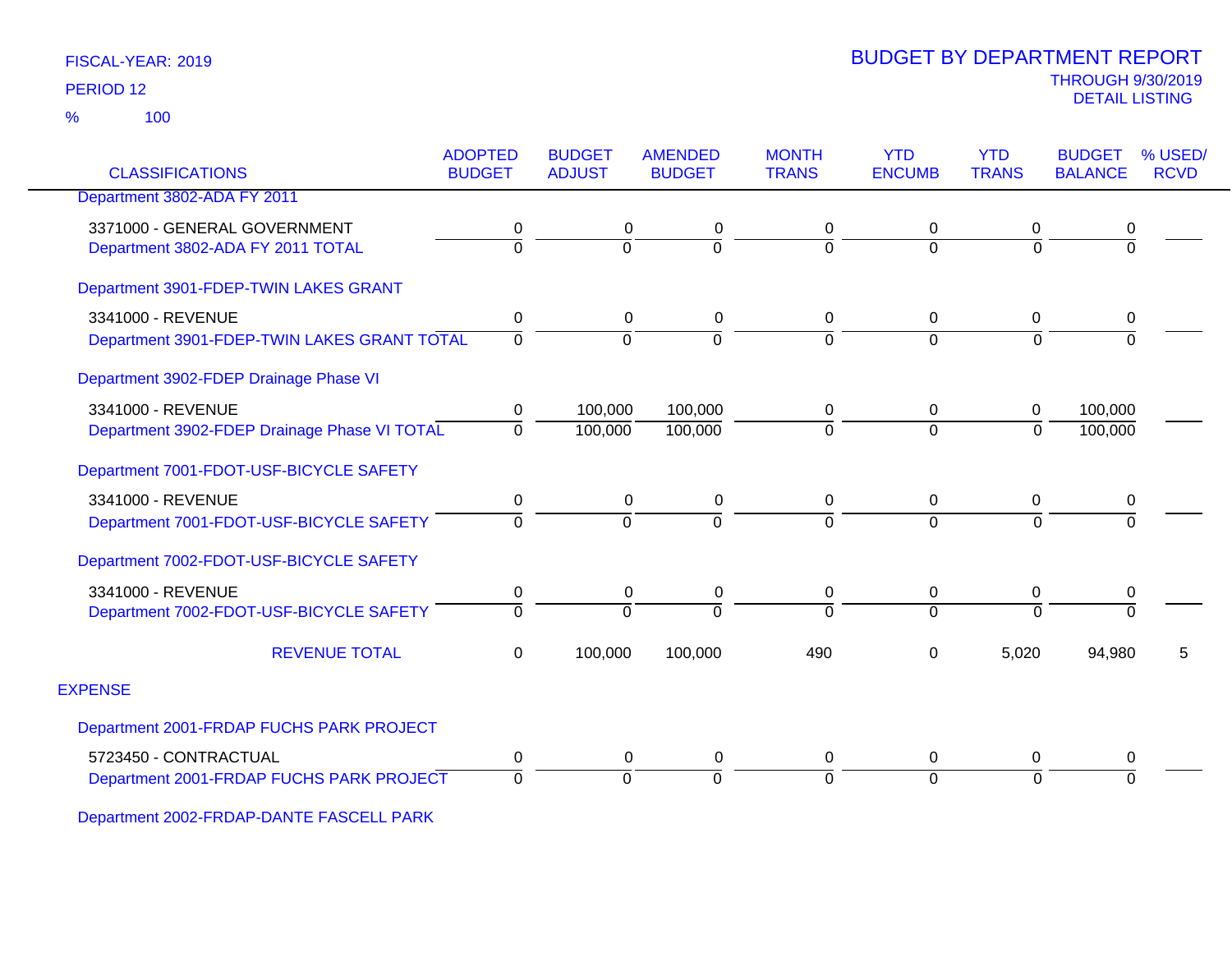| <b>CLASSIFICATIONS</b>                       | <b>ADOPTED</b><br><b>BUDGET</b> | <b>BUDGET</b><br><b>ADJUST</b> | <b>AMENDED</b><br><b>BUDGET</b> | <b>MONTH</b><br><b>TRANS</b> | <b>YTD</b><br><b>ENCUMB</b> | <b>YTD</b><br><b>TRANS</b> | <b>BUDGET</b><br><b>BALANCE</b> | % USED/<br><b>RCVD</b> |
|----------------------------------------------|---------------------------------|--------------------------------|---------------------------------|------------------------------|-----------------------------|----------------------------|---------------------------------|------------------------|
| 5726450 - MATCHING CONTRIBUTION              | 0                               | 0                              | 0                               | 0                            | 0                           | 0                          | $\overline{0}$                  |                        |
| Department 2002-FRDAP-DANTE FASCELL PARK     | $\overline{0}$                  | $\overline{0}$                 | ō                               | $\overline{0}$               | $\overline{0}$              | $\Omega$                   | $\overline{0}$                  |                        |
| Department 2003-FRDAP-PALMER PARK            |                                 |                                |                                 |                              |                             |                            |                                 |                        |
| 5726450 - MATCHING CONTRIBUTION              | 0                               | $\pmb{0}$                      | 0                               | 0                            | 0                           | 0                          | 0                               |                        |
| Department 2003-FRDAP-PALMER PARK            | $\overline{0}$                  | $\overline{0}$                 | 0                               | $\Omega$                     | $\overline{0}$              | $\Omega$                   | $\Omega$                        |                        |
| Department 3303-CDBG SW 66 ST IMPROV PHASE   |                                 |                                |                                 |                              |                             |                            |                                 |                        |
| 5416440 - CAPITAL IMPROVEMENTS               | $\pmb{0}$                       | $\boldsymbol{0}$               | $\pmb{0}$                       | 0                            | $\mathbf 0$                 | 0                          | 0                               |                        |
| Department 3303-CDBG SW 66 ST IMPROV PHASE   | $\Omega$                        | $\overline{0}$                 | $\overline{0}$                  | $\overline{0}$               | $\overline{0}$              | $\Omega$                   | $\Omega$                        |                        |
| Department 3901-FDEP-TWIN LAKES GRANT        |                                 |                                |                                 |                              |                             |                            |                                 |                        |
| 5413100 - PROFESSIONAL SERVICES              | 0                               | $\mathbf 0$                    | $\pmb{0}$                       | 0                            | 0                           | $\mathbf 0$                | 0                               |                        |
| 5413450 - CONTRACTUAL SERVICES               | 0                               | 0                              | $\mathbf 0$                     | 0                            | 0                           | 0                          | 0                               |                        |
| Department 3901-FDEP-TWIN LAKES GRANT TOTAL  | $\overline{0}$                  | $\overline{0}$                 | $\overline{0}$                  | $\overline{0}$               | $\overline{0}$              | $\overline{0}$             | $\overline{0}$                  |                        |
| Department 3902-FDEP Drainage Phase VI       |                                 |                                |                                 |                              |                             |                            |                                 |                        |
| 5416490 - CONSTRUCTIONS PROJECTS             | 0                               | 100,000                        | 100,000                         | 16,506                       | 722                         | 100,000                    | 0                               | 100                    |
| Department 3902-FDEP Drainage Phase VI TOTAL | $\overline{0}$                  | 100,000                        | 100,000                         | 16,506                       | $\overline{722}$            | 100,000                    | $\Omega$                        | $\overline{100}$       |
| Department 7001-FDOT-USF-BICYCLE SAFETY      |                                 |                                |                                 |                              |                             |                            |                                 |                        |
| 5211410 - OVERTIME                           | 0                               | 0                              | 0                               | 0                            | $\mathbf 0$                 | 0                          | 0                               |                        |
| Department 7001-FDOT-USF-BICYCLE SAFETY      | $\overline{0}$                  | $\overline{0}$                 | $\overline{0}$                  | $\overline{0}$               | $\overline{0}$              | $\overline{0}$             | $\Omega$                        |                        |
| Department 7002-FDOT-USF-BICYCLE SAFETY      |                                 |                                |                                 |                              |                             |                            |                                 |                        |
| 5211410 - OVERTIME                           | 0                               | 0                              | $\pmb{0}$                       | 0                            | 0                           | 0                          | 0                               |                        |
| Department 7002-FDOT-USF-BICYCLE SAFETY      | $\overline{0}$                  | 0                              | $\overline{0}$                  | $\overline{0}$               | $\overline{0}$              | $\Omega$                   | $\overline{0}$                  |                        |
| <b>EXPENSE TOTAL</b>                         | 0                               | 100,000                        | 100,000                         | 16,506                       | 722                         | 100,000                    | 0                               | 100                    |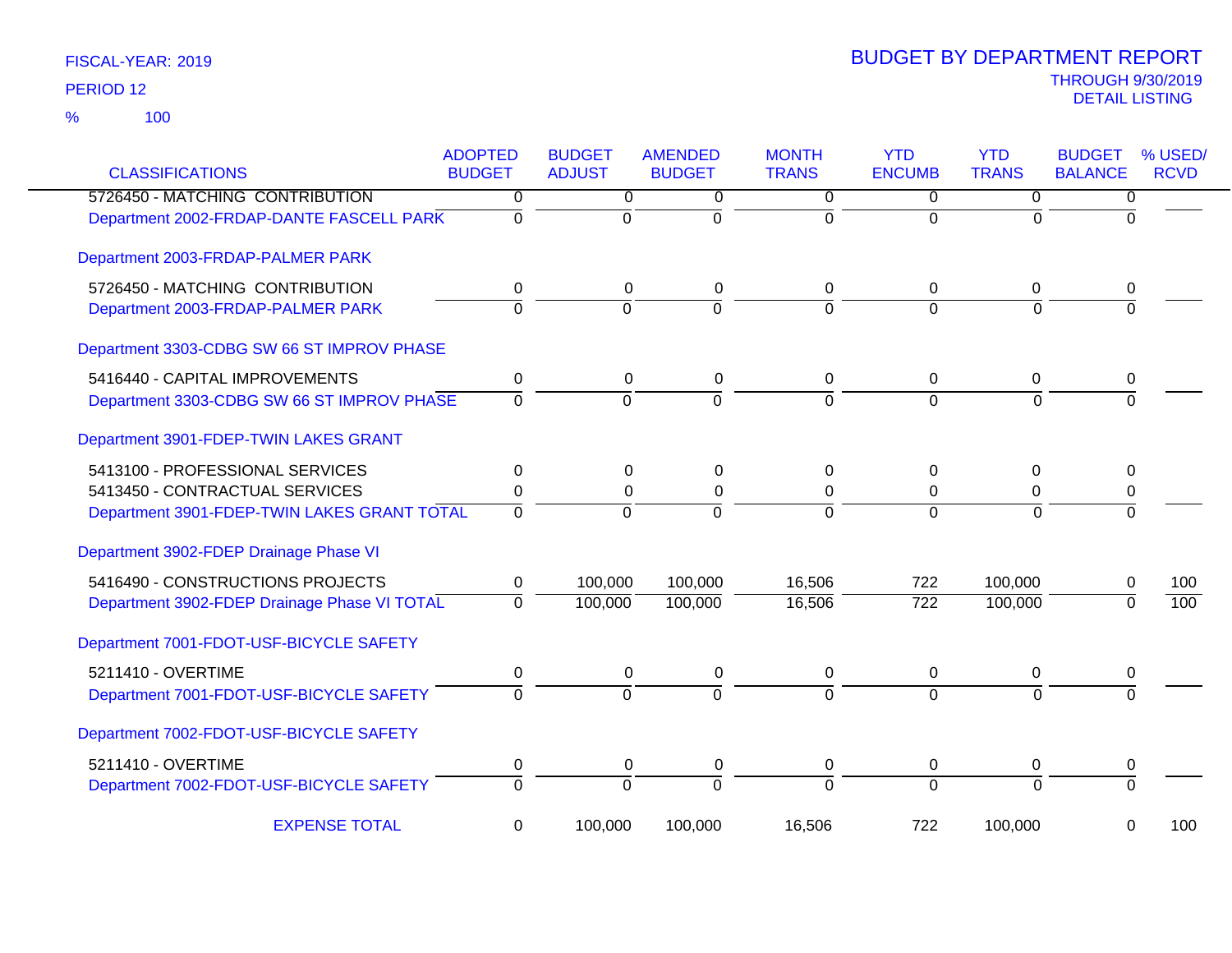|                | FISCAL-YEAR: 2019                     |                |                |                |              | <b>BUDGET BY DEPARTMENT REPORT</b> |              |                                                   |              |
|----------------|---------------------------------------|----------------|----------------|----------------|--------------|------------------------------------|--------------|---------------------------------------------------|--------------|
|                | PERIOD <sub>12</sub>                  |                |                |                |              |                                    |              | <b>THROUGH 9/30/2019</b><br><b>DETAIL LISTING</b> |              |
| $\frac{9}{6}$  | 100                                   |                |                |                |              |                                    |              |                                                   |              |
|                |                                       | <b>ADOPTED</b> | <b>BUDGET</b>  | <b>AMENDED</b> | <b>MONTH</b> | <b>YTD</b>                         | <b>YTD</b>   | <b>BUDGET</b>                                     | % USED/      |
|                | <b>CLASSIFICATIONS</b>                | <b>BUDGET</b>  | <b>ADJUST</b>  | <b>BUDGET</b>  | <b>TRANS</b> | <b>ENCUMB</b>                      | <b>TRANS</b> | <b>BALANCE</b>                                    | <b>RCVD</b>  |
|                | Fund 106-STATE GRANT FUND TOTAL       |                |                |                |              |                                    |              |                                                   |              |
|                | <b>REVENUE</b>                        | $\mathbf 0$    | 100,000        | 100,000        | 490          | $\mathbf 0$                        | 5,020        | 94,980                                            | 5            |
|                | <b>EXPENSE</b>                        | 0              | 100,000        | 100,000        | 16,506       | 722                                | 100,000      | 0                                                 | 100          |
|                | Fund 106-STATE GRANT FUND TOTAL       | $\mathbf 0$    | 0              | $\pmb{0}$      | $-16,016$    | $-722$                             | $-94,980$    | 94,980                                            |              |
|                | Fund 111-STORM WATER DRAIN TRUST      |                |                |                |              |                                    |              |                                                   |              |
|                | <b>REVENUE</b>                        |                |                |                |              |                                    |              |                                                   |              |
|                | Department 0000-Description N/A       |                |                |                |              |                                    |              |                                                   |              |
|                | 3143000 - UTILITY TAX-WATER           | 10,000         | 0              | 10,000         | $\mathbf 0$  | 0                                  | 239          | 9,761                                             | $\mathbf{2}$ |
|                | 3301000 - INTERGOVERNMENTAL REVENUE   | 375,000        | $\pmb{0}$      | 375,000        | $\pmb{0}$    | 0                                  | 403,298      | $-28,298$                                         | 107          |
|                | 3612000 - INTEREST INCOME             | 4,000          | 0              | 4,000          | 414          | 0                                  | 8,852        | $-4,852$                                          | 221          |
|                | 3699201 - MISC. OTHERS                | 0              | 0              | $\Omega$       | 0            | 0                                  | 0            | 0                                                 |              |
|                | Department 0000-Description N/A TOTAL | 389,000        | $\overline{0}$ | 389,000        | 414          | $\overline{0}$                     | 412,389      | $-23,389$                                         | 106          |
|                | <b>REVENUE TOTAL</b>                  | 389,000        | 0              | 389,000        | 414          | 0                                  | 412,389      | $-23,389$                                         | 106          |
| <b>EXPENSE</b> |                                       |                |                |                |              |                                    |              |                                                   |              |
|                | Department 1730-STREET MAINTENANCE    |                |                |                |              |                                    |              |                                                   |              |
|                | 5411210 - REGULAR                     | 39,099         | 0              | 39,099         | 3,915        | 0                                  | 39,335       | $-236$                                            | 100          |
|                | 5411410 - OVERTIME                    | $\Omega$       | 0              | 0              | $\Omega$     | 0                                  | $\Omega$     | 0                                                 |              |
|                | 5412110 - F.I.C.A.                    | 2,991          | 0              | 2,991          | 299          | 0                                  | 3,023        | $-32$                                             | 101          |
|                | 5412210 - PENSION PLAN CONTRIBUTION   | 2,101          | $\Omega$       | 2,101          | 0            | $\Omega$                           | 2,003        | 98                                                | 95           |

5412310 - GROUP HEALTH INSURANCE 7,638 0 7,638 935 0 6,931 707 90 5412410 - WORKERS' COMPENSATION 5,150 0 5,150 0 0 4,078 1,072 79 5413450 - CONTRACTUAL SERVICES 149,045 45,356 194,401 18,463 30,701 146,894 47,507 75 5416490 - CONSTRUCTIONS PROJECTS 50,000 105,115 155,115 26,350 17,228 131,465 23,650 84

5417100 - BOND SERVICE- PRINCIPAL 27,039 0 27,039 0 0 0 27,039 5417200 - INTEREST EXPENSE 1,500 0 1,500 0 0 0 1,500

2019 BUDGET BY DEPARTMENT REPORT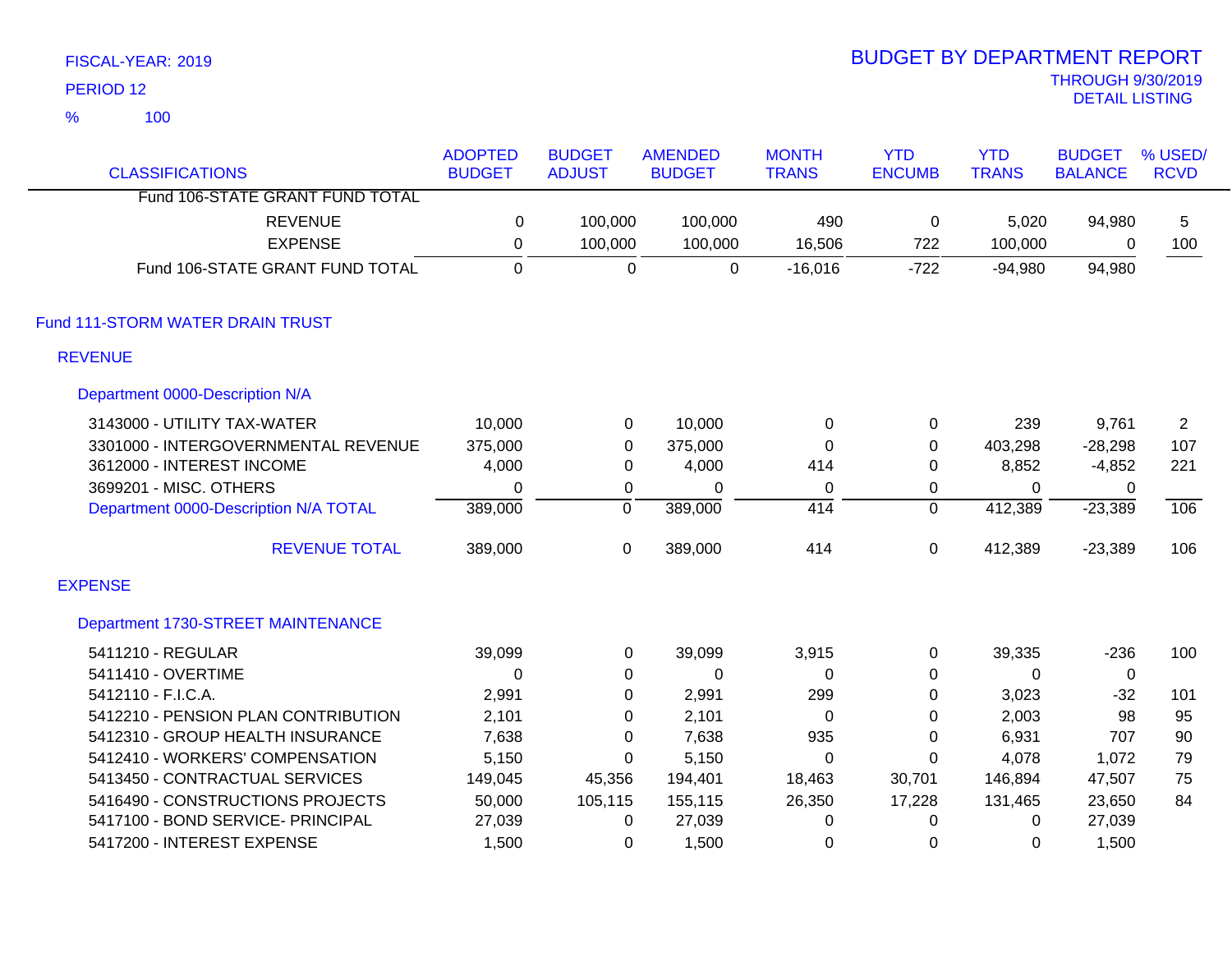|                                          | <b>ADOPTED</b> | <b>BUDGET</b>  | <b>AMENDED</b> | <b>MONTH</b>   | <b>YTD</b>     | <b>YTD</b>   | <b>BUDGET</b>  | % USED/          |
|------------------------------------------|----------------|----------------|----------------|----------------|----------------|--------------|----------------|------------------|
| <b>CLASSIFICATIONS</b>                   | <b>BUDGET</b>  | <b>ADJUST</b>  | <b>BUDGET</b>  | <b>TRANS</b>   | <b>ENCUMB</b>  | <b>TRANS</b> | <b>BALANCE</b> | <b>RCVD</b>      |
| 5819120 - INTRA-GOV TRANSFER-TO GF       | 150,000        | $\overline{0}$ | 150,000        | $\overline{0}$ | $\overline{0}$ | 150,000      | 0              | 100              |
| Department 1730-STREET MAINTENANCE TOTAL | 434,563        | 150,471        | 585,034        | 49,962         | 47,929         | 483,729      | 101,305        | $\overline{82}$  |
| <b>EXPENSE TOTAL</b>                     | 434,563        | 150,471        | 585,034        | 49,962         | 47,929         | 483,729      | 101,305        | 82               |
| Fund 111-STORM WATER DRAIN TRUST TOTAL   |                |                |                |                |                |              |                |                  |
| <b>REVENUE</b>                           | 389,000        | 0              | 389,000        | 414            | 0              | 412,389      | $-23,389$      | 106              |
| <b>EXPENSE</b>                           | 434,563        | 150,471        | 585,034        | 49,962         | 47,929         | 483,729      | 101,305        | 82               |
| Fund 111-STORM WATER DRAIN TRUST TOTAL   | $-45,563$      | $-150,471$     | $-196,034$     | $-49,548$      | $-47,929$      | $-71,340$    | $-124,694$     |                  |
| Fund 112-2ND LOCAL OPTION GAS TRST       |                |                |                |                |                |              |                |                  |
| <b>REVENUE</b>                           |                |                |                |                |                |              |                |                  |
| Department 0000-Description N/A          |                |                |                |                |                |              |                |                  |
| 3121000 - LOCAL OPTION TAXES             | 73,686         | 0              | 73,686         | 6,140          | 0              | 74,541       | $-855$         | 101              |
| 3301000 - INTERGOVERNMENTAL REVENUE      | $\Omega$       | $\Omega$       | 0              | 0              | 0              | $\Omega$     | $\mathbf 0$    |                  |
| 3612000 - INTEREST INCOME                | 1,500          | 0              | 1,500          | 182            | $\mathbf 0$    | 1,915        | $-415$         | 127              |
| Department 0000-Description N/A TOTAL    | 75,186         | $\overline{0}$ | 75,186         | 6,322          | 0              | 76,456       | $-1,270$       | $\overline{101}$ |
| <b>REVENUE TOTAL</b>                     | 75,186         | 0              | 75,186         | 6,322          | $\mathbf 0$    | 76,456       | $-1,270$       | 101              |
| <b>EXPENSE</b>                           |                |                |                |                |                |              |                |                  |
| Department 1730-STREET MAINTENANCE       |                |                |                |                |                |              |                |                  |
| 5416210 - INFRASTRUCTURE PROJECTS        | 85,000         | 83,128         | 168,128        | 0              | 36,620         | 168,128      | 0              | 100              |
| Department 1730-STREET MAINTENANCE TOTAL | 85,000         | 83,128         | 168,128        | $\Omega$       | 36,620         | 168,128      | $\Omega$       | 100              |
| <b>EXPENSE TOTAL</b>                     | 85,000         | 83,128         | 168,128        | $\pmb{0}$      | 36,620         | 168,128      | 0              | 100              |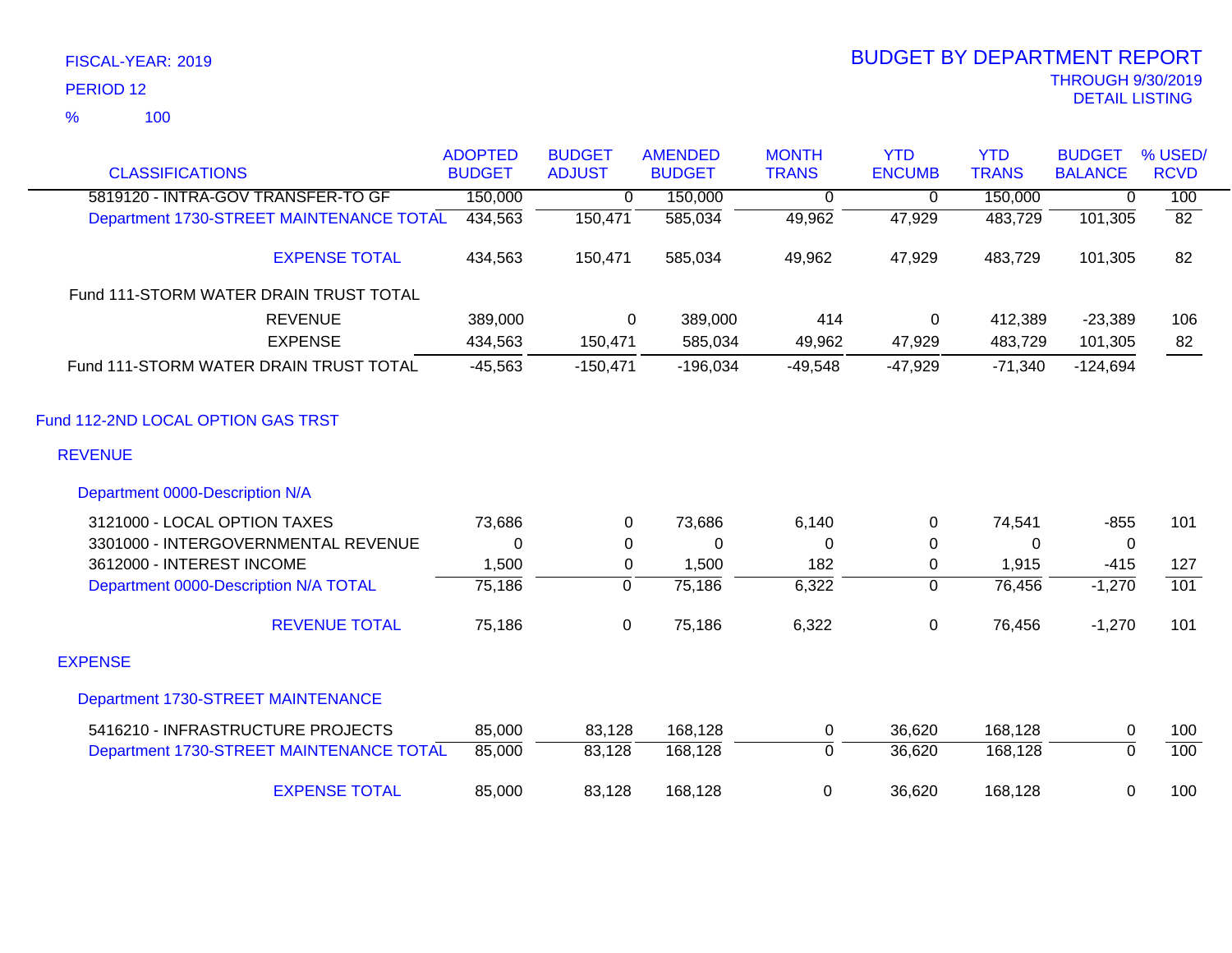| FISCAL-YEAR: 2019 |  |
|-------------------|--|
|                   |  |

100 %

# THROUGH 9/30/2019 DETAIL LISTING PERIOD <sup>12</sup> BUDGET BY DEPARTMENT REPORT

| <b>CLASSIFICATIONS</b>                       | <b>ADOPTED</b><br><b>BUDGET</b> | <b>BUDGET</b><br><b>ADJUST</b> | <b>AMENDED</b><br><b>BUDGET</b> | <b>MONTH</b><br><b>TRANS</b> | <b>YTD</b><br><b>ENCUMB</b> | <b>YTD</b><br><b>TRANS</b> | <b>BUDGET</b><br><b>BALANCE</b> | % USED/<br><b>RCVD</b> |
|----------------------------------------------|---------------------------------|--------------------------------|---------------------------------|------------------------------|-----------------------------|----------------------------|---------------------------------|------------------------|
| Fund 112-2ND LOCAL OPTION GAS TRST TOTAL     |                                 |                                |                                 |                              |                             |                            |                                 |                        |
| <b>REVENUE</b>                               | 75,186                          | 0                              | 75,186                          | 6,322                        | 0                           | 76,456                     | $-1,270$                        | 101                    |
| <b>EXPENSE</b>                               | 85,000                          | 83,128                         | 168,128                         | 0                            | 36,620                      | 168,128                    | 0                               | 100                    |
| Fund 112-2ND LOCAL OPTION GAS TRST TOTAL     | $-9,814$                        | $-83,128$                      | $-92,942$                       | 6,322                        | $-36,620$                   | $-91,672$                  | $-1,270$                        |                        |
| Fund 114-LOCAL GRANTS FUND                   |                                 |                                |                                 |                              |                             |                            |                                 |                        |
| <b>REVENUE</b>                               |                                 |                                |                                 |                              |                             |                            |                                 |                        |
| Department 0000-Description N/A              |                                 |                                |                                 |                              |                             |                            |                                 |                        |
| 3371000 - GENERAL GOVERNMENT                 | $\pmb{0}$                       | $\mathbf 0$                    | $\mathbf 0$                     | 0                            | $\overline{0}$              | 0                          | 0                               |                        |
| Department 0000-Description N/A TOTAL        | $\Omega$                        | $\Omega$                       | $\overline{0}$                  | $\Omega$                     | $\mathbf 0$                 | $\Omega$                   | 0                               |                        |
| Department 3001-SNP-MURRAY PARK POOL         |                                 |                                |                                 |                              |                             |                            |                                 |                        |
| 3371000 - GENERAL GOVERNMENT                 | $\pmb{0}$                       | $\mathbf 0$                    | $\pmb{0}$                       | 0                            | $\mathbf 0$                 | 0                          | $\pmb{0}$                       |                        |
| Department 3001-SNP-MURRAY PARK POOL TOTAL   | $\overline{0}$                  | $\Omega$                       | $\overline{0}$                  | $\overline{0}$               | $\overline{0}$              | $\Omega$                   | $\Omega$                        |                        |
| Department 3101-HFSF-Complete Streets Policy |                                 |                                |                                 |                              |                             |                            |                                 |                        |
| 3661000 - REVENUE                            | 0                               | 0                              | $\mathbf 0$                     | 0                            | $\overline{0}$              | 0                          | 0                               |                        |
| Department 3101-HFSF-Complete Streets Policy | $\mathbf 0$                     | $\overline{0}$                 | $\Omega$                        | $\Omega$                     | $\Omega$                    | $\mathbf{0}$               | $\Omega$                        |                        |
| Department 3604-MDC SCHOOL & SR MEALS        |                                 |                                |                                 |                              |                             |                            |                                 |                        |
| 3371000 - GENERAL GOVERNMENT                 | $\pmb{0}$                       | $\mathbf 0$                    | 0                               | 0                            | $\mathbf 0$                 | 0                          | 0                               |                        |
| Department 3604-MDC SCHOOL & SR MEALS        | $\overline{0}$                  | $\overline{0}$                 | $\overline{0}$                  | $\overline{0}$               | $\Omega$                    | $\Omega$                   | $\overline{0}$                  |                        |
| Department 3605-MDC SCHOOL & SR MEALS        |                                 |                                |                                 |                              |                             |                            |                                 |                        |
| 3371000 - GENERAL GOVERNMENT                 | $\pmb{0}$                       | $\mathbf 0$                    | 0                               | 0                            | $\mathbf 0$                 | 0                          | 0                               |                        |
| Department 3605-MDC SCHOOL & SR MEALS        | $\overline{0}$                  | $\overline{0}$                 | 0                               | $\overline{0}$               | $\overline{0}$              | $\Omega$                   | $\overline{0}$                  |                        |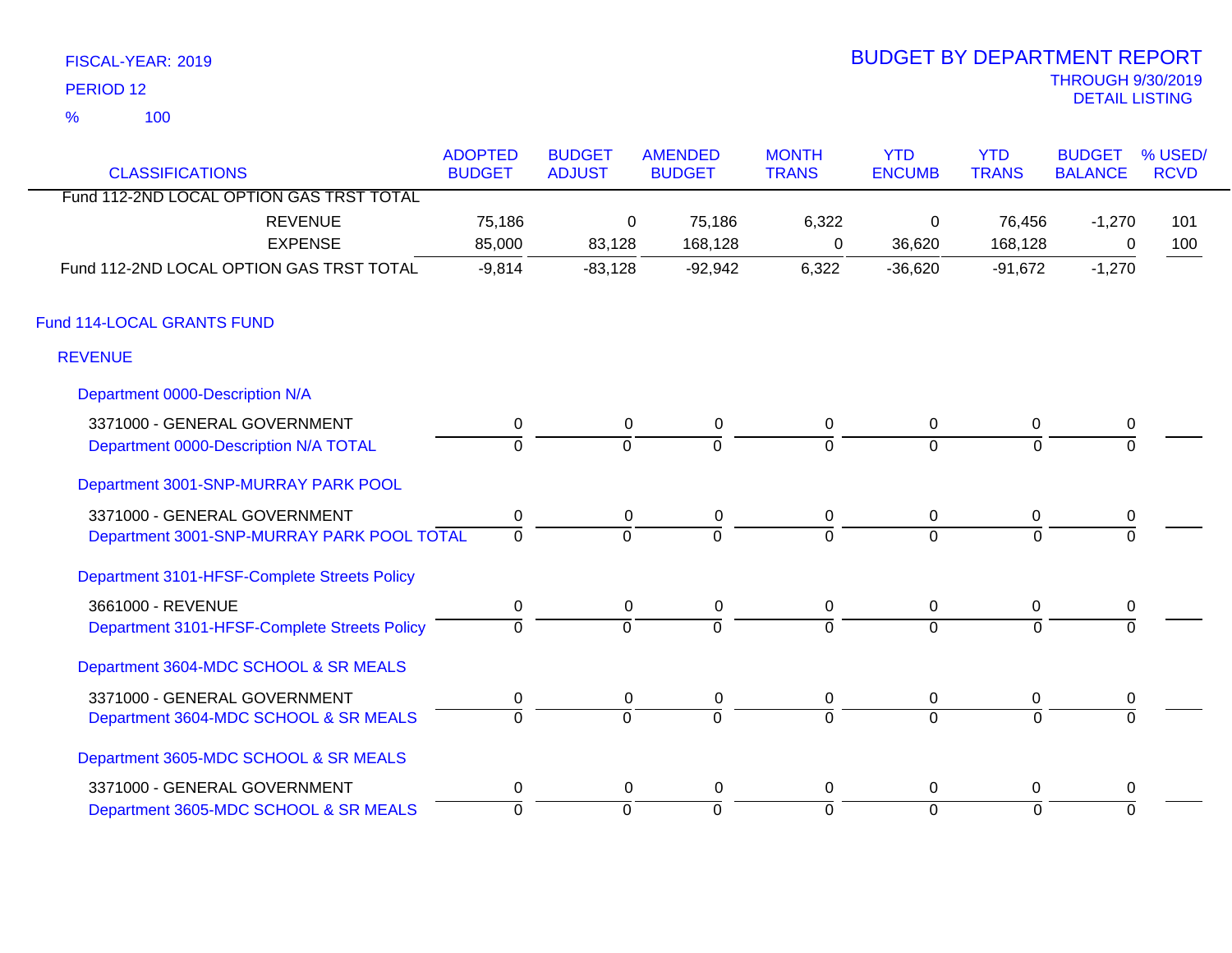|                                           | <b>ADOPTED</b> | <b>BUDGET</b>  | <b>AMENDED</b> | <b>MONTH</b>   | <b>YTD</b>     | <b>YTD</b>   | <b>BUDGET</b>  | % USED/     |
|-------------------------------------------|----------------|----------------|----------------|----------------|----------------|--------------|----------------|-------------|
| <b>CLASSIFICATIONS</b>                    | <b>BUDGET</b>  | <b>ADJUST</b>  | <b>BUDGET</b>  | <b>TRANS</b>   | <b>ENCUMB</b>  | <b>TRANS</b> | <b>BALANCE</b> | <b>RCVD</b> |
| Department 3606-MDC SCHOOL & SR MEALS     |                |                |                |                |                |              |                |             |
| 3371000 - GENERAL GOVERNMENT              | 0              | 0              | 0              | 0              | 0              | 0            | 0              |             |
| Department 3606-MDC SCHOOL & SR MEALS     | $\overline{0}$ | 0              | $\overline{0}$ | $\overline{0}$ | $\overline{0}$ | $\Omega$     | $\overline{0}$ |             |
| Department 3607-SR MEAL AMENDMENT TO JUNE |                |                |                |                |                |              |                |             |
| 3371000 - GENERAL GOVERNMENT              | $\mathbf 0$    | $\mathbf 0$    | $\pmb{0}$      | 0              | 0              | 0            | 0              |             |
| Department 3607-SR MEAL AMENDMENT TO JUNE | $\overline{0}$ | $\overline{0}$ | $\overline{0}$ | $\overline{0}$ | $\overline{0}$ | $\Omega$     | $\Omega$       |             |
| Department 3608-SR MEAL & AFTER SCHOOL    |                |                |                |                |                |              |                |             |
| 3371000 - GENERAL GOVERNMENT              | 0              | 0              | 0              | 0              | 0              | 0            | 0              |             |
| Department 3608-SR MEAL & AFTER SCHOOL    | $\Omega$       | $\overline{0}$ | $\overline{0}$ | $\Omega$       | $\Omega$       | $\Omega$     | $\Omega$       |             |
| Department 3609-SR MEAL&AFTER SCH #2 JUL- |                |                |                |                |                |              |                |             |
| 3371000 - GENERAL GOVERNMENT              | 0              | 0              | 0              | 0              | 0              | 0            | 0              |             |
| Department 3609-SR MEAL&AFTER SCH #2 JUL- | $\Omega$       | $\overline{0}$ | $\overline{0}$ | $\Omega$       | $\Omega$       | $\Omega$     | $\Omega$       |             |
| Department 3610-SR MEAL&AFTER SCH         |                |                |                |                |                |              |                |             |
| 3371000 - GENERAL GOVERNMENT              | $\pmb{0}$      | $\mathbf 0$    | $\pmb{0}$      | $\pmb{0}$      | $\pmb{0}$      | $\mathbf 0$  | 0              |             |
| Department 3610-SR MEAL&AFTER SCH         | $\Omega$       | $\Omega$       | $\Omega$       | $\Omega$       | $\Omega$       | $\Omega$     | $\Omega$       |             |
| Department 3801-ADA-FY2010                |                |                |                |                |                |              |                |             |
| 3371000 - GENERAL GOVERNMENT              | 0              |                | 0<br>$\pmb{0}$ | 0              | 0              | 0            | 0              |             |
| Department 3801-ADA-FY2010 TOTAL          | $\overline{0}$ | $\overline{0}$ | $\overline{0}$ | $\Omega$       | $\overline{0}$ | $\Omega$     | $\Omega$       |             |
| Department 3802-ADA FY 2011               |                |                |                |                |                |              |                |             |
| 3371000 - GENERAL GOVERNMENT              | 0              | 0              | 0              | 0              | 0              | 0            | 0              |             |
| Department 3802-ADA FY 2011 TOTAL         | $\Omega$       | $\overline{0}$ | $\overline{0}$ | $\Omega$       | $\overline{0}$ | $\Omega$     | $\Omega$       |             |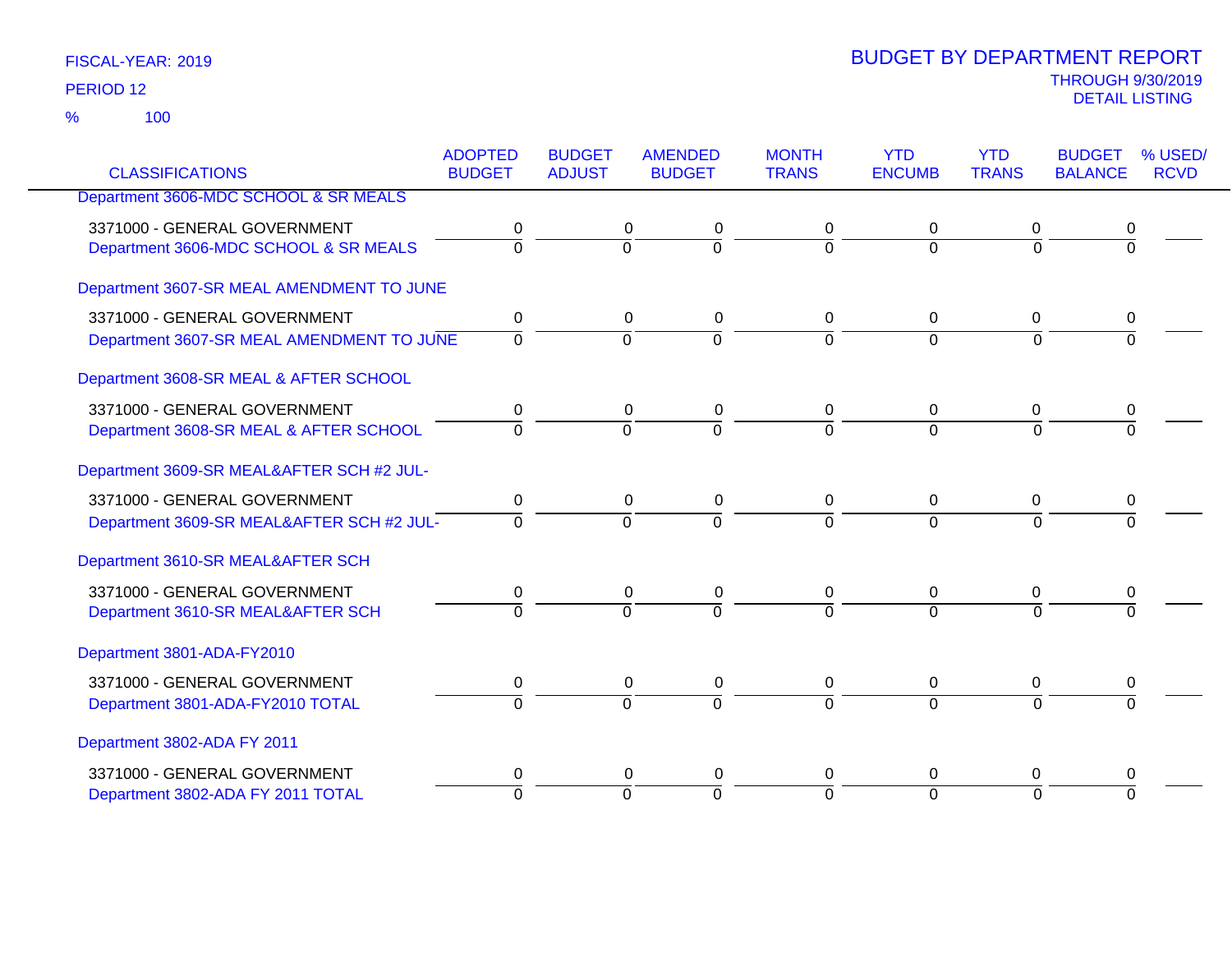| <b>CLASSIFICATIONS</b>            | <b>ADOPTED</b><br><b>BUDGET</b> | <b>BUDGET</b><br><b>ADJUST</b> | <b>AMENDED</b><br><b>BUDGET</b> | <b>MONTH</b><br><b>TRANS</b> | <b>YTD</b><br><b>ENCUMB</b> | <b>YTD</b><br><b>TRANS</b> | <b>BUDGET</b><br><b>BALANCE</b> | % USED/<br><b>RCVD</b> |
|-----------------------------------|---------------------------------|--------------------------------|---------------------------------|------------------------------|-----------------------------|----------------------------|---------------------------------|------------------------|
| Department 3803-ADA FY 2012       |                                 |                                |                                 |                              |                             |                            |                                 |                        |
|                                   |                                 |                                |                                 |                              |                             |                            |                                 |                        |
| 3371000 - GENERAL GOVERNMENT      | 0                               | 0                              | 0                               | 0                            | 0                           | 0                          | 0                               |                        |
| Department 3803-ADA FY 2012 TOTAL | $\overline{0}$                  | $\overline{0}$                 | $\overline{0}$                  | $\overline{0}$               | $\overline{0}$              | $\overline{0}$             | $\overline{0}$                  |                        |
| Department 3804-ADA FY 2013       |                                 |                                |                                 |                              |                             |                            |                                 |                        |
| 3371000 - GENERAL GOVERNMENT      | 0                               | $\mathbf 0$                    | $\pmb{0}$                       | 0                            | 0                           | 0                          | 0                               |                        |
| Department 3804-ADA FY 2013 TOTAL | $\Omega$                        | $\Omega$                       | $\overline{0}$                  | $\Omega$                     | $\Omega$                    | $\Omega$                   | $\Omega$                        |                        |
| Department 3805-ADA FY 2013       |                                 |                                |                                 |                              |                             |                            |                                 |                        |
| 3371000 - GENERAL GOVERNMENT      | 0                               | $\pmb{0}$                      | 0                               | 0                            | 0                           | 0                          | 0                               |                        |
| Department 3805-ADA FY 2013 TOTAL | $\overline{0}$                  | $\overline{0}$                 | $\overline{0}$                  | $\overline{0}$               | $\overline{0}$              | $\overline{0}$             | $\overline{0}$                  |                        |
| Department 3806-ADA FY 2015       |                                 |                                |                                 |                              |                             |                            |                                 |                        |
| 3371000 - GENERAL GOVERNMENT      | 0                               | $\mathbf 0$                    | $\pmb{0}$                       | 0                            | 0                           | 0                          | 0                               |                        |
| Department 3806-ADA FY 2015 TOTAL | $\overline{0}$                  | $\overline{0}$                 | $\overline{0}$                  | $\overline{0}$               | $\overline{0}$              | $\overline{0}$             | $\Omega$                        |                        |
| Department 3807-ADA FY 2016       |                                 |                                |                                 |                              |                             |                            |                                 |                        |
| 3371000 - GENERAL GOVERNMENT      | 0                               | $\mathbf 0$                    | 0                               | 0                            | 0                           | 0                          | 0                               |                        |
| Department 3807-ADA FY 2016 TOTAL | $\overline{0}$                  | $\Omega$                       | $\overline{0}$                  | 7                            | $\Omega$                    | $\Omega$                   | $\overline{0}$                  |                        |
| Department 3808-ADA FY 2017       |                                 |                                |                                 |                              |                             |                            |                                 |                        |
| 3371000 - GENERAL GOVERNMENT      | 0                               | $\pmb{0}$                      | $\pmb{0}$                       | 0                            | 0                           | 0                          | $\pmb{0}$                       |                        |
| Department 3808-ADA FY 2017 TOTAL | $\overline{0}$                  | $\overline{0}$                 | $\overline{0}$                  | $\overline{0}$               | $\overline{0}$              | $\overline{0}$             | $\overline{0}$                  |                        |
| Department 4010-GOB-WATER & SEWER |                                 |                                |                                 |                              |                             |                            |                                 |                        |
| 3311000 - REVENUE                 | 0                               | $\mathbf 0$                    | 0                               | 0                            | $\pmb{0}$                   | 0                          | 0                               |                        |
| 3371000 - GENERAL GOVERNMENT      | 0                               |                                | $\mathbf 0$<br>0                | 0                            | $\mathbf 0$                 | 0                          | $\pmb{0}$                       |                        |
| Department 4010-GOB-WATER & SEWER | $\overline{0}$                  | $\overline{0}$                 | $\overline{0}$                  | ō                            | $\overline{0}$              | $\overline{0}$             | $\Omega$                        |                        |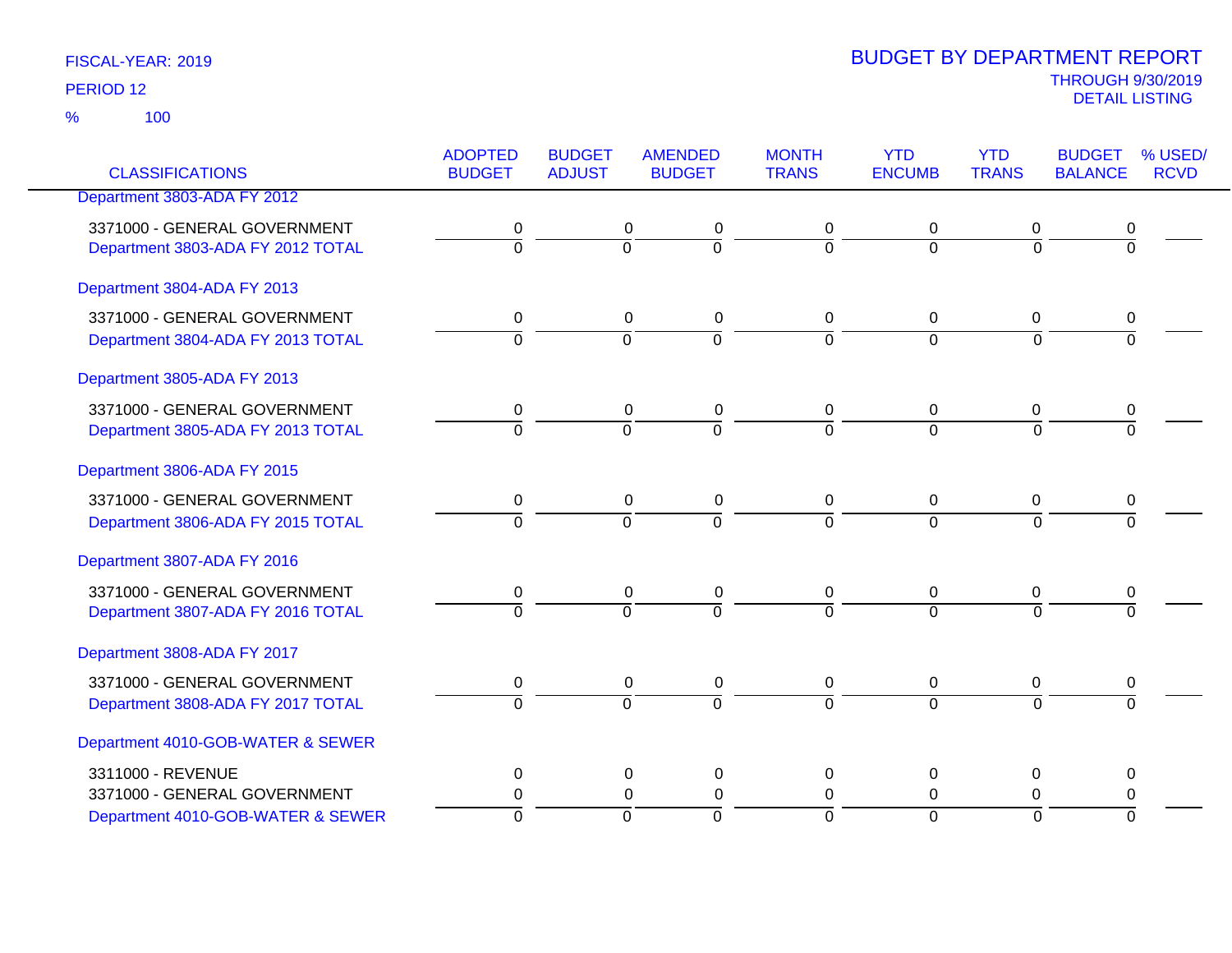100 %

|                                                  | <b>ADOPTED</b>   | <b>BUDGET</b>    | <b>AMENDED</b> | <b>MONTH</b>   | <b>YTD</b>     | <b>YTD</b>     | <b>BUDGET</b>  | % USED/     |
|--------------------------------------------------|------------------|------------------|----------------|----------------|----------------|----------------|----------------|-------------|
| <b>CLASSIFICATIONS</b>                           | <b>BUDGET</b>    | <b>ADJUST</b>    | <b>BUDGET</b>  | <b>TRANS</b>   | <b>ENCUMB</b>  | <b>TRANS</b>   | <b>BALANCE</b> | <b>RCVD</b> |
| Department 4011-GOB-Sanitary Sewer Master Plan   |                  |                  |                |                |                |                |                |             |
| 3371000 - GENERAL GOVERNMENT                     | 0                | 0                | 0              | 0              | 0              | 0              |                |             |
| Department 4011-GOB-Sanitary Sewer Master Plan   | $\overline{0}$   | $\overline{0}$   | $\overline{0}$ | $\Omega$       | $\overline{0}$ | $\overline{0}$ | 0              |             |
| Department 4100-VILLAGERS GRANT-                 |                  |                  |                |                |                |                |                |             |
| 3371000 - GENERAL GOVERNMENT                     | 0                | 0                | 0              | 0              | 0              | 0              | 0              |             |
| Department 4100-VILLAGERS GRANT-                 | $\Omega$         | $\overline{0}$   | $\overline{0}$ | $\overline{0}$ | $\overline{0}$ | $\Omega$       | $\Omega$       |             |
| Department 4101-VILLAGERS GRANT-                 |                  |                  |                |                |                |                |                |             |
| 3371000 - GENERAL GOVERNMENT                     | 0                | 0                | 0              | 0              | 0              | 0              | 0              |             |
| Department 4101-VILLAGERS GRANT-                 | $\Omega$         | $\Omega$         | $\overline{0}$ | $\Omega$       | $\overline{0}$ | $\Omega$       | 0              |             |
| Department 4200-MPO                              |                  |                  |                |                |                |                |                |             |
| 3371000 - GENERAL GOVERNMENT                     | 0                | 0                | 0              | 0              | 0              | 0              | 0              |             |
| Department 4200-MPO TOTAL                        | $\overline{0}$   | $\Omega$         | $\overline{0}$ | $\Omega$       | $\Omega$       | $\Omega$       | 0              |             |
| Department 4201-MPO-Complete Street Policy       |                  |                  |                |                |                |                |                |             |
| 3371000 - GENERAL GOVERNMENT                     | 0                | $\mathbf 0$      | $\pmb{0}$      | $\mathbf 0$    | $\mathbf 0$    | $\mathbf 0$    | 0              |             |
| Department 4201-MPO-Complete Street Policy TOTAL | $\Omega$         | $\Omega$         | $\overline{0}$ | $\Omega$       | $\overline{0}$ | $\Omega$       | $\Omega$       |             |
| Department 4300-MDC-NEAT STREETS-CRA TREE        |                  |                  |                |                |                |                |                |             |
| 3371000 - GENERAL GOVERNMENT                     | $\boldsymbol{0}$ | $\boldsymbol{0}$ | $\pmb{0}$      | $\mathbf 0$    | $\mathbf 0$    | $\mathbf 0$    | 0              |             |
| Department 4300-MDC-NEAT STREETS-CRA TREE        | $\overline{0}$   | $\overline{0}$   | $\overline{0}$ | $\Omega$       | $\Omega$       | $\Omega$       | $\Omega$       |             |
| Department 4301-MDC Neat Streets-Tree Planting   |                  |                  |                |                |                |                |                |             |
| 3371000 - GENERAL GOVERNMENT                     | 0                | 0                | 0              | 0              | 0              | 0              | 0              |             |
| Department 4301-MDC Neat Streets-Tree Planting   | $\Omega$         | $\Omega$         | $\overline{0}$ | $\Omega$       | $\overline{0}$ | $\Omega$       | $\Omega$       |             |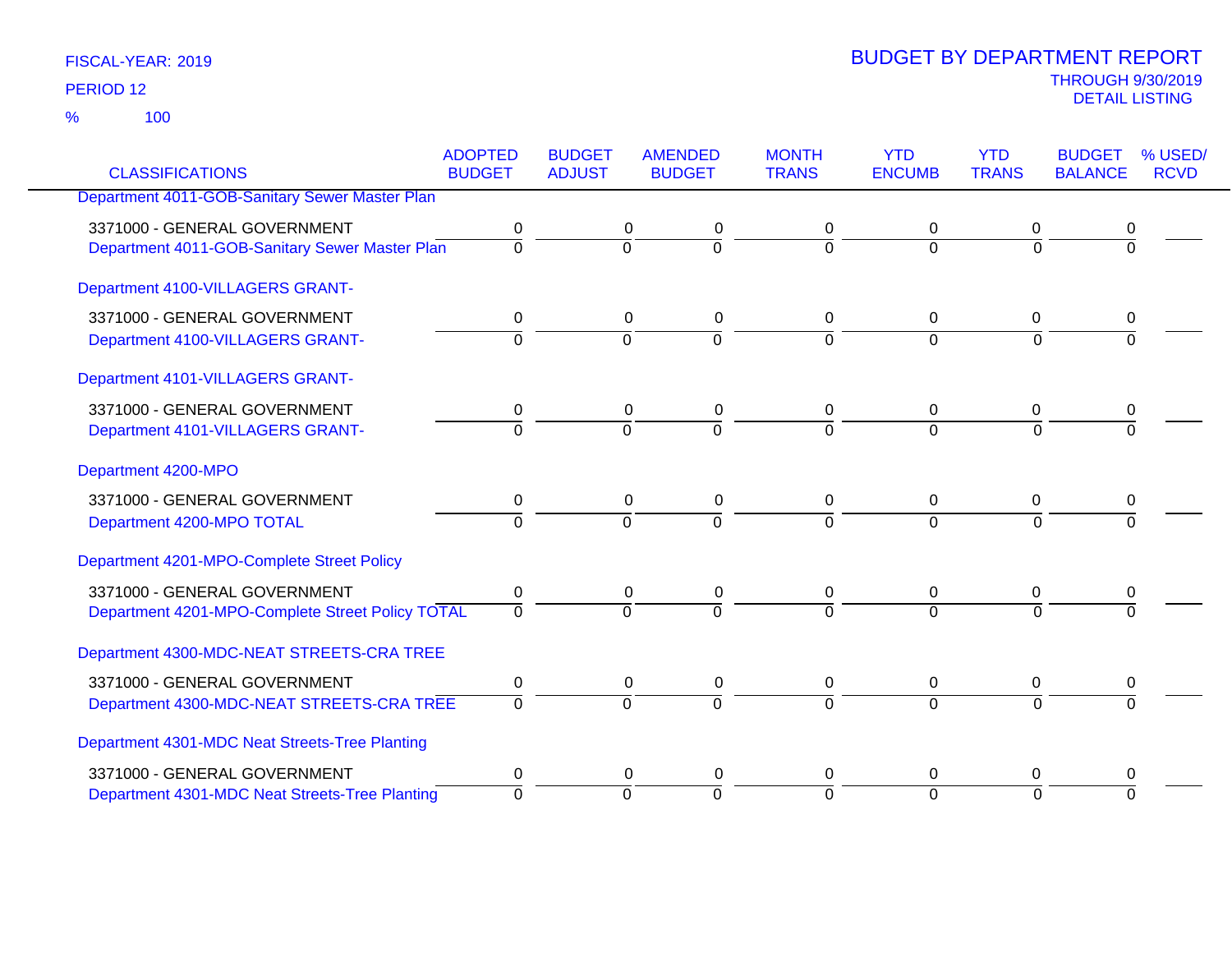|                                               | <b>ADOPTED</b> | <b>BUDGET</b> | <b>AMENDED</b> | <b>MONTH</b>   | <b>YTD</b>    | <b>YTD</b>     | <b>BUDGET</b>  | % USED/          |
|-----------------------------------------------|----------------|---------------|----------------|----------------|---------------|----------------|----------------|------------------|
| <b>CLASSIFICATIONS</b>                        | <b>BUDGET</b>  | <b>ADJUST</b> | <b>BUDGET</b>  | <b>TRANS</b>   | <b>ENCUMB</b> | <b>TRANS</b>   | <b>BALANCE</b> | <b>RCVD</b>      |
| Department 4400-South Miami Garden Club       |                |               |                |                |               |                |                |                  |
| 3661000 - REVENUE                             | 0              | 3,000         | 3,000          | 0              | 0             | 3,000          | 0              | 100              |
| Department 4400-South Miami Garden Club TOTAL | $\mathbf 0$    | 3,000         | 3,000          | 0              | $\mathbf 0$   | 3,000          | $\Omega$       | $\overline{100}$ |
| Department 4501-ORANGE BOWL YOUTH SPORTS,     |                |               |                |                |               |                |                |                  |
| 3661000 - REVENUE                             | 0              | 0             | 0              | 0              | $\mathbf 0$   | 0              | 0              |                  |
| Department 4501-ORANGE BOWL YOUTH SPORTS,     | $\Omega$       | $\mathbf 0$   | $\Omega$       | $\overline{0}$ | $\Omega$      | $\overline{0}$ | $\overline{0}$ |                  |
| Department 4601-USA Swimming FY18             |                |               |                |                |               |                |                |                  |
| 3661000 - REVENUE                             | 0              | 0             | 0              | 0              | 0             | 0              | 0              |                  |
| Department 4601-USA Swimming FY18 TOTAL       | $\Omega$       | $\Omega$      | $\Omega$       | $\Omega$       | $\Omega$      | $\Omega$       | $\Omega$       |                  |
| <b>REVENUE TOTAL</b>                          | 0              | 3,000         | 3,000          | 0              | 0             | 3,000          | $\Omega$       | 100              |
| <b>EXPENSE</b>                                |                |               |                |                |               |                |                |                  |
| Department 3001-SNP-MURRAY PARK POOL          |                |               |                |                |               |                |                |                  |
| 5413100 - PROFESSIONAL SERVICES               | 0              | 0             | 0              | 0              | $\mathbf{0}$  | 0              | 0              |                  |
| 5413450 - CONTRACTUAL SERVICES                | 0              | 0             | 0              | 0              | $\Omega$      | 0              | 0              |                  |
| Department 3001-SNP-MURRAY PARK POOL TOTAL    | $\Omega$       | $\Omega$      | $\Omega$       | $\Omega$       | $\Omega$      | $\Omega$       | $\Omega$       |                  |
| Department 3101-HFSF-Complete Streets Policy  |                |               |                |                |               |                |                |                  |
| 5413450 - CONTRACTUAL SERVICES                | 0              | 0             | 0              | 0              | 0             | 0              | 0              |                  |
| Department 3101-HFSF-Complete Streets Policy  | $\Omega$       | $\mathbf 0$   | $\Omega$       | $\overline{0}$ | $\Omega$      | $\overline{0}$ | $\Omega$       |                  |
| Department 3603-12-SMIA-CB OCT11-SEP12        |                |               |                |                |               |                |                |                  |
| 5413450 - CONTRACTUAL SERVICES                | 0              | 0             | 0              | 0              | 0             | 0              | 0              |                  |
| Department 3603-12-SMIA-CB OCT11-SEP12 TOTAL  | $\mathbf 0$    | $\Omega$      | $\Omega$       | $\mathbf 0$    | $\Omega$      | $\overline{0}$ | $\Omega$       |                  |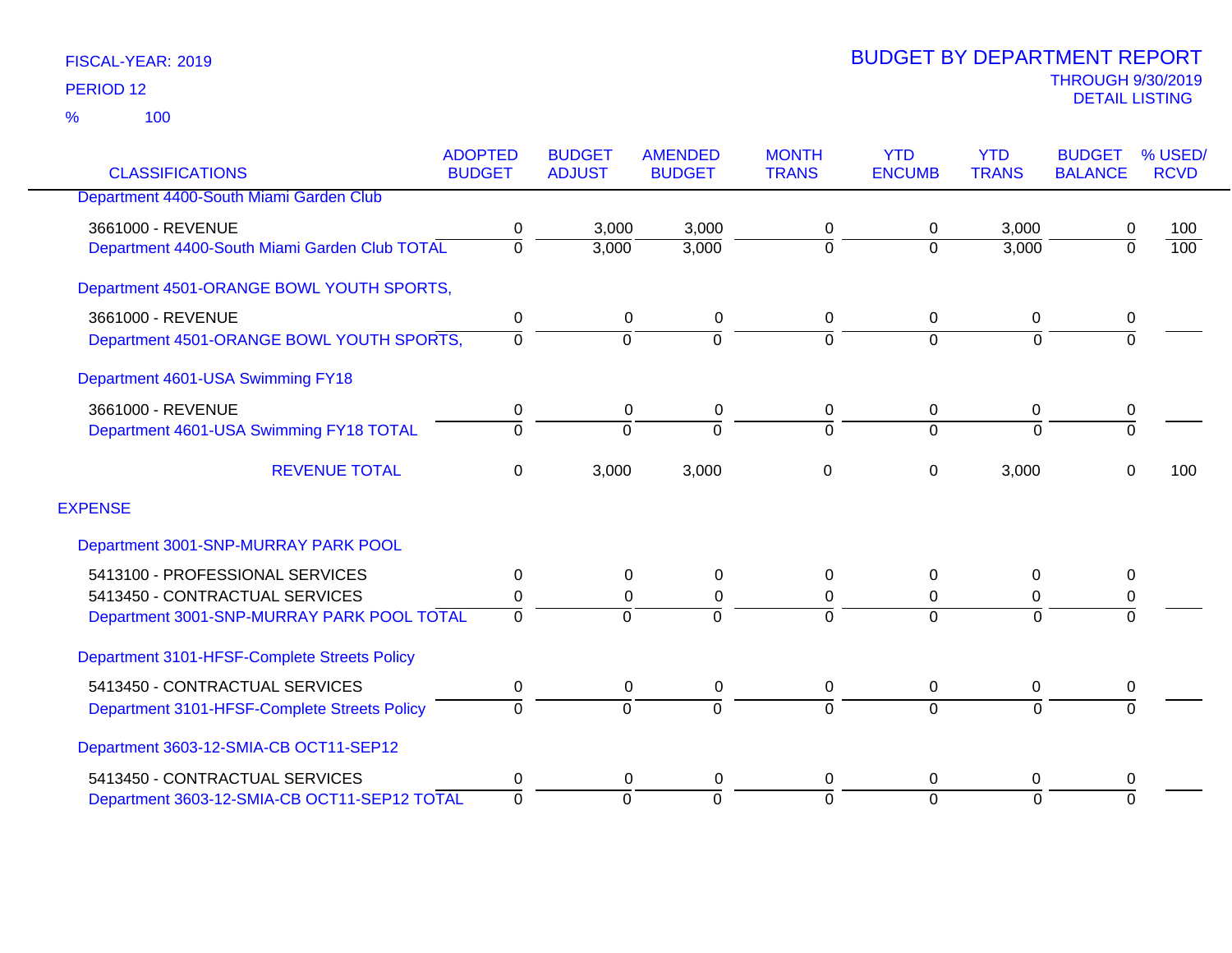100 %

|                                           | <b>ADOPTED</b> | <b>BUDGET</b> | <b>AMENDED</b>                   | <b>MONTH</b>   | <b>YTD</b>     | <b>YTD</b>     | <b>BUDGET</b>  | % USED/     |
|-------------------------------------------|----------------|---------------|----------------------------------|----------------|----------------|----------------|----------------|-------------|
| <b>CLASSIFICATIONS</b>                    | <b>BUDGET</b>  | <b>ADJUST</b> | <b>BUDGET</b>                    | <b>TRANS</b>   | <b>ENCUMB</b>  | <b>TRANS</b>   | <b>BALANCE</b> | <b>RCVD</b> |
| Department 3604-MDC SCHOOL & SR MEALS     |                |               |                                  |                |                |                |                |             |
| 5411310 - PART TIME                       | $\Omega$       |               | 0<br>$\pmb{0}$                   | $\Omega$       | $\Omega$       | $\Omega$       | 0              |             |
| 5413450 - CONTRACTUAL SERVICES            | 0              |               | $\pmb{0}$<br>0                   | 0              | 0              | 0              | 0              |             |
| Department 3604-MDC SCHOOL & SR MEALS     | $\overline{0}$ |               | $\overline{0}$<br>$\overline{0}$ | $\overline{0}$ | $\overline{0}$ | $\overline{0}$ | $\overline{0}$ |             |
| Department 3605-MDC SCHOOL & SR MEALS     |                |               |                                  |                |                |                |                |             |
| 5411310 - PART TIME                       | 0              |               | 0<br>$\pmb{0}$                   | $\Omega$       | $\mathbf 0$    | 0              | 0              |             |
| 5413450 - CONTRACTUAL SERVICES            | 0              |               | $\pmb{0}$<br>0                   | 0              | 0              | $\mathbf 0$    | $\mathbf 0$    |             |
| Department 3605-MDC SCHOOL & SR MEALS     | $\Omega$       |               | $\Omega$<br>$\Omega$             | $\Omega$       | $\mathbf 0$    | $\Omega$       | $\Omega$       |             |
| Department 3606-MDC SCHOOL & SR MEALS     |                |               |                                  |                |                |                |                |             |
| 5411310 - PART TIME                       | 0              |               | 0<br>0                           | 0              | 0              | $\mathbf 0$    | 0              |             |
| 5413450 - CONTRACTUAL SERVICES            | $\Omega$       |               | 0<br>$\Omega$                    | $\Omega$       | $\Omega$       | $\Omega$       | 0              |             |
| Department 3606-MDC SCHOOL & SR MEALS     | $\Omega$       |               | $\overline{0}$<br>$\overline{0}$ | $\Omega$       | $\overline{0}$ | $\Omega$       | $\overline{0}$ |             |
| Department 3607-SR MEAL AMENDMENT TO JUNE |                |               |                                  |                |                |                |                |             |
| 5411310 - PART TIME                       | $\Omega$       |               | $\Omega$<br>0                    | $\Omega$       | $\Omega$       | $\Omega$       | 0              |             |
| 5413450 - CONTRACTUAL SERVICES            | $\Omega$       |               | 0<br>$\Omega$                    | $\Omega$       | $\Omega$       | $\Omega$       | 0              |             |
| Department 3607-SR MEAL AMENDMENT TO JUNE | $\mathbf 0$    |               | $\Omega$<br>$\Omega$             | $\Omega$       | $\Omega$       | $\Omega$       | $\Omega$       |             |
| Department 3608-SR MEAL & AFTER SCHOOL    |                |               |                                  |                |                |                |                |             |
| 5411310 - PART TIME                       | 0              |               | 0<br>0                           | $\Omega$       | 0              | $\pmb{0}$      | 0              |             |
| 5413450 - CONTRACTUAL SERVICES            | 0              |               | 0<br>$\pmb{0}$                   | $\mathbf 0$    | $\pmb{0}$      | 0              | 0              |             |
| Department 3608-SR MEAL & AFTER SCHOOL    | $\Omega$       |               | $\overline{0}$<br>$\overline{0}$ | $\overline{0}$ | $\overline{0}$ | $\Omega$       | $\overline{0}$ |             |
| Department 3609-SR MEAL&AFTER SCH #2 JUL- |                |               |                                  |                |                |                |                |             |
| 5411310 - PART TIME                       | $\mathbf 0$    |               | $\Omega$<br>$\Omega$             | 0              | $\Omega$       | 0              | $\mathbf 0$    |             |
| 5413450 - CONTRACTUAL SERVICES            | $\Omega$       |               | $\Omega$<br>$\Omega$             | $\Omega$       | $\Omega$       | $\Omega$       | $\Omega$       |             |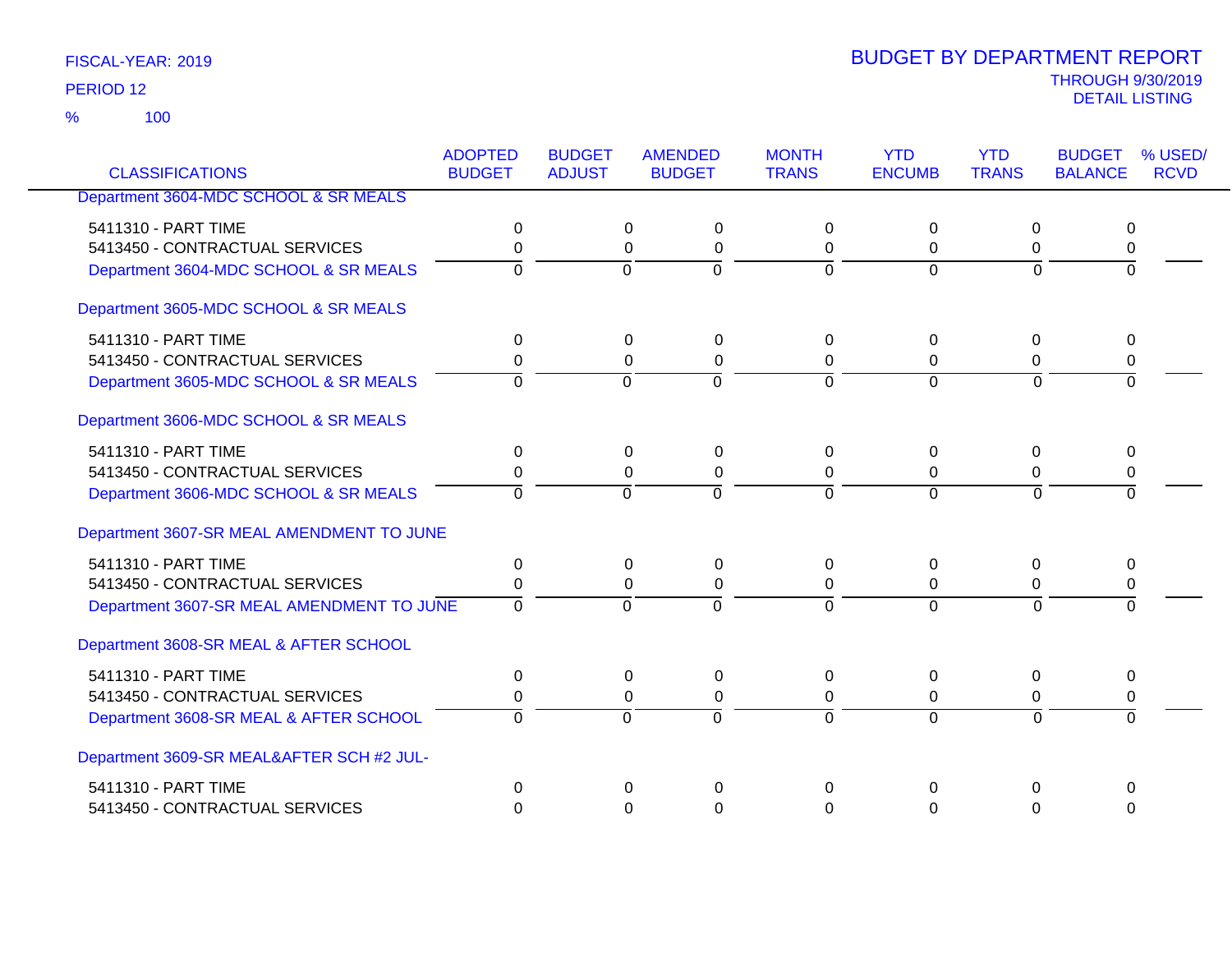100 %

| <b>CLASSIFICATIONS</b>                    | <b>ADOPTED</b><br><b>BUDGET</b> | <b>BUDGET</b><br><b>ADJUST</b> | <b>AMENDED</b><br><b>BUDGET</b> | <b>MONTH</b><br><b>TRANS</b> | <b>YTD</b><br><b>ENCUMB</b> | <b>YTD</b><br><b>TRANS</b> | <b>BUDGET</b><br><b>BALANCE</b> | % USED/<br><b>RCVD</b> |
|-------------------------------------------|---------------------------------|--------------------------------|---------------------------------|------------------------------|-----------------------------|----------------------------|---------------------------------|------------------------|
| Department 3609-SR MEAL&AFTER SCH #2 JUL- | $\overline{0}$                  | $\overline{0}$                 | ত                               | $\overline{0}$               | $\overline{0}$              | $\overline{0}$             | $\overline{0}$                  |                        |
| Department 3610-SR MEAL&AFTER SCH         |                                 |                                |                                 |                              |                             |                            |                                 |                        |
| 5411310 - PART TIME                       | 0                               | 0                              | 0                               | $\Omega$                     | 0                           | $\mathbf 0$                | 0                               |                        |
| 5413450 - CONTRACTUAL SERVICES            | 0                               | 0                              | $\pmb{0}$                       | 0                            | 0                           | $\mathbf 0$                | 0                               |                        |
| Department 3610-SR MEAL&AFTER SCH         | $\Omega$                        | $\Omega$                       | $\overline{0}$                  | $\Omega$                     | $\Omega$                    | $\Omega$                   | $\Omega$                        |                        |
| Department 3801-ADA-FY2010                |                                 |                                |                                 |                              |                             |                            |                                 |                        |
| 5453450 - CONTRACTUAL                     | 0                               | $\pmb{0}$                      | $\pmb{0}$                       | $\pmb{0}$                    | $\mathbf 0$                 | $\mathbf 0$                | 0                               |                        |
| Department 3801-ADA-FY2010 TOTAL          | $\Omega$                        | $\mathbf 0$                    | $\overline{0}$                  | $\Omega$                     | $\Omega$                    | $\Omega$                   | 0                               |                        |
| Department 3802-ADA FY 2011               |                                 |                                |                                 |                              |                             |                            |                                 |                        |
| 5453450 - CONTRACTUAL                     | $\mathbf 0$                     | $\mathsf 0$                    | $\pmb{0}$                       | $\mathsf 0$                  | $\boldsymbol{0}$            | $\overline{0}$             | $\pmb{0}$                       |                        |
| Department 3802-ADA FY 2011 TOTAL         | $\overline{0}$                  | $\overline{0}$                 | $\overline{0}$                  | $\overline{0}$               | $\overline{0}$              | $\Omega$                   | 0                               |                        |
| Department 3803-ADA FY 2012               |                                 |                                |                                 |                              |                             |                            |                                 |                        |
| 5453450 - CONTRACTUAL                     | 0                               | $\mathbf 0$                    | 0                               | 0                            | $\mathbf 0$                 | 0                          | 0                               |                        |
| Department 3803-ADA FY 2012 TOTAL         | $\overline{0}$                  | $\overline{0}$                 | $\overline{0}$                  | $\overline{0}$               | $\overline{0}$              | $\overline{0}$             | $\overline{0}$                  |                        |
| Department 3804-ADA FY 2013               |                                 |                                |                                 |                              |                             |                            |                                 |                        |
| 5453450 - CONTRACTUAL                     | 0                               | 0                              | 0                               | 0                            | 0                           | 0                          | 0                               |                        |
| Department 3804-ADA FY 2013 TOTAL         | $\overline{0}$                  | $\Omega$                       | $\overline{0}$                  | $\overline{0}$               | $\overline{0}$              | $\Omega$                   | $\Omega$                        |                        |
| Department 3805-ADA FY 2013               |                                 |                                |                                 |                              |                             |                            |                                 |                        |
| 5453450 - CONTRACTUAL                     | 0                               | 0                              | 0                               | 0                            | $\mathbf 0$                 | 0                          | 0                               |                        |
| Department 3805-ADA FY 2013 TOTAL         | $\overline{0}$                  | $\overline{0}$                 | $\overline{0}$                  | $\overline{0}$               | $\overline{0}$              | $\overline{0}$             | $\Omega$                        |                        |
| Department 3806-ADA FY 2015               |                                 |                                |                                 |                              |                             |                            |                                 |                        |
| 5453450 - CONTRACTUAL                     | $\mathbf 0$                     | 0                              | $\mathbf 0$                     | $\mathbf 0$                  | $\overline{0}$              | $\overline{0}$             | 0                               |                        |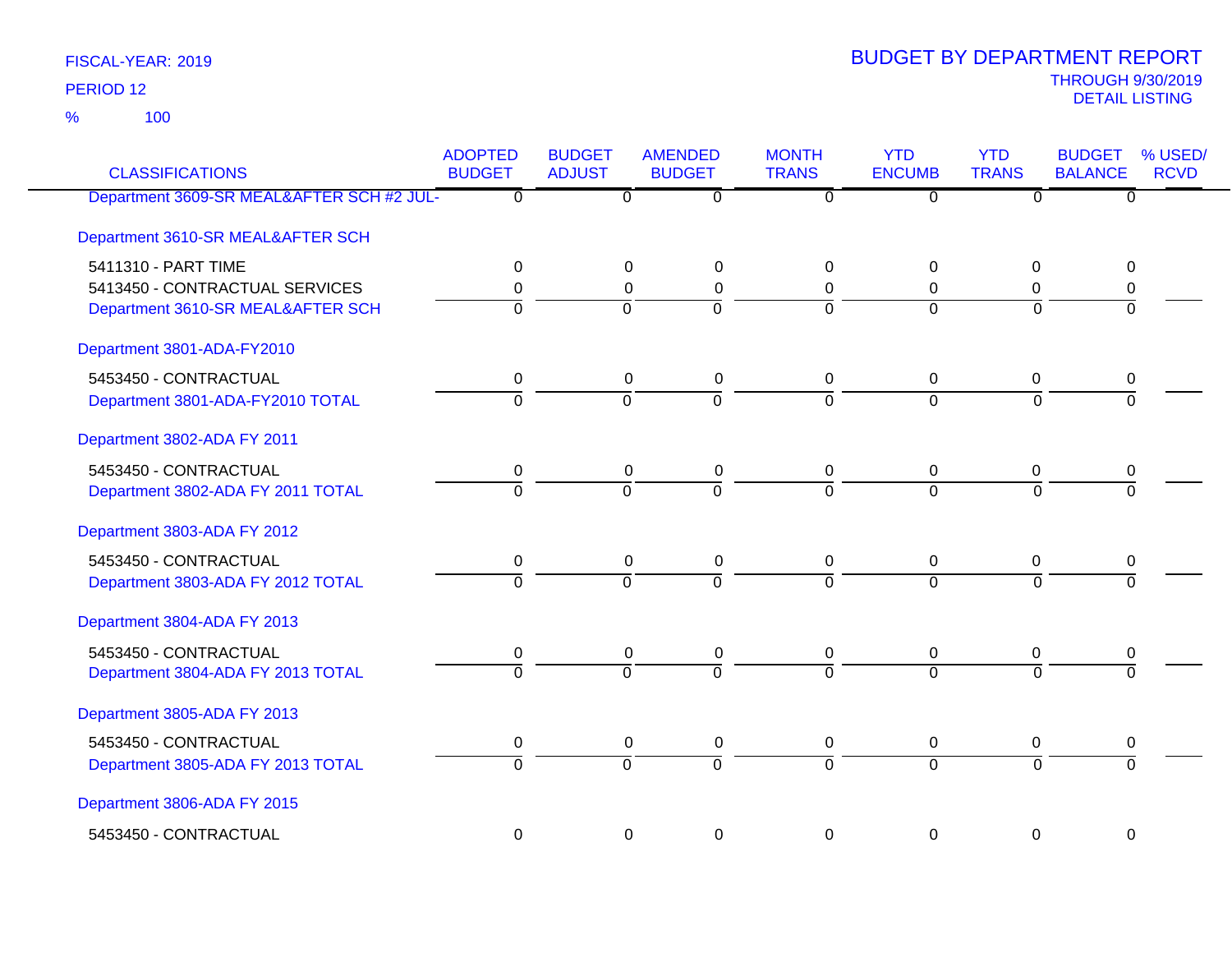100 %

| <b>CLASSIFICATIONS</b>                         | <b>ADOPTED</b><br><b>BUDGET</b> | <b>BUDGET</b><br><b>ADJUST</b> | <b>AMENDED</b><br><b>BUDGET</b> | <b>MONTH</b><br><b>TRANS</b> | <b>YTD</b><br><b>ENCUMB</b> | <b>YTD</b><br><b>TRANS</b> | <b>BUDGET</b><br><b>BALANCE</b> | % USED/<br><b>RCVD</b> |
|------------------------------------------------|---------------------------------|--------------------------------|---------------------------------|------------------------------|-----------------------------|----------------------------|---------------------------------|------------------------|
| Department 3806-ADA FY 2015 TOTAL              | $\overline{0}$                  | $\overline{0}$                 | $\overline{0}$                  | $\overline{0}$               | $\overline{0}$              | $\overline{0}$             | $\overline{0}$                  |                        |
| Department 3807-ADA FY 2016                    |                                 |                                |                                 |                              |                             |                            |                                 |                        |
| 5453450 - CONTRACTUAL                          | 0                               | $\mathbf 0$                    | $\pmb{0}$                       | 0                            | 0                           | 0                          | 0                               |                        |
| Department 3807-ADA FY 2016 TOTAL              | $\overline{0}$                  | $\overline{0}$                 | ō                               | $\Omega$                     | $\Omega$                    | $\Omega$                   | $\Omega$                        |                        |
| Department 3808-ADA FY 2017                    |                                 |                                |                                 |                              |                             |                            |                                 |                        |
| 5453450 - CONTRACTUAL                          | $\mathbf 0$                     | $\pmb{0}$                      | $\pmb{0}$                       | 0                            | $\mathbf 0$                 | $\mathbf 0$                | 0                               |                        |
| Department 3808-ADA FY 2017 TOTAL              | $\Omega$                        | $\Omega$                       | $\overline{0}$                  | $\Omega$                     | $\Omega$                    | $\Omega$                   | $\Omega$                        |                        |
| Department 4000-WATER DIST SYS EXTENSION       |                                 |                                |                                 |                              |                             |                            |                                 |                        |
| 5416490 - CONSTRUCTIONS PROJECTS               | 0                               | $\mathbf 0$                    | $\mathbf 0$                     | $\mathbf 0$                  | 0                           | 0                          | 0                               |                        |
| Department 4000-WATER DIST SYS EXTENSION       | $\Omega$                        | $\Omega$                       | $\overline{0}$                  | $\Omega$                     | $\Omega$                    | $\Omega$                   | $\Omega$                        |                        |
| Department 4010-GOB-WATER & SEWER              |                                 |                                |                                 |                              |                             |                            |                                 |                        |
| 5413100 - PROFESSIONAL SERVICES                | $\mathbf 0$                     | 0                              | 0                               | 0                            | 0                           | 0                          | 0                               |                        |
| 5413450 - CONTRACTUAL SERVICES                 | 0                               | $\mathbf 0$                    | $\boldsymbol{0}$                | 0                            | 0                           | 0                          | 0                               |                        |
| Department 4010-GOB-WATER & SEWER              | $\overline{0}$                  | $\overline{0}$                 | $\overline{0}$                  | $\Omega$                     | $\Omega$                    | $\overline{0}$             | $\overline{0}$                  |                        |
| Department 4011-GOB-Sanitary Sewer Master Plan |                                 |                                |                                 |                              |                             |                            |                                 |                        |
| 5413100 - PROFESSIONAL SERVICES                | 0                               | $\mathbf 0$                    | 0                               | 0                            | 0                           | 0                          | 0                               |                        |
| Department 4011-GOB-Sanitary Sewer Master Plan | $\overline{0}$                  | $\overline{0}$                 | $\overline{0}$                  | $\overline{0}$               | $\overline{0}$              | $\Omega$                   | $\Omega$                        |                        |
| Department 4100-VILLAGERS GRANT-               |                                 |                                |                                 |                              |                             |                            |                                 |                        |
| 5196450 - CAPITAL OUTLAY                       | 0                               | $\mathbf 0$                    | $\mathbf 0$                     | 0                            | 0                           | 0                          | 0                               |                        |
| Department 4100-VILLAGERS GRANT-               | $\overline{0}$                  | $\overline{0}$                 | $\overline{0}$                  | $\overline{0}$               | $\overline{0}$              | $\Omega$                   | $\overline{0}$                  |                        |
| Department 4101-VILLAGERS GRANT-               |                                 |                                |                                 |                              |                             |                            |                                 |                        |
| 5196450 - CAPITAL OUTLAY                       | $\Omega$                        | 0                              | $\mathbf 0$                     | $\Omega$                     | $\Omega$                    | $\Omega$                   | $\Omega$                        |                        |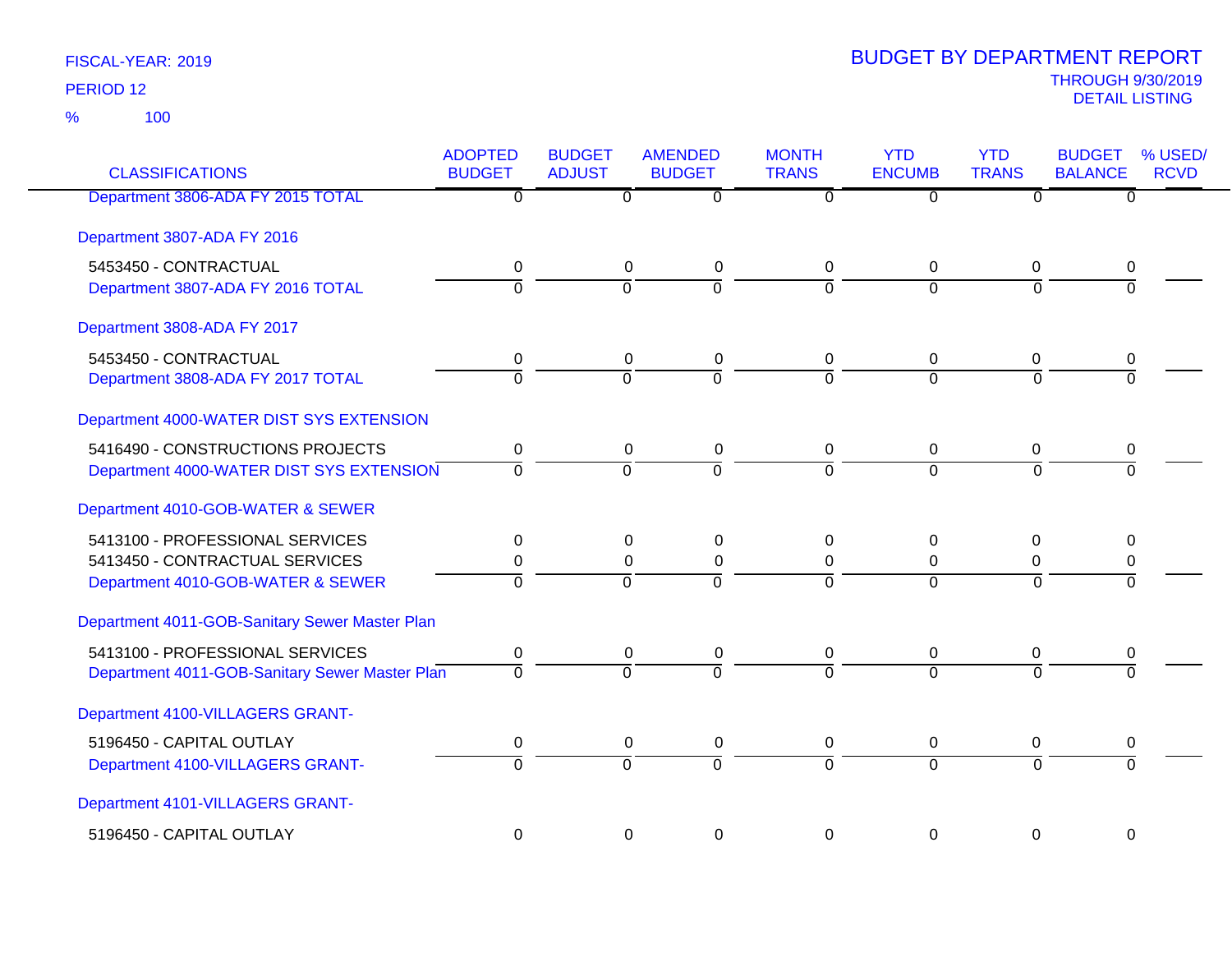| <b>CLASSIFICATIONS</b>                           | <b>ADOPTED</b><br><b>BUDGET</b> | <b>BUDGET</b><br><b>ADJUST</b> | <b>AMENDED</b><br><b>BUDGET</b> | <b>MONTH</b><br><b>TRANS</b> | <b>YTD</b><br><b>ENCUMB</b> | <b>YTD</b><br><b>TRANS</b> | <b>BUDGET</b><br><b>BALANCE</b> | % USED/<br><b>RCVD</b> |
|--------------------------------------------------|---------------------------------|--------------------------------|---------------------------------|------------------------------|-----------------------------|----------------------------|---------------------------------|------------------------|
| Department 4101-VILLAGERS GRANT-                 | $\mathbf 0$                     |                                | $\Omega$<br>$\Omega$            | $\Omega$                     | $\overline{0}$              | $\Omega$                   | $\Omega$                        |                        |
| Department 4200-MPO                              |                                 |                                |                                 |                              |                             |                            |                                 |                        |
| 5416490 - CONSTRUCTIONS PROJECTS                 | 0                               |                                | 0<br>$\mathbf 0$                | 0                            | 0                           | $\mathbf 0$                | 0                               |                        |
| Department 4200-MPO TOTAL                        | $\overline{0}$                  | $\overline{0}$                 | ō                               | $\overline{0}$               | $\overline{0}$              | $\Omega$                   | $\overline{0}$                  |                        |
| Department 4201-MPO-Complete Street Policy       |                                 |                                |                                 |                              |                             |                            |                                 |                        |
| 5413450 - CONTRACTUAL SERVICES                   | 0                               |                                | $\mathbf 0$<br>$\mathbf 0$      | 0                            | 0                           | $\mathbf 0$                | 0                               |                        |
| Department 4201-MPO-Complete Street Policy TOTAL | $\overline{0}$                  | $\overline{0}$                 | $\Omega$                        | $\overline{0}$               | $\Omega$                    | $\Omega$                   | $\Omega$                        |                        |
| Department 4300-MDC-NEAT STREETS-CRA TREE        |                                 |                                |                                 |                              |                             |                            |                                 |                        |
| 5413450 - CONTRACTUAL SERVICES                   | 0                               |                                | $\mathbf 0$<br>$\mathbf 0$      | 0                            | $\mathbf 0$                 | 0                          | 0                               |                        |
| Department 4300-MDC-NEAT STREETS-CRA TREE        | $\mathbf 0$                     | $\overline{0}$                 | $\overline{0}$                  | $\overline{0}$               | $\overline{0}$              | $\mathbf 0$                | $\overline{0}$                  |                        |
| Department 4301-MDC Neat Streets-Tree Planting   |                                 |                                |                                 |                              |                             |                            |                                 |                        |
| 5413450 - CONTRACTUAL SERVICES                   | 0                               |                                | 0<br>0                          | 0                            | 0                           | 0                          | 0                               |                        |
| Department 4301-MDC Neat Streets-Tree Planting   | $\mathbf 0$                     | $\overline{0}$                 | 0                               | $\overline{0}$               | $\overline{0}$              | $\Omega$                   | $\Omega$                        |                        |
| Department 4400-South Miami Garden Club          |                                 |                                |                                 |                              |                             |                            |                                 |                        |
| 5193450 - CONT. SVCS.                            | 0                               | 3,000                          | 3,000                           | 0                            | $\mathbf 0$                 | 600                        | 2,400                           | 20                     |
| Department 4400-South Miami Garden Club TOTAL    | $\Omega$                        | 3,000                          | 3,000                           | $\overline{0}$               | $\overline{0}$              | 600                        | 2,400                           | $\overline{20}$        |
| Department 4501-ORANGE BOWL YOUTH SPORTS,        |                                 |                                |                                 |                              |                             |                            |                                 |                        |
| 5723450 - CONTRACTUAL                            | 0                               |                                | $\mathbf 0$<br>$\pmb{0}$        | 0                            | 0                           | 0                          | 0                               |                        |
| Department 4501-ORANGE BOWL YOUTH SPORTS,        | $\overline{0}$                  | $\overline{0}$                 | $\overline{0}$                  | $\overline{0}$               | $\Omega$                    | $\Omega$                   | $\Omega$                        |                        |
| Department 4601-USA Swimming FY18                |                                 |                                |                                 |                              |                             |                            |                                 |                        |
| 5723450 - CONTRACTUAL                            | 0                               |                                | 0<br>0                          | $\Omega$                     | 0                           | 0                          | 0                               |                        |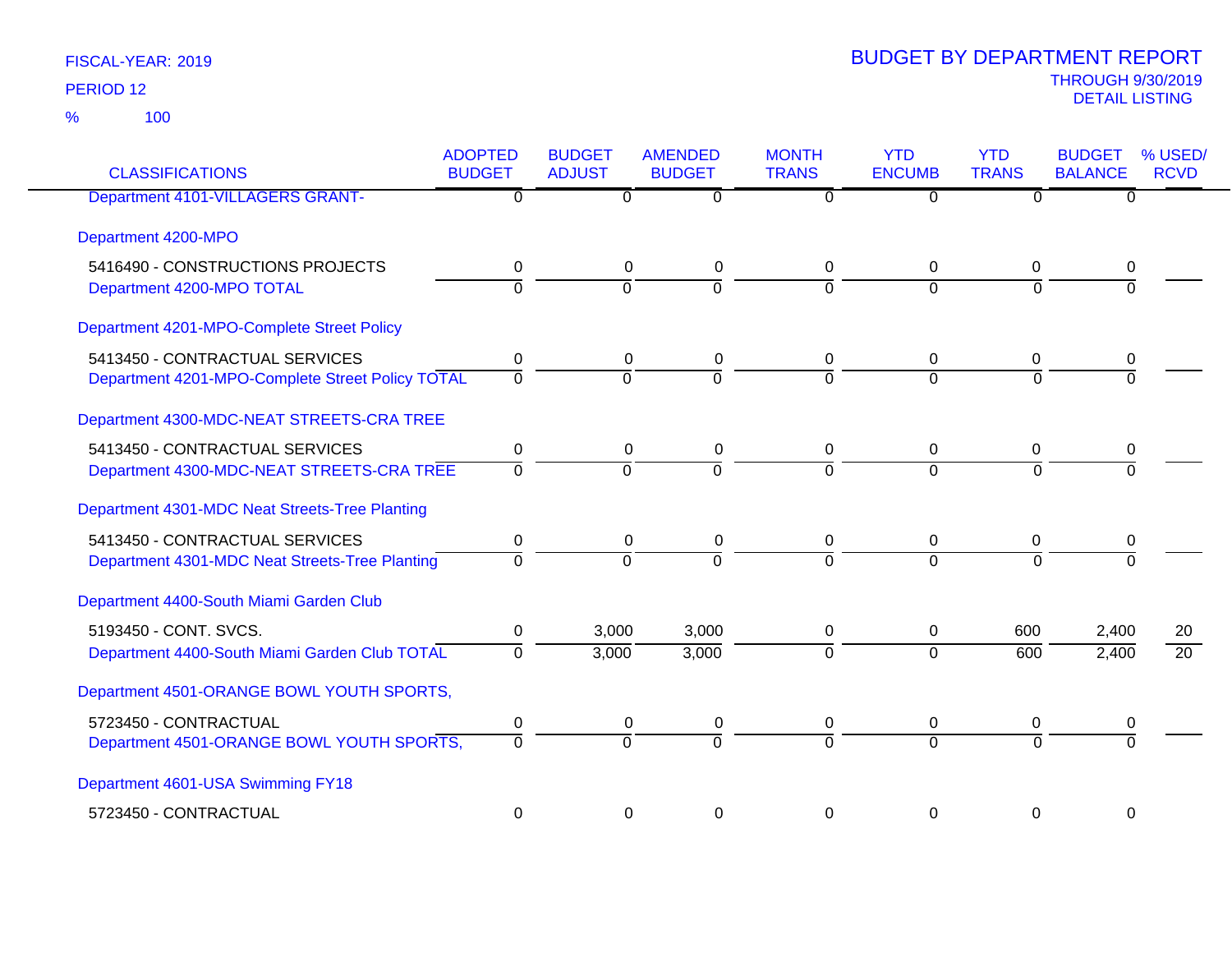100 %

| <b>CLASSIFICATIONS</b>                  | <b>ADOPTED</b><br><b>BUDGET</b> | <b>BUDGET</b><br><b>ADJUST</b> | <b>AMENDED</b><br><b>BUDGET</b> | <b>MONTH</b><br><b>TRANS</b> | <b>YTD</b><br><b>ENCUMB</b> | <b>YTD</b><br><b>TRANS</b> | <b>BUDGET</b><br><b>BALANCE</b> | % USED/<br><b>RCVD</b> |
|-----------------------------------------|---------------------------------|--------------------------------|---------------------------------|------------------------------|-----------------------------|----------------------------|---------------------------------|------------------------|
| Department 4601-USA Swimming FY18 TOTAL | $\overline{0}$                  | $\overline{0}$                 | $\overline{0}$                  | $\overline{0}$               | $\overline{0}$              | $\overline{0}$             | $\mathbf{0}$                    |                        |
| <b>EXPENSE TOTAL</b>                    | $\mathbf 0$                     | 3,000                          | 3,000                           | 0                            | $\pmb{0}$                   | 600                        | 2,400                           | 20                     |
| Fund 114-LOCAL GRANTS FUND TOTAL        |                                 |                                |                                 |                              |                             |                            |                                 |                        |
| <b>REVENUE</b>                          | 0                               | 3,000                          | 3,000                           | $\mathbf 0$                  | $\mathsf 0$                 | 3,000                      | $\mathbf 0$                     | 100                    |
| <b>EXPENSE</b>                          | $\mathbf 0$                     | 3,000                          | 3,000                           | 0                            | 0                           | 600                        | 2,400                           | 20                     |
| Fund 114-LOCAL GRANTS FUND TOTAL        | $\mathbf{0}$                    | 0                              | $\overline{0}$                  | 0                            | $\mathbf 0$                 | 2,400                      | $-2,400$                        |                        |
| Fund 116-HOMETOWN DIST. IMPROVMENT      |                                 |                                |                                 |                              |                             |                            |                                 |                        |
| <b>REVENUE</b>                          |                                 |                                |                                 |                              |                             |                            |                                 |                        |
| Department 0000-Description N/A         |                                 |                                |                                 |                              |                             |                            |                                 |                        |
| 3419060 - PARKING EXCEPTION             | 28,000                          | 0                              | 28,000                          | $\mathbf 0$                  | $\mathbf 0$                 | 4,250                      | 23,750                          | 15                     |
| 3612000 - INTEREST INCOME               | 100                             | $\mathbf 0$                    | 100                             | $\pmb{0}$                    | $\pmb{0}$                   | $\Omega$                   | 100                             |                        |
| Department 0000-Description N/A TOTAL   | 28,100                          | $\overline{0}$                 | 28,100                          | $\overline{0}$               | $\overline{0}$              | 4,250                      | 23,850                          | $\overline{15}$        |
| <b>REVENUE TOTAL</b>                    | 28,100                          | $\mathbf 0$                    | 28,100                          | $\boldsymbol{0}$             | $\mathbf 0$                 | 4,250                      | 23,850                          | 15                     |
| <b>EXPENSE</b>                          |                                 |                                |                                 |                              |                             |                            |                                 |                        |
| <b>Department 1410-FINANCE</b>          |                                 |                                |                                 |                              |                             |                            |                                 |                        |
| 5819120 - INTRA-GOV TRANSFER-TO GF      | 25,000                          | $\mathbf 0$                    | 25,000                          | 0                            | $\mathbf 0$                 | 25,000                     | 0                               | 100                    |
| Department 1410-FINANCE TOTAL           | 25,000                          | $\overline{0}$                 | 25,000                          | $\overline{0}$               | $\overline{0}$              | 25,000                     | $\Omega$                        | 100                    |
| <b>EXPENSE TOTAL</b>                    | 25,000                          | 0                              | 25,000                          | $\boldsymbol{0}$             | $\mathbf 0$                 | 25,000                     | 0                               | 100                    |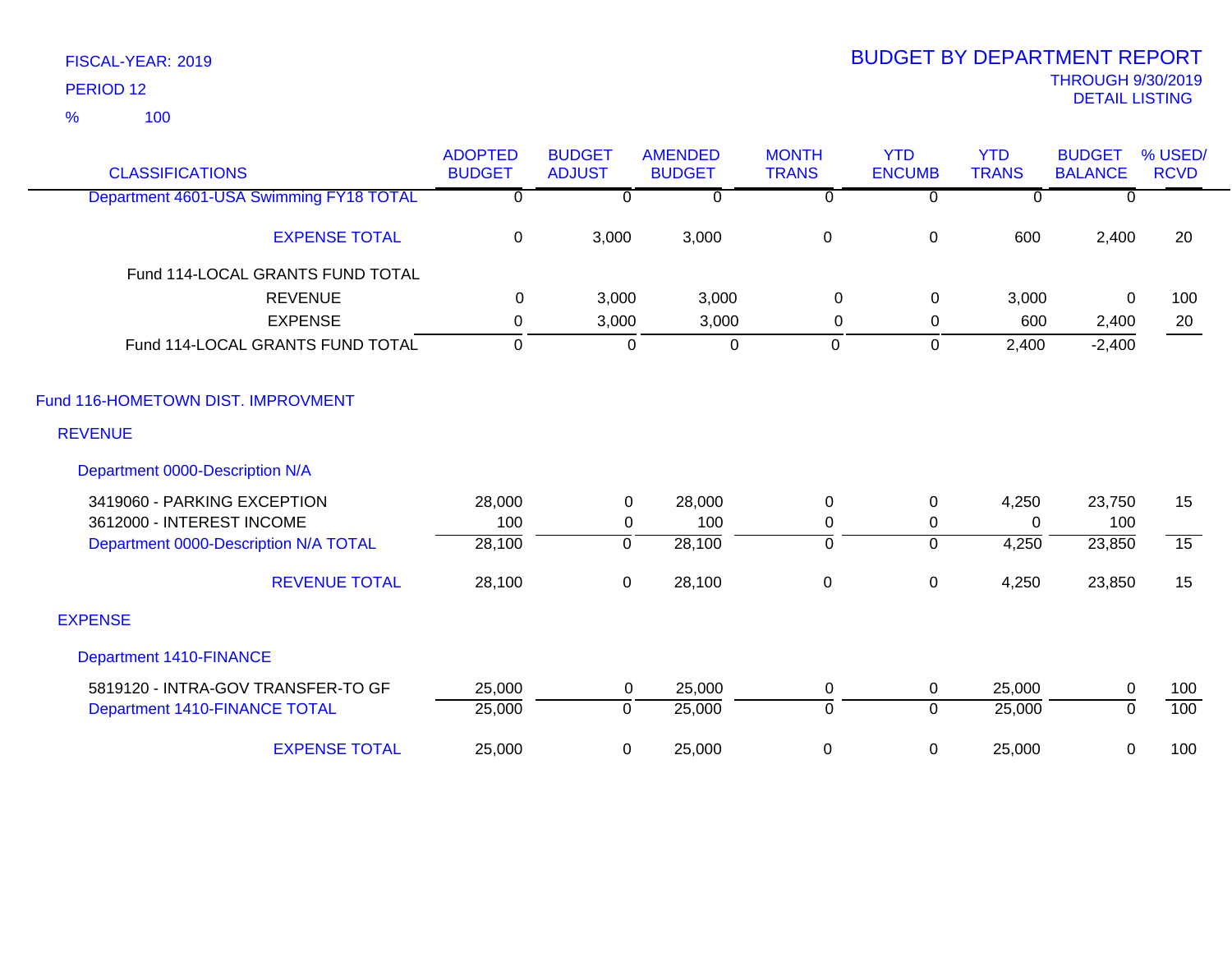| FISCAL-YEAR: 2019    | <b>BUDGET BY DEPARTMENT REPORT</b>         |
|----------------------|--------------------------------------------|
| PERIOD <sub>12</sub> | <b>THROUGH 9/30/2019</b><br>DETAIL LISTING |
| 100<br>$\frac{1}{2}$ |                                            |

# BUDGET BY DEPARTMENT REPORT

|                                              | <b>ADOPTED</b> | <b>BUDGET</b> |                  | <b>AMENDED</b> | <b>MONTH</b> | <b>YTD</b>     | <b>YTD</b>   | <b>BUDGET</b>  | % USED/     |
|----------------------------------------------|----------------|---------------|------------------|----------------|--------------|----------------|--------------|----------------|-------------|
| <b>CLASSIFICATIONS</b>                       | <b>BUDGET</b>  | <b>ADJUST</b> |                  | <b>BUDGET</b>  | <b>TRANS</b> | <b>ENCUMB</b>  | <b>TRANS</b> | <b>BALANCE</b> | <b>RCVD</b> |
| Fund 116-HOMETOWN DIST. IMPROVMENT TOTAL     |                |               |                  |                |              |                |              |                |             |
| <b>REVENUE</b>                               | 28,100         |               | 0                | 28,100         | $\mathbf 0$  | 0              | 4,250        | 23,850         | 15          |
| <b>EXPENSE</b>                               | 25,000         |               | 0                | 25,000         | 0            | 0              | 25,000       | 0              | 100         |
| Fund 116-HOMETOWN DIST. IMPROVMENT TOTAL     | 3,100          |               | $\mathbf 0$      | 3,100          | $\mathbf 0$  | $\mathbf 0$    | $-20,750$    | 23,850         |             |
| <b>Fund 117-Parks Facilities Impact Fees</b> |                |               |                  |                |              |                |              |                |             |
| <b>REVENUE</b>                               |                |               |                  |                |              |                |              |                |             |
| Department 0000-Description N/A              |                |               |                  |                |              |                |              |                |             |
| 3246100 - Impact Fees-Residential            | 0              |               | 0                | 0              | 3,519        | 0              | 34,261       | $-34,261$      |             |
| 3246200 - Impact Fees-Commercial             | $\mathbf 0$    |               | $\boldsymbol{0}$ | $\mathbf 0$    | 0            | $\pmb{0}$      | $\mathbf 0$  | 0              |             |
| 3612000 - INTEREST INCOME                    | $\mathbf 0$    |               | 0                | $\mathbf 0$    | 241          | 0              | 2,547        | $-2,547$       |             |
| Department 0000-Description N/A TOTAL        | $\mathbf 0$    |               | $\mathbf 0$      | $\Omega$       | 3,760        | $\mathbf 0$    | 36,808       | $-36,808$      |             |
| <b>REVENUE TOTAL</b>                         | $\pmb{0}$      |               | $\mathsf 0$      | $\mathbf 0$    | 3,760        | $\pmb{0}$      | 36,808       | $-36,808$      |             |
| <b>EXPENSE</b>                               |                |               |                  |                |              |                |              |                |             |
| Department 2000-PARKS & RECREATION           |                |               |                  |                |              |                |              |                |             |
| 5726110 - LAND ACQUISITION                   | 206,093        |               | 0                | 206,093        | 181,093      | 0              | 206,093      | $\pmb{0}$      | 100         |
| Department 2000-PARKS & RECREATION TOTAL     | 206,093        |               | $\overline{0}$   | 206,093        | 181,093      | $\overline{0}$ | 206,093      | $\overline{0}$ | 100         |
| <b>EXPENSE TOTAL</b>                         | 206,093        |               | 0                | 206,093        | 181,093      | $\mathbf 0$    | 206,093      | $\mathbf 0$    | 100         |
| Fund 117-Parks Facilities Impact Fees TOTAL  |                |               |                  |                |              |                |              |                |             |
| <b>REVENUE</b>                               | 0              |               | 0                | 0              | 3,760        | $\mathbf 0$    | 36,808       | $-36,808$      | 100         |
| <b>EXPENSE</b>                               | 206,093        |               | 0                | 206,093        | 181,093      | 0              | 206,093      | 0              | 100         |
| Fund 117-Parks Facilities Impact Fees TOTAL  | $-206,093$     |               | 0                | $-206,093$     | $-177,333$   | 0              | $-169,285$   | $-36,808$      |             |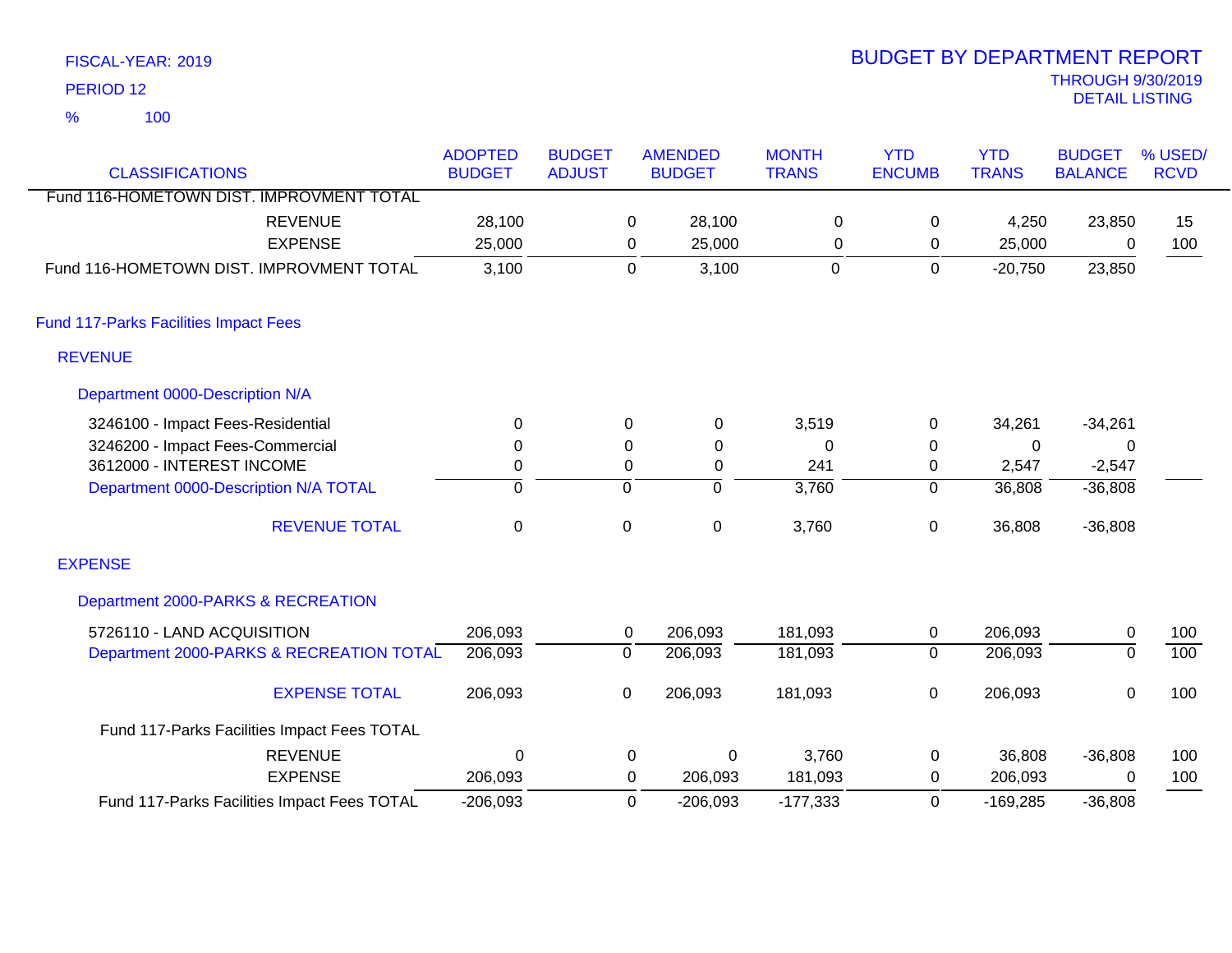| FISCAL-YEAR: 201 |  |
|------------------|--|
|                  |  |

| <b>CLASSIFICATIONS</b>                | <b>ADOPTED</b><br><b>BUDGET</b> | <b>BUDGET</b><br><b>ADJUST</b> | <b>AMENDED</b><br><b>BUDGET</b> | <b>MONTH</b><br><b>TRANS</b> | <b>YTD</b><br><b>ENCUMB</b> | <b>YTD</b><br><b>TRANS</b> | <b>BUDGET</b><br><b>BALANCE</b> | % USED/<br><b>RCVD</b> |
|---------------------------------------|---------------------------------|--------------------------------|---------------------------------|------------------------------|-----------------------------|----------------------------|---------------------------------|------------------------|
| Fund 118-TREE TRUST FUND              |                                 |                                |                                 |                              |                             |                            |                                 |                        |
| <b>REVENUE</b>                        |                                 |                                |                                 |                              |                             |                            |                                 |                        |
| Department 0000-Description N/A       |                                 |                                |                                 |                              |                             |                            |                                 |                        |
| 3430000 - Tree Trust Fund             | $\mathbf 0$                     | $\mathbf 0$                    | 0                               | 0                            | 0                           | 6,395                      | $-6,395$                        |                        |
| 3437000 - CONSERV & RESC MGMT FEES    | $\mathbf 0$                     | $\mathbf 0$                    | $\mathbf 0$                     | $\mathbf 0$                  | $\mathbf 0$                 | 0                          | 0                               |                        |
| Department 0000-Description N/A TOTAL | 0                               | 0                              | $\overline{0}$                  | ō                            | $\overline{0}$              | 6,395                      | $-6,395$                        |                        |
| <b>REVENUE TOTAL</b>                  | $\mathbf{0}$                    | $\mathbf 0$                    | $\mathbf 0$                     | $\mathbf 0$                  | $\mathbf 0$                 | 6,395                      | $-6,395$                        |                        |
| <b>EXPENSE</b>                        |                                 |                                |                                 |                              |                             |                            |                                 |                        |
| Department 1750-LANSCAPE MAINTENANCE  |                                 |                                |                                 |                              |                             |                            |                                 |                        |
| 5193450 - CONT. SVCS.                 | 20,000                          |                                | 20,000<br>0                     | 11,450                       | $\mathbf 0$                 | 11,450                     | 8,550                           | 57                     |
| Department 1750-LANSCAPE MAINTENANCE  | 20,000                          | $\overline{0}$                 | 20,000                          | 11,450                       | $\mathbf 0$                 | 11,450                     | 8,550                           | 57                     |
| <b>EXPENSE TOTAL</b>                  | 20,000                          | $\pmb{0}$                      | 20,000                          | 11,450                       | $\pmb{0}$                   | 11,450                     | 8,550                           | 57                     |
| Fund 118-TREE TRUST FUND TOTAL        |                                 |                                |                                 |                              |                             |                            |                                 |                        |
| <b>REVENUE</b>                        | 0                               |                                | $\pmb{0}$<br>$\pmb{0}$          | $\mathbf 0$                  | 0                           | 6,395                      | $-6,395$                        | 57                     |
| <b>EXPENSE</b>                        | 20,000                          |                                | $\mathbf 0$<br>20,000           | 11,450                       | 0                           | 11,450                     | 8,550                           | 57                     |
| Fund 118-TREE TRUST FUND TOTAL        | $-20,000$                       |                                | $-20,000$<br>$\mathbf 0$        | $-11,450$                    | $\pmb{0}$                   | $-5,055$                   | $-14,945$                       |                        |
| Fund 120-FEDERAL GRANT FUND           |                                 |                                |                                 |                              |                             |                            |                                 |                        |
| <b>REVENUE</b>                        |                                 |                                |                                 |                              |                             |                            |                                 |                        |
| Department 0000-Description N/A       |                                 |                                |                                 |                              |                             |                            |                                 |                        |
| 3311000 - REVENUE                     | $\mathbf 0$                     |                                | $\mathbf 0$<br>0                | $\mathbf 0$                  | $\mathbf 0$                 | 0                          | $\pmb{0}$                       |                        |
|                                       |                                 |                                |                                 |                              |                             |                            |                                 |                        |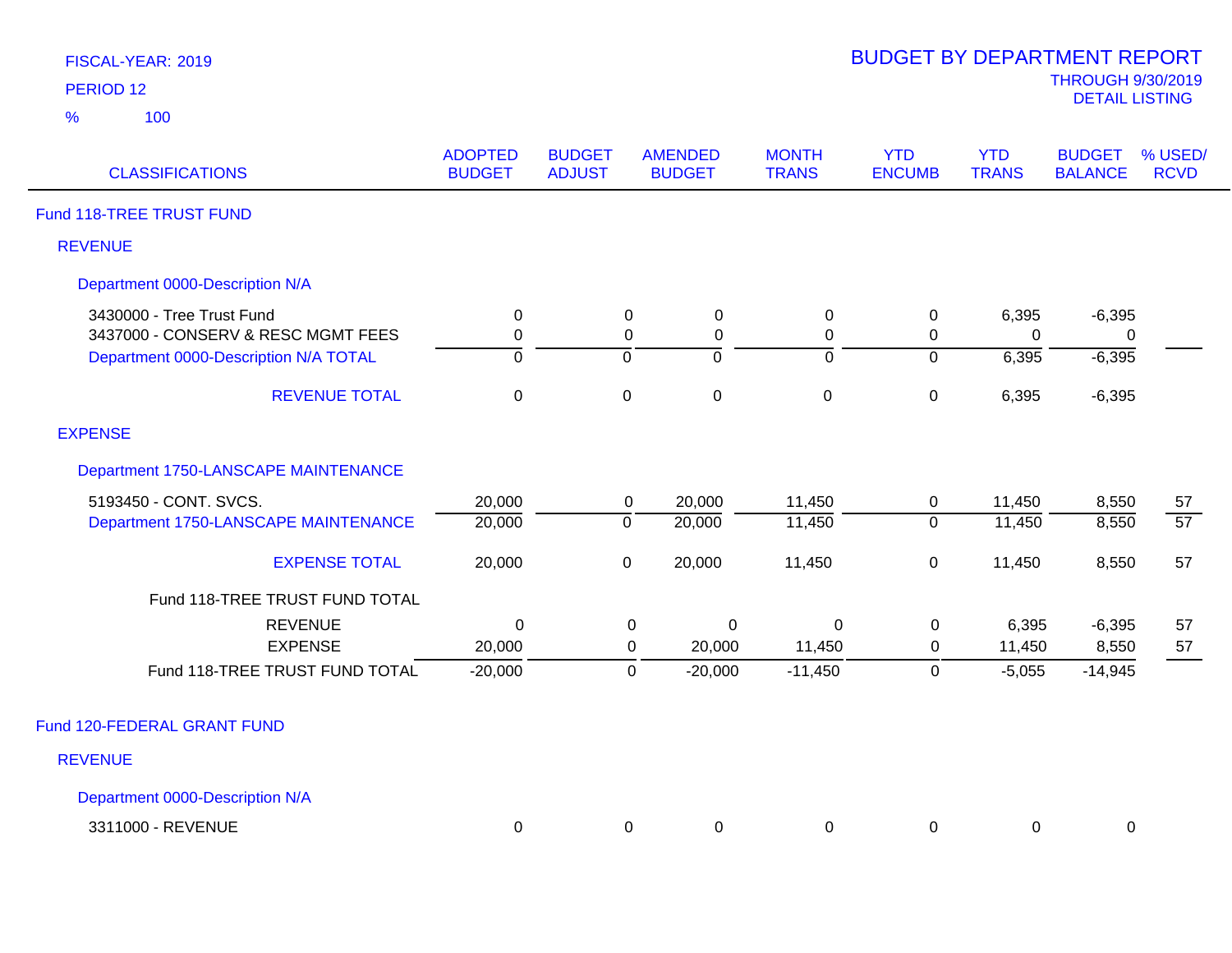100 %

| <b>CLASSIFICATIONS</b>                        | <b>ADOPTED</b><br><b>BUDGET</b> | <b>BUDGET</b><br><b>ADJUST</b> | <b>AMENDED</b><br><b>BUDGET</b> | <b>MONTH</b><br><b>TRANS</b> | <b>YTD</b><br><b>ENCUMB</b> | <b>YTD</b><br><b>TRANS</b> | <b>BUDGET</b><br><b>BALANCE</b> | % USED/<br><b>RCVD</b> |
|-----------------------------------------------|---------------------------------|--------------------------------|---------------------------------|------------------------------|-----------------------------|----------------------------|---------------------------------|------------------------|
|                                               |                                 |                                |                                 |                              |                             |                            |                                 |                        |
| 3699201 - MISC. OTHERS                        | 0                               | 0                              | 0                               | 0                            | $\Omega$                    | $\Omega$                   | $\overline{0}$                  |                        |
| 3699294 - PRIOR YEAR ENCUMBRANCES             | 0                               | 0                              | $\pmb{0}$                       | 0                            | 0                           | 0                          | 0                               |                        |
| Department 0000-Description N/A TOTAL         | $\Omega$                        | $\overline{0}$                 | $\overline{0}$                  | $\Omega$                     | $\Omega$                    | $\Omega$                   | $\Omega$                        |                        |
| Department 3301-CDBG MURRAY PARK POOL         |                                 |                                |                                 |                              |                             |                            |                                 |                        |
| 3311000 - REVENUE                             | 0                               | 0                              | $\mathbf 0$                     | $\mathbf 0$                  | $\mathbf 0$                 | 0                          | 0                               |                        |
| Department 3301-CDBG MURRAY PARK POOL         | $\Omega$                        | $\Omega$                       | $\Omega$                        | $\Omega$                     | $\Omega$                    | $\Omega$                   | <sup>0</sup>                    |                        |
| Department 3302-CDBG STREET LIGHTING          |                                 |                                |                                 |                              |                             |                            |                                 |                        |
| 3311000 - REVENUE                             | 0                               | 0                              | $\mathbf 0$                     | 0                            | 0                           | 0                          | 0                               |                        |
| Department 3302-CDBG STREET LIGHTING TOTAL    | $\Omega$                        | $\Omega$                       | $\Omega$                        | $\Omega$                     | $\overline{0}$              | $\Omega$                   |                                 |                        |
| Department 3303-CDBG SW 66 ST IMPROV PHASE    |                                 |                                |                                 |                              |                             |                            |                                 |                        |
| 3311000 - REVENUE                             | 0                               | 0                              | 0                               | $\Omega$                     | 0                           | 0                          | 0                               |                        |
| Department 3303-CDBG SW 66 ST IMPROV PHASE    | $\overline{0}$                  | $\overline{0}$                 | $\overline{0}$                  | $\Omega$                     | $\mathbf 0$                 | $\Omega$                   | $\Omega$                        |                        |
| Department 3304-CDBG MARSHALL WILLIAMSON      |                                 |                                |                                 |                              |                             |                            |                                 |                        |
| 3311000 - REVENUE                             | 0                               | 0                              | 0                               | 0                            | $\mathbf 0$                 | 0                          | 0                               |                        |
| Department 3304-CDBG MARSHALL WILLIAMSON      | $\Omega$                        | $\Omega$                       | $\Omega$                        | $\overline{0}$               | $\Omega$                    | $\Omega$                   | $\Omega$                        |                        |
| Department 3305-CDBG MURRAY PARK FIELD        |                                 |                                |                                 |                              |                             |                            |                                 |                        |
| 3311000 - REVENUE                             | 0                               | $\mathbf 0$                    | $\pmb{0}$                       | 0                            | $\mathbf 0$                 | 0                          | 0                               |                        |
| Department 3305-CDBG MURRAY PARK FIELD        | $\Omega$                        | $\Omega$                       | $\Omega$                        | $\Omega$                     | $\overline{0}$              | $\Omega$                   |                                 |                        |
| Department 3306-CDBG SW 64 BIKE LANE & ST IMP |                                 |                                |                                 |                              |                             |                            |                                 |                        |
| 3311000 - REVENUE                             | 0                               | 294,916                        | 294,916                         | 0                            | $\mathbf 0$                 | 0                          | 294,916                         |                        |
| Department 3306-CDBG SW 64 BIKE LANE & ST IMP | $\mathbf 0$                     | 294,916                        | 294,916                         | $\Omega$                     | $\mathbf 0$                 | $\Omega$                   | 294,916                         |                        |
|                                               |                                 |                                |                                 |                              |                             |                            |                                 |                        |

Department 3307-CDBG-AFTER SCHOOL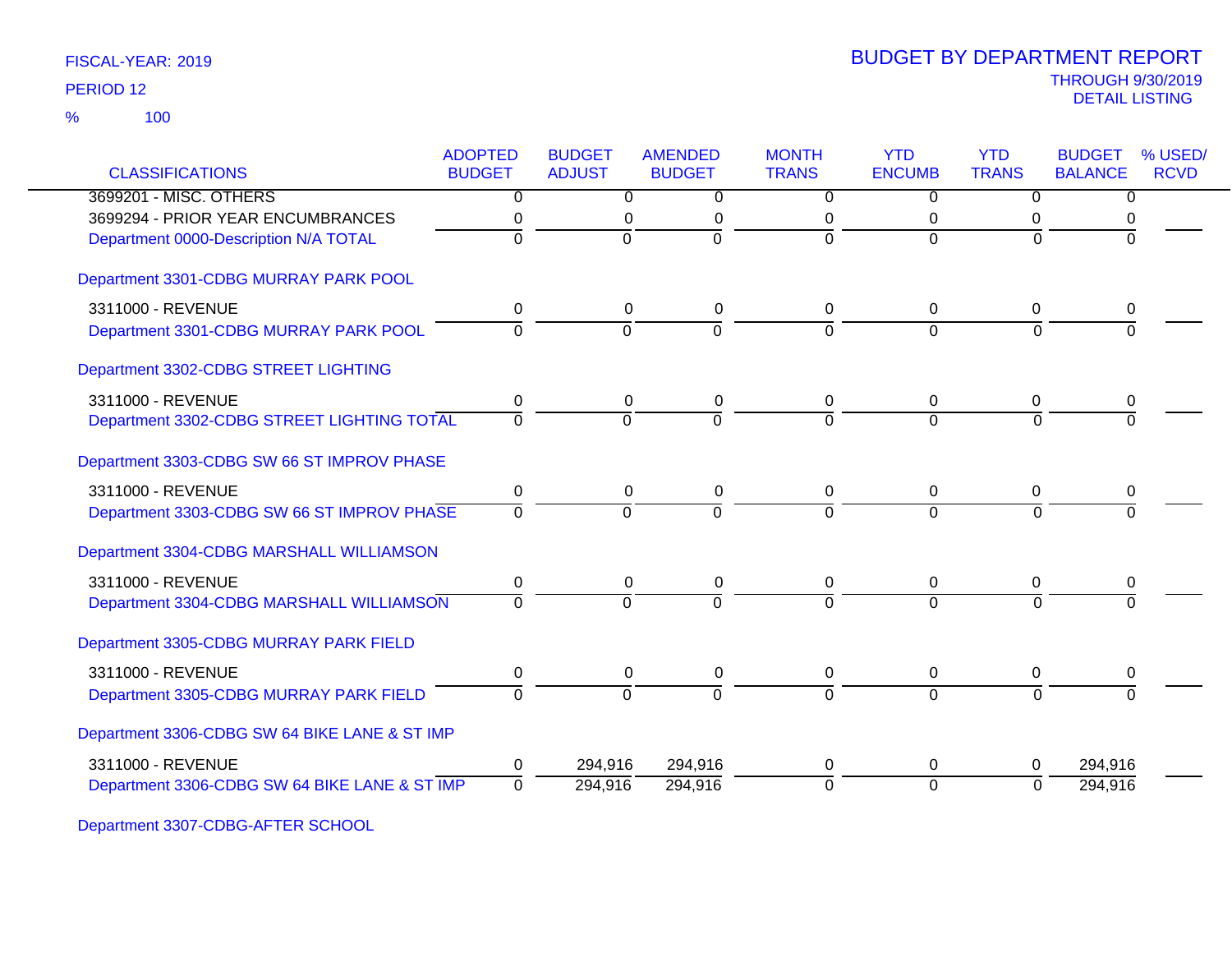| <b>CLASSIFICATIONS</b>                         | <b>ADOPTED</b><br><b>BUDGET</b> | <b>BUDGET</b><br><b>ADJUST</b> | <b>AMENDED</b><br><b>BUDGET</b> | <b>MONTH</b><br><b>TRANS</b> | <b>YTD</b><br><b>ENCUMB</b> | <b>YTD</b><br><b>TRANS</b> | <b>BUDGET</b><br><b>BALANCE</b> | % USED/<br><b>RCVD</b> |
|------------------------------------------------|---------------------------------|--------------------------------|---------------------------------|------------------------------|-----------------------------|----------------------------|---------------------------------|------------------------|
| 3311000 - REVENUE                              | 0                               | 0                              | 0                               | 0                            | $\overline{0}$              | 0                          | 0                               |                        |
| Department 3307-CDBG-AFTER SCHOOL              | $\overline{0}$                  | $\mathbf 0$                    | $\overline{0}$                  | $\mathbf 0$                  | $\overline{0}$              | $\Omega$                   | $\Omega$                        |                        |
| Department 3308-CDBG-TENNIS LESSONS            |                                 |                                |                                 |                              |                             |                            |                                 |                        |
| 3311000 - REVENUE                              | 0                               | 0                              | 0                               | 0                            | 0                           | 0                          | 0                               |                        |
| Department 3308-CDBG-TENNIS LESSONS TOTAL      | $\overline{0}$                  | $\overline{0}$                 | $\overline{0}$                  | $\overline{0}$               | $\overline{0}$              | $\overline{0}$             | ō                               |                        |
| Department 3309-CDBG BREWER PARK               |                                 |                                |                                 |                              |                             |                            |                                 |                        |
| 3311000 - REVENUE                              | 0                               | 30,659                         | 30,659                          | 0                            | 0                           | 27,400                     | 3,259                           | 89                     |
| Department 3309-CDBG BREWER PARK               | $\overline{0}$                  | 30,659                         | 30,659                          | ō                            | $\overline{0}$              | 27,400                     | 3,259                           | $\overline{89}$        |
| Department 3310-CDBG COMM CTR RENOVATION       |                                 |                                |                                 |                              |                             |                            |                                 |                        |
| 3311000 - REVENUE                              | 0                               | 220,846                        | 220,846                         | 0                            | 0                           | 0                          | 220,846                         |                        |
| Department 3310-CDBG COMM CTR RENOVATION       | $\overline{0}$                  | 220,846                        | 220,846                         | $\overline{0}$               | $\overline{0}$              | $\mathbf 0$                | 220,846                         |                        |
| Department 3311-CDBG-SENIOR MEALS PROGRAM      |                                 |                                |                                 |                              |                             |                            |                                 |                        |
| 3311000 - REVENUE                              | $\pmb{0}$                       | $\pmb{0}$                      | 0                               | $\mathbf 0$                  | 0                           | $\pmb{0}$                  | 0                               |                        |
| Department 3311-CDBG-SENIOR MEALS PROGRAM      | $\overline{0}$                  | $\overline{0}$                 | $\overline{0}$                  | $\overline{0}$               | $\overline{0}$              | $\Omega$                   | $\Omega$                        |                        |
| Department 3312-CDBG-SENIOR MEALS PROGRAM      |                                 |                                |                                 |                              |                             |                            |                                 |                        |
| 3311000 - REVENUE                              | $\pmb{0}$                       | 6,932                          | 6,932                           | 0                            | 0                           | 6,766                      | 166                             | 97                     |
| Department 3312-CDBG-SENIOR MEALS PROGRAM      | 0                               | 6,932                          | 6,932                           | 0                            | $\overline{0}$              | 6,766                      | 166                             | $\overline{97}$        |
| Department 3313-CDBG-MARSHALL WILLIAMSON       |                                 |                                |                                 |                              |                             |                            |                                 |                        |
| 3311000 - REVENUE                              | $\pmb{0}$                       | 150,000                        | 150,000                         | 0                            | 0                           | 0                          | 150,000                         |                        |
| Department 3313-CDBG-MARSHALL WILLIAMSON       | $\overline{0}$                  | 150,000                        | 150,000                         | $\overline{0}$               | $\overline{0}$              | $\overline{0}$             | 150,000                         |                        |
| Department 3405-2013 JAG A-Form Interface Cont |                                 |                                |                                 |                              |                             |                            |                                 |                        |
| 3311000 - REVENUE                              | $\mathbf 0$                     | $\mathbf 0$                    | $\mathbf 0$                     | $\mathbf 0$                  | $\mathbf 0$                 | $\mathbf 0$                | $\mathbf 0$                     |                        |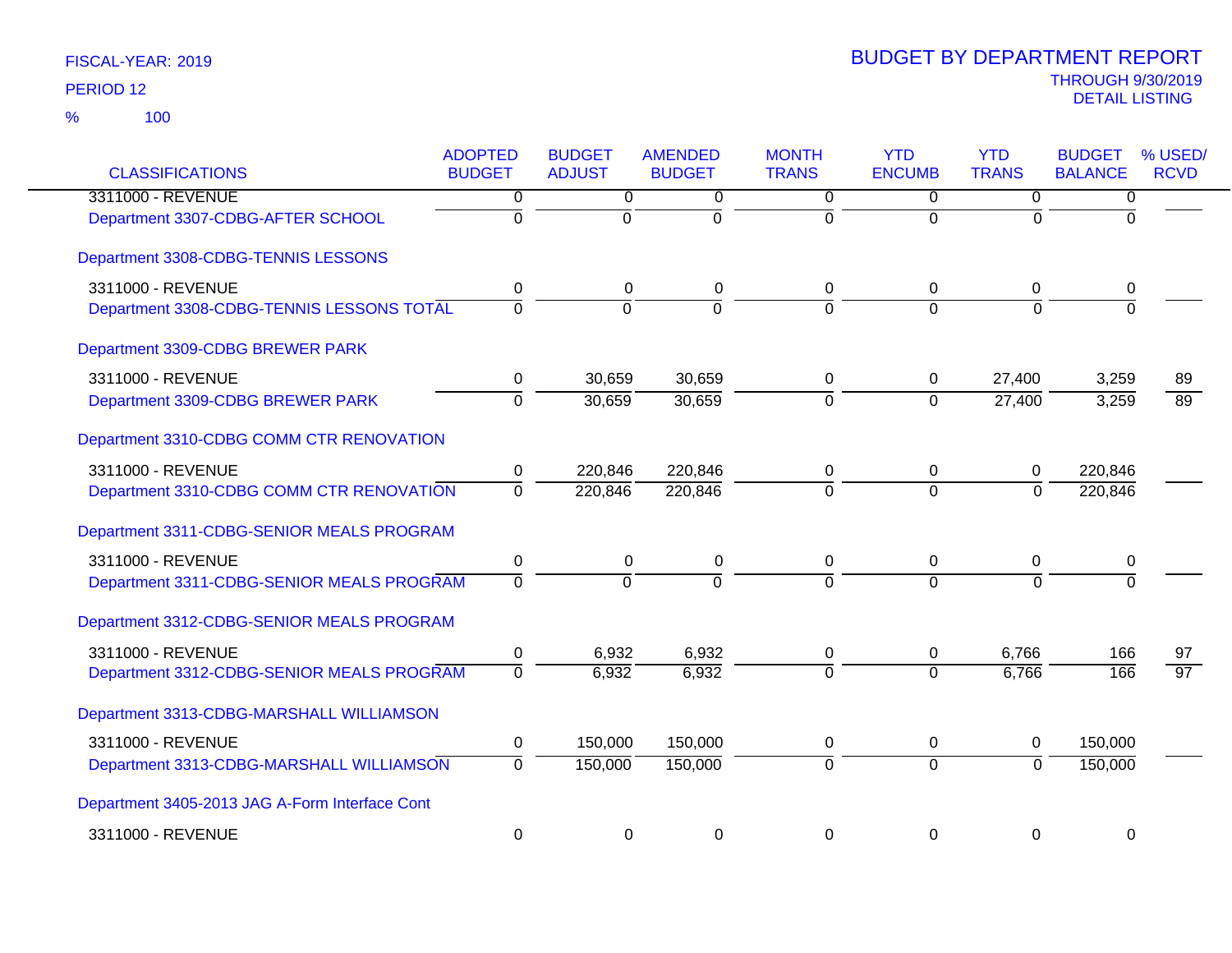100 %

| <b>CLASSIFICATIONS</b>                         | <b>ADOPTED</b><br><b>BUDGET</b> | <b>BUDGET</b><br><b>ADJUST</b> | <b>AMENDED</b><br><b>BUDGET</b> | <b>MONTH</b><br><b>TRANS</b> | <b>YTD</b><br><b>ENCUMB</b> | <b>YTD</b><br><b>TRANS</b> | <b>BUDGET</b><br><b>BALANCE</b> | % USED/<br><b>RCVD</b> |
|------------------------------------------------|---------------------------------|--------------------------------|---------------------------------|------------------------------|-----------------------------|----------------------------|---------------------------------|------------------------|
| Department 3405-2013 JAG A-Form Interface Cont | $\overline{0}$                  | 0                              | $\overline{0}$                  | $\overline{0}$               | $\Omega$                    | $\overline{0}$             | 0                               |                        |
| Department 3406-BYRNE-JAG 2013                 |                                 |                                |                                 |                              |                             |                            |                                 |                        |
| 3311000 - REVENUE                              | 0                               | 0                              | 0                               | 0                            | 0                           | $\mathbf 0$                | 0                               |                        |
| Department 3406-BYRNE-JAG 2013 TOTAL           | $\overline{0}$                  | $\overline{0}$                 | ō                               | $\overline{0}$               | $\mathbf 0$                 | $\overline{0}$             | $\Omega$                        |                        |
| Department 3407-BYRNE-JAG VEH BURGLARY         |                                 |                                |                                 |                              |                             |                            |                                 |                        |
| 3311000 - REVENUE                              | 0                               | 0                              | $\pmb{0}$                       | $\mathbf 0$                  | 0                           | 0                          | 0                               |                        |
| Department 3407-BYRNE-JAG VEH BURGLARY 2013    | ᅙ                               | ō                              | $\overline{0}$                  | $\overline{0}$               | $\overline{0}$              | $\Omega$                   | $\overline{0}$                  |                        |
| Department 3408-BYRNE-JAG 2014                 |                                 |                                |                                 |                              |                             |                            |                                 |                        |
| 3311000 - REVENUE                              | 0                               | 0                              | 0                               | 0                            | 0                           | 0                          | 0                               |                        |
| Department 3408-BYRNE-JAG 2014 TOTAL           | $\overline{0}$                  | $\overline{0}$                 | $\overline{0}$                  | $\Omega$                     | $\Omega$                    | $\Omega$                   | $\Omega$                        |                        |
| Department 3409-BYRNE-JAG 2014                 |                                 |                                |                                 |                              |                             |                            |                                 |                        |
| 3311000 - REVENUE                              | 0                               | 0                              | 0                               | 0                            | 0                           | 0                          | 0                               |                        |
| Department 3409-BYRNE-JAG 2014 TOTAL           | $\overline{0}$                  | $\overline{0}$                 | $\overline{0}$                  | $\overline{0}$               | $\overline{0}$              | $\Omega$                   | $\overline{0}$                  |                        |
| Department 3410-BYRNE-JAG FY15                 |                                 |                                |                                 |                              |                             |                            |                                 |                        |
| 3311000 - REVENUE                              | 0                               | $\mathbf 0$                    | $\pmb{0}$                       | $\mathbf 0$                  | $\mathbf 0$                 | 0                          | 0                               |                        |
| Department 3410-BYRNE-JAG FY15 TOTAL           | $\overline{0}$                  | $\overline{0}$                 | $\overline{0}$                  | $\overline{0}$               | $\overline{0}$              | $\overline{0}$             | $\Omega$                        |                        |
| Department 3411-BYRNE-JAG FY15-2               |                                 |                                |                                 |                              |                             |                            |                                 |                        |
| 3311000 - REVENUE                              | 0                               | 0                              | 0                               | 0                            | 0                           | 0                          | 0                               |                        |
| Department 3411-BYRNE-JAG FY15-2 TOTAL         | $\overline{0}$                  | ō                              | $\overline{0}$                  | $\overline{0}$               | $\overline{0}$              | $\overline{0}$             | $\overline{0}$                  |                        |
| Department 3412-BYRNE-JAG FY16 2 TABLETS       |                                 |                                |                                 |                              |                             |                            |                                 |                        |
| 3311000 - REVENUE                              | $\pmb{0}$                       | 0                              | $\pmb{0}$                       | $\mathbf 0$                  | 0                           | 0                          | 0                               |                        |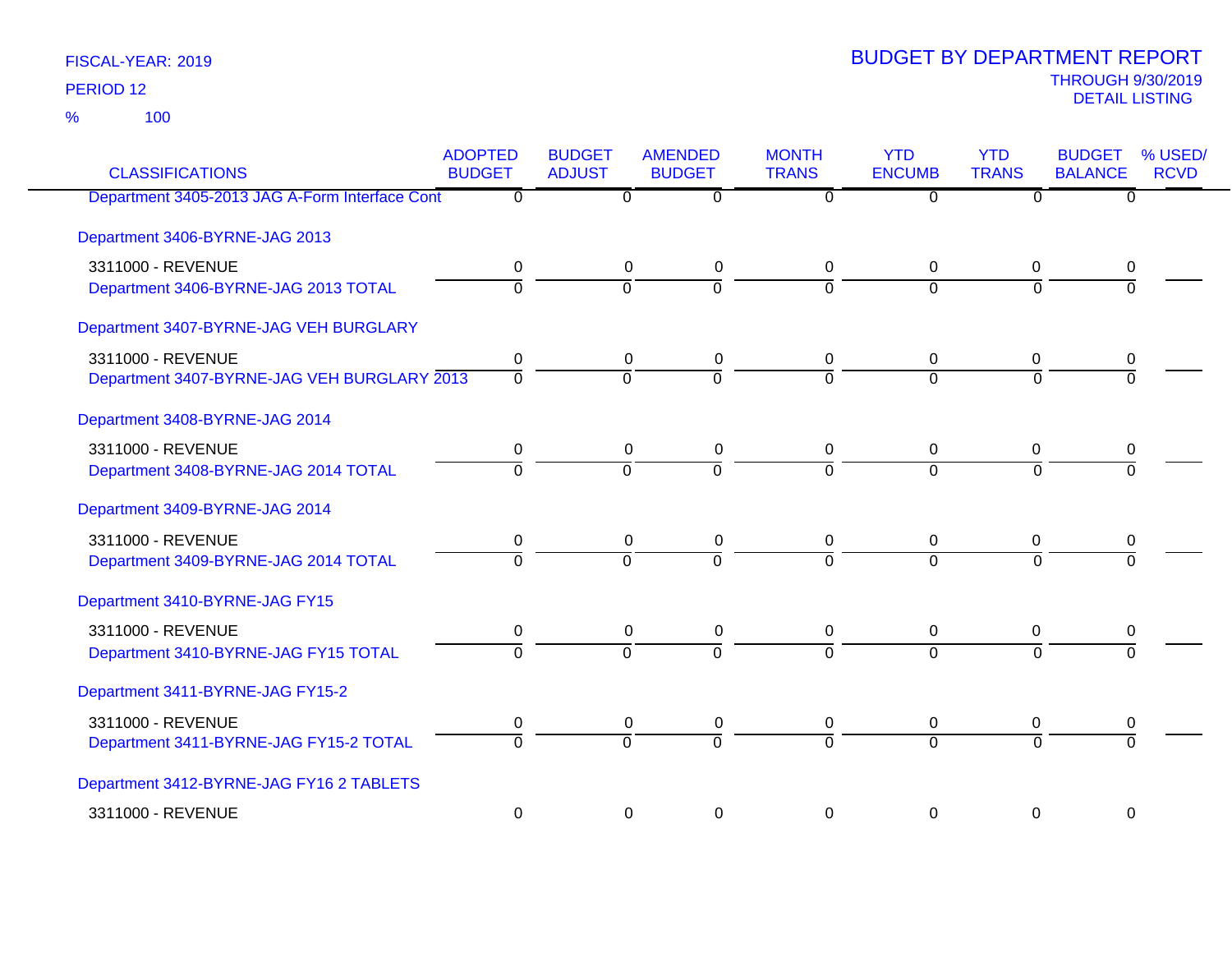100 %

| <b>CLASSIFICATIONS</b>                     | <b>ADOPTED</b><br><b>BUDGET</b> | <b>BUDGET</b><br><b>ADJUST</b> | <b>AMENDED</b><br><b>BUDGET</b> | <b>MONTH</b><br><b>TRANS</b> | <b>YTD</b><br><b>ENCUMB</b> | <b>YTD</b><br><b>TRANS</b> | <b>BUDGET</b><br><b>BALANCE</b> | % USED/<br><b>RCVD</b> |
|--------------------------------------------|---------------------------------|--------------------------------|---------------------------------|------------------------------|-----------------------------|----------------------------|---------------------------------|------------------------|
| Department 3412-BYRNE-JAG FY16 2 TABLETS   | $\overline{0}$                  | $\overline{0}$                 | $\overline{0}$                  | $\overline{0}$               | $\overline{0}$              | $\overline{0}$             | $\overline{0}$                  |                        |
| Department 3413-BYRNE-JAG FY16             |                                 |                                |                                 |                              |                             |                            |                                 |                        |
| 3311000 - REVENUE                          | 0                               | 0                              | $\pmb{0}$                       | $\mathbf 0$                  | 0                           | 0                          | 0                               |                        |
| Department 3413-BYRNE-JAG FY16 TOTAL       | $\overline{0}$                  | $\overline{0}$                 | $\overline{0}$                  | $\Omega$                     | $\Omega$                    | $\Omega$                   | $\overline{0}$                  |                        |
| Department 3414-BYRNE JAG-FY17             |                                 |                                |                                 |                              |                             |                            |                                 |                        |
| 3311000 - REVENUE                          | 0                               | $\mathbf 0$                    | $\pmb{0}$                       | 0                            | 0                           | 0                          | 0                               |                        |
| Department 3414-BYRNE JAG-FY17 TOTAL       | $\Omega$                        | $\Omega$                       | $\Omega$                        | $\Omega$                     | $\Omega$                    | $\Omega$                   | $\Omega$                        |                        |
| Department 3415-BYRNE JAG- FY17            |                                 |                                |                                 |                              |                             |                            |                                 |                        |
| 3311000 - REVENUE                          | $\mathbf 0$                     | $\mathbf 0$                    | $\pmb{0}$                       | $\mathbf 0$                  | 0                           | 0                          | 0                               |                        |
| Department 3415-BYRNE JAG- FY17 TOTAL      | $\Omega$                        | $\Omega$                       | $\overline{0}$                  | $\Omega$                     | $\Omega$                    | $\Omega$                   | $\Omega$                        |                        |
| Department 5001-POLICE VESTS GRANT FY11    |                                 |                                |                                 |                              |                             |                            |                                 |                        |
| 3311000 - REVENUE                          | 0                               | 0                              | 0                               | 0                            | 0                           | 0                          | 0                               |                        |
| Department 5001-POLICE VESTS GRANT FY11    | $\overline{0}$                  | $\overline{0}$                 | $\overline{0}$                  | $\Omega$                     | $\overline{0}$              | $\overline{0}$             | $\overline{0}$                  |                        |
| Department 5002-POLICE VESTS GRANT FY12    |                                 |                                |                                 |                              |                             |                            |                                 |                        |
| 3311000 - REVENUE                          | $\mathbf 0$                     | $\mathbf 0$                    | $\pmb{0}$                       | $\mathbf 0$                  | 0                           | 0                          | 0                               |                        |
| Department 5002-POLICE VESTS GRANT FY12    | $\overline{0}$                  | $\overline{0}$                 | $\overline{0}$                  | $\Omega$                     | $\overline{0}$              | $\Omega$                   | $\Omega$                        |                        |
| Department 5003-BVP-POLICE VEST GRANT FY17 |                                 |                                |                                 |                              |                             |                            |                                 |                        |
| 3311000 - REVENUE                          | 0                               | 0                              | 0                               | 0                            | 0                           | 0                          | 0                               |                        |
| Department 5003-BVP-POLICE VEST GRANT FY17 | $\overline{0}$                  | $\Omega$                       | $\overline{0}$                  | $\Omega$                     | $\Omega$                    | $\Omega$                   | $\Omega$                        |                        |
| Department 6000-SFLHIDTA-FY12              |                                 |                                |                                 |                              |                             |                            |                                 |                        |
| 3311000 - REVENUE                          | $\Omega$                        | 0                              | $\Omega$                        | $\Omega$                     | 0                           | $\Omega$                   | 0                               |                        |
| 3811000 - CONTRIB. FROM OTHER FUNDS        | $\Omega$                        | $\Omega$                       | $\mathbf 0$                     | $\Omega$                     | $\Omega$                    | $\Omega$                   | $\Omega$                        |                        |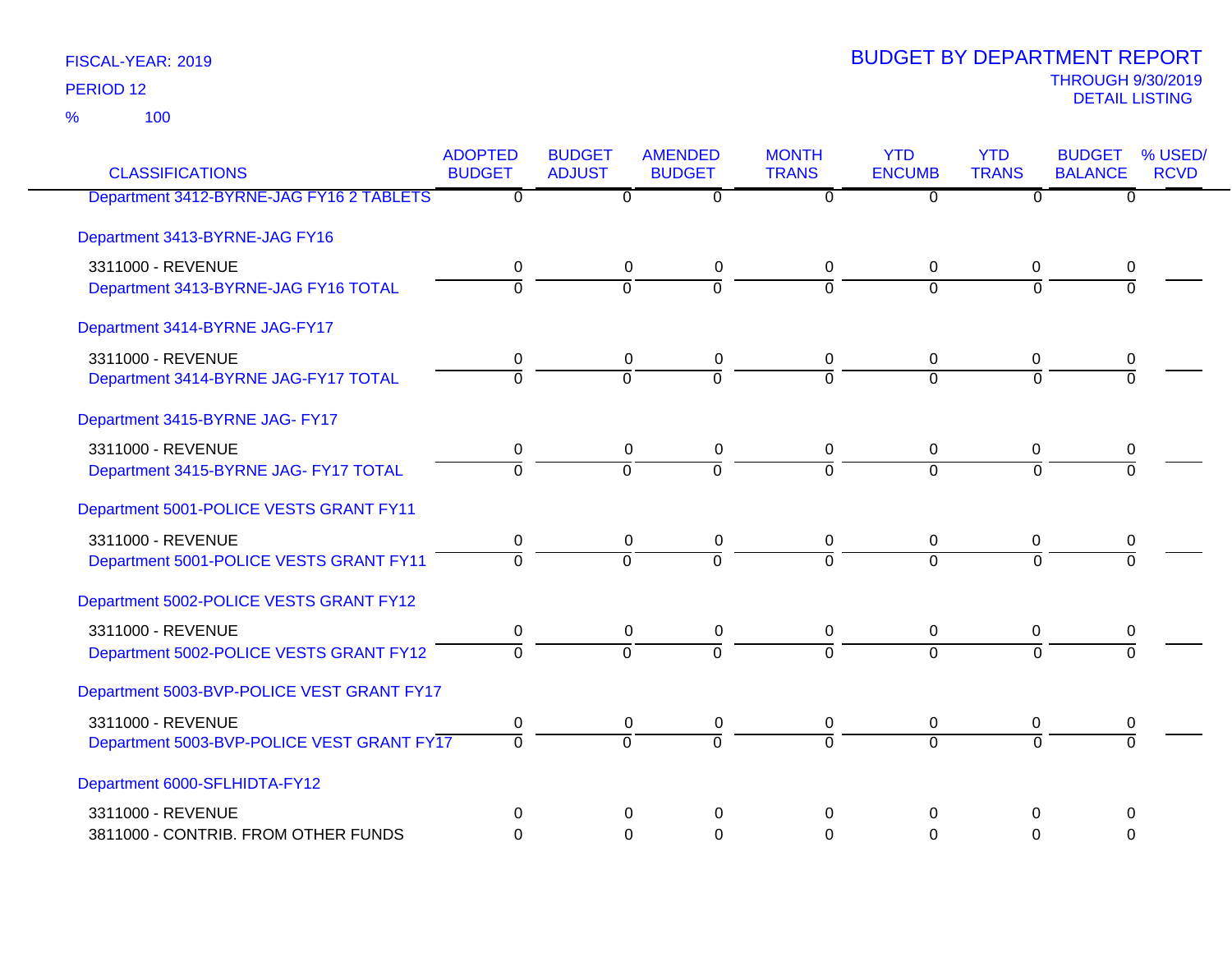100 %

| <b>CLASSIFICATIONS</b>                     | <b>ADOPTED</b><br><b>BUDGET</b> | <b>BUDGET</b><br><b>ADJUST</b> | <b>AMENDED</b><br><b>BUDGET</b> | <b>MONTH</b><br><b>TRANS</b> | <b>YTD</b><br><b>ENCUMB</b> | <b>YTD</b><br><b>TRANS</b> | <b>BUDGET</b><br><b>BALANCE</b> | % USED/<br><b>RCVD</b> |
|--------------------------------------------|---------------------------------|--------------------------------|---------------------------------|------------------------------|-----------------------------|----------------------------|---------------------------------|------------------------|
| Department 6000-SFLHIDTA-FY12 TOTAL        | $\overline{0}$                  | 0                              | $\overline{0}$                  | $\overline{0}$               | $\overline{0}$              | $\Omega$                   | $\overline{0}$                  |                        |
| Department 6001-SFLHIDTA-FY13MAY-SEP       |                                 |                                |                                 |                              |                             |                            |                                 |                        |
| 3311000 - REVENUE                          | 0                               | $\mathbf 0$                    | 0                               | 0                            | 0                           | $\mathbf 0$                | 0                               |                        |
| 3811000 - CONTRIB. FROM OTHER FUNDS        | 0                               | 0                              | $\Omega$                        | 0                            | $\mathbf 0$                 | $\mathbf 0$                | 0                               |                        |
| Department 6001-SFLHIDTA-FY13MAY-SEP TOTAL | $\Omega$                        | $\Omega$                       | $\Omega$                        | $\Omega$                     | $\Omega$                    | $\Omega$                   | $\Omega$                        |                        |
| <b>REVENUE TOTAL</b>                       | $\Omega$                        | 703,353                        | 703,353                         | 0                            | $\Omega$                    | 34,166                     | 669,187                         | 4                      |
| <b>EXPENSE</b>                             |                                 |                                |                                 |                              |                             |                            |                                 |                        |
| Department 3301-CDBG MURRAY PARK POOL      |                                 |                                |                                 |                              |                             |                            |                                 |                        |
| 5726550 - CONSTRUCTION                     | 0                               | 0                              | 0                               | 0                            | $\mathbf 0$                 | 0                          | 0                               |                        |
| Department 3301-CDBG MURRAY PARK POOL      | $\Omega$                        | 0                              | $\Omega$                        | 0                            | $\Omega$                    | $\Omega$                   | $\Omega$                        |                        |
| Department 3302-CDBG STREET LIGHTING       |                                 |                                |                                 |                              |                             |                            |                                 |                        |
| 5416550 - CONSTRUCTION                     | 0                               | 0                              | 0                               | 0                            | $\Omega$                    | $\mathbf 0$                | 0                               |                        |
| Department 3302-CDBG STREET LIGHTING TOTAL | $\mathbf{0}$                    | $\Omega$                       | $\Omega$                        | ō                            | $\Omega$                    | $\Omega$                   | $\overline{0}$                  |                        |
| Department 3303-CDBG SW 66 ST IMPROV PHASE |                                 |                                |                                 |                              |                             |                            |                                 |                        |
| 5411210 - REGULAR                          | 0                               | 0                              | $\Omega$                        | 0                            | $\Omega$                    | 0                          | 0                               |                        |
| 5413450 - CONTRACTUAL SERVICES             | 0                               | 0                              | 0                               | 0                            | 0                           | $\mathbf 0$                | 0                               |                        |
| 5416440 - CAPITAL IMPROVEMENTS             | 0                               | $\mathbf 0$                    | $\Omega$                        | 0                            | 0                           | $\mathbf 0$                | 0                               |                        |
| Department 3303-CDBG SW 66 ST IMPROV PHASE | $\Omega$                        | $\Omega$                       | $\Omega$                        | $\Omega$                     | $\Omega$                    | $\Omega$                   | $\overline{0}$                  |                        |
| Department 3304-CDBG MARSHALL WILLIAMSON   |                                 |                                |                                 |                              |                             |                            |                                 |                        |
| 5726550 - CONSTRUCTION                     | 0                               | 0                              | 0                               | 0                            | $\mathbf 0$                 | $\mathbf 0$                | 0                               |                        |
| Department 3304-CDBG MARSHALL WILLIAMSON   | $\Omega$                        | $\Omega$                       | $\Omega$                        | $\Omega$                     | $\Omega$                    | $\Omega$                   | $\Omega$                        |                        |

Department 3305-CDBG MURRAY PARK FIELD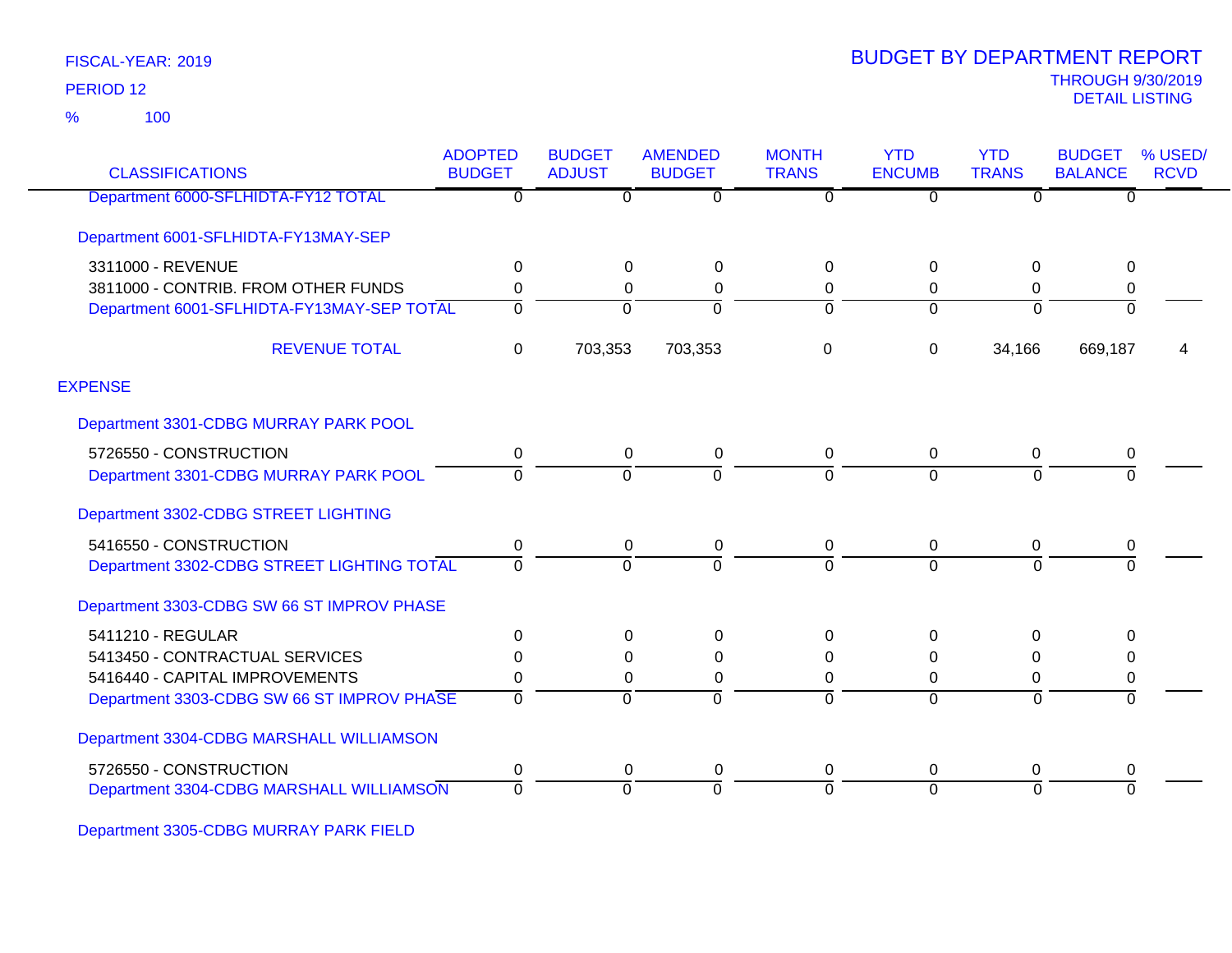| <b>CLASSIFICATIONS</b>                        | <b>ADOPTED</b><br><b>BUDGET</b> | <b>BUDGET</b><br><b>ADJUST</b> | <b>AMENDED</b><br><b>BUDGET</b> | <b>MONTH</b><br><b>TRANS</b> | <b>YTD</b><br><b>ENCUMB</b> | <b>YTD</b><br><b>TRANS</b> | <b>BUDGET</b><br><b>BALANCE</b> | % USED/<br><b>RCVD</b> |
|-----------------------------------------------|---------------------------------|--------------------------------|---------------------------------|------------------------------|-----------------------------|----------------------------|---------------------------------|------------------------|
| 5726302 - IMPROVEMENT OTHER THAN BLDG         | 0                               | 0                              | 0                               | 0                            | 0                           | 0                          | $\overline{0}$                  |                        |
| Department 3305-CDBG MURRAY PARK FIELD        | $\mathbf 0$                     | $\mathbf 0$                    | $\mathbf 0$                     | $\mathbf 0$                  | $\Omega$                    | $\overline{0}$             | $\Omega$                        |                        |
| Department 3306-CDBG SW 64 BIKE LANE & ST IMP |                                 |                                |                                 |                              |                             |                            |                                 |                        |
| 5413120 - PROFESSIONAL SERVS-ST BEA           | 0                               | $\Omega$                       | $\Omega$                        | $\Omega$                     | $\Omega$                    | 0                          | $\mathbf 0$                     |                        |
| 5413450 - CONTRACTUAL SERVICES                | $\Omega$                        | 1,000                          | 1,000                           | $\Omega$                     | $\Omega$                    | 0                          | 1,000                           |                        |
| 5416450 - SUNSET DR & ST LIGHTING             | 0                               | 293,916                        | 293,916                         | 0                            | 0                           | 0                          | 293,916                         |                        |
| Department 3306-CDBG SW 64 BIKE LANE & ST IMP | $\mathbf 0$                     | 294,916                        | 294,916                         | $\Omega$                     | $\Omega$                    | $\overline{0}$             | 294,916                         |                        |
| Department 3307-CDBG-AFTER SCHOOL             |                                 |                                |                                 |                              |                             |                            |                                 |                        |
| 5725210 - SUPPLIES                            | 0                               | $\mathbf 0$                    | $\pmb{0}$                       | 0                            | $\mathbf 0$                 | 0                          | 0                               |                        |
| Department 3307-CDBG-AFTER SCHOOL             | $\overline{0}$                  | $\overline{0}$                 | $\overline{0}$                  | $\overline{0}$               | $\overline{0}$              | $\overline{0}$             | $\overline{0}$                  |                        |
| Department 3308-CDBG-TENNIS LESSONS           |                                 |                                |                                 |                              |                             |                            |                                 |                        |
| 5721210 - FULL-TIME                           | $\Omega$                        | $\Omega$                       | 0                               | $\Omega$                     | $\Omega$                    | $\Omega$                   | $\Omega$                        |                        |
| 5722110 - F.I.C.A.                            | $\Omega$                        | $\Omega$                       | 0                               | $\Omega$                     | $\Omega$                    | $\Omega$                   | 0                               |                        |
| 5725205 - COMPUTER EQUIPMENT                  | 0                               | 0                              | $\mathbf 0$                     | 0                            | 0                           | 0                          | 0                               |                        |
| Department 3308-CDBG-TENNIS LESSONS TOTAL     | $\Omega$                        | $\Omega$                       | $\overline{0}$                  | $\Omega$                     | $\Omega$                    | $\Omega$                   | $\overline{0}$                  |                        |
| Department 3309-CDBG BREWER PARK              |                                 |                                |                                 |                              |                             |                            |                                 |                        |
| 5726302 - IMPROVEMENT OTHER THAN BLDG         | 0                               | 30,659                         | 30,659                          | $\mathbf 0$                  | $\mathbf 0$                 | 27,400                     | 3,259                           | 89                     |
| Department 3309-CDBG BREWER PARK              | $\Omega$                        | 30,659                         | 30,659                          | $\overline{0}$               | $\Omega$                    | 27,400                     | 3,259                           | 89                     |
| Department 3310-CDBG COMM CTR RENOVATION      |                                 |                                |                                 |                              |                             |                            |                                 |                        |
| 5726550 - CONSTRUCTION                        | $\mathbf 0$                     | 220,846                        | 220,846                         | 71,663                       | 104,765                     | 220,792                    | 54                              | 99                     |
| Department 3310-CDBG COMM CTR RENOVATION      | $\Omega$                        | 220,846                        | 220,846                         | 71,663                       | 104,765                     | 220,792                    | $\overline{54}$                 | $\overline{99}$        |
| Department 3311-CDBG-SENIOR MEALS PROGRAM     |                                 |                                |                                 |                              |                             |                            |                                 |                        |
| 5721210 - FULL-TIME                           | 0                               | 0                              | 0                               | 0                            | 0                           | $\pmb{0}$                  | 0                               |                        |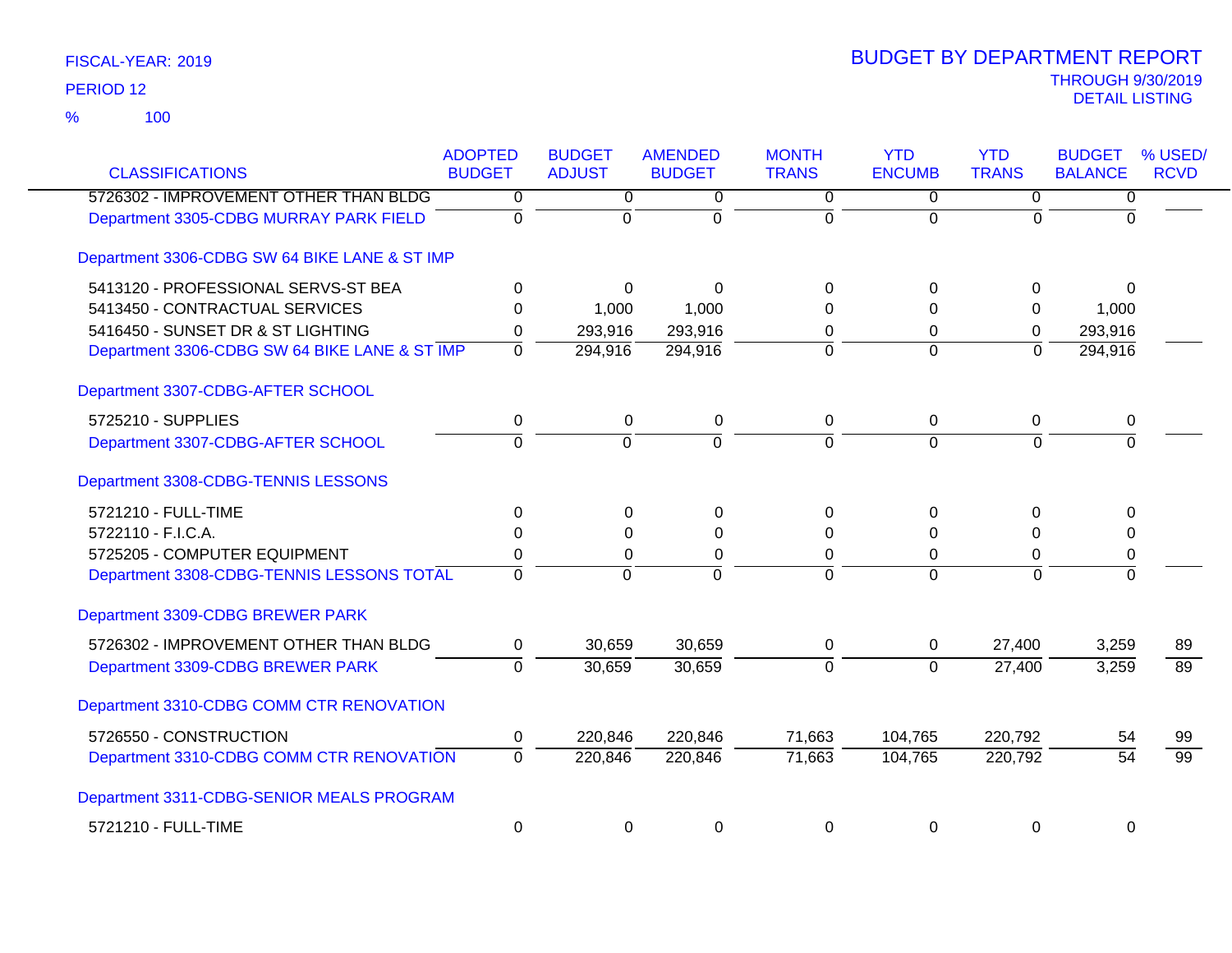100 %

| <b>CLASSIFICATIONS</b>                         | <b>ADOPTED</b><br><b>BUDGET</b> | <b>BUDGET</b><br><b>ADJUST</b> | <b>AMENDED</b><br><b>BUDGET</b> | <b>MONTH</b><br><b>TRANS</b> | <b>YTD</b><br><b>ENCUMB</b> | <b>YTD</b><br><b>TRANS</b> | <b>BUDGET</b><br><b>BALANCE</b> | % USED/<br><b>RCVD</b> |
|------------------------------------------------|---------------------------------|--------------------------------|---------------------------------|------------------------------|-----------------------------|----------------------------|---------------------------------|------------------------|
| 5723450 - CONTRACTUAL                          | 0                               | $\overline{0}$                 | 0                               | $\overline{0}$               | $\overline{0}$              | $\overline{0}$             | $\overline{0}$                  |                        |
| Department 3311-CDBG-SENIOR MEALS PROGRAM      | $\overline{0}$                  | $\overline{0}$                 | $\overline{0}$                  | $\overline{0}$               | $\overline{0}$              | $\mathbf 0$                | $\overline{0}$                  |                        |
| Department 3312-CDBG-SENIOR MEALS PROGRAM      |                                 |                                |                                 |                              |                             |                            |                                 |                        |
| 5723450 - CONTRACTUAL                          | 0                               | 6,932                          | 6,932                           | 0                            | 0                           | 6,766                      | 166                             | 97                     |
| Department 3312-CDBG-SENIOR MEALS PROGRAM      | $\overline{0}$                  | 6,932                          | 6,932                           | $\overline{0}$               | $\Omega$                    | 6,766                      | 166                             | $\overline{97}$        |
| Department 3313-CDBG-MARSHALL WILLIAMSON       |                                 |                                |                                 |                              |                             |                            |                                 |                        |
| 5726550 - CONSTRUCTION                         | 0                               | 150,000                        | 150,000                         | 0                            | 0                           | 0                          | 150,000                         |                        |
| Department 3313-CDBG-MARSHALL WILLIAMSON       | $\overline{0}$                  | 150,000                        | 150,000                         | $\overline{0}$               | $\overline{0}$              | $\overline{0}$             | 150,000                         |                        |
| Department 3405-2013 JAG A-Form Interface Cont |                                 |                                |                                 |                              |                             |                            |                                 |                        |
| 5214634 - MAINTENANCE-INTERNET SFTW            | $\pmb{0}$                       | 0                              | 0                               | 0                            | 0                           | 0                          | 0                               |                        |
| Department 3405-2013 JAG A-Form Interface Cont | $\Omega$                        | $\Omega$                       | $\Omega$                        | $\overline{0}$               | $\overline{0}$              | $\Omega$                   |                                 |                        |
| Department 3406-BYRNE-JAG 2013                 |                                 |                                |                                 |                              |                             |                            |                                 |                        |
| 5215205 - COMPUTER SUPPLIES                    | 0                               | 0                              | 0                               | 0                            | 0                           | 0                          | 0                               |                        |
| Department 3406-BYRNE-JAG 2013 TOTAL           | $\overline{0}$                  | $\Omega$                       | $\overline{0}$                  | $\overline{0}$               | $\overline{0}$              | $\Omega$                   |                                 |                        |
| Department 3407-BYRNE-JAG VEH BURGLARY         |                                 |                                |                                 |                              |                             |                            |                                 |                        |
| 5215205 - COMPUTER SUPPLIES                    | 0                               | 0                              | 0                               | 0                            | 0                           | 0                          | 0                               |                        |
| Department 3407-BYRNE-JAG VEH BURGLARY 2013    | $\overline{0}$                  | $\Omega$                       | $\overline{0}$                  | $\overline{0}$               | $\overline{0}$              | $\Omega$                   | $\Omega$                        |                        |
| Department 3408-BYRNE-JAG 2014                 |                                 |                                |                                 |                              |                             |                            |                                 |                        |
| 5215205 - COMPUTER SUPPLIES                    | 0                               | $\pmb{0}$                      | 0                               | 0                            | 0                           | 0                          | 0                               |                        |
| Department 3408-BYRNE-JAG 2014 TOTAL           | $\overline{0}$                  | $\overline{0}$                 | $\overline{0}$                  | $\overline{0}$               | $\overline{0}$              | $\Omega$                   | $\Omega$                        |                        |
| Department 3409-BYRNE-JAG 2014                 |                                 |                                |                                 |                              |                             |                            |                                 |                        |
| 5215205 - COMPUTER SUPPLIES                    | $\mathbf 0$                     | $\mathbf 0$                    | $\mathbf 0$                     | $\Omega$                     | $\mathbf 0$                 | $\mathbf 0$                | 0                               |                        |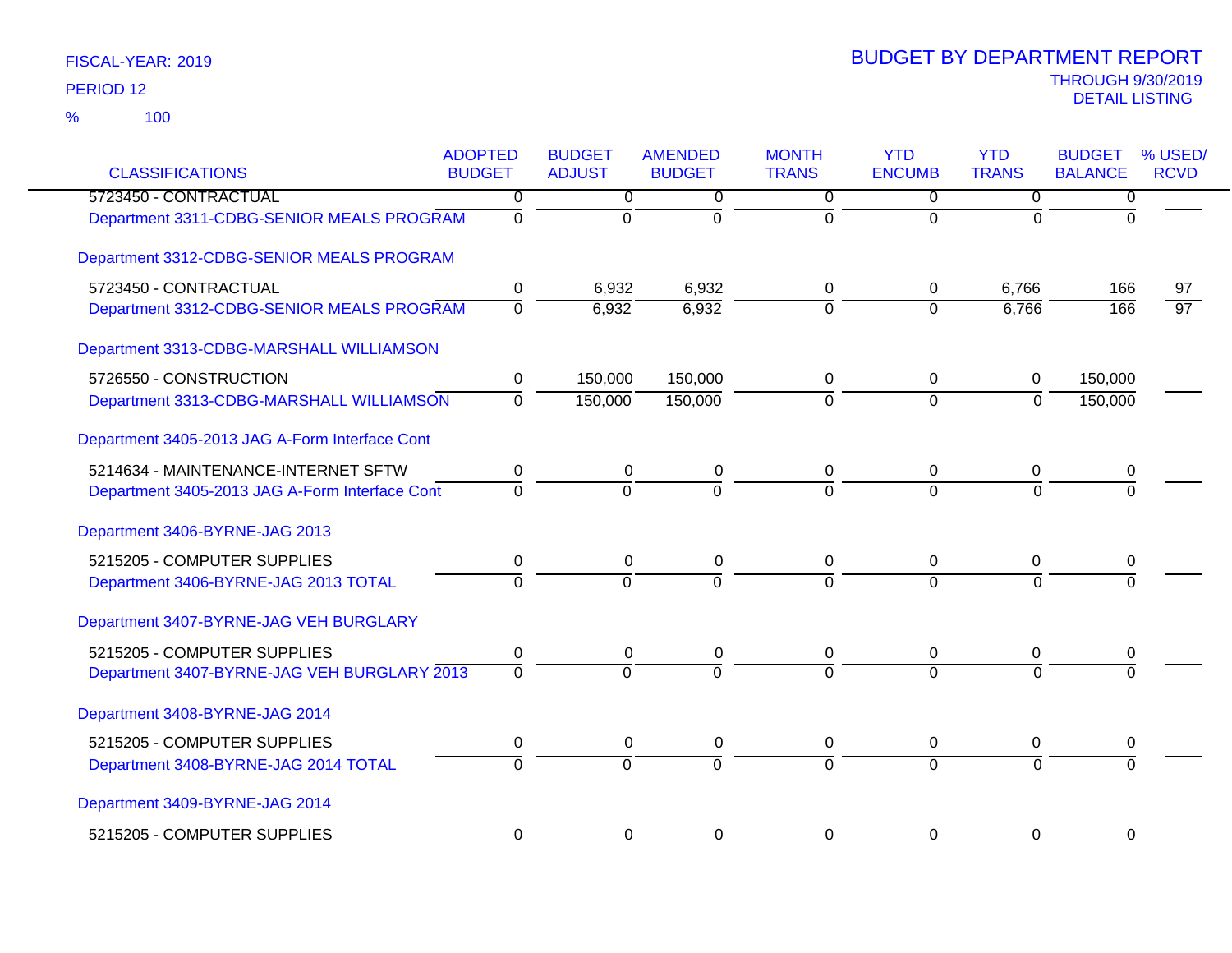100 %

| <b>CLASSIFICATIONS</b>                   | <b>ADOPTED</b><br><b>BUDGET</b> | <b>BUDGET</b><br><b>ADJUST</b> | <b>AMENDED</b><br><b>BUDGET</b> | <b>MONTH</b><br><b>TRANS</b> | <b>YTD</b><br><b>ENCUMB</b> | <b>YTD</b><br><b>TRANS</b> | <b>BUDGET</b><br><b>BALANCE</b> | % USED/<br><b>RCVD</b> |
|------------------------------------------|---------------------------------|--------------------------------|---------------------------------|------------------------------|-----------------------------|----------------------------|---------------------------------|------------------------|
| Department 3409-BYRNE-JAG 2014 TOTAL     | 0                               | $\overline{0}$                 | $\overline{0}$                  | $\overline{0}$               | 0                           | $\overline{0}$             | $\overline{0}$                  |                        |
| Department 3410-BYRNE-JAG FY15           |                                 |                                |                                 |                              |                             |                            |                                 |                        |
| 5215205 - COMPUTER SUPPLIES              | 0                               | 0                              | 0                               | $\Omega$                     | $\Omega$                    | $\mathbf 0$                | 0                               |                        |
| Department 3410-BYRNE-JAG FY15 TOTAL     | 0                               | $\overline{0}$                 | ō                               | $\overline{0}$               | $\overline{0}$              | $\overline{0}$             | $\overline{0}$                  |                        |
| Department 3411-BYRNE-JAG FY15-2         |                                 |                                |                                 |                              |                             |                            |                                 |                        |
| 5215205 - COMPUTER SUPPLIES              | 0                               | 0                              | 0                               | 0                            | 0                           | 0                          | 0                               |                        |
| Department 3411-BYRNE-JAG FY15-2 TOTAL   | $\overline{0}$                  | $\overline{0}$                 | $\overline{0}$                  | $\overline{0}$               | $\overline{0}$              | $\overline{0}$             | $\Omega$                        |                        |
| Department 3412-BYRNE-JAG FY16 2 TABLETS |                                 |                                |                                 |                              |                             |                            |                                 |                        |
| 5215205 - COMPUTER SUPPLIES              | 0                               | 0                              | 0                               | $\mathbf 0$                  | 0                           | 0                          | 0                               |                        |
| Department 3412-BYRNE-JAG FY16 2 TABLETS | $\overline{0}$                  | $\overline{0}$                 | $\overline{0}$                  | $\Omega$                     | $\Omega$                    | $\Omega$                   | $\Omega$                        |                        |
| Department 3413-BYRNE-JAG FY16           |                                 |                                |                                 |                              |                             |                            |                                 |                        |
| 5215205 - COMPUTER SUPPLIES              | 0                               | 0                              | 0                               | 0                            | 0                           | 0                          | 0                               |                        |
| Department 3413-BYRNE-JAG FY16 TOTAL     | $\overline{0}$                  | $\overline{0}$                 | $\overline{0}$                  | $\Omega$                     | $\Omega$                    | $\overline{0}$             | $\overline{0}$                  |                        |
| Department 3414-BYRNE JAG-FY17           |                                 |                                |                                 |                              |                             |                            |                                 |                        |
| 5215205 - COMPUTER SUPPLIES              | 0                               | 0                              | 0                               | 0                            | 0                           | 0                          | 0                               |                        |
| Department 3414-BYRNE JAG-FY17 TOTAL     | $\overline{0}$                  | $\Omega$                       | $\overline{0}$                  | $\Omega$                     | $\Omega$                    | $\Omega$                   | $\Omega$                        |                        |
| Department 3415-BYRNE JAG- FY17          |                                 |                                |                                 |                              |                             |                            |                                 |                        |
| 5215205 - COMPUTER SUPPLIES              | 0                               | 0                              | 0                               | 0                            | 0                           | 0                          | 0                               |                        |
| Department 3415-BYRNE JAG- FY17 TOTAL    | $\overline{0}$                  | $\overline{0}$                 | $\overline{0}$                  | $\overline{0}$               | $\overline{0}$              | $\overline{0}$             | $\overline{0}$                  |                        |
| Department 5001-POLICE VESTS GRANT FY11  |                                 |                                |                                 |                              |                             |                            |                                 |                        |
| 5215220 - UNIFORMS                       | $\mathbf 0$                     | $\mathbf 0$                    | 0                               | $\Omega$                     | $\Omega$                    | $\mathbf 0$                | $\mathbf 0$                     |                        |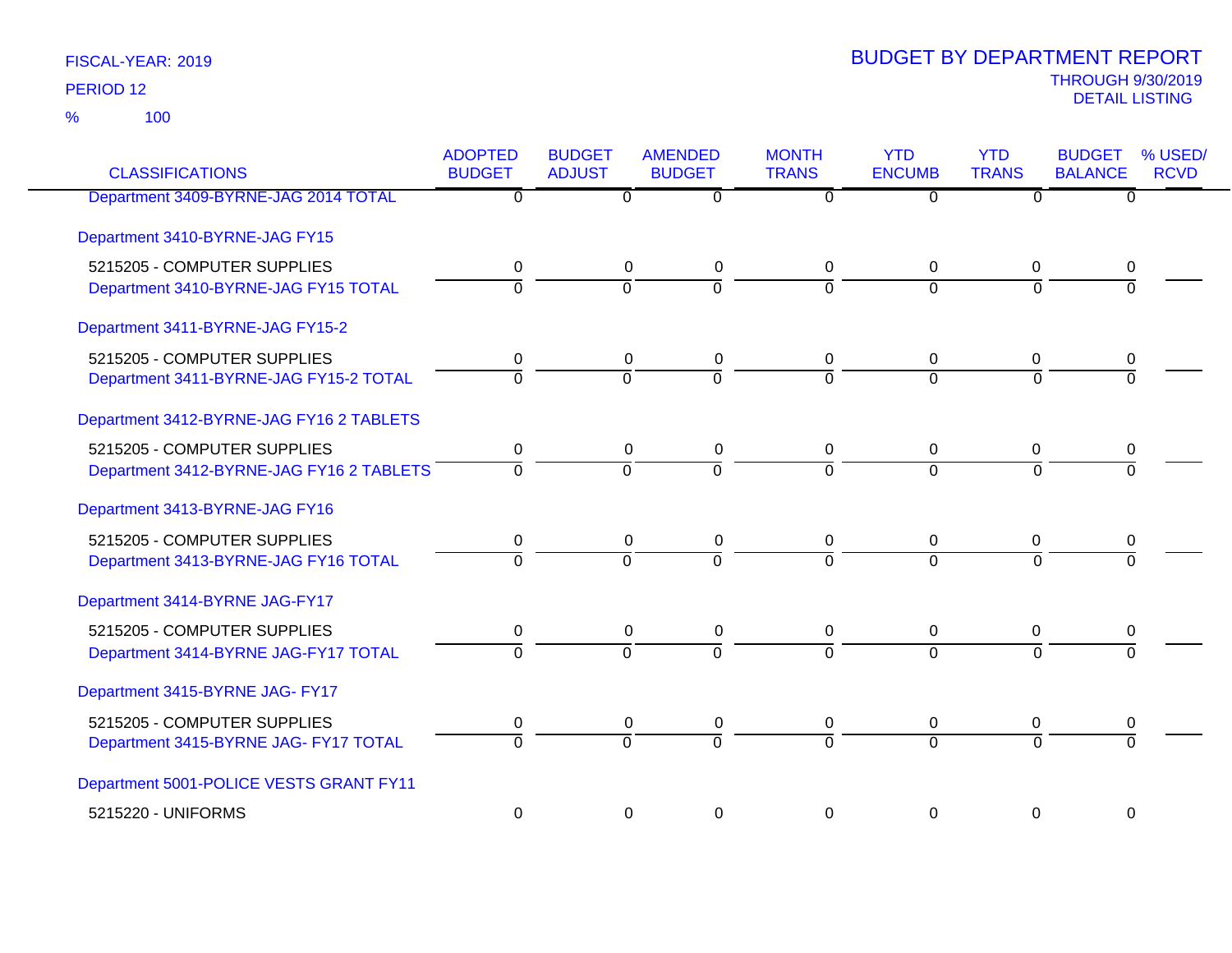100 %

| <b>CLASSIFICATIONS</b>                     | <b>ADOPTED</b><br><b>BUDGET</b> | <b>BUDGET</b><br><b>ADJUST</b> | <b>AMENDED</b><br><b>BUDGET</b> | <b>MONTH</b><br><b>TRANS</b> | <b>YTD</b><br><b>ENCUMB</b> | <b>YTD</b><br><b>TRANS</b> | <b>BUDGET</b><br><b>BALANCE</b> | % USED/<br><b>RCVD</b> |
|--------------------------------------------|---------------------------------|--------------------------------|---------------------------------|------------------------------|-----------------------------|----------------------------|---------------------------------|------------------------|
| Department 5001-POLICE VESTS GRANT FY11    | 0                               | 0                              | $\overline{0}$                  | 0                            | $\overline{0}$              | $\overline{0}$             | $\overline{0}$                  |                        |
| Department 5002-POLICE VESTS GRANT FY12    |                                 |                                |                                 |                              |                             |                            |                                 |                        |
| 5215220 - UNIFORMS                         | 0                               | 0                              | 0                               | 0                            | $\mathbf 0$                 | 0                          | 0                               |                        |
| Department 5002-POLICE VESTS GRANT FY12    | $\Omega$                        | $\overline{0}$                 | $\overline{0}$                  | $\Omega$                     | $\Omega$                    | $\Omega$                   | $\overline{0}$                  |                        |
| Department 5003-BVP-POLICE VEST GRANT FY17 |                                 |                                |                                 |                              |                             |                            |                                 |                        |
| 5215220 - UNIFORMS                         | 0                               | 0                              | 0                               | 0                            | 0                           | 0                          | 0                               |                        |
| Department 5003-BVP-POLICE VEST GRANT FY17 | 0                               | $\mathbf 0$                    | $\Omega$                        | $\Omega$                     | $\Omega$                    | $\Omega$                   | $\Omega$                        |                        |
| Department 6000-SFLHIDTA-FY12              |                                 |                                |                                 |                              |                             |                            |                                 |                        |
| 5213450 - CONTRACTUAL SERVICES             | $\Omega$                        | 0                              | $\Omega$                        | $\Omega$                     | $\Omega$                    | $\Omega$                   | $\Omega$                        |                        |
| 5214060 - AUTO ALLOWANCE                   | $\Omega$                        | 0                              | 0                               | 0                            | 0                           | 0                          | 0                               |                        |
| 5819900 - INTER-FUND TRANSFER              | 0                               | 0                              | 0                               | 0                            | 0                           | 0                          | 0                               |                        |
| Department 6000-SFLHIDTA-FY12 TOTAL        | 0                               | $\overline{0}$                 | $\overline{0}$                  | $\mathbf 0$                  | $\mathbf 0$                 | $\overline{0}$             | $\overline{0}$                  |                        |
| Department 6001-SFLHIDTA-FY13MAY-SEP       |                                 |                                |                                 |                              |                             |                            |                                 |                        |
| 5213450 - CONTRACTUAL SERVICES             | 0                               | 0                              | 0                               | 0                            | 0                           | $\Omega$                   | 0                               |                        |
| 5214060 - AUTO ALLOWANCE                   | $\Omega$                        | 0                              | $\Omega$                        | $\Omega$                     | $\Omega$                    | $\Omega$                   | 0                               |                        |
| 5819900 - INTER-FUND TRANSFER              | 0                               | 0                              | 0                               | 0                            | $\mathbf 0$                 | 0                          | 0                               |                        |
| Department 6001-SFLHIDTA-FY13MAY-SEP TOTAL | 0                               | $\mathbf 0$                    | $\mathbf 0$                     | $\Omega$                     | $\mathbf 0$                 | $\Omega$                   | $\Omega$                        |                        |
| <b>EXPENSE TOTAL</b>                       | 0                               | 703,353                        | 703,353                         | 71,663                       | 104,765                     | 254,958                    | 448,395                         | 36                     |
| Fund 120-FEDERAL GRANT FUND TOTAL          |                                 |                                |                                 |                              |                             |                            |                                 |                        |
| <b>REVENUE</b>                             | 0                               | 703,353                        | 703,353                         | 0                            | 0                           | 34,166                     | 669,187                         | 4                      |
| <b>EXPENSE</b>                             | 0                               | 703,353                        | 703,353                         | 71,663                       | 104,765                     | 254,958                    | 448,395                         | 36                     |
| Fund 120-FEDERAL GRANT FUND TOTAL          | $\Omega$                        | 0                              | 0                               | $-71,663$                    | $-104,765$                  | $-220,792$                 | 220,792                         |                        |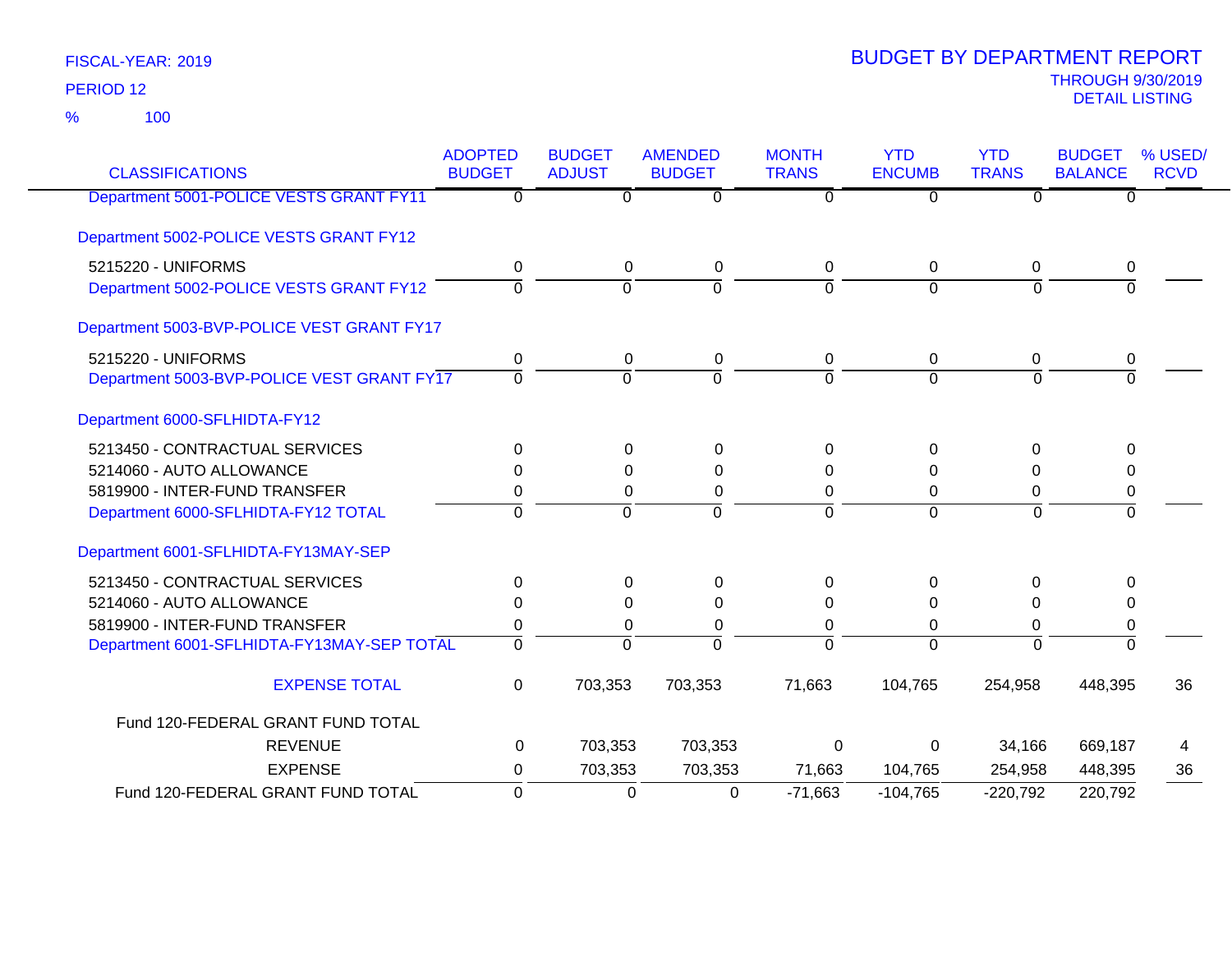| PERIOD <sub>12</sub>                     |                                 |                                |                                 |                              |                             |                            | <b>THROUGH 9/30/2019</b><br><b>DETAIL LISTING</b> |                        |
|------------------------------------------|---------------------------------|--------------------------------|---------------------------------|------------------------------|-----------------------------|----------------------------|---------------------------------------------------|------------------------|
| %<br>100                                 |                                 |                                |                                 |                              |                             |                            |                                                   |                        |
| <b>CLASSIFICATIONS</b>                   | <b>ADOPTED</b><br><b>BUDGET</b> | <b>BUDGET</b><br><b>ADJUST</b> | <b>AMENDED</b><br><b>BUDGET</b> | <b>MONTH</b><br><b>TRANS</b> | <b>YTD</b><br><b>ENCUMB</b> | <b>YTD</b><br><b>TRANS</b> | <b>BUDGET</b><br><b>BALANCE</b>                   | % USED/<br><b>RCVD</b> |
| Fund 124-PTP TAX-TRANSPORTATION          |                                 |                                |                                 |                              |                             |                            |                                                   |                        |
| <b>REVENUE</b>                           |                                 |                                |                                 |                              |                             |                            |                                                   |                        |
| Department 0000-Description N/A          |                                 |                                |                                 |                              |                             |                            |                                                   |                        |
| 3126000 - DISCRETIONARY SALES S/TAX      | 440,000                         | 0                              | 440,000                         | 80,294                       | 0                           | 452,731                    | $-12,731$                                         | 102                    |
| 3301000 - INTERGOVERNMENTAL REVENUE      | $\Omega$                        | $\Omega$                       | $\mathbf{0}$                    | $\Omega$                     | $\Omega$                    | $\Omega$                   | 0                                                 |                        |
| 3612000 - INTEREST INCOME                | 10,000                          | 0                              | 10,000                          | 932                          | 0                           | 7,460                      | 2,540                                             | 74                     |
| Department 0000-Description N/A TOTAL    | 450,000                         | $\overline{0}$                 | 450,000                         | 81,226                       | $\overline{0}$              | 460,191                    | $-10,191$                                         | 102                    |
| <b>REVENUE TOTAL</b>                     | 450,000                         | $\pmb{0}$                      | 450,000                         | 81,226                       | $\pmb{0}$                   | 460,191                    | $-10,191$                                         | 102                    |
| <b>EXPENSE</b>                           |                                 |                                |                                 |                              |                             |                            |                                                   |                        |
| Department 1730-STREET MAINTENANCE       |                                 |                                |                                 |                              |                             |                            |                                                   |                        |
| 5413450 - CONTRACTUAL SERVICES           | $\mathbf{0}$                    | 0                              | $\overline{0}$                  | 0                            | $\mathbf 0$                 | 0                          | 0                                                 |                        |
| 5416490 - CONSTRUCTIONS PROJECTS         | 606,500                         | 473,144                        | 1,079,644                       | 8,012                        | 183,147                     | 546,187                    | 533,457                                           | 50                     |
| Department 1730-STREET MAINTENANCE TOTAL | 606,500                         | 473,144                        | 1,079,644                       | 8,012                        | 183,147                     | 546,187                    | 533,457                                           | 50                     |
| <b>EXPENSE TOTAL</b>                     | 606,500                         | 473,144                        | 1,079,644                       | 8,012                        | 183,147                     | 546,187                    | 533,457                                           | 50                     |
| Fund 124-PTP TAX-TRANSPORTATION TOTAL    |                                 |                                |                                 |                              |                             |                            |                                                   |                        |
| <b>REVENUE</b>                           | 450,000                         | 0                              | 450,000                         | 81,226                       | 0                           | 460,191                    | $-10,191$                                         | 102                    |
| <b>EXPENSE</b>                           | 606,500                         | 473,144                        | 1,079,644                       | 8,012                        | 183,147                     | 546,187                    | 533,457                                           | 50                     |
| Fund 124-PTP TAX-TRANSPORTATION TOTAL    | $-156,500$                      | $-473,144$                     | $-629,644$                      | 73,214                       | $-183,147$                  | $-85,996$                  | $-543,648$                                        |                        |

BUDGET BY DEPARTMENT REPORT

Fund 125-PTP TAX FUND-DIRECT TRANSIT

REVENUE

FISCAL-YEAR: 2019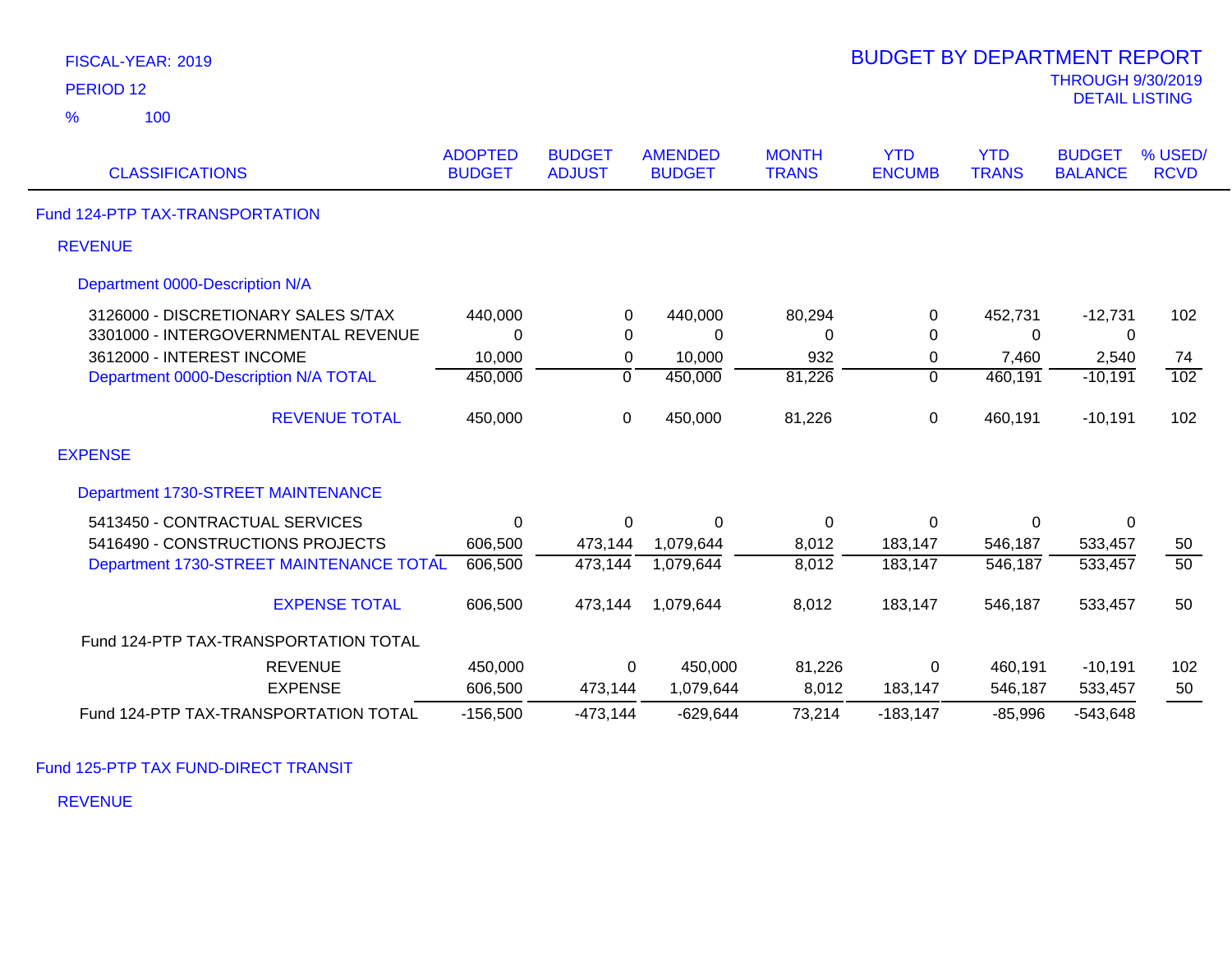100 %

| <b>CLASSIFICATIONS</b>                                                       | <b>ADOPTED</b><br><b>BUDGET</b> | <b>BUDGET</b><br><b>ADJUST</b> |                | <b>AMENDED</b><br><b>BUDGET</b> | <b>MONTH</b><br><b>TRANS</b> | <b>YTD</b><br><b>ENCUMB</b> | <b>YTD</b><br><b>TRANS</b>  | <b>BUDGET</b><br><b>BALANCE</b> | % USED/<br><b>RCVD</b> |
|------------------------------------------------------------------------------|---------------------------------|--------------------------------|----------------|---------------------------------|------------------------------|-----------------------------|-----------------------------|---------------------------------|------------------------|
| Department 0000-Description N/A                                              |                                 |                                |                |                                 |                              |                             |                             |                                 |                        |
| 3126000 - DISCRETIONARY SALES S/TAX                                          | 110,000                         |                                | 0              | 110,000                         | 0                            | 0                           | 0                           | 110,000                         |                        |
| Department 0000-Description N/A TOTAL                                        | 110,000                         | $\overline{0}$                 |                | 110,000                         | $\overline{0}$               | $\overline{0}$              | $\overline{0}$              | 110,000                         |                        |
| <b>REVENUE TOTAL</b>                                                         | 110,000                         | $\mathbf 0$                    |                | 110,000                         | $\pmb{0}$                    | 0                           | $\mathbf 0$                 | 110,000                         |                        |
| <b>EXPENSE</b>                                                               |                                 |                                |                |                                 |                              |                             |                             |                                 |                        |
| Department 1730-STREET MAINTENANCE                                           |                                 |                                |                |                                 |                              |                             |                             |                                 |                        |
| 5413450 - CONTRACTUAL SERVICES                                               | 277,748                         |                                | $\mathbf 0$    | 277,748                         | 24,039                       | 3,519                       | 273,120                     | 4,628                           | 98                     |
| 5416490 - CONSTRUCTIONS PROJECTS                                             | 0                               |                                | 0              | 0                               | 0                            | 0                           | 0                           | 0                               |                        |
| Department 1730-STREET MAINTENANCE TOTAL                                     | 277,748                         | $\overline{0}$                 |                | 277,748                         | 24,039                       | 3,519                       | 273,120                     | 4,628                           | $\overline{98}$        |
| <b>EXPENSE TOTAL</b>                                                         | 277,748                         | $\mathbf 0$                    |                | 277,748                         | 24,039                       | 3,519                       | 273,120                     | 4,628                           | 98                     |
| Fund 125-PTP TAX FUND-DIRECT TRANSIT TOTAL                                   |                                 |                                |                |                                 |                              |                             |                             |                                 |                        |
| <b>REVENUE</b>                                                               | 110,000                         |                                | 0              | 110,000                         | 0                            | $\mathbf 0$                 | $\mathbf 0$                 | 110,000                         |                        |
| <b>EXPENSE</b>                                                               | 277,748                         |                                | 0              | 277,748                         | 24,039                       | 3,519                       | 273,120                     | 4,628                           | 98                     |
| Fund 125-PTP TAX FUND-DIRECT TRANSIT TOTAL                                   | $-167,748$                      |                                | $\overline{0}$ | $-167,748$                      | $-24,039$                    | $-3,519$                    | $-273,120$                  | 105,372                         |                        |
| Fund 150-REVENUE STABILIZATION FUND                                          |                                 |                                |                |                                 |                              |                             |                             |                                 |                        |
| <b>REVENUE</b>                                                               |                                 |                                |                |                                 |                              |                             |                             |                                 |                        |
| Department 0000-Description N/A                                              |                                 |                                |                |                                 |                              |                             |                             |                                 |                        |
| 3811000 - CONTRIB. FROM OTHER FUNDS<br>Department 0000-Description N/A TOTAL | 0<br>$\overline{0}$             | $\overline{0}$                 | 0              | 0<br>ō                          | 0<br>$\overline{0}$          | 0<br>$\Omega$               | $\pmb{0}$<br>$\overline{0}$ | 0<br>$\overline{0}$             |                        |
| <b>REVENUE TOTAL</b>                                                         | 0                               | 0                              |                | $\pmb{0}$                       | $\mathbf 0$                  | 0                           | 0                           | 0                               |                        |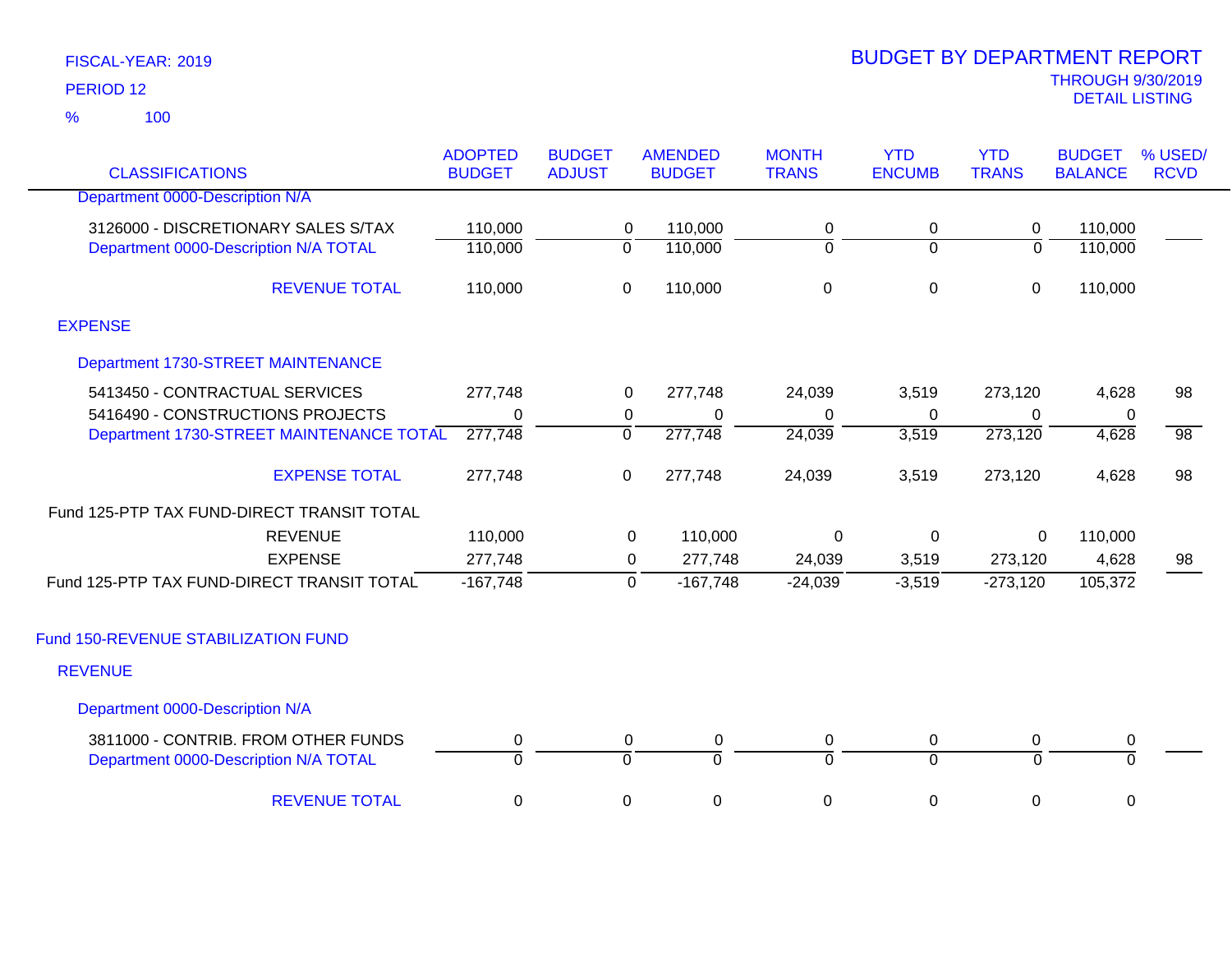| <b>CLASSIFICATIONS</b>                                              | <b>ADOPTED</b><br><b>BUDGET</b> | <b>BUDGET</b><br><b>ADJUST</b> | <b>AMENDED</b><br><b>BUDGET</b>              | <b>MONTH</b><br><b>TRANS</b> | <b>YTD</b><br><b>ENCUMB</b>   | <b>YTD</b><br><b>TRANS</b> | <b>BUDGET</b><br><b>BALANCE</b> | % USED/<br><b>RCVD</b> |
|---------------------------------------------------------------------|---------------------------------|--------------------------------|----------------------------------------------|------------------------------|-------------------------------|----------------------------|---------------------------------|------------------------|
| <b>EXPENSE</b>                                                      |                                 |                                |                                              |                              |                               |                            |                                 |                        |
| <b>Department 1410-FINANCE</b>                                      |                                 |                                |                                              |                              |                               |                            |                                 |                        |
| 5819120 - INTRA-GOV TRANSFER-TO GF<br>Department 1410-FINANCE TOTAL | 0<br>$\Omega$                   |                                | $\overline{0}$<br>$\pmb{0}$<br>0<br>$\Omega$ | 0<br>$\Omega$                | $\mathbf 0$<br>$\overline{0}$ | $\mathbf 0$<br>$\Omega$    | $\pmb{0}$<br>$\overline{0}$     |                        |
| <b>EXPENSE TOTAL</b>                                                | $\boldsymbol{0}$                |                                | $\pmb{0}$<br>$\mathsf 0$                     | $\pmb{0}$                    | $\mathbf 0$                   | $\mathbf 0$                | $\mathbf 0$                     |                        |
| Fund 150-REVENUE STABILIZATION FUND TOTAL                           |                                 |                                |                                              |                              |                               |                            |                                 |                        |
| <b>REVENUE</b>                                                      | $\mathbf 0$                     |                                | $\mathbf 0$<br>$\pmb{0}$                     | $\mathbf 0$                  | $\mathbf 0$                   | $\mathbf 0$                | $\mathbf 0$                     |                        |
| <b>EXPENSE</b>                                                      | 0                               |                                | $\mathbf{0}$<br>0                            | 0                            | 0                             | 0                          | 0                               | 98                     |
| Fund 150-REVENUE STABILIZATION FUND TOTAL                           | $\mathbf 0$                     |                                | $\overline{0}$<br>$\mathbf 0$                | $\mathbf{0}$                 | $\overline{0}$                | $\mathbf{0}$               | 0                               |                        |
| Fund 151-GRANT MATCH RESERVE FUND                                   |                                 |                                |                                              |                              |                               |                            |                                 |                        |
| <b>REVENUE</b>                                                      |                                 |                                |                                              |                              |                               |                            |                                 |                        |
| Department 0000-Description N/A                                     |                                 |                                |                                              |                              |                               |                            |                                 |                        |
| 3811000 - CONTRIB. FROM OTHER FUNDS                                 | 0                               |                                | $\mathbf 0$<br>0                             | 0                            | 0                             | 0                          | 0                               |                        |
| Department 0000-Description N/A TOTAL                               | $\overline{0}$                  |                                | $\overline{0}$<br>$\overline{0}$             | $\overline{0}$               | $\overline{0}$                | $\Omega$                   | $\overline{0}$                  |                        |
| <b>REVENUE TOTAL</b>                                                | $\pmb{0}$                       |                                | $\pmb{0}$<br>$\pmb{0}$                       | $\pmb{0}$                    | $\mathsf{O}\xspace$           | $\boldsymbol{0}$           | $\mathsf 0$                     |                        |
| <b>EXPENSE</b>                                                      |                                 |                                |                                              |                              |                               |                            |                                 |                        |
| Department 1410-FINANCE                                             |                                 |                                |                                              |                              |                               |                            |                                 |                        |
| 5819120 - INTRA-GOV TRANSFER-TO GF                                  | 0                               |                                | $\mathbf 0$<br>$\boldsymbol{0}$              | 0                            | 0                             | 0                          | 0                               |                        |
| Department 1410-FINANCE TOTAL                                       | $\overline{0}$                  |                                | $\overline{0}$<br>$\overline{0}$             | $\overline{0}$               | $\overline{0}$                | $\Omega$                   | $\overline{0}$                  |                        |
| <b>EXPENSE TOTAL</b>                                                | $\boldsymbol{0}$                |                                | $\pmb{0}$<br>$\pmb{0}$                       | $\mathbf 0$                  | $\mathbf 0$                   | 0                          | 0                               |                        |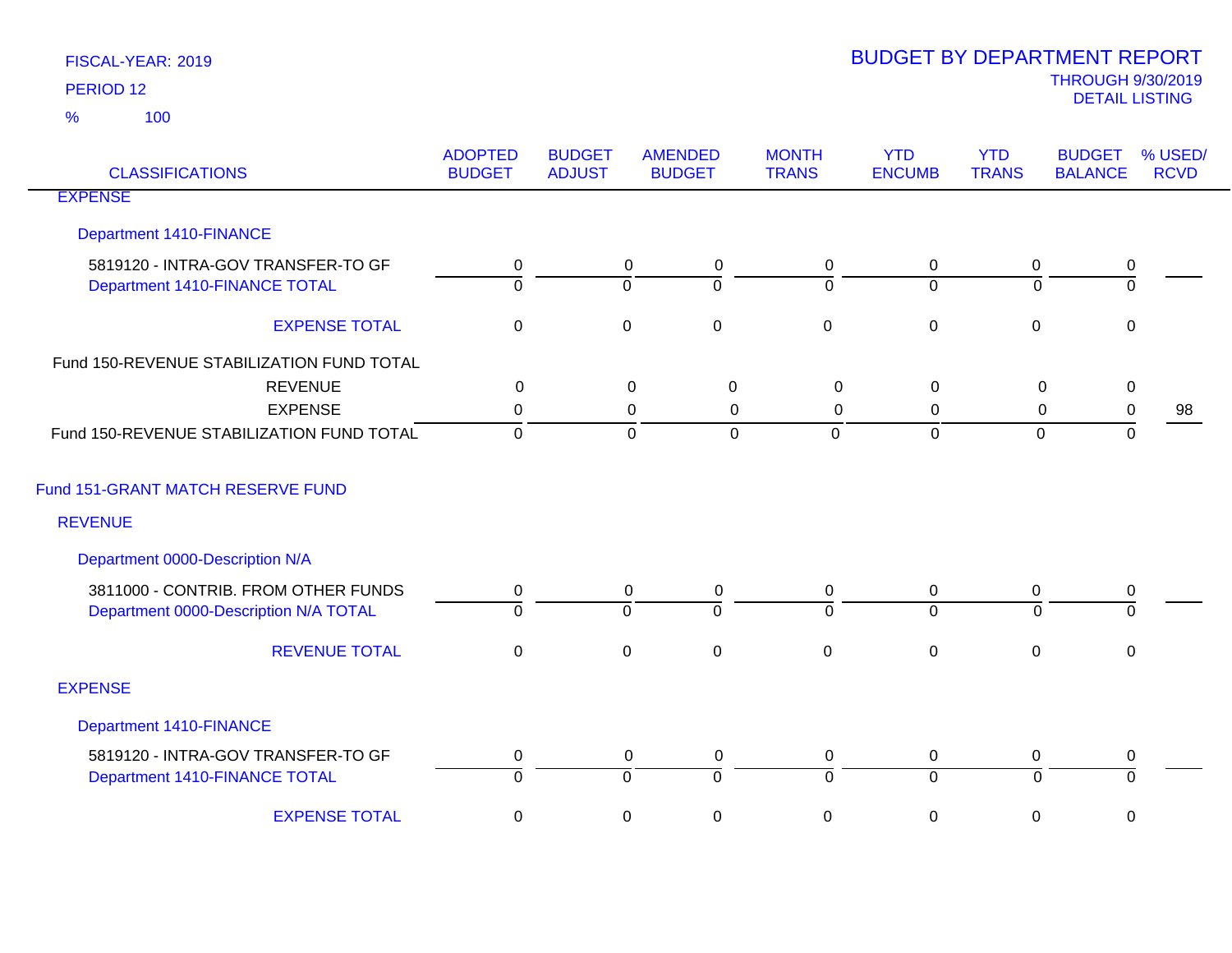100 %

### THROUGH 9/30/2019<br>DETAIL LISTING DETAIL LISTING PERIOD <sup>12</sup> BUDGET BY DEPARTMENT REPORT

|                                                                   | <b>ADOPTED</b> | <b>BUDGET</b> |                            | <b>AMENDED</b> | <b>MONTH</b> | <b>YTD</b>     | <b>YTD</b>   | <b>BUDGET</b>                                            | % USED/     |
|-------------------------------------------------------------------|----------------|---------------|----------------------------|----------------|--------------|----------------|--------------|----------------------------------------------------------|-------------|
| <b>CLASSIFICATIONS</b><br>Fund 151-GRANT MATCH RESERVE FUND TOTAL | <b>BUDGET</b>  | <b>ADJUST</b> |                            | <b>BUDGET</b>  | <b>TRANS</b> | <b>ENCUMB</b>  | <b>TRANS</b> | <b>BALANCE</b>                                           | <b>RCVD</b> |
|                                                                   |                |               |                            |                |              |                |              |                                                          |             |
| <b>REVENUE</b><br><b>EXPENSE</b>                                  | 0<br>$\Omega$  |               | $\mathbf 0$<br>$\mathsf 0$ | 0<br>0         | 0<br>0       | 0<br>0         |              | $\mathbf 0$<br>$\mathbf 0$<br>$\mathbf 0$<br>$\mathbf 0$ | 98          |
| Fund 151-GRANT MATCH RESERVE FUND TOTAL                           | $\Omega$       |               |                            | $\overline{0}$ | $\mathbf 0$  | $\mathbf 0$    |              | $\mathbf 0$<br>$\mathbf 0$                               |             |
|                                                                   |                |               | $\mathbf 0$                |                |              |                |              |                                                          |             |
| Fund 152-INSURANCE RESERVE FUND                                   |                |               |                            |                |              |                |              |                                                          |             |
| <b>REVENUE</b>                                                    |                |               |                            |                |              |                |              |                                                          |             |
| Department 0000-Description N/A                                   |                |               |                            |                |              |                |              |                                                          |             |
| 3811000 - CONTRIB. FROM OTHER FUNDS                               | 0              |               | 0                          | 0              | 0            | 0              | 0            | 0                                                        |             |
| Department 0000-Description N/A TOTAL                             | $\Omega$       |               | $\mathbf 0$                | $\overline{0}$ | $\mathbf 0$  | $\overline{0}$ |              | 0<br>0                                                   |             |
| <b>REVENUE TOTAL</b>                                              | 0              |               | $\overline{0}$             | $\pmb{0}$      | $\mathbf 0$  | $\pmb{0}$      | $\mathbf 0$  | $\mathsf 0$                                              |             |
| <b>EXPENSE</b>                                                    |                |               |                            |                |              |                |              |                                                          |             |
| <b>Department 1410-FINANCE</b>                                    |                |               |                            |                |              |                |              |                                                          |             |
| 5819120 - INTRA-GOV TRANSFER-TO GF                                | 0              |               | 0                          | 0              | 0            | 0              | 0            | 0                                                        |             |
| Department 1410-FINANCE TOTAL                                     | $\overline{0}$ |               | $\mathbf 0$                | $\overline{0}$ | $\Omega$     | $\overline{0}$ |              | $\overline{0}$<br>0                                      |             |
| <b>EXPENSE TOTAL</b>                                              | 0              |               | $\mathbf 0$                | $\mathbf 0$    | $\mathbf 0$  | $\mathbf 0$    | $\mathbf 0$  | 0                                                        |             |
| Fund 152-INSURANCE RESERVE FUND TOTAL                             |                |               |                            |                |              |                |              |                                                          |             |
| <b>REVENUE</b>                                                    | $\pmb{0}$      |               | $\mathbf 0$                | $\mathbf 0$    | $\mathbf 0$  | $\mathbf 0$    |              | $\mathbf 0$<br>$\pmb{0}$                                 |             |
| <b>EXPENSE</b>                                                    | $\Omega$       |               | $\mathbf 0$                | 0              | 0            | 0              |              | $\mathbf 0$<br>$\mathbf 0$                               | 98          |
| Fund 152-INSURANCE RESERVE FUND TOTAL                             | 0              |               | 0                          | 0              | 0            | $\mathbf 0$    |              | $\mathbf 0$<br>0                                         |             |

Fund 153-TAX EQUALIZATION RESERVE FUND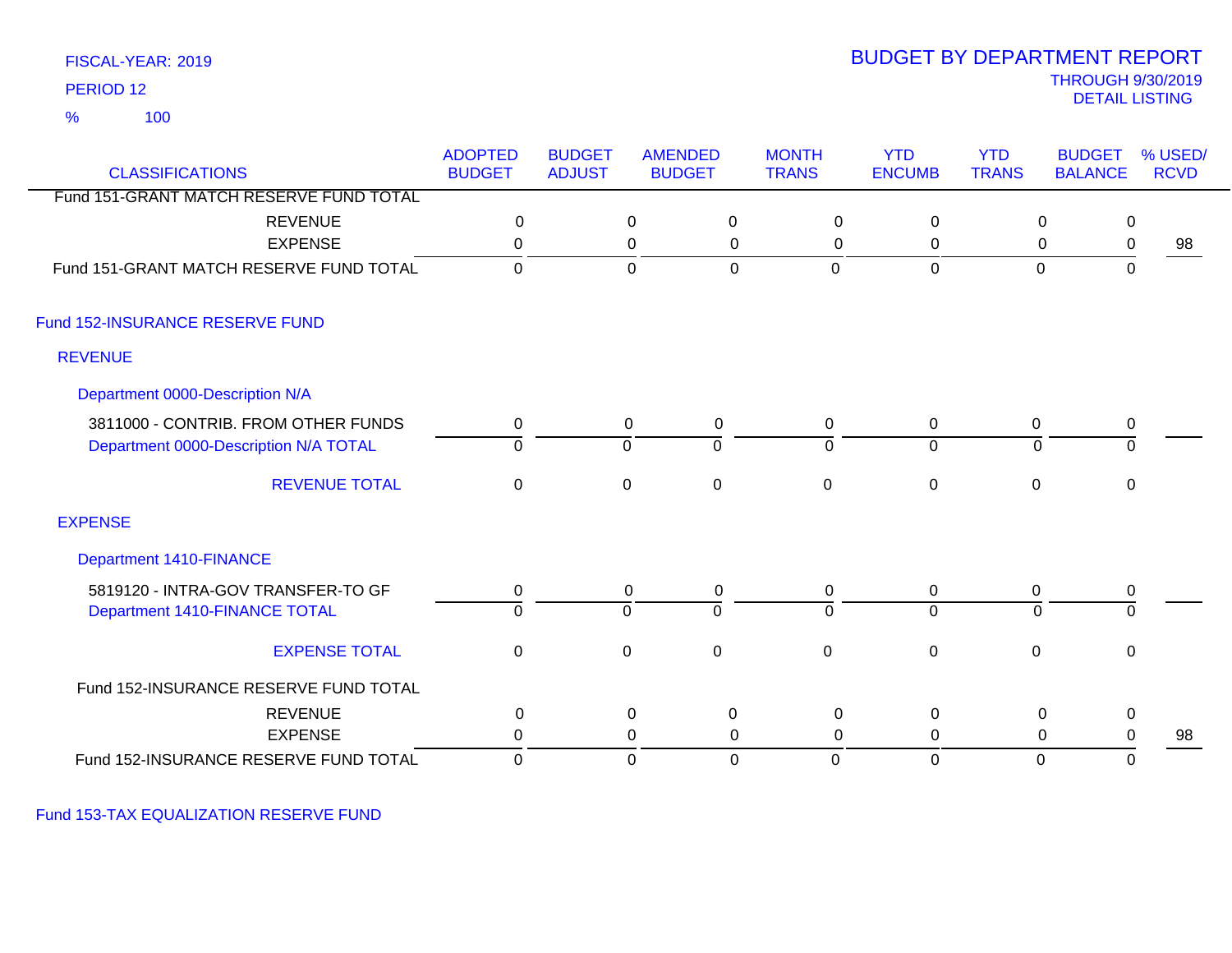| <b>CLASSIFICATIONS</b>                       | <b>ADOPTED</b><br><b>BUDGET</b> | <b>BUDGET</b><br><b>ADJUST</b> | <b>AMENDED</b><br><b>BUDGET</b>    | <b>MONTH</b><br><b>TRANS</b> | <b>YTD</b><br><b>ENCUMB</b> | <b>YTD</b><br><b>TRANS</b> | <b>BUDGET</b><br><b>BALANCE</b> | % USED/<br><b>RCVD</b> |
|----------------------------------------------|---------------------------------|--------------------------------|------------------------------------|------------------------------|-----------------------------|----------------------------|---------------------------------|------------------------|
| <b>REVENUE</b>                               |                                 |                                |                                    |                              |                             |                            |                                 |                        |
| Department 0000-Description N/A              |                                 |                                |                                    |                              |                             |                            |                                 |                        |
| 3811000 - CONTRIB. FROM OTHER FUNDS          | 0                               |                                | $\mathbf 0$<br>0                   | 0                            | 0                           | 0                          | 0                               |                        |
| Department 0000-Description N/A TOTAL        | $\overline{0}$                  |                                | $\overline{0}$<br>$\overline{0}$   | $\mathbf 0$                  | $\overline{0}$              | $\overline{0}$             | $\overline{0}$                  |                        |
| <b>REVENUE TOTAL</b>                         | $\mathbf 0$                     |                                | $\mathsf{O}\xspace$<br>$\mathbf 0$ | $\mathbf 0$                  | $\pmb{0}$                   | $\mathbf 0$                | $\mathbf 0$                     |                        |
| <b>EXPENSE</b>                               |                                 |                                |                                    |                              |                             |                            |                                 |                        |
| <b>Department 1410-FINANCE</b>               |                                 |                                |                                    |                              |                             |                            |                                 |                        |
| 5819120 - INTRA-GOV TRANSFER-TO GF           | 0                               |                                | $\mathbf 0$<br>0                   | $\mathbf 0$                  | $\mathbf 0$                 | 0                          | $\pmb{0}$                       |                        |
| Department 1410-FINANCE TOTAL                | $\overline{0}$                  |                                | $\overline{0}$<br>$\overline{0}$   | 0                            | $\overline{0}$              | $\overline{0}$             | $\overline{0}$                  |                        |
| <b>EXPENSE TOTAL</b>                         | $\mathbf 0$                     |                                | $\mathsf 0$<br>$\mathbf 0$         | $\mathbf 0$                  | $\mathbf 0$                 | $\mathbf 0$                | $\mathbf 0$                     |                        |
| Fund 153-TAX EQUALIZATION RESERVE FUND TOTAL |                                 |                                |                                    |                              |                             |                            |                                 |                        |
| <b>REVENUE</b>                               | 0                               |                                | $\mathbf 0$<br>$\mathbf 0$         | $\mathbf 0$                  | 0                           | $\mathbf 0$                | $\pmb{0}$                       |                        |
| <b>EXPENSE</b>                               | 0                               |                                | 0<br>0                             | 0                            | 0                           | 0                          | $\pmb{0}$                       | 98                     |
| Fund 153-TAX EQUALIZATION RESERVE FUND TOTAL | $\mathbf 0$                     |                                | $\mathbf 0$<br>$\Omega$            | $\mathbf 0$                  | $\overline{0}$              | $\mathbf{0}$               | $\Omega$                        |                        |
| Fund 154-BUILDING CAPITAL RESERVE FUND       |                                 |                                |                                    |                              |                             |                            |                                 |                        |
| <b>REVENUE</b>                               |                                 |                                |                                    |                              |                             |                            |                                 |                        |
| Department 0000-Description N/A              |                                 |                                |                                    |                              |                             |                            |                                 |                        |
| 3811000 - CONTRIB. FROM OTHER FUNDS          | 0                               |                                | $\pmb{0}$<br>0                     | $\mathbf 0$                  | $\pmb{0}$                   | 0                          | $\pmb{0}$                       |                        |
| Department 0000-Description N/A TOTAL        | $\overline{0}$                  |                                | $\overline{0}$<br>$\overline{0}$   | $\Omega$                     | $\overline{0}$              | ō                          | $\mathbf 0$                     |                        |
| <b>REVENUE TOTAL</b>                         | 0                               |                                | $\pmb{0}$<br>$\mathbf 0$           | 0                            | $\pmb{0}$                   | 0                          | 0                               |                        |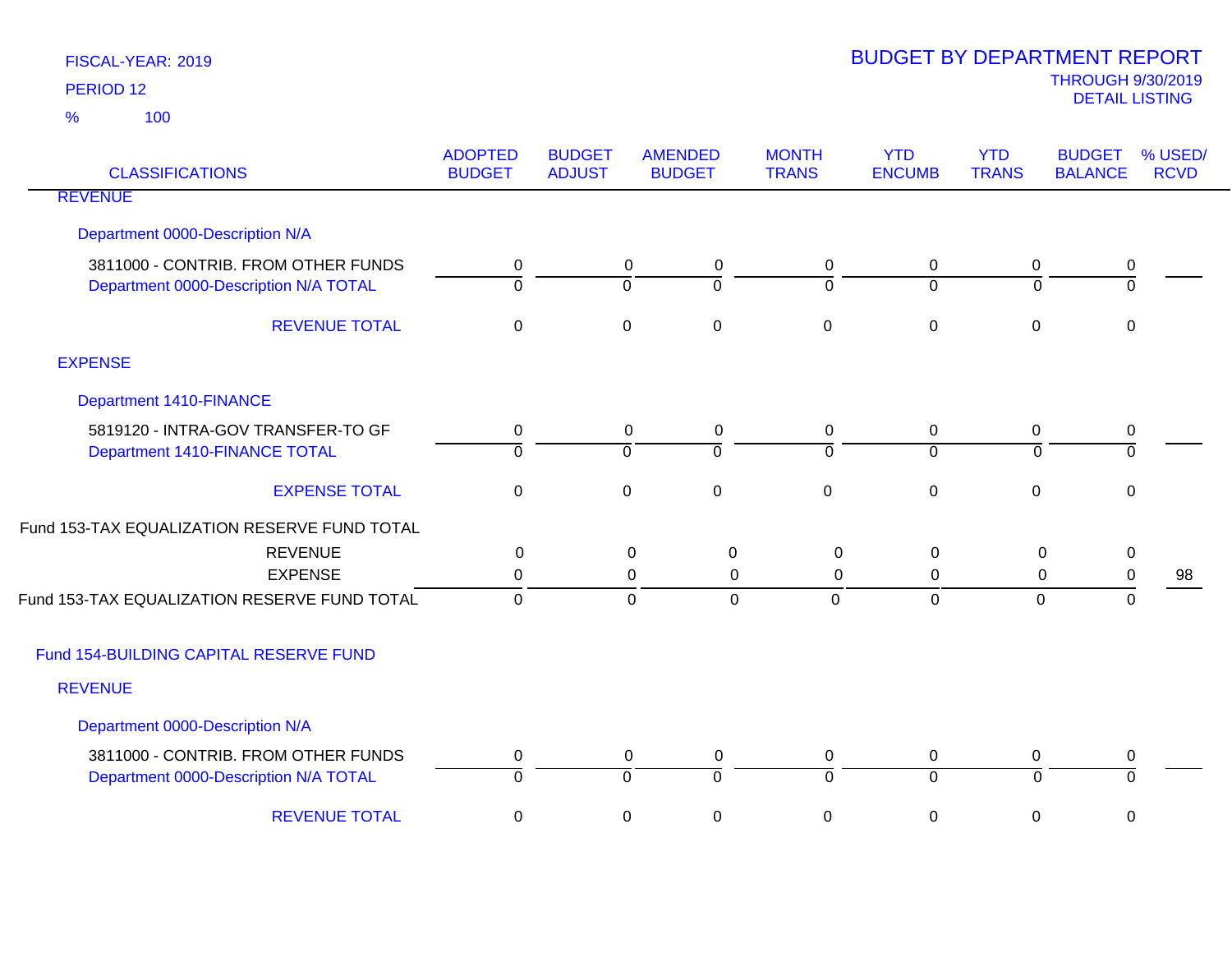| <b>CLASSIFICATIONS</b>                       | <b>ADOPTED</b><br><b>BUDGET</b> | <b>BUDGET</b><br><b>ADJUST</b> | <b>AMENDED</b><br><b>BUDGET</b> | <b>MONTH</b><br><b>TRANS</b> | <b>YTD</b><br><b>ENCUMB</b> | <b>YTD</b><br><b>TRANS</b> | <b>BUDGET</b><br><b>BALANCE</b> | % USED/<br><b>RCVD</b> |
|----------------------------------------------|---------------------------------|--------------------------------|---------------------------------|------------------------------|-----------------------------|----------------------------|---------------------------------|------------------------|
| <b>EXPENSE</b>                               |                                 |                                |                                 |                              |                             |                            |                                 |                        |
| Department 1410-FINANCE                      |                                 |                                |                                 |                              |                             |                            |                                 |                        |
| 5819120 - INTRA-GOV TRANSFER-TO GF           | 0                               |                                | 0<br>$\mathbf 0$                | 0                            | 0                           | $\mathbf 0$                | 0                               |                        |
| Department 1410-FINANCE TOTAL                | $\overline{0}$                  |                                | $\overline{0}$<br>0             | $\mathbf 0$                  | $\overline{0}$              | $\mathbf 0$                | $\overline{0}$                  |                        |
| <b>EXPENSE TOTAL</b>                         | $\mathbf 0$                     |                                | $\pmb{0}$<br>$\mathbf 0$        | $\mathbf 0$                  | $\pmb{0}$                   | $\mathbf 0$                | $\mathbf 0$                     |                        |
| Fund 154-BUILDING CAPITAL RESERVE FUND TOTAL |                                 |                                |                                 |                              |                             |                            |                                 |                        |
| <b>REVENUE</b>                               | 0                               |                                | $\mathbf 0$<br>$\mathbf 0$      | $\mathbf 0$                  | 0                           | 0                          | 0                               |                        |
| <b>EXPENSE</b>                               | 0                               |                                | $\mathbf 0$<br>0                | $\mathbf 0$                  | 0                           | 0                          | $\,0\,$                         | 98                     |
| Fund 154-BUILDING CAPITAL RESERVE FUND TOTAL | $\overline{0}$                  |                                | $\mathbf 0$<br>$\Omega$         | $\Omega$                     | $\Omega$                    | $\Omega$                   | $\mathbf 0$                     |                        |
| Fund 155-CITY PARKS ACQUI DEV OPERATION      |                                 |                                |                                 |                              |                             |                            |                                 |                        |
| <b>REVENUE</b>                               |                                 |                                |                                 |                              |                             |                            |                                 |                        |
| Department 0000-Description N/A              |                                 |                                |                                 |                              |                             |                            |                                 |                        |
| 3699201 - MISC. OTHERS                       | 0                               |                                | $\mathbf 0$<br>0                | 0                            | 0                           | 0                          | 0                               |                        |
| 3811000 - CONTRIB. FROM OTHER FUNDS          | 0                               |                                | $\pmb{0}$<br>0                  | 0                            | 0                           | 0                          | $\pmb{0}$                       |                        |
| Department 0000-Description N/A TOTAL        | $\Omega$                        |                                | $\Omega$<br>0                   | $\Omega$                     | $\mathbf 0$                 | $\Omega$                   | $\mathbf 0$                     |                        |
| <b>REVENUE TOTAL</b>                         | $\mathbf 0$                     |                                | $\mathbf 0$<br>$\mathbf 0$      | $\mathbf 0$                  | $\mathbf 0$                 | $\mathbf 0$                | $\mathbf 0$                     |                        |
| <b>EXPENSE</b>                               |                                 |                                |                                 |                              |                             |                            |                                 |                        |
| Department 1410-FINANCE                      |                                 |                                |                                 |                              |                             |                            |                                 |                        |
| 5819120 - INTRA-GOV TRANSFER-TO GF           | 0                               |                                | 0<br>0                          | 0                            | 0                           | 0                          | 0                               |                        |
| Department 1410-FINANCE TOTAL                | $\overline{0}$                  |                                | $\overline{0}$<br>$\mathbf 0$   | $\Omega$                     | $\overline{0}$              | $\overline{0}$             | $\mathbf 0$                     |                        |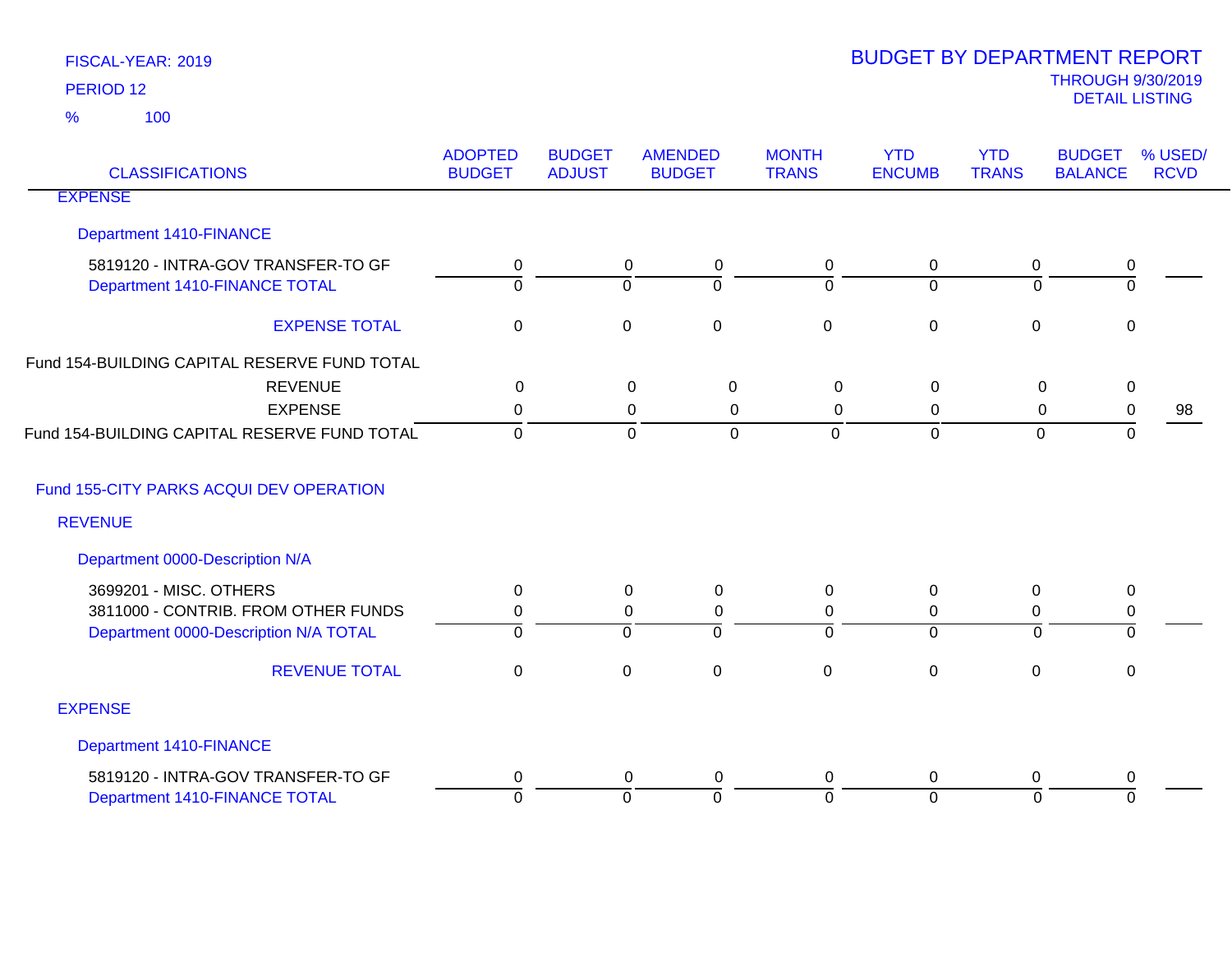100 %

|                                                              | <b>ADOPTED</b> | <b>BUDGET</b> |                | <b>AMENDED</b> | <b>MONTH</b> | <b>YTD</b>     | <b>YTD</b>     | <b>BUDGET</b>  | % USED/          |
|--------------------------------------------------------------|----------------|---------------|----------------|----------------|--------------|----------------|----------------|----------------|------------------|
| <b>CLASSIFICATIONS</b><br>Department 2000-PARKS & RECREATION | <b>BUDGET</b>  | <b>ADJUST</b> |                | <b>BUDGET</b>  | <b>TRANS</b> | <b>ENCUMB</b>  | <b>TRANS</b>   | <b>BALANCE</b> | <b>RCVD</b>      |
|                                                              |                |               |                |                |              |                |                |                |                  |
| 5726110 - LAND ACQUISITION                                   | 310,000        |               | 0              | 310,000        | 310,000      | $\mathbf 0$    | 310,000        | 0              | 100              |
| Department 2000-PARKS & RECREATION TOTAL                     | 310,000        |               | $\overline{0}$ | 310,000        | 310,000      | $\overline{0}$ | 310,000        | $\overline{0}$ | $\overline{100}$ |
| <b>EXPENSE TOTAL</b>                                         | 310,000        |               | 0              | 310,000        | 310,000      | $\pmb{0}$      | 310,000        | $\mathbf 0$    | 100              |
| Fund 155-CITY PARKS ACQUI DEV OPERATION TOTAL                |                |               |                |                |              |                |                |                |                  |
| <b>REVENUE</b>                                               | $\mathbf 0$    |               | $\mathbf 0$    | $\Omega$       | $\mathbf 0$  | $\mathbf 0$    | $\overline{0}$ | 0              | 100              |
| <b>EXPENSE</b>                                               | 310,000        |               | 0              | 310,000        | 310,000      | 0              | 310,000        | $\mathbf 0$    | 100              |
| Fund 155-CITY PARKS ACQUI DEV OPERATION                      | $-310,000$     |               | 0              | $-310,000$     | $-310,000$   | $\mathbf 0$    | $-310,000$     | 0              |                  |
| Fund 156-PEDESTRIAN CROSSING ACQUISITIO                      |                |               |                |                |              |                |                |                |                  |
| <b>REVENUE</b>                                               |                |               |                |                |              |                |                |                |                  |
| Department 0000-Description N/A                              |                |               |                |                |              |                |                |                |                  |
| 3699201 - MISC. OTHERS                                       | 0              |               | 0              | 0              | 0            | 0              | $\mathbf 0$    | $\pmb{0}$      |                  |
| 3811000 - CONTRIB. FROM OTHER FUNDS                          | 0              |               | 0              | 0              | 0            | 0              | 0              | $\pmb{0}$      |                  |
| Department 0000-Description N/A TOTAL                        | $\overline{0}$ |               | $\overline{0}$ | $\mathbf 0$    | $\Omega$     | $\overline{0}$ | $\mathbf 0$    | $\mathbf 0$    |                  |
| <b>REVENUE TOTAL</b>                                         | $\mathbf 0$    |               | $\mathbf 0$    | $\mathbf 0$    | $\mathbf 0$  | $\mathbf 0$    | $\mathbf 0$    | $\mathbf 0$    |                  |
| <b>EXPENSE</b>                                               |                |               |                |                |              |                |                |                |                  |
| Department 1790-ENGINEERING & CONSTRUCTN                     |                |               |                |                |              |                |                |                |                  |
| 5196490 - CONSTRUCTION PROJECTS                              | 0              |               | 0              | $\pmb{0}$      | 0            | $\pmb{0}$      | 0              | $\pmb{0}$      |                  |
| Department 1790-ENGINEERING & CONSTRUCTN                     | $\overline{0}$ |               | $\mathbf 0$    | $\Omega$       | $\Omega$     | $\overline{0}$ | $\Omega$       | $\Omega$       |                  |
| <b>EXPENSE TOTAL</b>                                         | 0              |               | 0              | 0              | 0            | 0              | 0              | 0              |                  |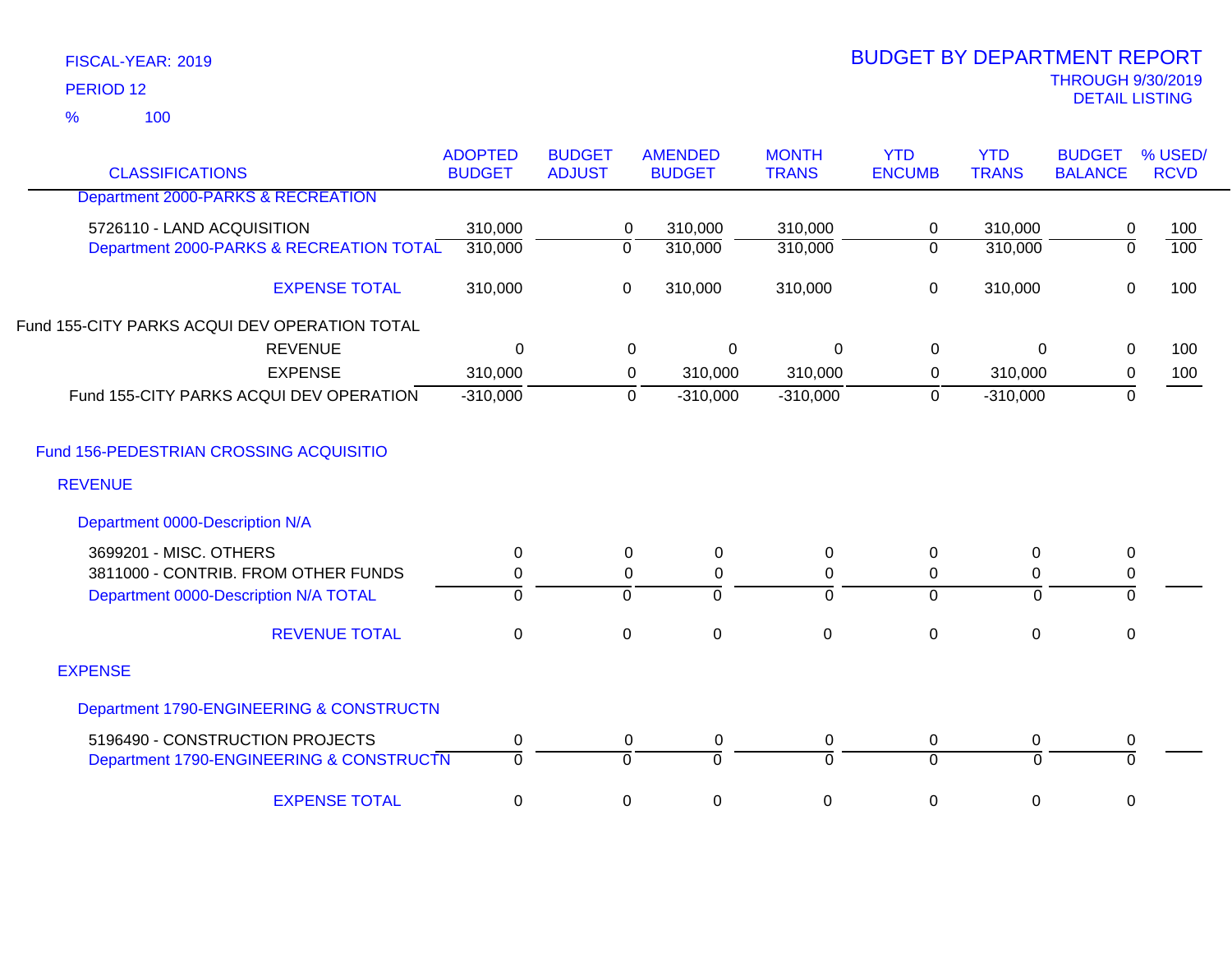100 %

| <b>CLASSIFICATIONS</b>                  | <b>ADOPTED</b><br><b>BUDGET</b> | <b>BUDGET</b><br><b>ADJUST</b> |                | <b>AMENDED</b><br><b>BUDGET</b> | <b>MONTH</b><br><b>TRANS</b> | <b>YTD</b><br><b>ENCUMB</b> | <b>YTD</b><br><b>TRANS</b> | <b>BUDGET</b><br><b>BALANCE</b> | % USED/<br><b>RCVD</b> |
|-----------------------------------------|---------------------------------|--------------------------------|----------------|---------------------------------|------------------------------|-----------------------------|----------------------------|---------------------------------|------------------------|
| Fund 156-PEDESTRIAN CROSSING ACQUISITIO |                                 |                                |                |                                 |                              |                             |                            |                                 |                        |
| <b>REVENUE</b>                          | $\mathbf 0$                     |                                | $\mathbf 0$    | $\pmb{0}$                       | $\mathbf 0$                  | 0                           | 0                          | $\mathbf 0$                     |                        |
| <b>EXPENSE</b>                          | 0                               |                                | 0              | 0                               | $\mathbf 0$                  | $\mathbf 0$                 | 0                          | $\pmb{0}$                       | 100                    |
| Fund 156-PEDESTRIAN CROSSING ACQUISITIO | $\mathbf 0$                     |                                | $\overline{0}$ | $\mathbf 0$                     | $\mathbf 0$                  | $\mathbf 0$                 | $\mathbf{0}$               | $\mathbf 0$                     |                        |
| Fund 201-DEBT SERVICE FUND              |                                 |                                |                |                                 |                              |                             |                            |                                 |                        |
| <b>REVENUE</b>                          |                                 |                                |                |                                 |                              |                             |                            |                                 |                        |
| Department 0000-Description N/A         |                                 |                                |                |                                 |                              |                             |                            |                                 |                        |
| 3612000 - INTEREST INCOME               | 2,000                           |                                | 0              | 2,000                           | 341                          | 0                           | 3,287                      | $-1,287$                        | 164                    |
| 3669000 - HOSPITAL LANDSCAPE REVENU     | 145,246                         |                                | 0              | 145,246                         | 0                            | 0                           | 145,246                    | 0                               | 100                    |
| 3669300 - RICHMAN PROPERTIES LN PMT     | 703,409                         |                                | 0              | 703,409                         | 0                            | 0                           | 703,409                    | $\mathbf{0}$                    | 100                    |
| 3699201 - MISC. OTHERS                  | $\Omega$                        |                                | 0              | 0                               | 0                            | 0                           | $-57$                      | 57                              |                        |
| 3811100 - TRANSFER IN FROM GEN FUND     | 329,345                         |                                | 0              | 329,345                         | 0                            | 0                           | 329,345                    | $\Omega$                        | 100                    |
| 3841100 - DEBT BB&T LOAN FY15           | 0                               |                                | 0              | 0                               | 0                            | 0                           | 0                          | 0                               |                        |
| Department 0000-Description N/A TOTAL   | 1,180,000                       | $\overline{0}$                 |                | 1,180,000                       | 341                          | 0                           | 1,181,230                  | $-1,230$                        | 100                    |
| <b>REVENUE TOTAL</b>                    | 1,180,000                       | 0                              |                | 1,180,000                       | 341                          | 0                           | 1,181,230                  | $-1,230$                        | 100                    |
| <b>EXPENSE</b>                          |                                 |                                |                |                                 |                              |                             |                            |                                 |                        |
| <b>Department 1410-FINANCE</b>          |                                 |                                |                |                                 |                              |                             |                            |                                 |                        |
| 5197110 - DEBT SERVICE- PRINCIPAL       | 774,000                         |                                | 0              | 774,000                         | 0                            | 0                           | 734,000                    | 40,000                          | 94                     |
| 5197210 - DEBT SERVICE-INTEREST         | 402,000                         |                                | 0              | 402,000                         | 0                            | 0                           | 368,628                    | 33,372                          | 91                     |
| 5197310 - DEBT OTHER COST               | 4,000                           |                                | 0              | 4,000                           | 25                           | 0                           | 541                        | 3,459                           | 13                     |
| Department 1410-FINANCE TOTAL           | 1,180,000                       | $\overline{0}$                 |                | 1,180,000                       | $\overline{25}$              | $\overline{0}$              | 1,103,169                  | 76,831                          | $\overline{93}$        |
| Department 1500-CITY ATTORNEY           |                                 |                                |                |                                 |                              |                             |                            |                                 |                        |
| 5147310 - DEBT OTHER COST               | 0                               |                                | $\pmb{0}$      | $\boldsymbol{0}$                | $\mathbf 0$                  | 0                           | 0                          | $\pmb{0}$                       |                        |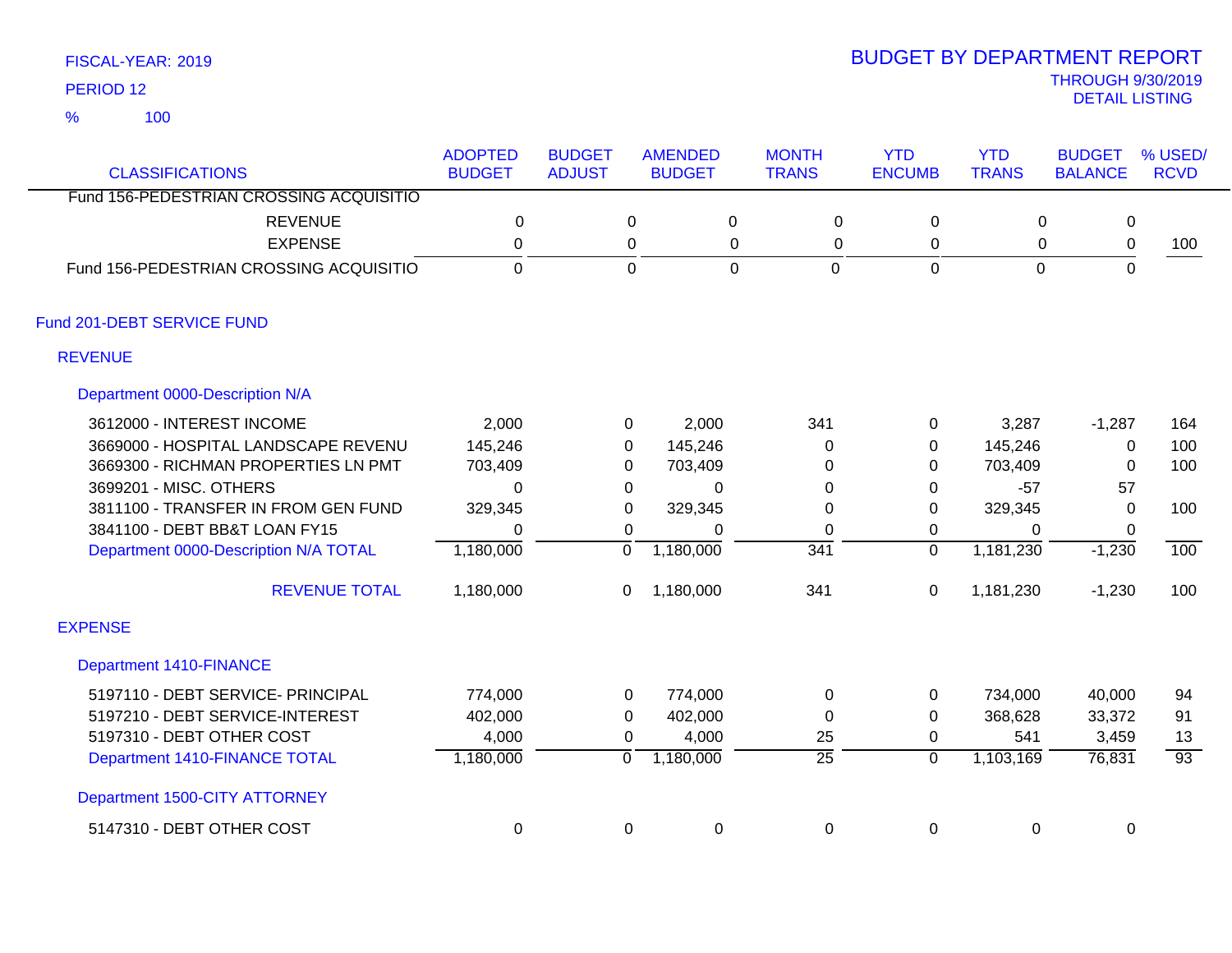| <b>CLASSIFICATIONS</b>                | <b>ADOPTED</b><br><b>BUDGET</b> | <b>BUDGET</b><br><b>ADJUST</b> | <b>AMENDED</b><br><b>BUDGET</b> | <b>MONTH</b><br><b>TRANS</b> | <b>YTD</b><br><b>ENCUMB</b> | <b>YTD</b><br><b>TRANS</b> | <b>BUDGET</b><br><b>BALANCE</b> | % USED/<br><b>RCVD</b> |
|---------------------------------------|---------------------------------|--------------------------------|---------------------------------|------------------------------|-----------------------------|----------------------------|---------------------------------|------------------------|
| 5197310 - DEBT OTHER COST             | 0                               | 0                              | 0                               | $\overline{0}$               | $\overline{0}$              | $\overline{0}$             | 0                               |                        |
| Department 1500-CITY ATTORNEY TOTAL   | $\overline{0}$                  | 0                              | 0                               | $\mathbf 0$                  | $\mathbf 0$                 | 0                          | $\Omega$                        |                        |
| <b>EXPENSE TOTAL</b>                  | 1,180,000                       | 0                              | 1,180,000                       | 25                           | $\mathbf 0$                 | 1,103,169                  | 76,831                          | 93                     |
| Fund 201-DEBT SERVICE FUND TOTAL      |                                 |                                |                                 |                              |                             |                            |                                 |                        |
| <b>REVENUE</b>                        | 1,180,000                       | 0                              | 1,180,000                       | 341                          | 0                           | 1,181,230                  | $-1,230$                        | 100                    |
| <b>EXPENSE</b>                        | 1,180,000                       | 0                              | 1,180,000                       | 25                           | $\mathbf 0$                 | 1,103,169                  | 76,831                          | 93                     |
| Fund 201-DEBT SERVICE FUND TOTAL      | $\pmb{0}$                       | 0                              | $\mathbf 0$                     | 316                          | $\mathbf 0$                 | 78,061                     | $-78,061$                       |                        |
| Fund 301-CAPITAL IMPROVEMENT FUND     |                                 |                                |                                 |                              |                             |                            |                                 |                        |
| <b>REVENUE</b>                        |                                 |                                |                                 |                              |                             |                            |                                 |                        |
| Department 0000-Description N/A       |                                 |                                |                                 |                              |                             |                            |                                 |                        |
| 3699294 - PRIOR YEAR ENCUMBRANCES     | $\Omega$                        | $\Omega$                       | $\Omega$                        | $\Omega$                     | 0                           | $\Omega$                   | $\mathbf 0$                     |                        |
| 3811000 - CONTRIB. FROM OTHER FUNDS   | 1,319,392                       | 0                              | 1,319,392                       | 1,319,392                    | 0                           | 1,319,392                  | $\pmb{0}$                       | 100                    |
| Department 0000-Description N/A TOTAL | 1,319,392                       | $\overline{0}$                 | 1,319,392                       | 1,319,392                    | $\overline{0}$              | 1,319,392                  | $\overline{0}$                  | 100                    |
| <b>REVENUE TOTAL</b>                  | 1,319,392                       | 0                              | 1,319,392                       | 1,319,392                    | 0                           | 1,319,392                  | 0                               | 100                    |
| <b>EXPENSE</b>                        |                                 |                                |                                 |                              |                             |                            |                                 |                        |
| Department 1310-CITY MANAGER          |                                 |                                |                                 |                              |                             |                            |                                 |                        |
| 5136450 - CAPITAL IMPROVEMENT         | $\mathbf 0$                     | $\Omega$                       | 0                               | $\mathbf 0$                  | $\mathbf 0$                 | $\Omega$                   | 0                               |                        |
| 5139920 - GENERAL CONTINGENCY         | $\pmb{0}$                       | 4,000                          | 4,000                           | 0                            | 4,000                       | 4,000                      | $\pmb{0}$                       | 100                    |
| Department 1310-CITY MANAGER TOTAL    | $\overline{0}$                  | 4,000                          | 4,000                           | $\overline{0}$               | 4,000                       | 4,000                      | $\overline{0}$                  | 100                    |
| Department 1320-PROCUREMENT DIVISION  |                                 |                                |                                 |                              |                             |                            |                                 |                        |
| 5136430 - EQUIPMENT-OPERATING         | $\mathbf 0$                     | 0                              | $\boldsymbol{0}$                | 0                            | 0                           | 0                          | 0                               |                        |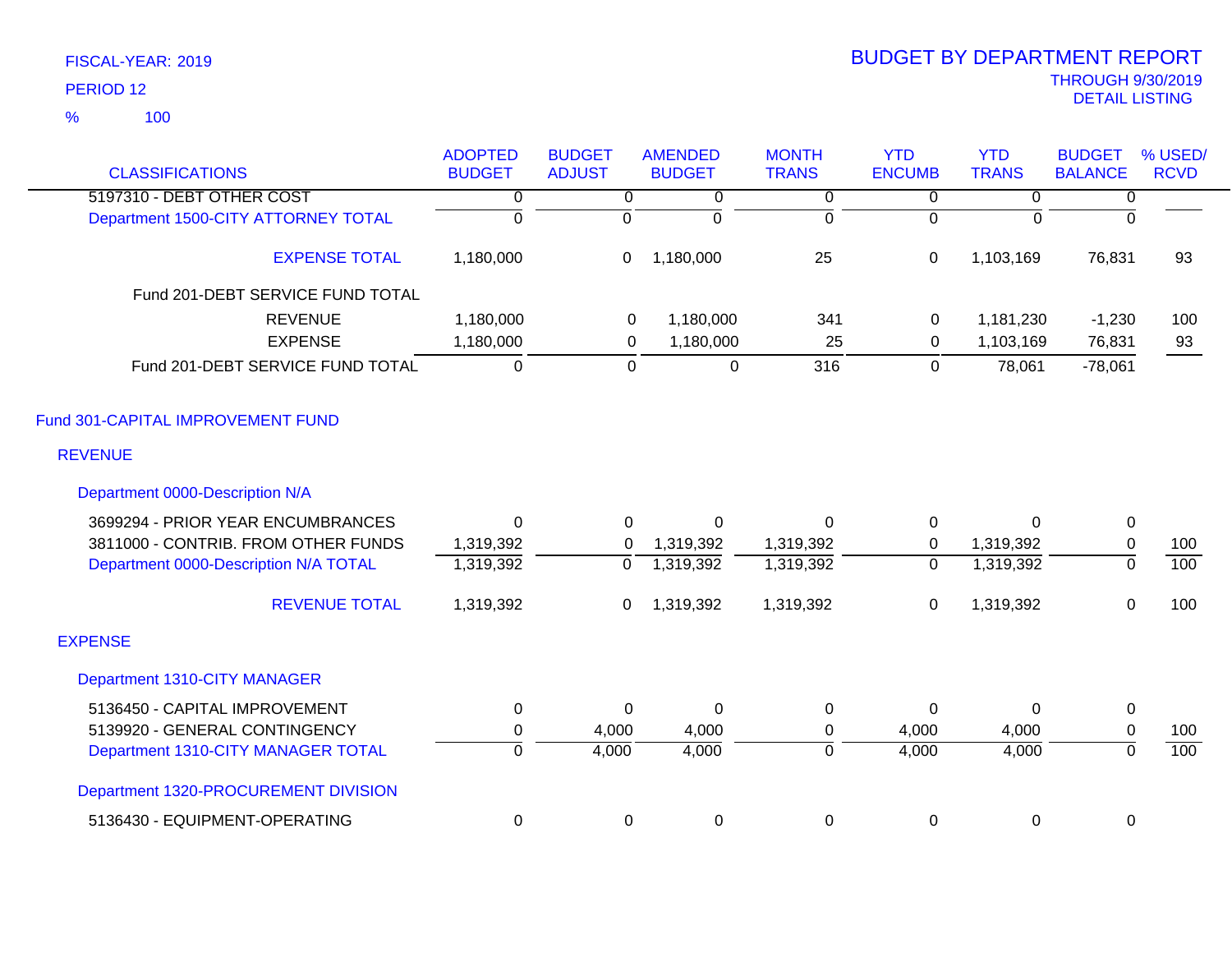100 %

| <b>CLASSIFICATIONS</b>                     | <b>ADOPTED</b><br><b>BUDGET</b> | <b>BUDGET</b><br><b>ADJUST</b> | <b>AMENDED</b><br><b>BUDGET</b> | <b>MONTH</b><br><b>TRANS</b> | <b>YTD</b><br><b>ENCUMB</b> | <b>YTD</b><br><b>TRANS</b> | <b>BUDGET</b><br><b>BALANCE</b> | % USED/<br><b>RCVD</b> |
|--------------------------------------------|---------------------------------|--------------------------------|---------------------------------|------------------------------|-----------------------------|----------------------------|---------------------------------|------------------------|
| Department 1320-PROCUREMENT DIVISION TOTAL | 0                               | 0                              | $\overline{0}$                  | 0                            | $\overline{0}$              | $\overline{0}$             | $\overline{0}$                  |                        |
| Department 1340-MANAGEMENT INFO. SYSTEMS   |                                 |                                |                                 |                              |                             |                            |                                 |                        |
| 5133450 - CONTRACTUAL SERVCS-INFRA         | $\mathbf{0}$                    | 0                              | $\Omega$                        | $\Omega$                     | $\Omega$                    | $\mathbf 0$                | $\mathbf 0$                     |                        |
| 5136430 - EQUIPMENT-OPERATING              | 100,000                         | 120,582                        | 220,582                         | 0                            | 120,582                     | 220,497                    | 85                              | 99                     |
| Department 1340-MANAGEMENT INFO. SYSTEMS   | 100,000                         | 120,582                        | 220,582                         | ō                            | 120,582                     | 220,497                    | $\overline{85}$                 | $\overline{99}$        |
| <b>Department 1410-FINANCE</b>             |                                 |                                |                                 |                              |                             |                            |                                 |                        |
| 5136430 - EQUIPMENT-OPERATING              | 50,000                          | 7,690                          | 57,690                          | 0                            | 40,148                      | 53,853                     | 3,837                           | 93                     |
| 5136440 - CAPITAL IMPROVEMENTS             | 0                               | 0                              | 0                               | 0                            | $\Omega$                    | 0                          | 0                               |                        |
| Department 1410-FINANCE TOTAL              | 50,000                          | 7,690                          | 57,690                          | $\mathbf 0$                  | 40,148                      | 53,853                     | 3,837                           | $\overline{93}$        |
| Department 1610-BUILDING                   |                                 |                                |                                 |                              |                             |                            |                                 |                        |
| 5246440 - CODE VEHICLES                    | $\mathbf 0$                     | $\mathsf 0$                    | $\pmb{0}$                       | $\mathbf 0$                  | $\mathbf 0$                 | $\mathbf 0$                | $\pmb{0}$                       |                        |
| Department 1610-BUILDING TOTAL             | $\Omega$                        | $\overline{0}$                 | $\overline{0}$                  | $\Omega$                     | $\Omega$                    | $\Omega$                   | $\Omega$                        |                        |
| Department 1620-PLANNING & ZONING          |                                 |                                |                                 |                              |                             |                            |                                 |                        |
| 5246430 - EQUIPMENT-OPERATING              | 0                               | 0                              | $\pmb{0}$                       | 0                            | $\mathbf 0$                 | $\boldsymbol{0}$           | 0                               |                        |
| 5246810 - SOFTWARE                         | 0                               | $\Omega$                       | $\pmb{0}$                       | $\Omega$                     | 0                           | 0                          | 0                               |                        |
| Department 1620-PLANNING & ZONING TOTAL    | $\Omega$                        | $\overline{0}$                 | $\overline{0}$                  | $\Omega$                     | $\Omega$                    | $\Omega$                   | $\overline{0}$                  |                        |
| Department 1640-CODE ENFORCEMENT           |                                 |                                |                                 |                              |                             |                            |                                 |                        |
| 5246440 - CODE VEHICLES                    | 0                               | 0                              | $\pmb{0}$                       | 0                            | 0                           | 0                          | 0                               |                        |
| Department 1640-CODE ENFORCEMENT TOTAL     | $\overline{0}$                  | $\overline{0}$                 | $\overline{0}$                  | $\overline{0}$               | $\Omega$                    | $\Omega$                   | $\overline{0}$                  |                        |
| Department 1720-SOLID WASTE                |                                 |                                |                                 |                              |                             |                            |                                 |                        |
| 5346430 - EQUIPMENT-OPERATING              | $\Omega$                        | 0                              | $\Omega$                        | $\Omega$                     | 0                           | 0                          | 0                               |                        |
| 5346440 - SOLID WASTE VEHICLES             | 288,000                         | 0                              | 288,000                         | 0                            | $\overline{0}$              | 268,343                    | 19,657                          | 93                     |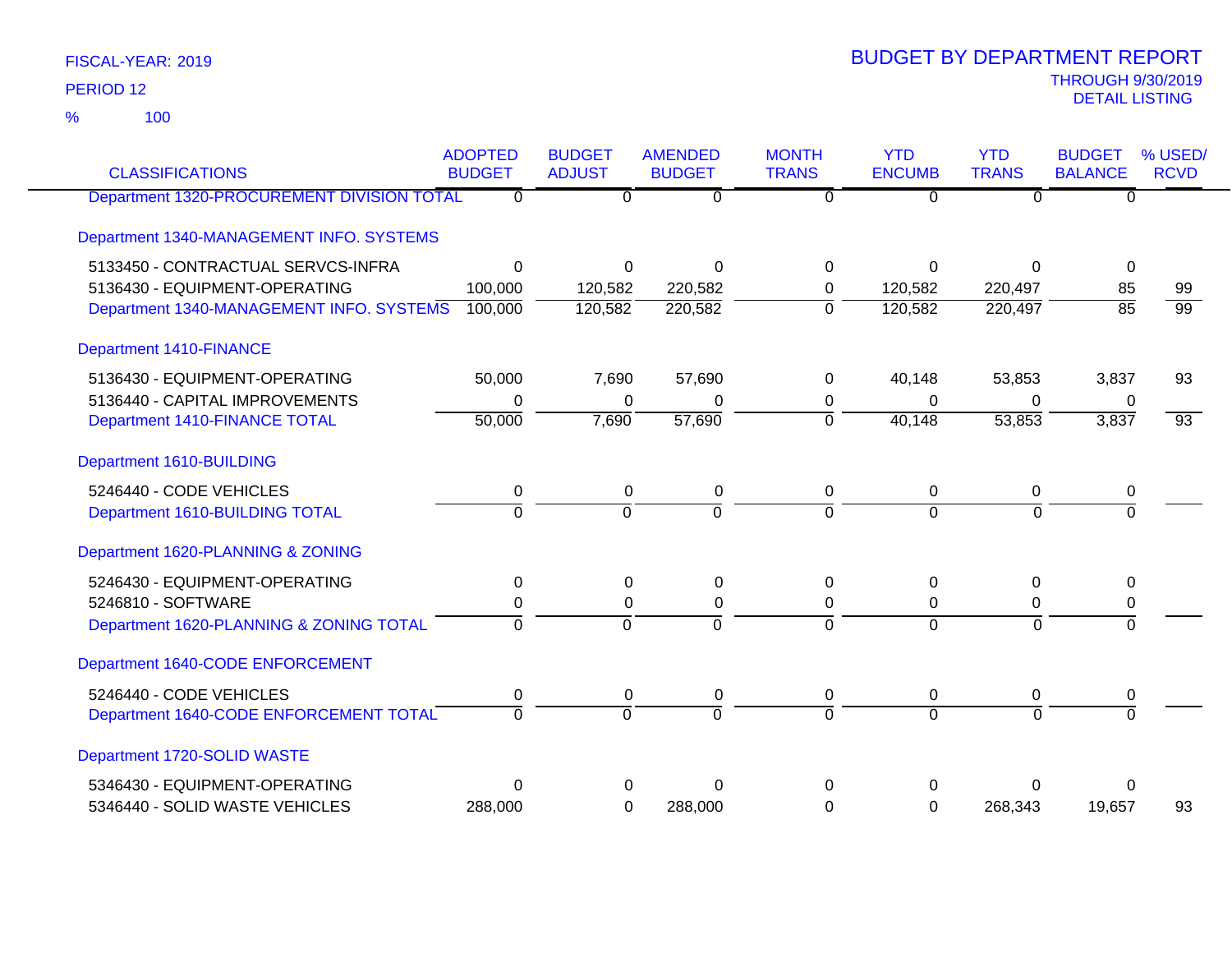100 %

| <b>CLASSIFICATIONS</b>                             | <b>ADOPTED</b><br><b>BUDGET</b> | <b>BUDGET</b><br><b>ADJUST</b> | <b>AMENDED</b><br><b>BUDGET</b> | <b>MONTH</b><br><b>TRANS</b> | <b>YTD</b><br><b>ENCUMB</b> | <b>YTD</b><br><b>TRANS</b> | <b>BUDGET</b><br><b>BALANCE</b> | % USED/<br><b>RCVD</b> |
|----------------------------------------------------|---------------------------------|--------------------------------|---------------------------------|------------------------------|-----------------------------|----------------------------|---------------------------------|------------------------|
| Department 1720-SOLID WASTE TOTAL                  | 288,000                         | $\overline{0}$                 | 288,000                         | $\overline{0}$               | $\overline{0}$              | 268,343                    | 19,657                          | $\overline{93}$        |
| Department 1730-STREET MAINTENANCE                 |                                 |                                |                                 |                              |                             |                            |                                 |                        |
| 5414625 - LANDSCAPE MAINTENANCE                    | $\Omega$                        | 0                              | $\Omega$                        | $\Omega$                     | $\Omega$                    | 0                          | $\Omega$                        |                        |
| 5416450 - SUNSET DR & ST LIGHTING                  | 215,000                         | 30,103                         | 245,103                         | 0                            | 10,000                      | 26,907                     | 218,196                         | 10                     |
| Department 1730-STREET MAINTENANCE TOTAL           | 215,000                         | 30,103                         | 245,103                         | $\overline{0}$               | 10,000                      | 26,907                     | 218,196                         | $\overline{10}$        |
| Department 1760-MOTOR POOL                         |                                 |                                |                                 |                              |                             |                            |                                 |                        |
| 5196450 - CAPITAL OUTLAY                           | 0                               | 0                              | 0                               | $\mathbf 0$                  | $\pmb{0}$                   | 0                          | 0                               |                        |
| Department 1760-MOTOR POOL TOTAL                   | $\overline{0}$                  | $\overline{0}$                 | $\overline{0}$                  | $\Omega$                     | $\overline{0}$              | $\overline{0}$             | $\overline{0}$                  |                        |
| Department 1790-ENGINEERING & CONSTRUCTN           |                                 |                                |                                 |                              |                             |                            |                                 |                        |
| 5196450 - CAPITAL OUTLAY                           | 1,200,000                       | 305,006                        | 1,505,006                       | 87,764                       | 303,101                     | 841,824                    | 663,182                         | 55                     |
| Department 1790-ENGINEERING & CONSTRUCTN 1,200,000 |                                 | 305,006                        | 1,505,006                       | 87,764                       | 303,101                     | 841,824                    | 663,182                         | $\overline{55}$        |
| Department 1910-POLICE                             |                                 |                                |                                 |                              |                             |                            |                                 |                        |
| 5216440 - VEHICLES                                 | 332,000                         | 99,556                         | 431,556                         | 0                            | 301,817                     | 431,556                    | $\Omega$                        | 100                    |
| 5216450 - CAPITAL LEASE                            | 30,000                          | $\Omega$                       | 30,000                          | 0                            | 0                           | 6,736                      | 23,264                          | 22                     |
| Department 1910-POLICE TOTAL                       | 362,000                         | 99,556                         | 461,556                         | $\overline{0}$               | 301,817                     | 438,292                    | 23,264                          | $\overline{94}$        |
| Department 2000-PARKS & RECREATION                 |                                 |                                |                                 |                              |                             |                            |                                 |                        |
| 5196440 - VEHICLES                                 | 0                               | $\mathbf 0$                    | $\Omega$                        | $\Omega$                     | 0                           | 0                          | $\Omega$                        |                        |
| 5196450 - CAPITAL OUTLAY                           | $\Omega$                        | 0                              | $\Omega$                        | $\Omega$                     | 0                           | $\Omega$                   | 0                               |                        |
| 5726440 - CAPITAL IMPROVEMENTS                     | 73,000                          | 0                              | 73,000                          | 13,861                       | 0                           | 50,180                     | 22,820                          | 68                     |
| 5726450 - MATCHING CONTRIBUTION                    | 1,347,000                       | 308,564                        | 1,655,564                       | 104,186                      | 212,472                     | 1,465,720                  | 189,845                         | 88                     |
| Department 2000-PARKS & RECREATION TOTAL 1,420,000 |                                 | 308,564                        | 1,728,564                       | 118,047                      | 212,472                     | 1,515,900                  | 212,665                         | $\overline{87}$        |
| Department 2010-RECREATION-TENNIS                  |                                 |                                |                                 |                              |                             |                            |                                 |                        |
| 5726450 - MATCHING CONTRIBUTION                    | 0                               | 0                              | $\mathbf 0$                     | 0                            | 0                           | 0                          | 0                               |                        |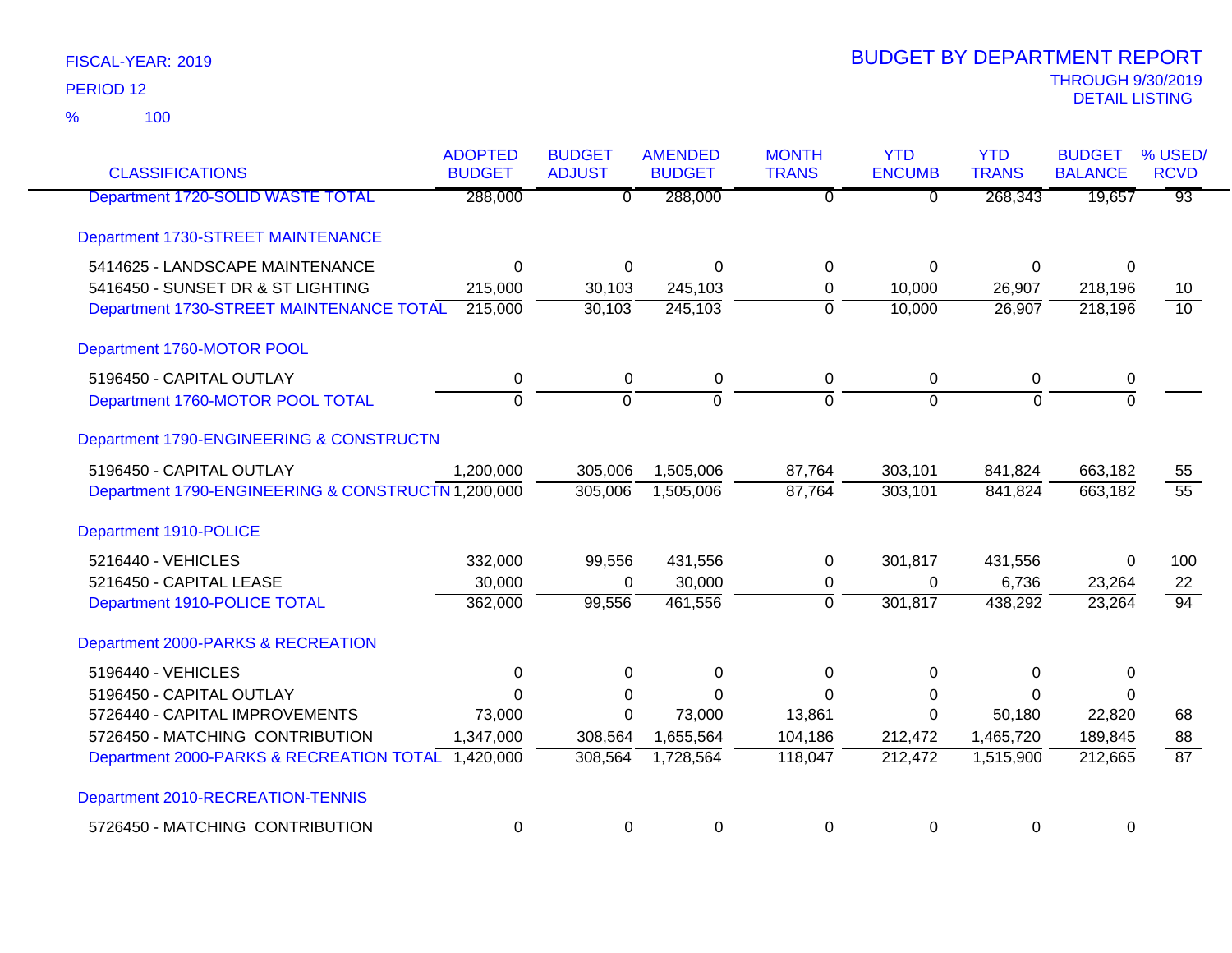100 %

|                                                    | <b>ADOPTED</b> | <b>BUDGET</b>  | <b>AMENDED</b>   | <b>MONTH</b>    | <b>YTD</b>     | <b>YTD</b>   | <b>BUDGET</b>             | % USED/     |
|----------------------------------------------------|----------------|----------------|------------------|-----------------|----------------|--------------|---------------------------|-------------|
| <b>CLASSIFICATIONS</b>                             | <b>BUDGET</b>  | <b>ADJUST</b>  | <b>BUDGET</b>    | <b>TRANS</b>    | <b>ENCUMB</b>  | <b>TRANS</b> | <b>BALANCE</b>            | <b>RCVD</b> |
| Department 2010-RECREATION-TENNIS TOTAL            | $\overline{0}$ | $\overline{0}$ | $\Omega$         | $\overline{0}$  | $\overline{0}$ | $\Omega$     | $\Omega$                  |             |
| Department 2020-MULTI PURPOSE CENTER               |                |                |                  |                 |                |              |                           |             |
| 5726450 - MATCHING CONTRIBUTION                    | 155,000        | 0              | 155,000          | $\mathbf 0$     | 115,811        | 155,000      |                           | 100         |
| Department 2020-MULTI PURPOSE CENTER TOTAL 155,000 |                | $\mathbf 0$    | 155,000          | $\overline{0}$  | 115,811        | 155,000      |                           | 100         |
| <b>EXPENSE TOTAL</b>                               | 3,790,000      | 875,501        | 4,665,501        | 205,811         | 1,107,931      | 3,524,616    | 1,140,887                 | 75          |
| Fund 301-CAPITAL IMPROVEMENT FUND TOTAL            |                |                |                  |                 |                |              |                           |             |
| <b>REVENUE</b>                                     | 1,319,392      | 0              | 1,319,392        | 1,319,392       | $\mathbf 0$    | 1,319,392    | $\Omega$                  | 100         |
| <b>EXPENSE</b>                                     | 3,790,000      | 875,501        | 4,665,501        | 205,811         | 1,107,931      | 3,524,616    | 1,140,887                 | 75          |
| Fund 301-CAPITAL IMPROVEMENT FUND TOTAL            | $-2,470,608$   | $-875,501$     | $-3,346,109$     | 1,113,581       | $-1,107,931$   |              | $-2,205,224$ $-1,140,887$ |             |
| Fund 608-STATE FORFEITURE FUND                     |                |                |                  |                 |                |              |                           |             |
| <b>REVENUE</b>                                     |                |                |                  |                 |                |              |                           |             |
| Department 0000-Description N/A                    |                |                |                  |                 |                |              |                           |             |
| 3511000 - CONFISCATED REVENUE                      | 0              | 0              | 0                | 0               | 0              | 0            | 0                         |             |
| 3612000 - INTEREST INCOME                          | 0              | 0              | $\pmb{0}$        | 69              | 0              | 831          | $-831$                    |             |
| Department 0000-Description N/A TOTAL              | $\overline{0}$ | $\overline{0}$ | $\overline{0}$   | $\overline{69}$ | $\overline{0}$ | 831          | $-831$                    |             |
| <b>REVENUE TOTAL</b>                               | $\mathbf 0$    | $\mathsf 0$    | $\boldsymbol{0}$ | 69              | $\pmb{0}$      | 831          | $-831$                    |             |
| <b>EXPENSE</b>                                     |                |                |                  |                 |                |              |                           |             |
| Department 1910-POLICE                             |                |                |                  |                 |                |              |                           |             |
| 5213450 - CONTRACTUAL SERVICES                     | $\Omega$       | $\Omega$       | 0                | 0               | 0              | $\Omega$     | 0                         |             |
| 5213490 - CRIME PREVENTION PROGRAMS                | 0              | 0              | 0                | 0               | 0              | 0            | 0                         |             |
| 5214070 - TRAVEL & CONFERENCE                      | $\Omega$       | $\mathbf 0$    | $\Omega$         | $\Omega$        | $\Omega$       | $\mathbf 0$  | $\Omega$                  |             |
| 5215210 - SUPPLIES                                 | 30,000         | $\Omega$       | 30,000           | 0               | $\overline{0}$ | $\Omega$     | 30,000                    |             |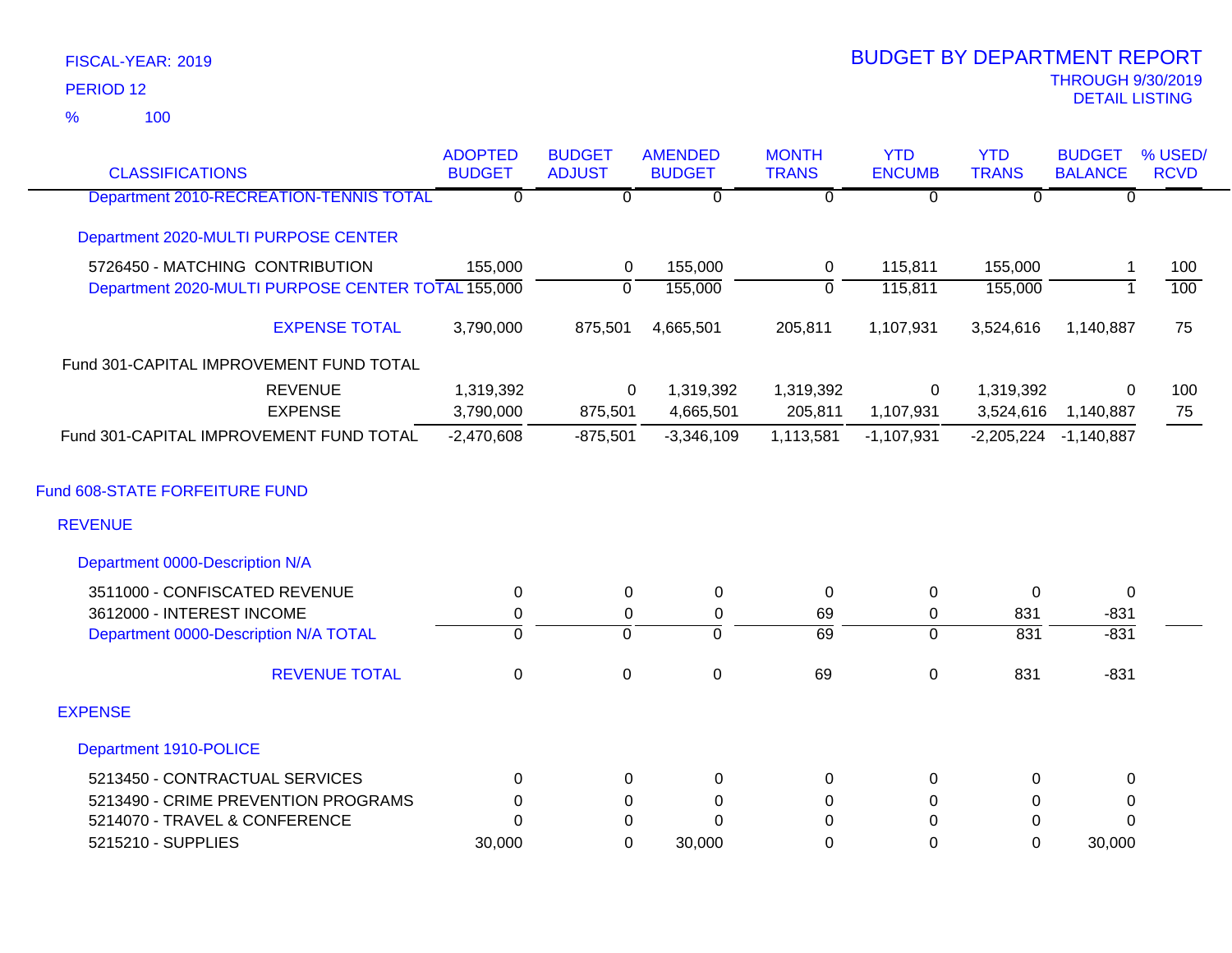| <b>CLASSIFICATIONS</b>                | <b>ADOPTED</b><br><b>BUDGET</b> | <b>BUDGET</b><br><b>ADJUST</b> | <b>AMENDED</b><br><b>BUDGET</b> | <b>MONTH</b><br><b>TRANS</b> | <b>YTD</b><br><b>ENCUMB</b> | <b>YTD</b><br><b>TRANS</b> | <b>BUDGET</b><br><b>BALANCE</b> | % USED/<br><b>RCVD</b> |
|---------------------------------------|---------------------------------|--------------------------------|---------------------------------|------------------------------|-----------------------------|----------------------------|---------------------------------|------------------------|
| <b>Department 1910-POLICE TOTAL</b>   | 30,000                          | $\overline{0}$                 | 30,000                          | $\overline{0}$               | $\overline{0}$              | ᠊ᠦ                         | 30,000                          |                        |
| <b>EXPENSE TOTAL</b>                  | 30,000                          | $\mathbf 0$                    | 30,000                          | $\pmb{0}$                    | $\boldsymbol{0}$            | $\mathbf 0$                | 30,000                          |                        |
| Fund 608-STATE FORFEITURE FUND TOTAL  |                                 |                                |                                 |                              |                             |                            |                                 |                        |
| <b>REVENUE</b>                        | 0                               | 0                              | 0                               | 69                           | 0                           | 831                        | $-831$                          |                        |
| <b>EXPENSE</b>                        | 30,000                          | 0                              | 30,000                          | $\mathbf 0$                  | $\pmb{0}$                   | 0                          | 30,000                          |                        |
| Fund 608-STATE FORFEITURE FUND TOTAL  | $-30,000$                       | 0                              | $-30,000$                       | 69                           | $\mathbf 0$                 | 831                        | $-30,831$                       |                        |
| Fund 610-CRA TRUST FUND               |                                 |                                |                                 |                              |                             |                            |                                 |                        |
| <b>REVENUE</b>                        |                                 |                                |                                 |                              |                             |                            |                                 |                        |
| Department 0000-Description N/A       |                                 |                                |                                 |                              |                             |                            |                                 |                        |
| 3111000 - OPERATING REVENUE           | 1,540,691                       | 0                              | 1,540,691                       | 0                            | 0                           | 801,802                    | 738,889                         | 52                     |
| 3612000 - INTEREST INCOME             | 0                               | 0                              | $\Omega$                        | $\Omega$                     | 0                           | 0                          | 0                               |                        |
| 3612100 - INTEREST INCOME-TIF         | 4,250                           | 0                              | 4,250                           | 1,644                        | 0                           | 6,819                      | $-2,569$                        | 160                    |
| 3625100 - RENTAL PROPERTIES           | 33,000                          | 0                              | 33,000                          | 3,093                        | 0                           | 26,078                     | 6,922                           | 79                     |
| 3699201 - MISC. OTHERS                | 0                               | 0                              | 0                               | 0                            | 0                           | 209                        | $-209$                          |                        |
| 3811900 - TRANSFER FR GENERAL FUND    | $\Omega$                        | 0                              | $\Omega$                        | $\Omega$                     | 0                           | $\Omega$                   | $\Omega$                        |                        |
| Department 0000-Description N/A TOTAL | 1,577,941                       | $\mathbf 0$                    | 1,577,941                       | 4,737                        | $\overline{0}$              | 834,908                    | 743,033                         | $\overline{52}$        |
| <b>REVENUE TOTAL</b>                  | 1,577,941                       | 0                              | 1,577,941                       | 4,737                        | $\boldsymbol{0}$            | 834,908                    | 743,033                         | 52                     |
| <b>EXPENSE</b>                        |                                 |                                |                                 |                              |                             |                            |                                 |                        |
| Department 1110-CRA BOARD FOR TIF     |                                 |                                |                                 |                              |                             |                            |                                 |                        |
| 5131210 - REGULAR                     | 143,945                         | 0                              | 143,945                         | 13,697                       | 0                           | 138,716                    | 5,229                           | 96                     |
| 5132110 - F.I.C.A.                    | 11,012                          | 0                              | 11,012                          | 1,044                        | 0                           | 10,536                     | 476                             | 95                     |
| 5132210 - PENSION PLAN CONTRIBUTION   | 1,633                           | 0                              | 1,633                           | 0                            | 0                           | 1,557                      | 76                              | 95                     |
| 5132220 - DEFERRED COMP CONTRIB.      | 7,960                           | 0                              | 7,960                           | 765                          | 0                           | 7,629                      | 331                             | 95                     |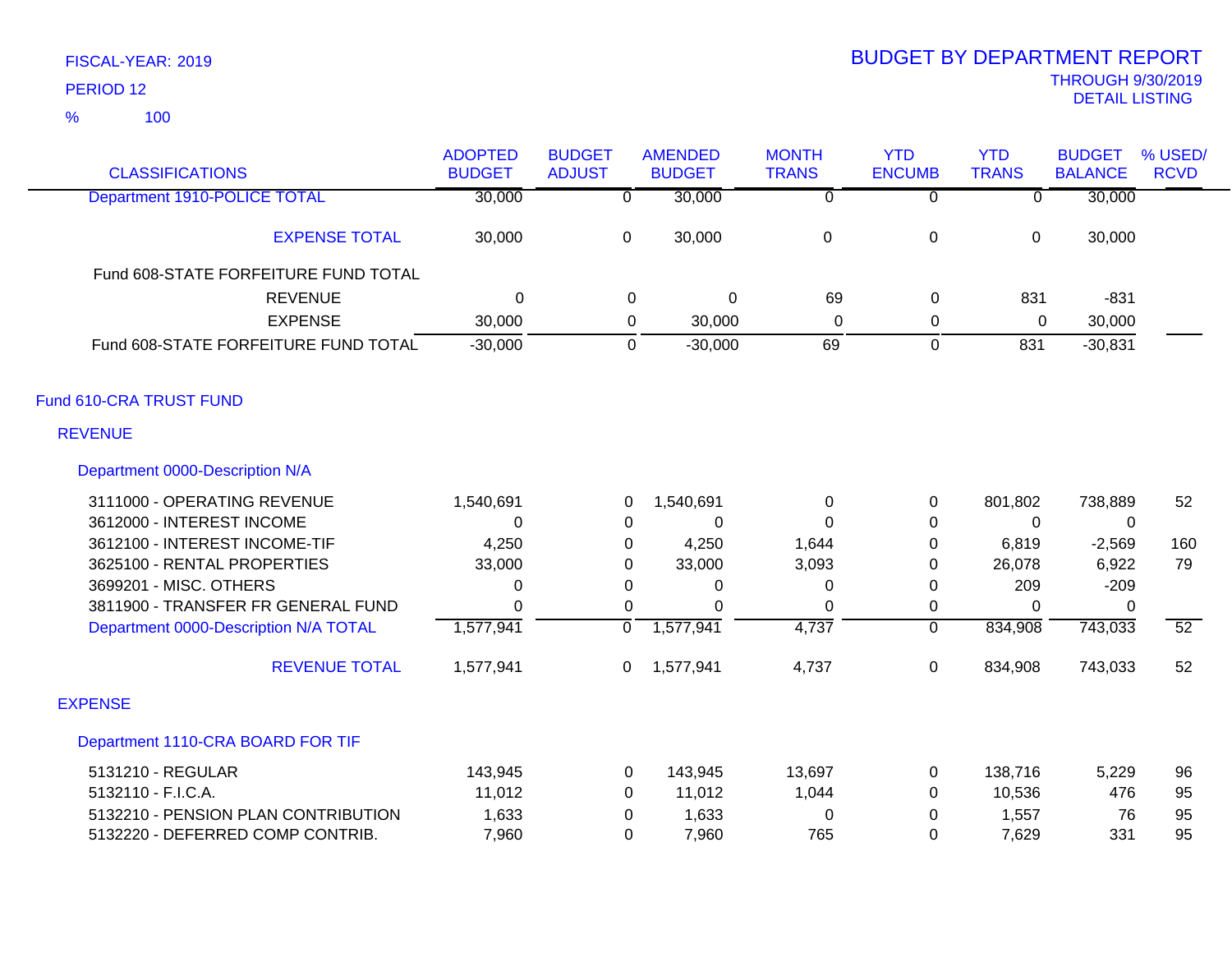100 %

|                                     | <b>ADOPTED</b> | <b>BUDGET</b> | <b>AMENDED</b> | <b>MONTH</b> | <b>YTD</b>    | <b>YTD</b>   | <b>BUDGET</b>  | % USED/     |
|-------------------------------------|----------------|---------------|----------------|--------------|---------------|--------------|----------------|-------------|
| <b>CLASSIFICATIONS</b>              | <b>BUDGET</b>  | <b>ADJUST</b> | <b>BUDGET</b>  | <b>TRANS</b> | <b>ENCUMB</b> | <b>TRANS</b> | <b>BALANCE</b> | <b>RCVD</b> |
| 5132310 - GROUP HEALTH INSURANCE    | 17,194         | 0             | 17,194         | 966          | 0             | 7,189        | 10,005         | 41          |
| 5132410 - WORKERS' COMPENSATION     | 432            | 0             | 432            | $\Omega$     | 0             | 342          | 90             | 79          |
| 5134060 - AUTO ALLOWANCE            | 4,010          | 0             | 4,010          | 526          | 0             | 3,938        | 72             | 98          |
| 5211210 - REGULAR                   | 134,591        | 0             | 134,591        | 14,814       | 0             | 137,726      | $-3,135$       | 102         |
| 5211410 - OVERTIME                  | $\Omega$       | 0             | 0              | $\Omega$     | $\Omega$      | $\Omega$     | 0              |             |
| 5212110 - F.I.C.A.                  | 10,296         | 0             | 10,296         | 1,098        | 0             | 10,703       | $-407$         | 103         |
| 5212210 - PENSION PLAN CONTRIBUTION | 20,323         | 0             | 20,323         | 0            | 0             | 18,232       | 2,091          | 89          |
| 5212310 - GROUP HEALTH INSURANCE    | 17,194         | 0             | 17,194         | 1,903        | 0             | 14,118       | 3,076          | 82          |
| 5212410 - WORKERS' COMPENSATION     | 6,176          | 0             | 6,176          | 0            | 0             | 4,890        | 1,286          | 79          |
| 5215220 - UNIFORMS                  | 0              |               | 0              |              |               | 0            | 0              |             |
| 5413120 - PROFESSIONAL SERVS-ST BEA | U              |               | $\Omega$       | 0            | U             | 0            |                |             |
| 5413450 - CONTRACTUAL SERVICES      | 70,000         | 0             | 70,000         | 0            | 0             | 0            | 70,000         |             |
| 5414670 - MAINT & REP-GRDS & STRUCT | 0              | 8,960         | 8,960          | 0            | 8,960         | 8,960        | 0              | 100         |
| 5414710 - PRINTING MATERIAL-INFRAST | U              | 0             | $\Omega$       | $\Omega$     | $\Omega$      | $\Omega$     | $\Omega$       |             |
| 5416340 - CAPITAL IMPROVEMENTS      | 100,000        | 0             | 100,000        | 5,000        | 87,210        | 92,210       | 7,791          | 92          |
| 5416450 - SUNSET DR & ST LIGHTING   | 0              | 0             | 0              | 0            | 0             | 0            | 0              |             |
| 5419930 - STREET BEAUTIFICATION     |                |               | ∩              | 0            | 0             | 0            |                |             |
| 5511310 - PART TIME                 |                |               | ∩              |              | 0             | U            |                |             |
| 5512110 - FICA                      |                |               | ∩              |              | 0             | ∩            |                |             |
| 5512410 - WORKER'S COMPENSATION     |                |               | 0              |              | 0             | 0            |                |             |
| 5513120 - PROFF.SVC/ECONOMIC DEVLOP |                |               | 0              |              | 0             | 0            |                |             |
| 5514710 - PRINTING MATERIALS-ECO.DE |                |               | 0              |              | 0             | ი            |                |             |
| 5515210 - Supplies                  |                |               | $\Omega$       | 0            | 0             | $\Omega$     |                |             |
| 5519932 - ECONOMIC DEVELOPMENT PRGM |                | O             | 0              |              | 0             | 0            |                |             |
| 5519933 - BUSINESS STARTUP ASSTNCE  | 20,000         | 0             | 20,000         | 0            | 0             | 7,187        | 12,813         | 35          |
| 5523120 - PROFF.SVC-COMM.BLDG REHAB | 0              |               | 0              |              | 0             | $\Omega$     | 0              |             |
| 5523450 - CONTRACTUAL SRVCS-COMMERC |                |               |                | 0            | 0             |              |                |             |
| 5524710 - PRINTING-MATERIALS-COMMER | 0              | 0             | 0              | 0            | 0             | 0            | 0              |             |
| 5541210 - REGULAR                   | 21,864         | 0             | 21,864         | 2,632        | 0             | 26,723       | $-4,859$       | 122         |
| 5542110 - FICA                      | 1,673          | 0             | 1,673          | 201          | 0             | 2,044        | $-371$         | 122         |
| 5542210 - PENSION PLAN              | 0              | 0             | 0              | 0            | 0             | 0            | 0              |             |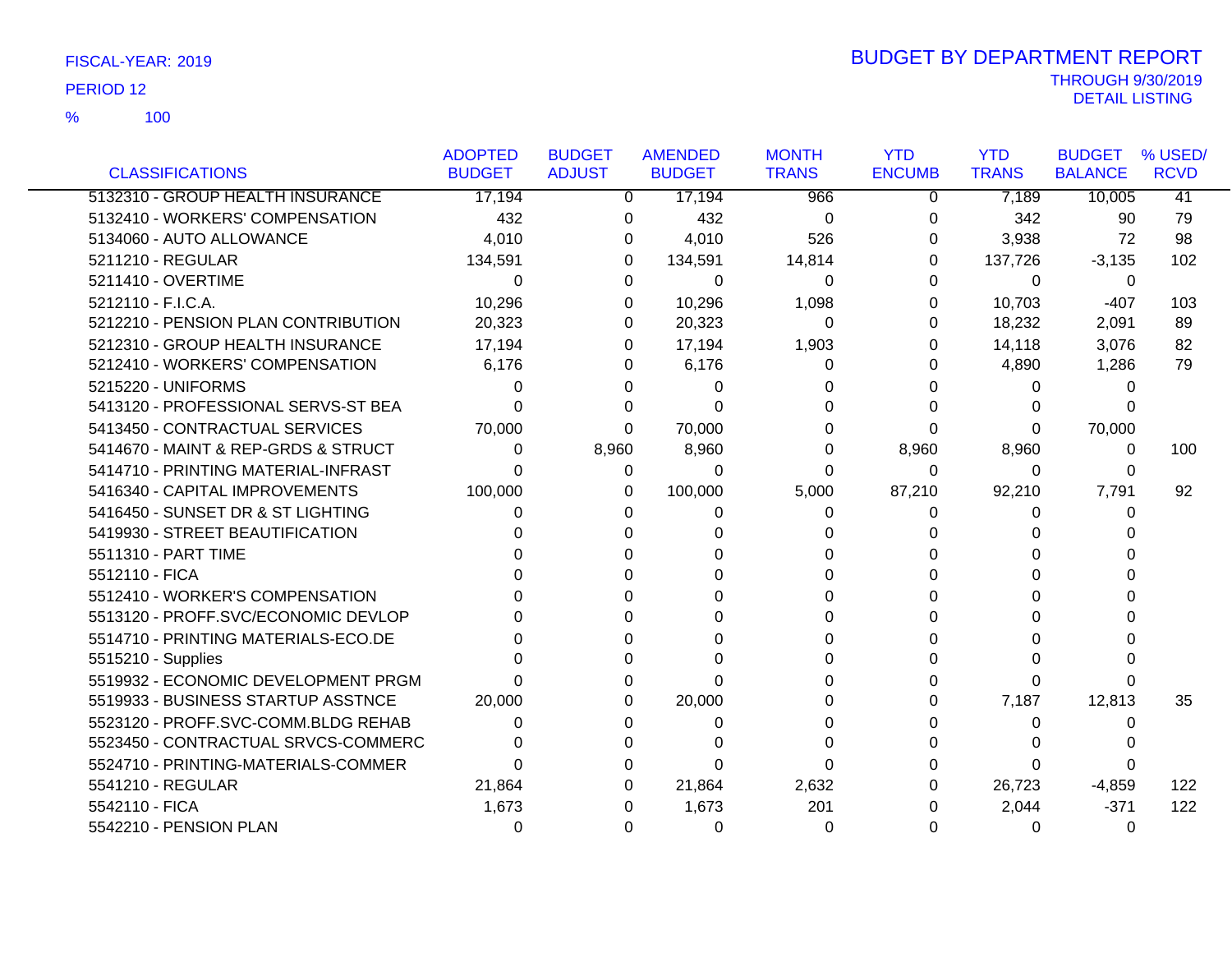|                                          | <b>ADOPTED</b> | <b>BUDGET</b> | <b>AMENDED</b> | <b>MONTH</b>    | <b>YTD</b>    | <b>YTD</b>   | <b>BUDGET</b>  | % USED/         |
|------------------------------------------|----------------|---------------|----------------|-----------------|---------------|--------------|----------------|-----------------|
| <b>CLASSIFICATIONS</b>                   | <b>BUDGET</b>  | <b>ADJUST</b> | <b>BUDGET</b>  | <b>TRANS</b>    | <b>ENCUMB</b> | <b>TRANS</b> | <b>BALANCE</b> | <b>RCVD</b>     |
| 5542220 - DEFERRED COMP CONTRIB.         | 1,530          | 0             | 1,530          | $\overline{53}$ | $\mathbf 0$   | 524          | 1,006          | $\overline{34}$ |
| 5542310 - GROUP HEALTH INSURANCE         | 4,299          | 0             | 4,299          | 940             | 0             | 6,973        | $-2,674$       | 162             |
| 5542410 - WORKER'S COMPENSATION          | 66             | 0             | 66             | 0               | 0             | 52           | 14             | 78              |
| 5543120 - LEGAL SERVICES                 | 10,000         | 0             | 10,000         | 3,061           | 0             | 4,501        | 5,499          | 45              |
| 5543210 - AUDITOR'S FEES                 | 8,000          | 0             | 8,000          | 0               | 0             | 5,000        | 3,000          | 62              |
| 5543460 - Madison Land Adquisition & Dev | 2,300,218      | 0             | 2,300,218      | 48,062          | 50,925        | 548,201      | 1,752,017      | 23              |
| 5544070 - TRAVEL & CONFERENCE            | 1,300          | 0             | 1,300          | 395             | 0             | 1,619        | $-319$         | 124             |
| 5544080 - EMPLOYEE EDUCATION &TRAIN      | 0              | 0             | 0              | 0               | O             | 0            | 0              |                 |
| 5544631 - COMMUNICATION EQUIPMENT        | 1,250          | 0             | 1,250          | 118             | O             | 650          | 600            | 52              |
| 5544710 - PRINTING, BINDING, PHOTOCOP    | 1,200          | 0             | 1,200          | $\Omega$        |               | 75           | 1,125          | 6               |
| 5544850 - NON-LEGAL ADVERTISING          | $\Omega$       | 0             | $\Omega$       | $\Omega$        |               | $\Omega$     | 0              |                 |
| 5544910 - LEGAL ADS-NON TIF              | 0              | 0             | $\Omega$       | $\Omega$        |               | $\Omega$     | 0              |                 |
| 5545210 - SUPPLIES                       | 2,500          | 0             | 2,500          | 110             | O             | 565          | 1,935          | 22              |
| 5545410 - MEMBERSHIPS & SUBSCRIPTIO      | 1,250          | 0             | 1,250          | $\Omega$        | O             | 85           | 1,165          | 6               |
| 5549140 - CRA SEC/GRNT ADM/MISC EXP      | $\Omega$       | 0             | $\Omega$       | 0               | 0             | $\Omega$     | 0              |                 |
| 5549915 - MISCELLANEOUS-CITY CONTRB      | 12,027         | 0             | 12,027         | 0               | 0             | 12,027       | 0              | 100             |
| 5549920 - GENERAL CONTINGENCY            | 5,000          | 0             | 5,000          | 133             | 0             | 758          | 4,242          | 15              |
| 5549925 - CRA BOARD MEMBRS DISCRT F      | 7,000          | 0             | 7,000          | 1,083           | O             | 3,780        | 3,220          | 54              |
| 5553120 - PROF SERVICES-INFILL PROG      | 0              | 0             | 0              | 0               | 0             | 0            | 0              |                 |
| 5593120 - PROFESSNL SERV-TECH ASSTC      | 0              | 0             | 0              | 0               | 0             | 0            | 0              |                 |
| 5593450 - WORK STUDY PROGRAM             | 15,000         | 0             | 15,000         | 12,500          | O             | 12,500       | 2,500          | 83              |
| 5599931 - SUMMER YOUTH & AFTER SCHOOL    | 0              | 0             | 0              | 0               | U             | 0            | 0              |                 |
| 5599932 - SCHOOL ASSISTANCE PROGRAM      | <sup>0</sup>   | 0             | $\Omega$       | 0               |               | 0            | 0              |                 |
| 5643120 - PROFESSIONAL SERV-LEGAL S      | 5,000          | 0             | 5,000          | 0               |               | 0            | 5,000          |                 |
| 5643450 - CONTRACTUAL                    | 0              | 0             | 0              | 0               | U             | 0            | 0              |                 |
| 5649921 - MULTI-FAMILY REHAB PROGRM      | 0              | 0             | 0              | $\Omega$        | O             | 0            |                |                 |
| 5649930 - SINGLE FAMILY REHAB PRGRM      | 100,000        | 0             | 100,000        | 2,827           | 2,449         | 36,137       | 63,863         | 36              |
| 5649935 - ASSISTANCE PROGRAM             | 25,000         | 0             | 25,000         | 0               | 0             | $\Omega$     | 25,000         |                 |
| 5691210 - REGULAR                        | 30,236         | 0             | 30,236         | 3,336           | 0             | 33,280       | $-3,044$       | 110             |
| 5692110 - FICA                           | 2,313          | 0             | 2,313          | 255             | 0             | 2,546        | $-233$         | 110             |
| 5692210 - PENSION PLAN                   | 1,633          | 0             | 1,633          | 0               | 0             | 1,557        | 76             | 95              |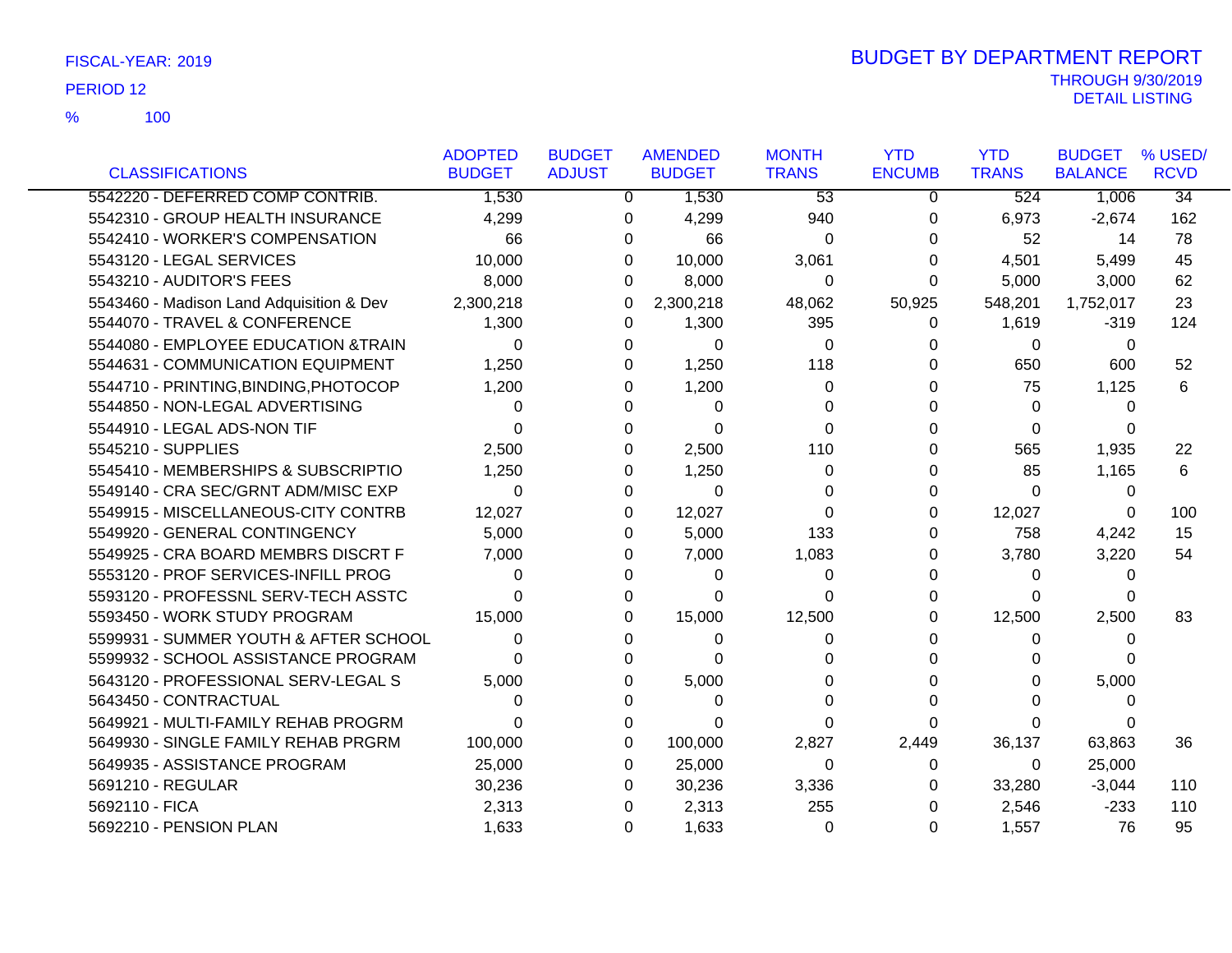100 %

### THROUGH 9/30/2019<br>DETAIL LISTING DETAIL LISTING PERIOD <sup>12</sup> BUDGET BY DEPARTMENT REPORT

|                                          | <b>ADOPTED</b> | <b>BUDGET</b> | <b>AMENDED</b> | <b>MONTH</b> | <b>YTD</b>    | <b>YTD</b>   | <b>BUDGET</b>  | % USED/     |
|------------------------------------------|----------------|---------------|----------------|--------------|---------------|--------------|----------------|-------------|
| <b>CLASSIFICATIONS</b>                   | <b>BUDGET</b>  | <b>ADJUST</b> | <b>BUDGET</b>  | <b>TRANS</b> | <b>ENCUMB</b> | <b>TRANS</b> | <b>BALANCE</b> | <b>RCVD</b> |
| 5692310 - GROUP HEALTH INSURANCE         | 4,299          | 0             | 4,299          | 947          | 0             | 7,023        | $-2,724$       | 163         |
| 5692410 - WORKER'S COMPENSATION          | 91             |               | 91             | 0            |               | 72           | 19             | 79          |
| 5723120 - PROF. SVC-PARK IMPROVEMNT      |                |               |                |              |               | 0            | U              |             |
| 5723450 - CONTRACTUAL                    |                |               |                |              |               |              |                |             |
| 5726450 - MATCHING CONTRIBUTION          |                |               |                |              |               |              |                |             |
| 5741210 - SPECIAL EVENTS PLANNING        |                |               |                |              |               |              |                |             |
| 5742110 - FICA                           |                |               |                |              |               |              |                |             |
| 5742210 - PENSION                        |                |               |                |              |               |              |                |             |
| 5742310 - HEALTH INSURANCE               |                |               |                |              |               |              |                |             |
| 5742410 - WORKER'S COMPENSATION          |                |               |                |              |               |              |                |             |
| 5743120 - PROFESSIONAL SERV-MRKTNG       | 25,500         |               | 25,500         |              |               | 10,961       | 14,539         | 42          |
| 5819120 - INTRA-GOV TRANSFER-TO GF       |                |               |                |              |               | $\mathbf{0}$ |                |             |
| 5819140 - INTRA GOV-CAPITAL IMP PROJ FUN |                |               |                |              |               |              |                |             |
| 5819500 - REIMB CITY/MADISON SQUARE /EXP | 210,965        | O             | 210,965        | 57,824       |               | 209,465      | 1,500          | 99          |
| 5833120 - - PROFESSIONAL SERVICES        | 0              | O             | 0              | 0            | 0             | 0            | 0              |             |
| 5833125 - PROPERTY MANAGEMENT            | 40,000         | O             | 40,000         | 968          |               | 26,510       | 13,490         | 66          |
| 5833455 - PROPERTY MAINTENANCE           | 40,000         |               | 40,000         | 1,208        |               | 14,906       | 25,094         | 37          |
| 5836110 - LAND ACQUISITION               |                |               |                |              |               |              |                |             |
| 5837110 - REGIONS BANK LOAN \$2,730,     |                |               |                |              |               |              |                |             |
| 5837210 - REGIONS LN 2006 - \$2,730M     |                |               |                |              |               |              |                |             |
| Department 1110-CRA BOARD FOR TIF TOTAL  | 3,443,980      | 8,960         | 3,452,940      | 176,466      | 149,544       | 1,432,467    | 2,020,474      | 41          |
| <b>EXPENSE TOTAL</b>                     | 3,443,980      | 8,960         | 3,452,940      | 176,466      | 149,544       | 1,432,467    | 2,020,474      | 41          |
| Fund 610-CRA TRUST FUND TOTAL            |                |               |                |              |               |              |                |             |
| <b>REVENUE</b>                           | 1,577,941      | 0             | 1,577,941      | 4,737        | 0             | 834,908      | 743,033        | 52          |
| <b>EXPENSE</b>                           | 3,443,980      | 8,960         | 3,452,940      | 176,466      | 149,544       | 1,432,467    | 2,020,474      | 41          |
| Fund 610-CRA TRUST FUND TOTAL            | $-1,866,039$   | $-8,960$      | $-1,874,999$   | $-171,729$   | $-149,544$    | $-597,559$   | $-1,277,441$   |             |

Fund 615-FEDERAL FORFEITURE FUND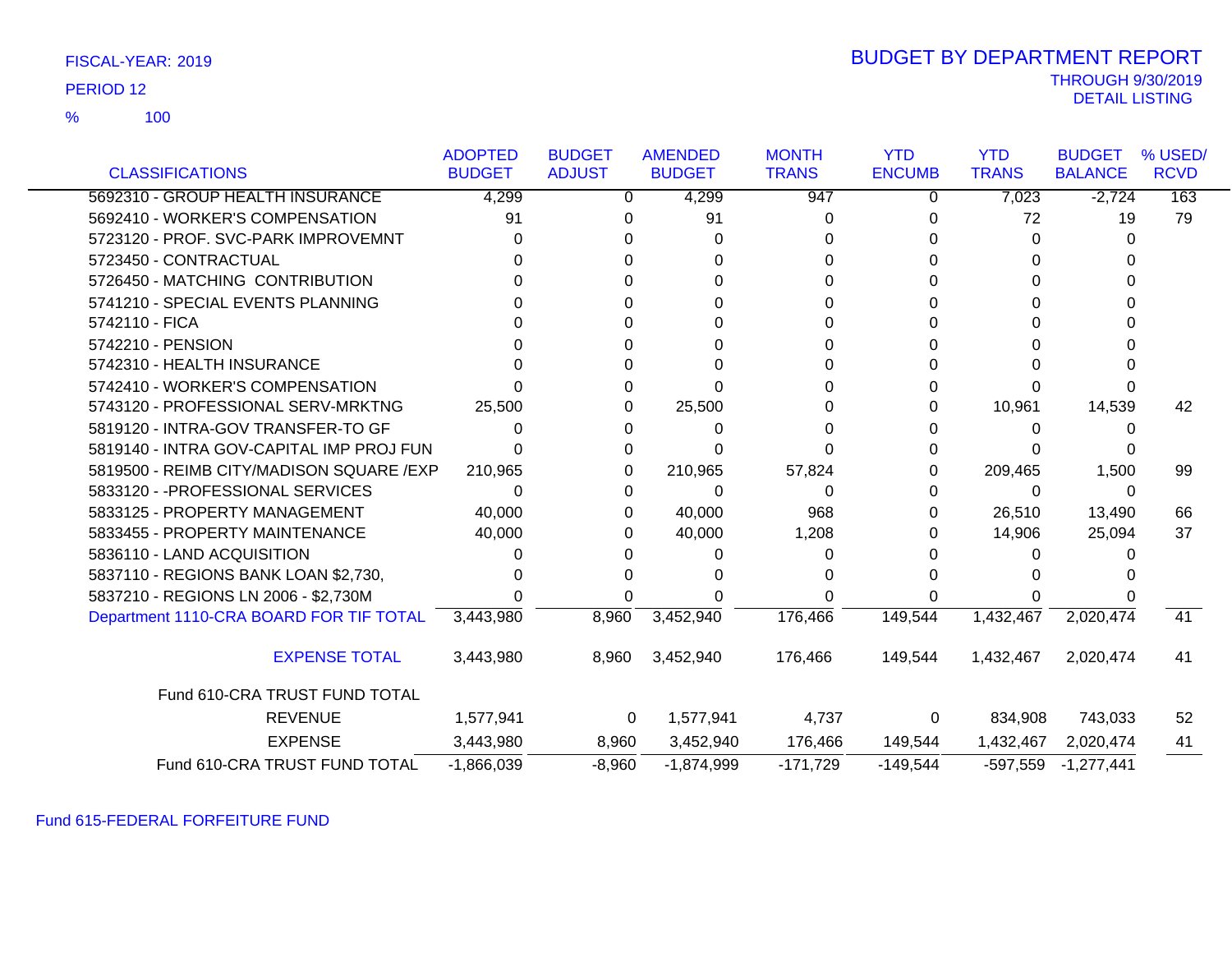| <b>CLASSIFICATIONS</b>                | <b>ADOPTED</b><br><b>BUDGET</b> | <b>BUDGET</b><br><b>AMENDED</b><br><b>ADJUST</b><br><b>BUDGET</b> |               | <b>MONTH</b><br><b>TRANS</b> | <b>YTD</b><br><b>ENCUMB</b> | <b>YTD</b><br><b>TRANS</b> | <b>BUDGET</b><br><b>BALANCE</b> | % USED/<br><b>RCVD</b> |
|---------------------------------------|---------------------------------|-------------------------------------------------------------------|---------------|------------------------------|-----------------------------|----------------------------|---------------------------------|------------------------|
| <b>REVENUE</b>                        |                                 |                                                                   |               |                              |                             |                            |                                 |                        |
|                                       |                                 |                                                                   |               |                              |                             |                            |                                 |                        |
| Department 0000-Description N/A       |                                 |                                                                   |               |                              |                             |                            |                                 |                        |
| 3511000 - CONFISCATED REVENUE         | $\Omega$                        |                                                                   | 0<br>$\Omega$ | 0                            | 0                           | 30,629                     | $-30,629$                       |                        |
| 3612000 - INTEREST INCOME             | 16,000                          |                                                                   | 16,000<br>0   | 1,466                        | 0                           | 18,857                     | $-2,857$                        | 117                    |
| 3699200 - MISC OTHERS                 | 30,000                          |                                                                   | 30,000<br>0   | $\Omega$                     | 0                           | 2,404                      | 27,596                          | 8                      |
| Department 0000-Description N/A TOTAL | 46,000                          | 0                                                                 | 46,000        | 1,466                        | $\mathbf 0$                 | 51,890                     | $-5,890$                        | $\overline{112}$       |
| <b>REVENUE TOTAL</b>                  | 46,000                          | $\Omega$                                                          | 46,000        | 1,466                        | 0                           | 51,890                     | $-5,890$                        | 112                    |
| <b>EXPENSE</b>                        |                                 |                                                                   |               |                              |                             |                            |                                 |                        |
| Department 1910-POLICE                |                                 |                                                                   |               |                              |                             |                            |                                 |                        |
| 5211410 - OVERTIME                    | 50,000                          |                                                                   | 50,000<br>0   | 0                            | $\mathbf{0}$                | $\Omega$                   | 50,000                          |                        |
| 5211414 - OVERTIME SPECIAL UNIT       | 50,000                          |                                                                   | 50,000<br>0   | $\Omega$                     | 0                           | $\Omega$                   | 50,000                          |                        |
| 5213450 - CONTRACTUAL SERVICES        | 82,224                          |                                                                   | 82,224<br>0   | 2,405                        | 2,668                       | 75,834                     | 6,390                           | 92                     |
| 5214070 - TRAVEL & CONFERENCE         | 30,000                          |                                                                   | 30,000<br>0   | $-425$                       | $\Omega$                    | 5,156                      | 24,844                          | 17                     |
| 5214450 - LEASE -POL VEHCLE           | 50,000                          |                                                                   | 50,000<br>0   | 2,967                        | 31,450                      | 50,000                     | $\Omega$                        | 100                    |
| 5215205 - COMPUTER SUPPLIES           | 30,000                          |                                                                   | 30,000<br>0   | 0                            | 0                           | 25,324                     | 4,676                           | 84                     |
| 5215210 - SUPPLIES                    | 20,000                          |                                                                   | 20,000<br>0   | 0                            | 0                           | 70                         | 19,930                          |                        |
| 5215220 - UNIFORMS                    | 32,000                          |                                                                   | 32,000<br>0   | 0                            | 0                           | $\Omega$                   | 32,000                          |                        |
| 5216430 - EQUIPMENT OPERATING         | 0                               |                                                                   | 0<br>$\Omega$ | $\Omega$                     | 0                           | $\Omega$                   | $\Omega$                        |                        |
| 5216440 - VEHICLES                    | 90,000                          |                                                                   | 90,000<br>0   | 0                            | 45,916                      | 45,916                     | 44,084                          | 51                     |
| 5216450 - CAPITAL LEASE               | 0                               | 0                                                                 | 0             | 0                            | 0                           | 0                          | 0                               |                        |
| 5216800 - INTANGIBLE ASSETS           | $\Omega$                        |                                                                   | 0<br>$\Omega$ | 0                            | 0                           | $\Omega$                   | 0                               |                        |
| Department 1910-POLICE TOTAL          | 434,224                         | $\Omega$                                                          | 434,224       | 4,947                        | 80,034                      | 202,300                    | 231,924                         | 46                     |
| <b>EXPENSE TOTAL</b>                  | 434,224                         | 0                                                                 | 434,224       | 4,947                        | 80,034                      | 202,300                    | 231,924                         | 46                     |